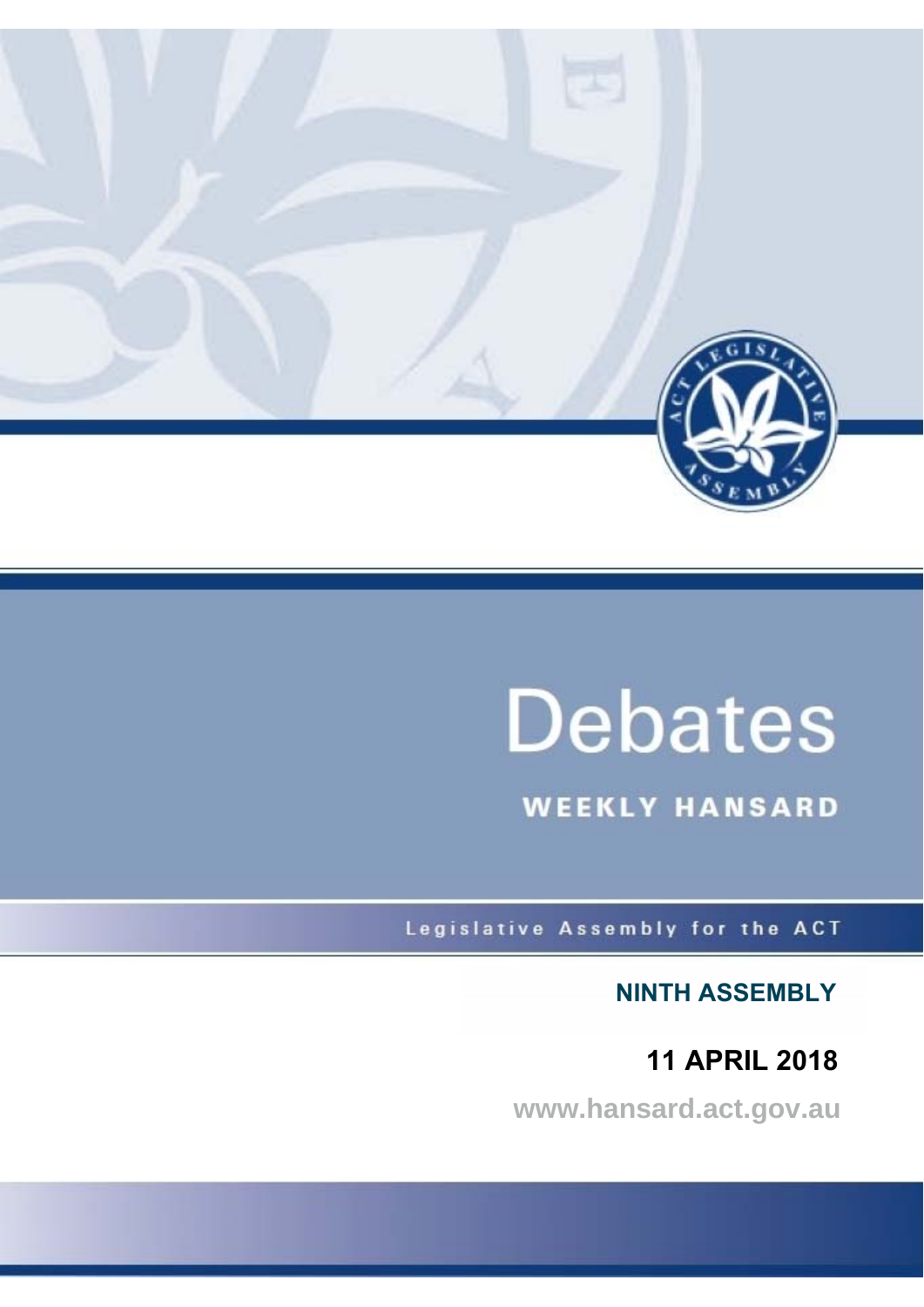# **[Wednesday, 11 April 2018](#page-2-0)**

| Questions without notice:                                                 |  |  |  |
|---------------------------------------------------------------------------|--|--|--|
|                                                                           |  |  |  |
|                                                                           |  |  |  |
|                                                                           |  |  |  |
|                                                                           |  |  |  |
|                                                                           |  |  |  |
|                                                                           |  |  |  |
|                                                                           |  |  |  |
|                                                                           |  |  |  |
|                                                                           |  |  |  |
|                                                                           |  |  |  |
|                                                                           |  |  |  |
|                                                                           |  |  |  |
|                                                                           |  |  |  |
| Aboriginals and Torres Strait Islanders-Ngunnawal Bush Healing Farm. 1264 |  |  |  |
|                                                                           |  |  |  |
|                                                                           |  |  |  |
| Supplementary answers to questions without notice:                        |  |  |  |
|                                                                           |  |  |  |
|                                                                           |  |  |  |
| Answer to question without notice:                                        |  |  |  |
|                                                                           |  |  |  |
|                                                                           |  |  |  |
|                                                                           |  |  |  |
|                                                                           |  |  |  |
|                                                                           |  |  |  |
|                                                                           |  |  |  |
|                                                                           |  |  |  |
| Adjournment:                                                              |  |  |  |
|                                                                           |  |  |  |
|                                                                           |  |  |  |
|                                                                           |  |  |  |
|                                                                           |  |  |  |
|                                                                           |  |  |  |
|                                                                           |  |  |  |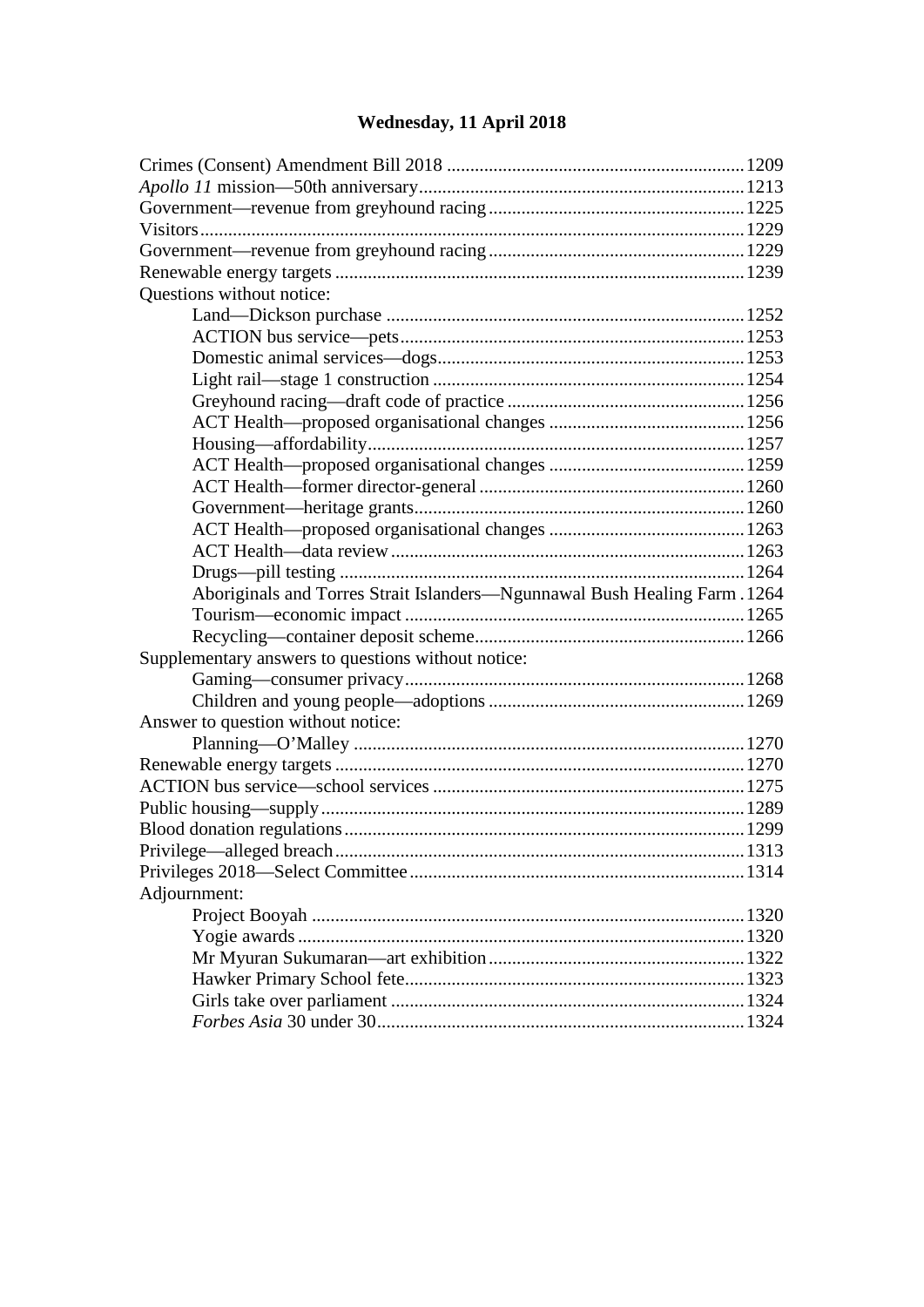# <span id="page-2-0"></span>**Wednesday, 11 April 2018**

**MADAM SPEAKER** (Ms J Burch) took the chair at 10 am and asked members to stand in silence and pray or reflect on their responsibilities to the people of the Australian Capital Territory.

## <span id="page-2-1"></span>**Crimes (Consent) Amendment Bill 2018**

**Ms Le Couteur**, pursuant to notice, presented the bill and its explanatory statement.

Title read by Clerk.

**MS LE COUTEUR** (Murrumbidgee) (10.00): I move:

That this bill be agreed to in principle.

This bill seeks to insert a positive, affirmative definition of consent into the Crimes Act. Last year I introduced the invasion of privacy bill, which covered both intimate images and consent issues. There was a lot of discussion around the issue of consent, including from the Human Rights Commission. So I made a commitment to conduct more consultation on it, and in March I tabled an exposure draft of the bill.

Following the consultation on the exposure draft, including a detailed discussion paper and considerable stakeholder feedback, I am confident that the Crimes (Consent) Amendment Bill I am tabling today meets the needs and expectations of key stakeholders and the broader community.

Tabling this legislation today is also the first step in implementing one of the outstanding Australian Law Reform Commission recommendations from the 2010 report into family violence. It is also an item in the Greens-Labor parliamentary agreement.

In 2010 the Australian Law Reform Commission report into family violence stated that, with the exception of the ACT, every Australian jurisdiction had a statutory definition of consent based on one of the following formulations: free agreement, free and voluntary agreement, or consent freely and voluntarily given.

The commission made a specific recommendation in their report that all states and territories should have a positive definition of consent based on these principles. Both ACT Labor and the ACT Greens considered this so important that the commitment to implement the outstanding ALRC recommendations on sexual assault was part of our parliamentary agreement. The ACT is the only jurisdiction that does not have a positive definition of consent in its legislation. The bill will align the ACT with other states.

Of course, while the bill is only one of many steps needed to address the harm experienced by victims of sexual violence, it is a step towards affirming that the community believes survivors of sexual violence and that they are validated and supported when they approach the criminal justice system.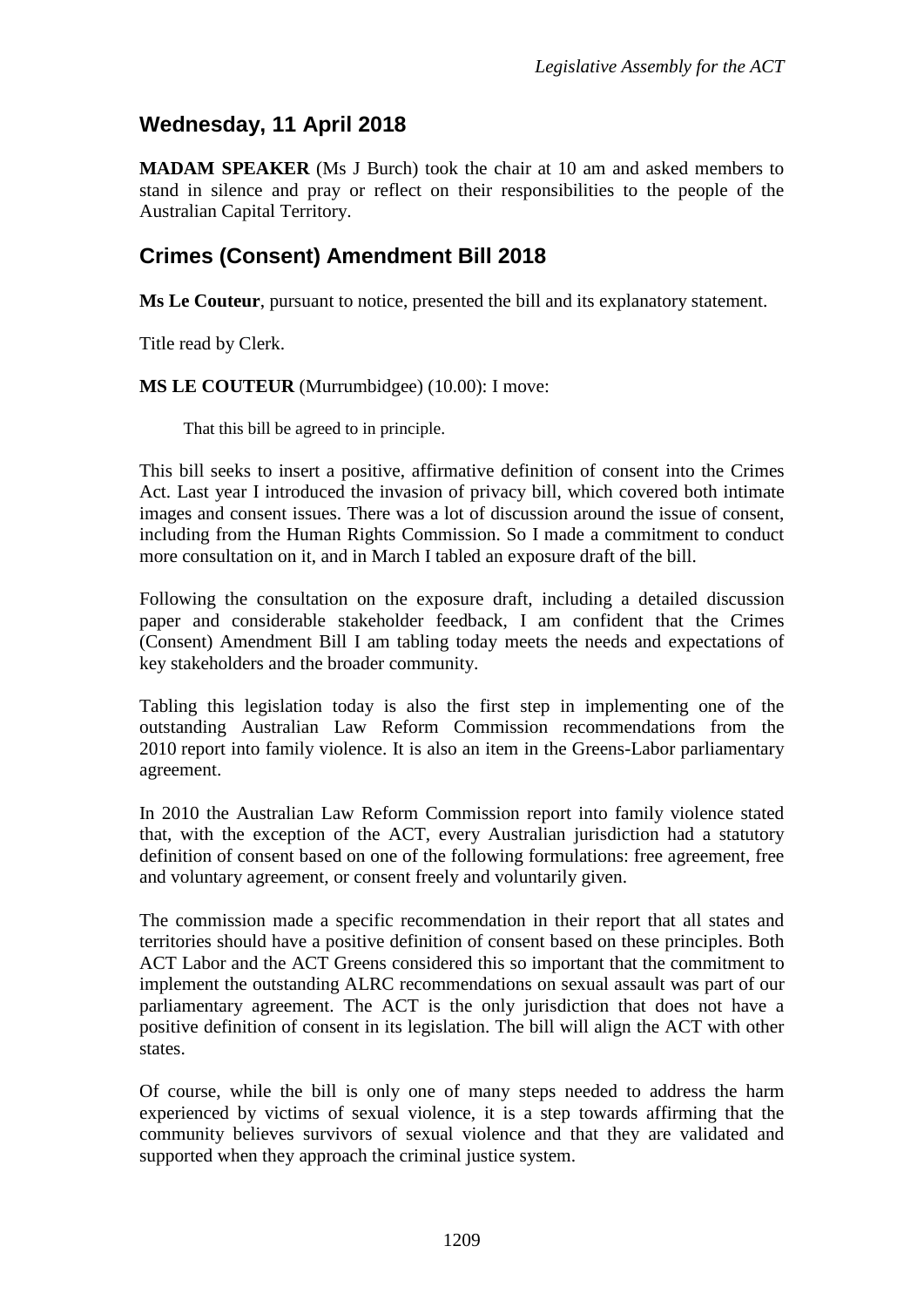In reading the submissions received on the exposure draft of this legislation, and during the consultation process on my invasion of privacy bill last year, I was struck time and again by just how difficult it is for survivors of sexual assault to seek out and receive justice for the crimes perpetrated against them. As noted in the recent submission by the ACT Council of Social Service, survivors are impeded from reporting sexual assault because of the perceived and actual difficulties in successful prosecution. Not only that; accessing the justice system can often re-traumatise victims.

The definition of consent has a central function in determining the outcome of a sexual assault case. In the majority of cases, there is no physical evidence or impartial witness. The focus of the trial is thus on the competing evidence of the complainant and the defendant about whether or not the sexual activity was consensual. Our legal system's approach to sexual offences remains inadequate, despite the considerable headway the ACT government has made over recent years to improve this matter. Unjust outcomes in the court in turn reinforce rape myths and perpetuate patterns of non-reporting by victims and non-enforcement of sexual assault laws by police, prosecutors and trial judges in subsequent cases.

Just a few weeks ago I was disappointed to read some of the comments in a report by the *Canberra Times* about a recent sexual assault case in the ACT. The female complainant was described by the defendant's counsel as being "utterly discredited" and her evidence as "no more than plausible". According to the comments in the article, she was discredited due to her apologetic manner of responding to the lawyer's questioning and even for the fact that she remained in the public gallery in the court following her testimony. I would really like to know how wanting to hear the proceedings from which you are seeking an outcome can be regarded as in any way a character flaw.

By contrast, when the defendant was criticised for being too good a witness, his lawyer stated, "He's not a professional witness; he's a soldier." When he was acquitted of the charges, on leaving the court he said, "I can't wait to get on with my life and my career in the Army." But the article did not have anything from the complainant. I can well understand why, under the circumstances, she did not want to say anything to the media. But this means that, once again, the voice of the alleged assault victim is silent. We hear only one point of view. I am not in a position to comment on the facts of the case or in any way to suggest that I am questioning the verdict, but all this does is bring up again that sexual assault is a gendered issue. It is an area where greater clarification is definitely needed.

We should remember, of course, that men can also be victims of sexual assault and other assault. According to the 2017 ABS personal safety survey, men are more likely to have experienced non-sexual violence since the age of 15. But the statistics show that more often women are the victims of sexual assault and more often it is perpetrated by men. One in five women have experienced sexual violence since the age of 15, whilst for men this figure is one in 20—still too high, of course. The same ABS survey showed that 87 per cent of women were most likely to experience sexual assault by a male they knew. The location was most likely to be in the respondent's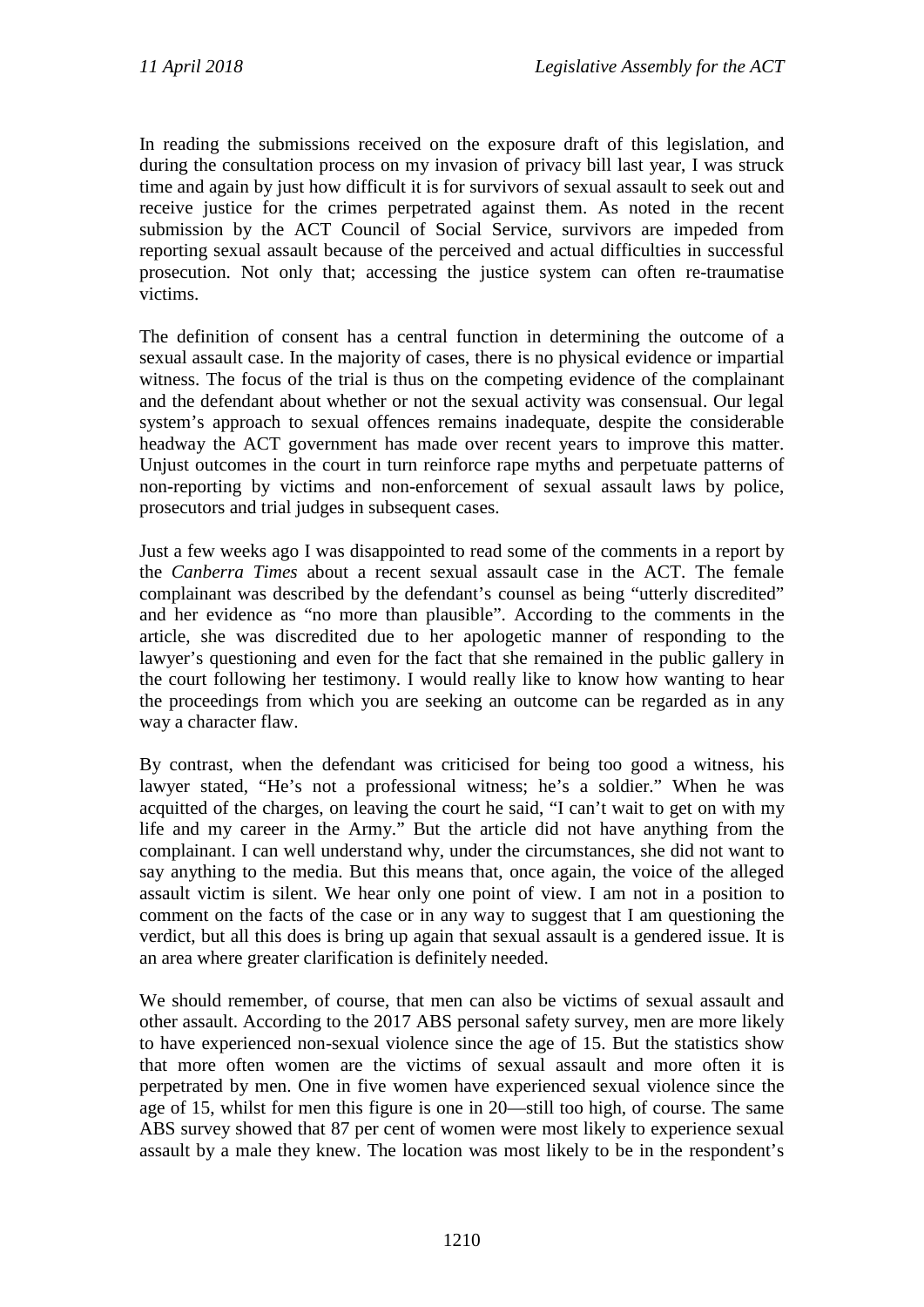home—that is in 40 per cent of cases—or the perpetrator's home, in 17 per cent of cases. Sadly, the majority of women—87 per cent—did not contact the police.

These are shocking figures. That as recently as last year only one person out of every 10 who experienced sexual violence sought help from the police is appalling. It just shows how mistakenly naive and accepting we as a society are of what happens behind closed doors and in other people's homes.

When I was younger there was a major campaign to say that "No means no" as far as consent goes. Of course, it still does. It may seem crazy to some younger people, but that actually has not always been a widely understood concept. Arguably, as the statistics show for sexual violence, it still is not for some people.

Arguably, we have come some way since that time. One advancement, of course, is that marital rape is no longer a legal defence. This is a critical step in addressing what we know is the most prevalent form of sexual assault—intimate partner sexual violence. As the statistics I cited before show, victims of sexual assault are more likely to be assaulted by someone they know in their house or the home of the perpetrator.

Compounding this risk is the risk of vulnerable groups of women. One example is that women with disabilities are between four and 10 times more likely to have experienced sexual assault than non-disabled women. As put forward by the submission from Women with Disabilities ACT:

The very nature of disability means that women with disabilities will always experience a power imbalance in relation to the perpetrator and … this power imbalance extends into justice itself if they make a disclosure.

On a positive note, I am pleased to say this submission notes that the bill supports the UN Convention on the Rights of Persons with Disabilities, article 16, freedom from violence, exploitation and abuse, and that the proposed changes would lead to better legal outcomes and protection of women with disabilities from sexual exploitation and abuse.

The evidence from the many attendees at the recent Domestic Violence Prevention Council extraordinary meeting, which was attended by my staff and many others— I was unfortunately away on committee business—is that we have turned a corner in acknowledging and addressing domestic violence in public discourse. This is, in turn, encouraging these victims to speak out.

Two very impressive women spoke at that meeting about their personal studies and struggles to overcome abuse. There is still much to be done. It is too difficult for many of us to contemplate, let alone even acknowledge or speak about in many cases. The #MeToo movement and End Rape on Campus Australia, which are looking into this issue, are demonstrating that as a community we can, in fact, acknowledge and talk about these issues.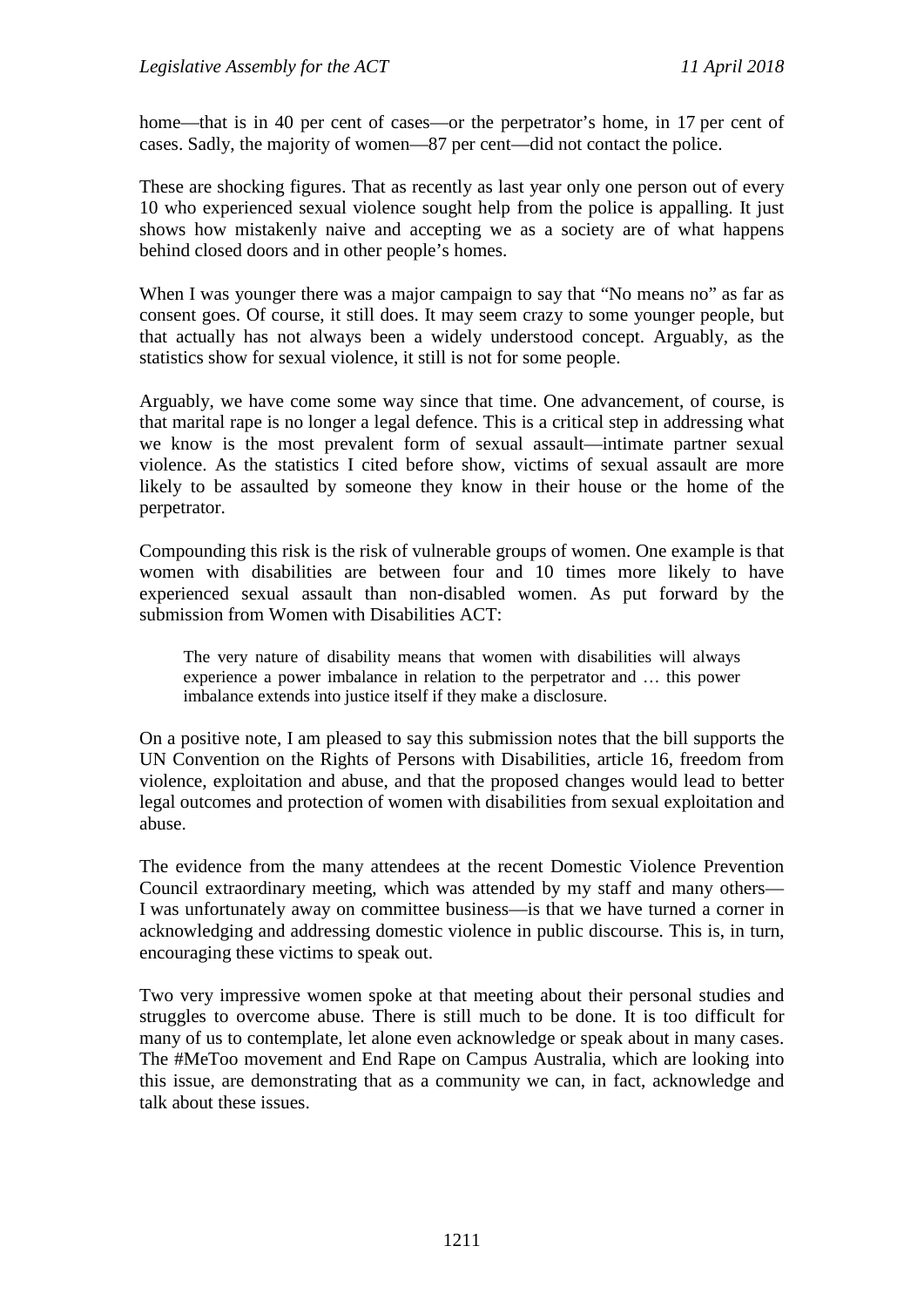There is positive change. When I grew up, the fairytale role model was Sleeping Beauty, who was rescued by Prince Charming. In this story, of course, consent by the passive Sleeping Beauty was 100 per cent assumed by the dashing prince. She was asleep. But one of my staff told me that in more recent Disney films the topic of consent is making headway. To quote from the unlikely hero and love interest, Kristoff, in *Frozen*: "I could kiss you. I mean, I'd like to. May I?" And Anna, the heroine, replies with an unequivocal yes.

Disney is arguably the archetypal platform for gender stereotyping. We all think of the pretty princesses who have been rescued by the handsome princes and have had no thought whatsoever about what happily ever after might actually look like in real life. So if Disney can move forward on this issue—they did that five years ago, no less—it is really time that our progressive territory embraced free and voluntarily given consent that is not only assumed but equally sought out and affirmed.

I now return to the key issues addressed in the bill. In citing the Australian Law Reform Commission, the YWCA submission to the exposure draft consultation on this bill clearly articulates my primary aim in addressing the issue of consent—that is, to create a definition of consent based on the concept of agreement and "to protect the sexual autonomy and freedom of choice of two adults".

I have also taken care to ensure that the rights of young people are not overlooked in the proposed changes to the legislation. In developing this bill, I have considered section 22 of the ACT Human Rights Act 2004, which states that everybody charged with a criminal offence has the right to be presumed innocent until proven guilty. My bill is based on feedback from the Human Rights Commission, and we have worked with them to ensure that our legislation both improves the definition of consent and meets our human rights obligations. On balance, I believe that the proposed legislation does not unduly burden the right to be presumed innocent and provides appropriate safeguards to ensure that people are not convicted merely because they are unable to overcome an unreasonable burden of proof. I hope that this legislation will, if passed, benefit all people and begin to level the playing field.

My sincerest thanks to those who made submissions to the consultation on this bill and provided verbal feedback. In no particular order, I wish to thank the ACT Council of Social Service, Sexual Health and Family Planning ACT, the ANU Women's Department, Legal Aid ACT, the Women's Centre for Health Matters, the ACT LGBTIQ Ministerial Advisory Council, Women with Disabilities ACT, the Youth Coalition of the ACT, Canberra Rape Crisis Centre, the ACT Human Rights Commission, YWCA Canberra, Professor Patricia Easteal and Georgia O'Dea.

I offer my sincere thanks again to all those who argued so strongly to address this issue last year. The work of these individuals and organisations is what enables our society to address injustice in the community. The examples of flexibility, adaptability and forward thinking, in particular in the not-for-profit sector and in law reform, mean that we can tackle the issues that bureaucracies often cannot. It is crucial that we, as members of the Legislative Assembly and the government, work to support the sector to continue to do this work and to listen to what they have to say.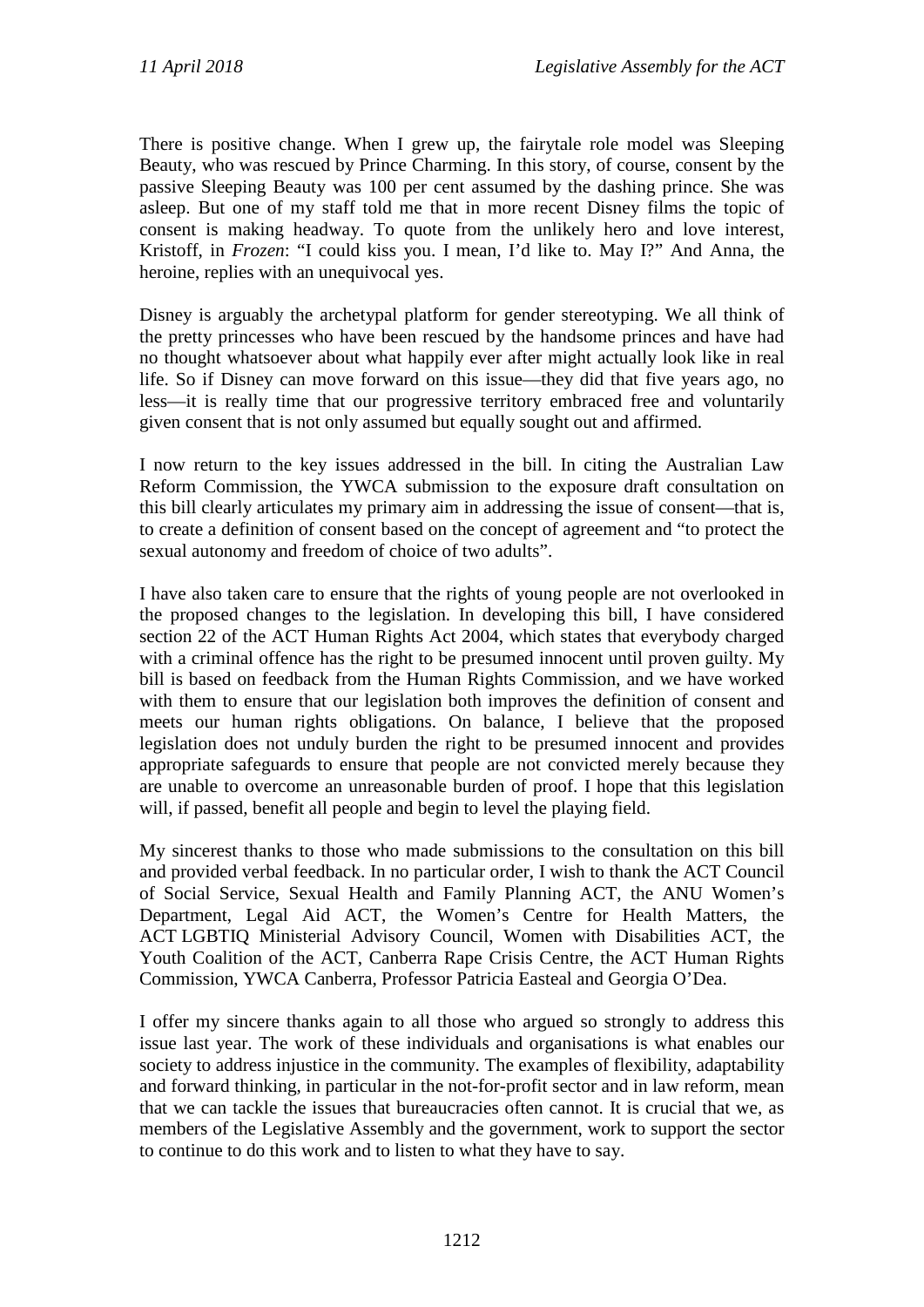The legislation that I am tabling today is part of a bigger process—not simply, of course, because it has to be ratified by the majority of my colleagues in this place but because it is hopefully part of the worldwide cultural shift. Madam Speaker, I commend the bill to the Assembly.

Debate (on motion by **Mr Ramsay**) adjourned to the next sitting.

#### <span id="page-6-0"></span>*Apollo 11* **mission—50th anniversary**

**MS LAWDER** (Brindabella) (10.16): I move:

That this Assembly:

- (1) notes that:
	- (a) 21 July 2019 will be the  $50<sup>th</sup>$  Anniversary of the Apollo 11 mission, where mankind first walked on the moon;
	- (b) the Apollo 11 landing on the moon is arguably one of the greatest achievements in modern history;
	- (c) the Honeysuckle Creek Tracking Station and Tidbinbilla Tracking Station (now Canberra Deep Space Communication Complex (CDSCC)) in the ACT, played a significant role in the Apollo 11 (and other) space missions, with the first footage of man walking on the moon broadcast throughout the world from Honeysuckle Creek;
	- (d) the ACT has played, and continues to play, a significant role in the space tracking industry through a number of sites and over more than 50 years; and
	- (e) a number of people who have worked in the space tracking industry in the ACT are still alive and the  $50<sup>th</sup>$  anniversary is a fitting and significant time to recognise and honour their contribution; and
- (2) calls on the ACT Government to:
	- (a) support the  $50<sup>th</sup>$  anniversary celebrations of the Apollo 11 mission through financial and other assistance;
	- (b) install a significant tribute and commemoration to the space tracking industry in the ACT through an artwork or similar in the ACT in time for the  $50<sup>th</sup>$  anniversary;
	- (c) investigate ways to provide recognition of space tracking history and contribution in the ACT, including through supporting:
		- (i) digitalising records, including audio records and digitising original paper records;
		- (ii) publishing records;
		- (iii) events;
		- (iv) physical works at Honeysuckle Creek, Orroral Valley, and CDSCC at Tidbinbilla; and
		- (v) other activities, in collaboration with other relevant bodies, in time for the  $50<sup>th</sup>$  anniversary; and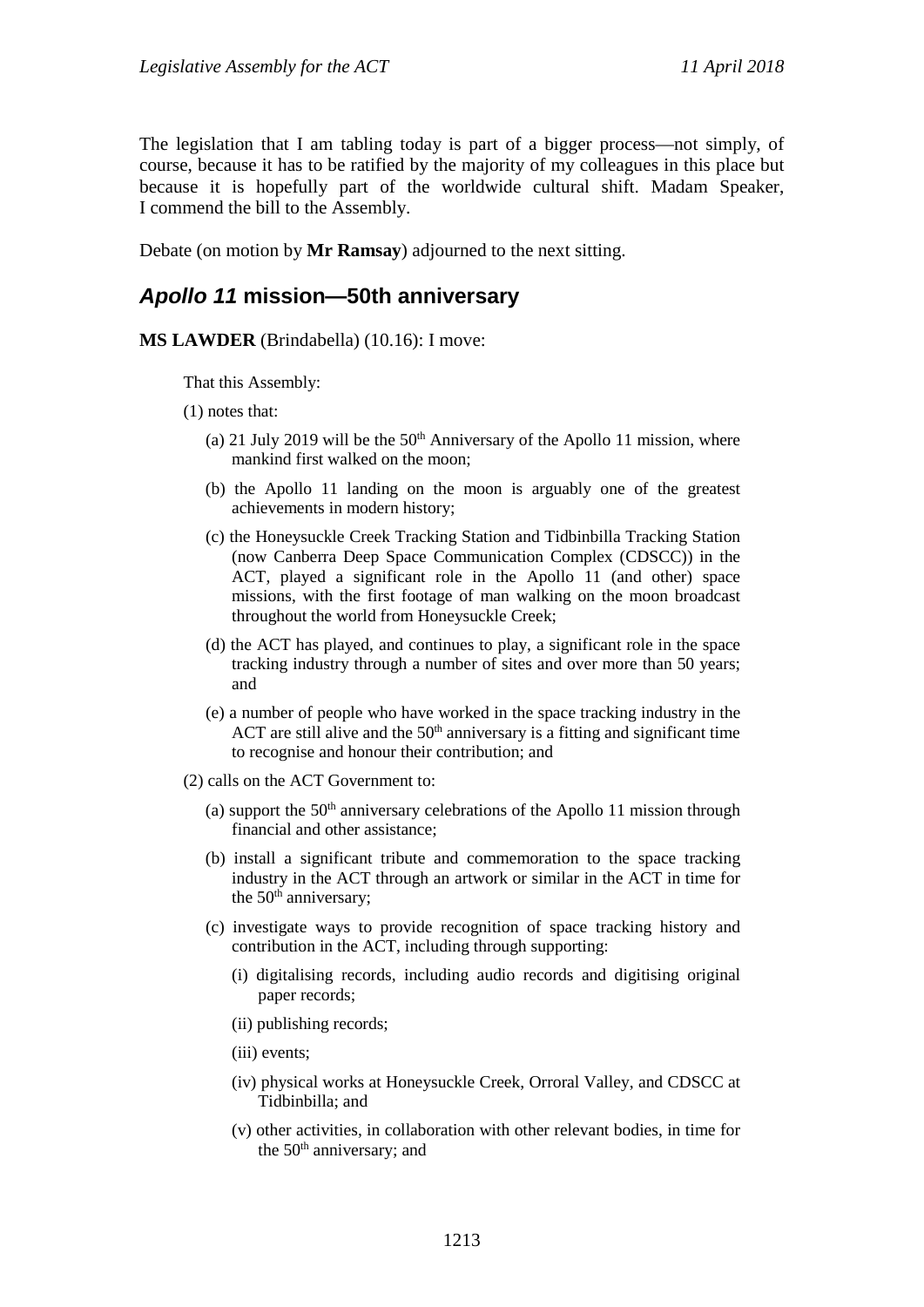(d) report back to the Assembly by the last sitting day of 2018 on the ACT Government's contribution to and support for the  $50<sup>th</sup>$  anniversary of the Apollo 11 moon landing.

Next year, 2019, is the 50th anniversary of what is often said to the greatest technological achievement of humankind in the 20th century, if not of all time—the *Apollo 11* lunar landing. For those old enough, the memory of watching those grainy black and white images of Neil Armstrong stepping down on to the surface of the moon was, for many of us, a powerful and defining moment of our lives. I remember I was in the early stages of primary school in Queensland, in Brisbane, at that time. Television was new to Queensland at that time and the school got in a television set especially for classes to sit around and watch the lunar landing. It was a very exciting moment on many fronts.

It is especially useful for us to be talking about this commemorative event, this important international as well as local event, as we approach heritage week because it is also reflective of our heritage. *Apollo 11*, of course, was the first spacecraft to land on the moon with people on board. The mission commander, Neil Armstrong, and pilot Buzz Aldrin, both form the USA, landed in the lunar module *Eagle* on 20 July 1969. Neil Armstrong then became the first human to step on to the lunar surface, six hours after landing, on 21 July. Buzz Aldrin joined him about 20 minutes later.

Armstrong and Aldrin spent about two and a quarter hours on the surface of the moon outside of the spacecraft and collected about 20 kilos of lunar material to bring back to earth. In fact, three pieces of the moon rock collected have been presented at various times to Australia. One is on display at the Tidbinbilla space tracking station, or its more formal title the Canberra Deep Space Communication Complex. Neil Armstrong and Buzz Aldrin spent just under a day on the moon surface, and the third member of the *Apollo 11* crew, Michael Collins, piloted the command module, *Columbia*, alone in lunar orbit while Armstrong and Aldrin were on the moon surface.

*Apollo 11* was launched by a *Saturn V* rocket from Kennedy Space Centre in Florida on 16 July and was the fifth manned mission of NASA's *Apollo* program. All three astronauts returned safely to earth and landed in the Pacific Ocean on 24 July. The landing was also broadcast on live TV to a worldwide audience.

Those famous words have echoed throughout the years since then, when Neil Armstrong stepped down on to the surface of the moon and said:

That's one small step for a man, one giant leap for mankind.

That is something we have heard over and over on television broadcasts of the event since that time. *Apollo 11* fulfilled a national goal proposed in 1961 by the then US President John F Kennedy:

… before this decade is out, of landing a man on the moon and returning him safely to earth.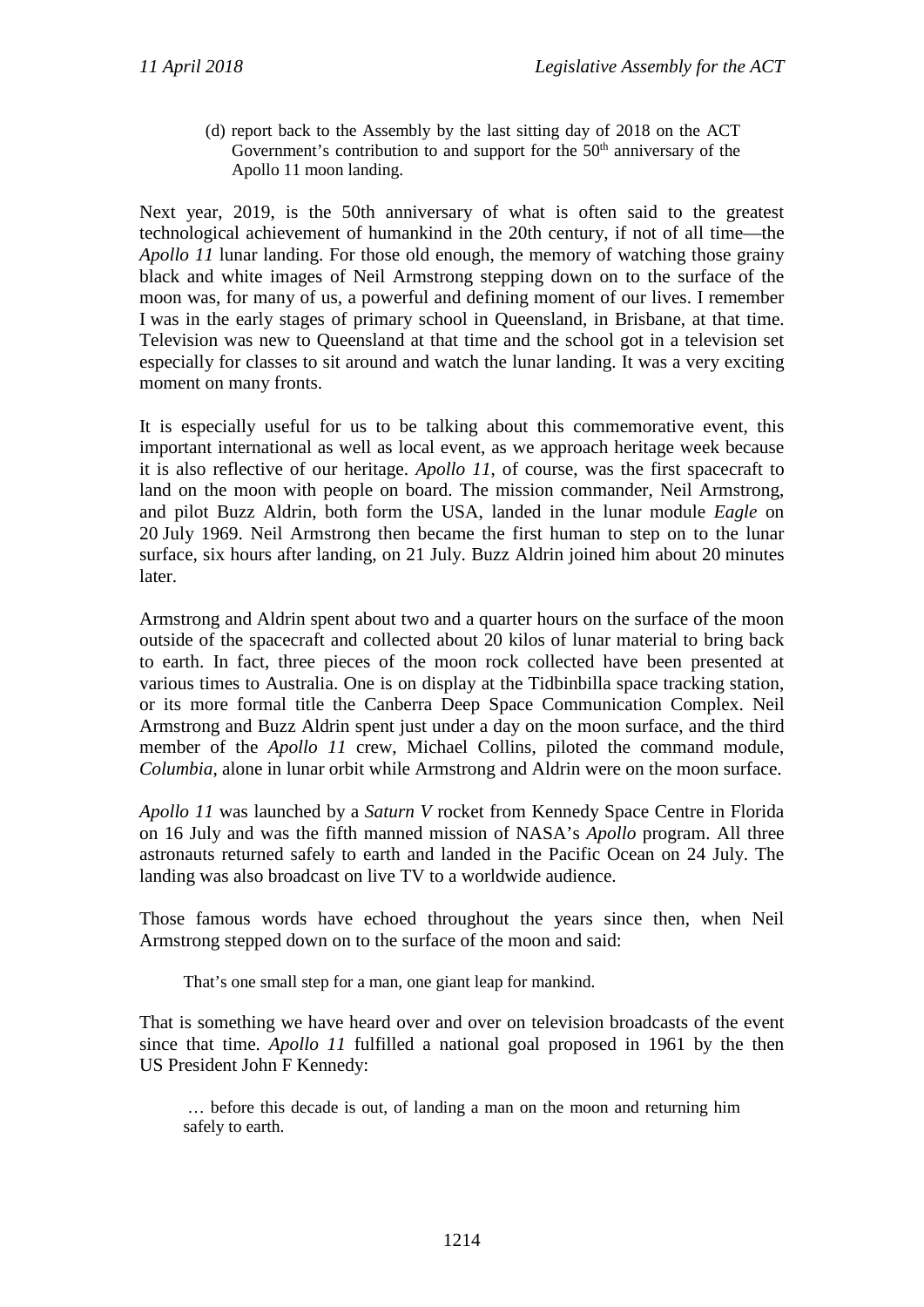What many people know, but certainly not everyone, is that Australia and the ACT in particular played a vital part in the *Apollo 11* mission. Contrary to the movie *The Dish*, which portrayed the Parkes radio telescope as receiving the signals from the moon landing, it was actually the Honeysuckle Creek station located just outside of Canberra that received the famous first footage from the moon. A 26-metre dish was then located at Honeysuckle Creek. It was later moved to Tidbinbilla space tracking station and it is now decommissioned, and that was the very antenna which received and relayed to the entire world the historic first TV images of Neil Armstrong setting foot on the moon on 21 July 1969.

Apart from the television footage they provided, Honeysuckle Creek and Tidbinbilla space tracking stations had voice and telemetry contact with the lunar and command modules. The images that came from Honeysuckle Creek tracking station were sent direct to OTC Sydney by Williamsdale and Deakin. The images were then selected by NASA for broadcast to the world.

At the conclusion of the *Apollo* moon missions in 1972 Honeysuckle Creek began supporting regular *Skylab* passes, the *Apollo* scientific stations left on the moon by astronauts, and assisting the deep space network with interplanetary tracking commitments. In 1974 at the conclusion of the *Skylab* program Honeysuckle Creek joined the deep space network as Deep Space Station 44, or DSS44.

Honeysuckle Creek closed in December 1981, and that was when the 26-metre antenna that had been used in the moon landings was relocated to the Canberra Deep Space Communication Complex at nearby Tidbinbilla, and it was renamed Deep Space Station 46, or DSS46. It remained in use until late 2009. It is still located there at Tidbinbilla. If you visit the tracking station it is immediately behind the public car park at the visitors centre. It is still very visible, even though it has been decommissioned. In May 2010 the American Institute of Aeronautics and Astronautics declared the antenna a historical aerospace site, so the antenna will remain in place at the Canberra Deep Space Communication Complex in perpetuity as a historic site.

Many of the people who worked at the space tracking station in the ACT during the lunar missions are still alive, and some of them still live in the ACT. The upcoming 50th anniversary is a fitting and significant time to recognise and honour their contribution. I understand an *Apollo 11* 50th anniversary committee has been established, largely by ex-staff of the ACT tracking stations, led by John Saxon, with support from Hamish Lindsay, Mike Dinn and others, all of whom worked at those tracking stations, and specifically Honeysuckle Creek, during the *Apollo 11* mission.

My motion recommends that this Assembly appropriately prepares for the *Apollo 11* 50th anniversary next year to recognise the important part that the ACT played in this global historic event. I know this small committee of ex-staff is working on a range of ideas, many of which are already underway. Their ideas include possible sculpture, a movie, dinners, visits by astronauts and a walk of fame around the original Honeysuckle Creek dish.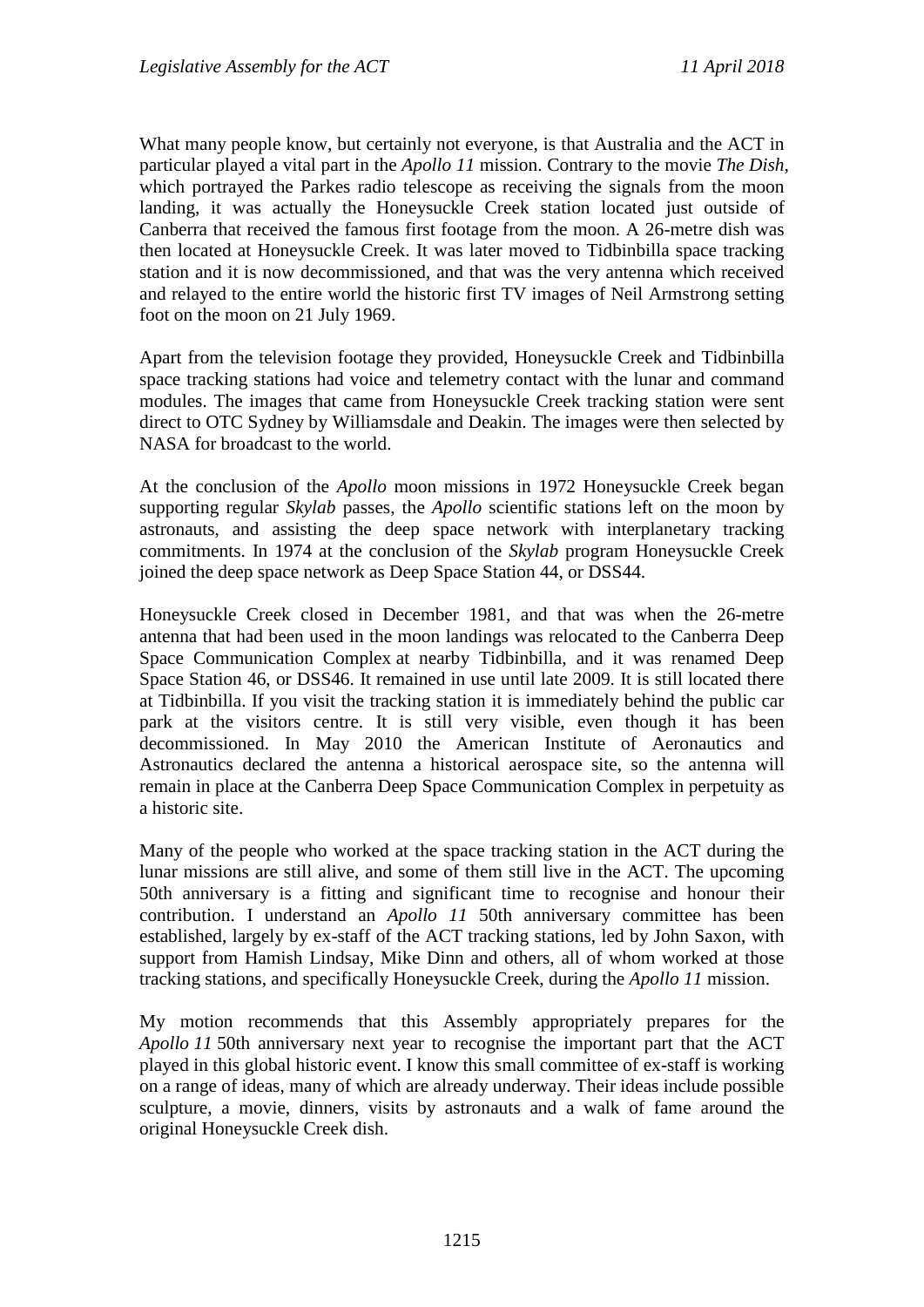It would also be good if the third moon rock in Australia was put on public display. One is on display at the Tidbinbilla space tracking station visitors centre, one is in Sydney at the Powerhouse Museum, but the third is not currently on public view. It is held by the National Archives. This moon rock was presented to Prime Minister Harold Holt at the now Old Parliament House in 1970 by the US Vice-President, Spiro Agnew. With appropriate security and other controls, it would be great if this moon rock could be put on public display.

One of the important parts of my motion is about installing a significant tribute and commemoration to the space tracking industry in the ACT through an artwork or similar in the ACT, in time for the 50th anniversary. In my discussions with the organising committee of ex-staff of the tracking station, they have indicated that they would like this to be in the city area so that visitors to Canberra as well as locals could see it and understand the role the ACT played in the space tracking industry. It may inspire future generations to participate in such technological advances.

I note the ACT is already looking to further its participation in the space industry. This is a way of bringing a new generation of science and technology people into the space tracking industry. It is something we have a proud history of here in the ACT, back to when then Prime Minister Robert Menzies instigated the space tracking industry in the ACT, recognising the technological advances that could be held here and the use of higher education in the ACT and IT and other technological advances. He saw it as a way to bring employment to the ACT that did not involve manufacturing or other types of industry but something that was very much knowledge based. Over the years, hundreds if not thousands of people have worked in the space tracking industry.

There were previously three space tracking stations in the ACT: Honeysuckle Creek, Orroral Valley and, of course, Tidbinbilla. Tidbinbilla is the only one remaining that is still in operation. Tidbinbilla is one of three tracking stations around the world that are part of the deep space network, the others being at Goldstone in California and near Madrid in Spain. Any one of those tracking stations can receive signals and transmit signals to a spacecraft anywhere around our galaxy. So it is very important that we continue to acknowledge the work of those people.

To put not too fine a point on it, 50 years since the moon landing means that some of those people who worked there may not be around for too much longer. Many of them are in their 80s or older, and I think it is a fitting tribute to those staff as well as the ACT's proud history in the space tracking industry to provide support for these commemorative events and highlight to our citizens in the ACT, to Australia as a whole and to the world, our important part in this historic event.

The motion recommends that this Assembly and the ACT government appropriately prepare for the *Apollo 11* 50th anniversary next year. I seek the support of the Assembly for this motion to celebrate the anniversary of Australia's and the ACT's part in the historic *Apollo 11* mission 50 years ago.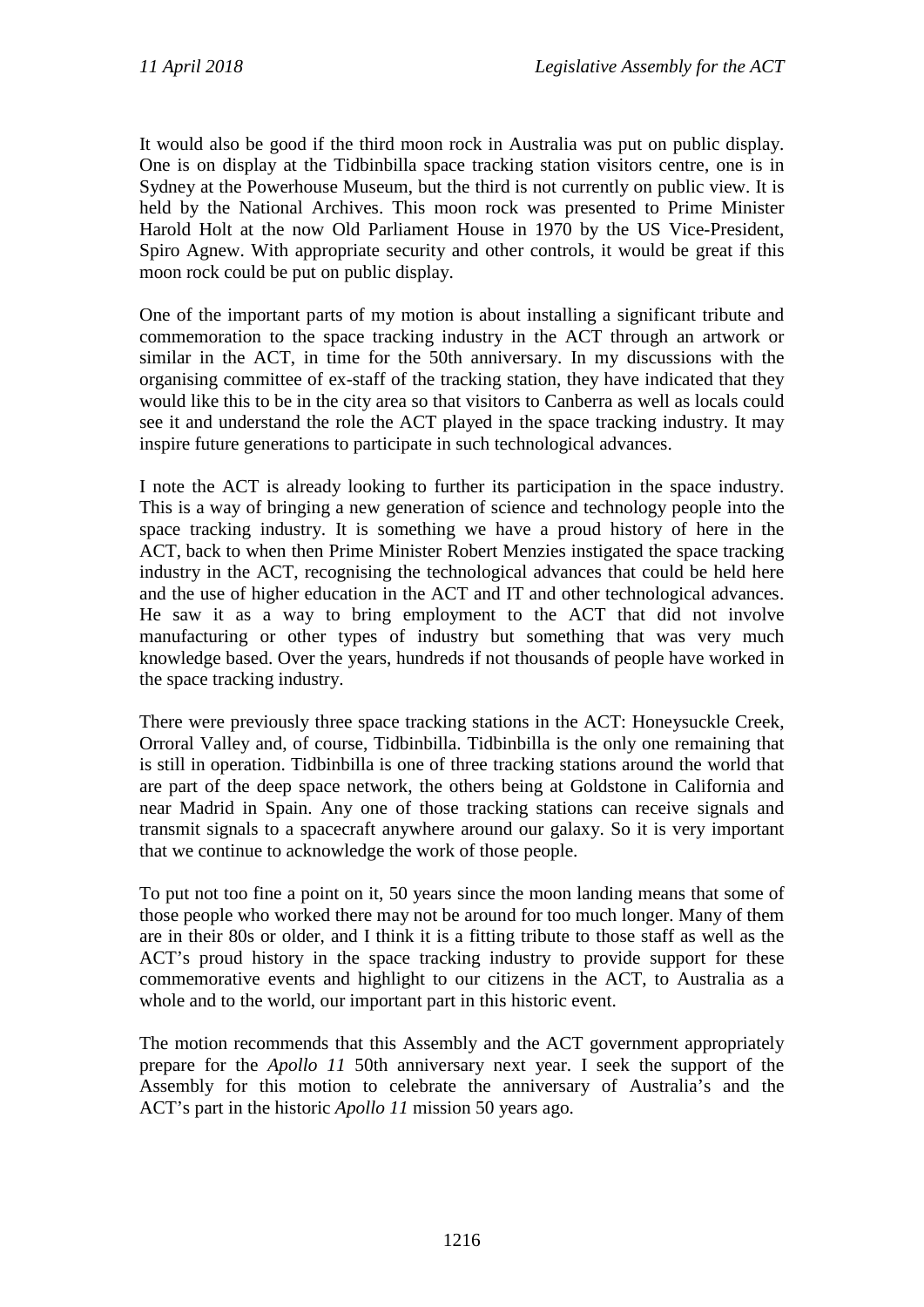**MR GENTLEMAN** (Brindabella—Minister for Police and Emergency Services, Minister for the Environment and Heritage, Minister for Planning and Land Management and Minister for Urban Renewal) (10.28): I thank Ms Lawder for this motion and I am very supportive of the proposal. I do have a couple of amendments, though, which I seek leave to move together now.

Leave granted.

#### **MR GENTLEMAN**: I move:

- (1) After paragraph (1)(e), insert:
	- "(f) the important role played by the ACT is recognised through the heritage listing of the Honeysuckle Creek Tracking Station, Orroral Valley Tracking Station and the Orroral Geodetic Observatory;".
- (2) Omit paragraphs (2)(a) and (b), substitute:
	- "(a) support the 50th anniversary celebrations of the Apollo 11 mission and continue working with stakeholders, including former tracking station employees, Tidbinbilla Deep Space Communication Complex, NASA and the Australian National University, on a celebration;
	- (b) work with stakeholders on possible options for an artwork or similar to commemorate the space tracking industry in the ACT in time for the  $50<sup>th</sup>$ anniversary;".

The amendments support what Ms Lawder intends to do today. Also, they acknowledge the ex-staffers in planning for the event. As we know, it is a very important time in Canberra's history. After talking to the group last year, after the anniversary, I gave some instructions to heritage to start to work up a package for the 50th anniversary.

Humankind reached the heights of technical achievement on 21 July 1969, when we placed our first footprints on the moon. The famed lunar module *Eagle* landed on the surface of the moon, with barely 30 seconds of fuel remaining, at 4.17 pm Eastern Daylight Time. It was recorded somewhat differently in the Honeysuckle logs, which I will go to a little bit later. Astronaut Neil Armstrong stepped off the landed spacecraft and onto the surface of the moon, heralding a new era in modern history.

The lunar landings captured the imagination of the entire world. Once upon a time, the idea of landing on the moon was the stuff of storybooks, but with *Apollo 11* the impossible became real. Neil Armstrong remarked that the need to explore the moon was part of humankind's need for self-discovery and that it was in the nature of the human being to face challenges.

The international space race was a rare case where there were moments of mutual respect between the communist Soviet Union and the United States during a geopolitically tense time in modern history. In 1960 the United States and Australia signed an agreement under which Australia established and operated a number of tracking stations which would form part of worldwide networks under the control of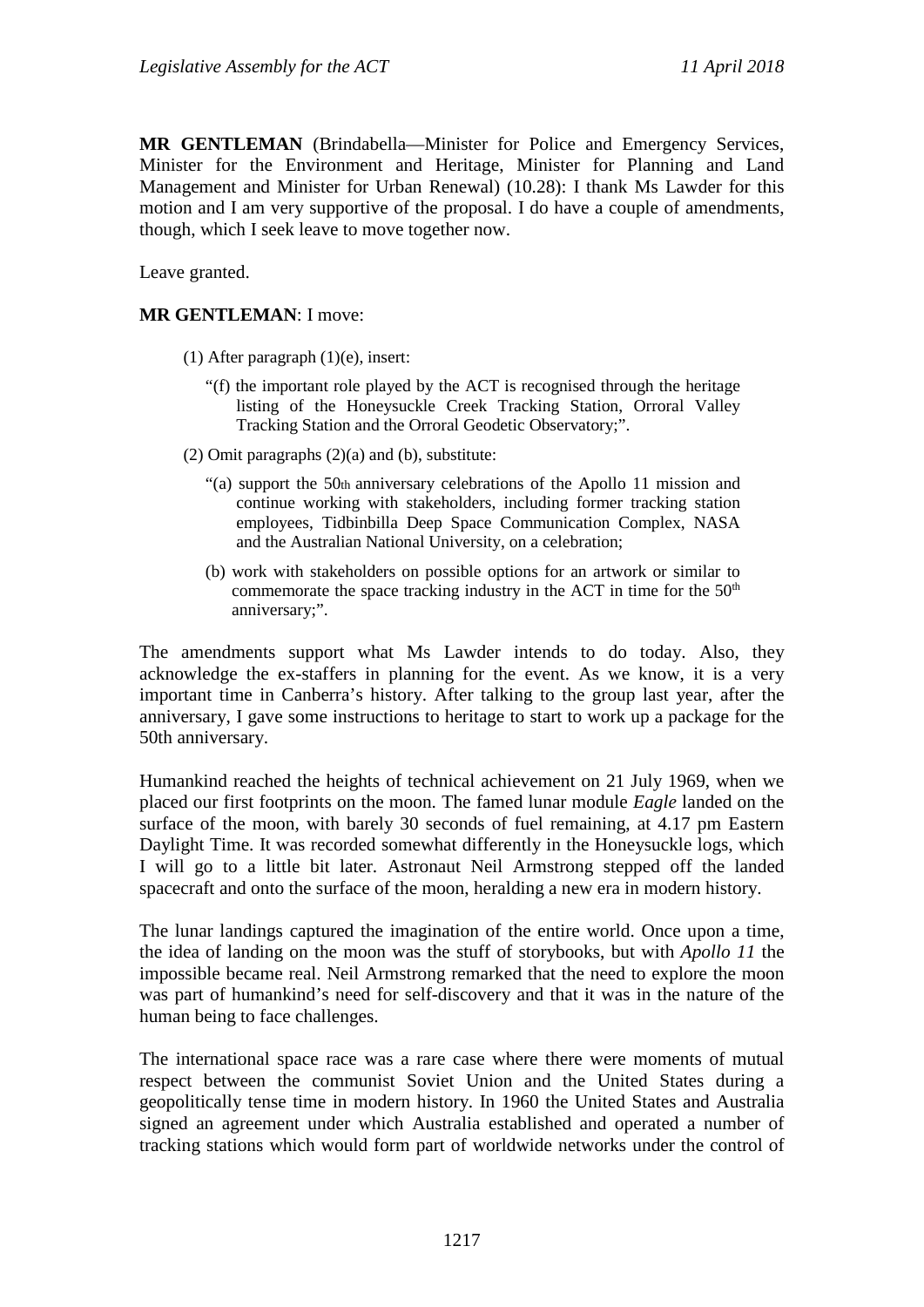the National Aeronautics and Space Administration, NASA. By 1967 three of these new tracking stations were located in the ACT. As we have heard, these were Tidbinbilla tracking station, now called the Canberra Deep Space Communication Complex; Honeysuckle Creek tracking station for MSFN, the manned spaceflight network; and Orroral Valley tracking station, which is no longer active, for STADAN, the space tracking and data acquisition network.

Honeysuckle Creek tracking station played a pivotal role in the *Apollo 11* moon landing, most notably broadcasting the first images of the event to the world. Footage of Neil Armstrong's first steps was relayed to the Honeysuckle Creek tracking station through a lunar camera. That footage was then filmed from a monitor using a standard camera and was able to be broadcast around the globe.

What often is not talked about is the event support done by the Postmaster-General's Department across Australia. Indeed, my father played a vital role in that. He was in charge of the communications cable from Honeysuckle Creek to Deakin and then on to NASA. I was proud to have the opportunity to join him at the console for the moon landing. It was a very proud moment. In appreciation of the work that he did, he was presented with the Apollo achievement award, which I now table for the Assembly. I present the following paper:

Apollo Achievement Award—Walter Neville Gentleman, presented by the National Aeronautics and Space Administration.

It was fantastic for a young person to be involved in that.

The Tidbinbilla tracking station, too, was important to the mission, acting as a wing station to Honeysuckle Creek. To this day Tidbinbilla tracking station, now CDSCC, continues to capture vital information on missions in deep space. Of course, no space flight mission carrying a person would have been possible without the ground-breaking work of the Orroral Valley tracking station, which was the largest tracking station of its kind in the Southern Hemisphere.

All three of the ACT's tracking stations are a reminder of the important role played by the territory in this industry and in this history. Even those stations which have been decommissioned tell the story of our contribution to space exploration and missions, including the people on board. Modern space exploration saw the ACT participate in remarkable advances in a field of technology that united humanity.

In 2016 the ACT Heritage Council recognised the ACT's contribution by heritage listing Honeysuckle Creek tracking station and Orroral Valley tracking station. These important places are now recognised and protected under the ACT heritage legislation.

The ACT government recognises the ongoing contribution of those who worked in the space tracking industry to the ACT and our region. The Environment, Planning and Sustainable Development Directorate values the guidance and enthusiasm of Philip Clark, Hamish Lindsay and others who continue to volunteer their time and knowledge to projects and events related to the space tracking history of the ACT.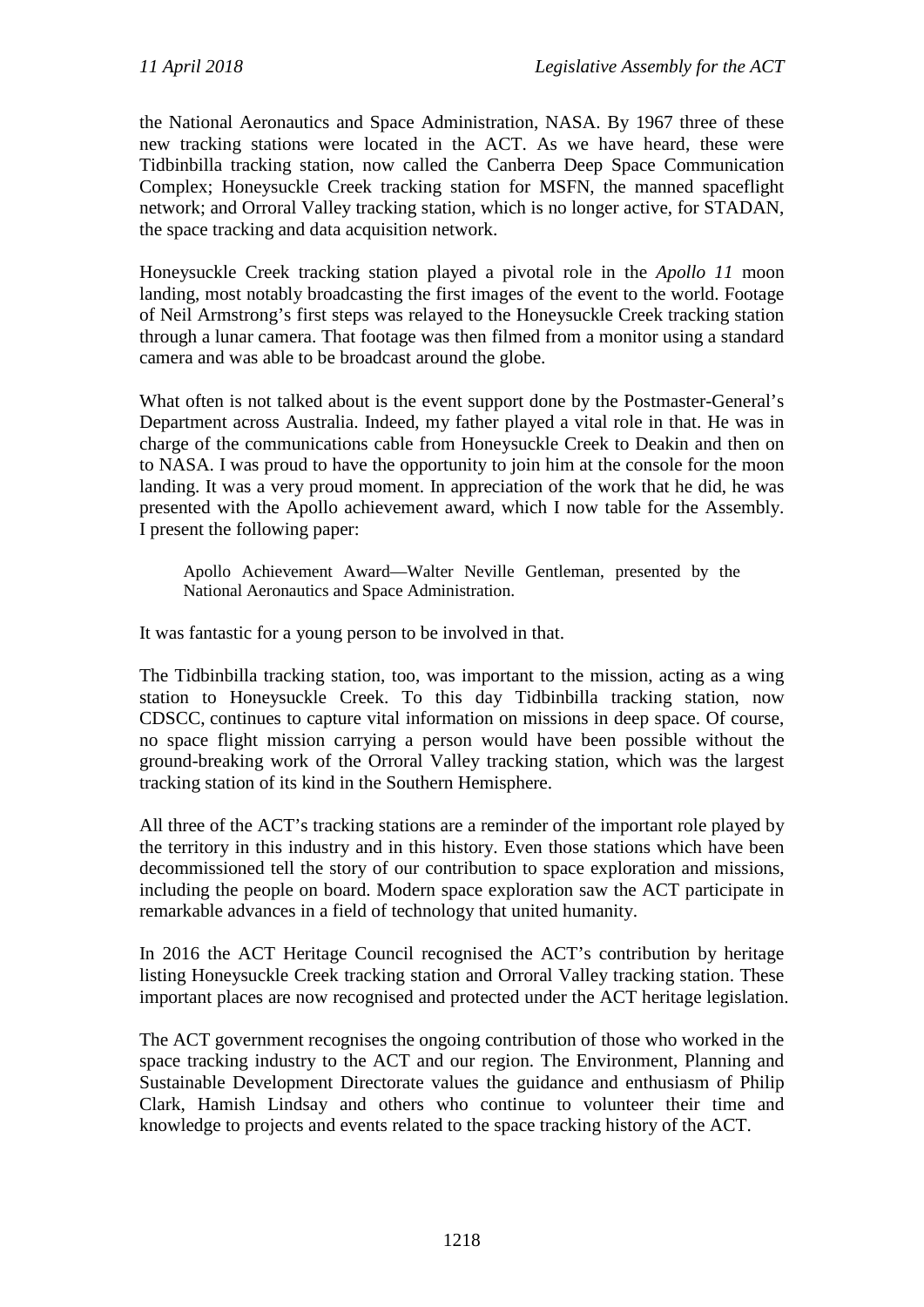On the day of the moon landing, Lindsay recalls this sense of anticipation:

Honeysuckle Creek had finished all the testing and setting up, begun over five hours earlier at 6 am, and went into the H-30 count, 30 minutes to the signal from the spacecraft appearing on the horizon with moonrise. While a freezing-cold westerly wind dragged sleet over the valley, the 26 metre antenna dropped down to the horizon and waited, servos whining. Everybody and everything in the station was ready waiting, waiting for the first signs of a signal from the lunar spacecraft.

I will go to the Honeysuckle Creek log. These were unofficial logs but they were very well kept, and people from the ACT or elsewhere can have a look at the honeysucklecreek.net website if they want to have a look at these particular logs. The times on the log were done in US time. They started comms at 0244, 100 megahertz on the lunar module, EVA, EKG and LBR. At 0251 the commander was on the lunar module porch. At 0254 the TV was turned on. At 0256 the commander was on the moon. The log gives the different frequencies used in the communications and goes on in detail about the loss of signal sometimes. It then goes on to 0349, when President Nixon was uplinked to the moon landing so that he could talk directly to the astronauts.

In 2011 Philip Clark received an ACT heritage grant for \$14,900 to publish *Acquisition! The Story of Orroral Valley Space Tracking Station*. This stunning publication filled a unique gap in the ACT's heritage and history by recording the story of Orroral tracking station, one of the largest in the world. It made photographs, information, material and interviews not available elsewhere widely accessible to the ACT community.

I can assure Ms Lawder that I am committed to supporting the 50th anniversary celebrations of the *Apollo 11* mission. Applications for the 2018-19 round of the heritage grants program are now open. In this round projects that are preparing to celebrate the 50th anniversary of the moon landing are a funding priority. The grants will provide \$345,000 to identify and carry out projects that promote and conserve the heritage of the ACT. Grant applications from individuals and community groups are encouraged. Additionally, the proposed theme of next year's Canberra and Region Heritage Festival is the 50th anniversary celebrations of *Apollo 11*.

Community projects that increase the amenity and awareness of heritage places are also a funding priority in the 2018-19 heritage grants program. Such places may include Honeysuckle Creek tracking station and Orroral Valley tracking station. Projects that achieve these aims through education of all ages, oral history, tourism, interpretation, digitalising records, and events will be afforded priority, especially if they relate to the 50th anniversary. The 50th anniversary can also be recognised through grants proposals involving community organisations and ACT government agencies.

Through collaboration with Craft ACT and the ACT parks and conservation service, we will be hosting a unique artist-in-residence program designed to celebrate this significant anniversary. Artists have found, time and again, that their practice is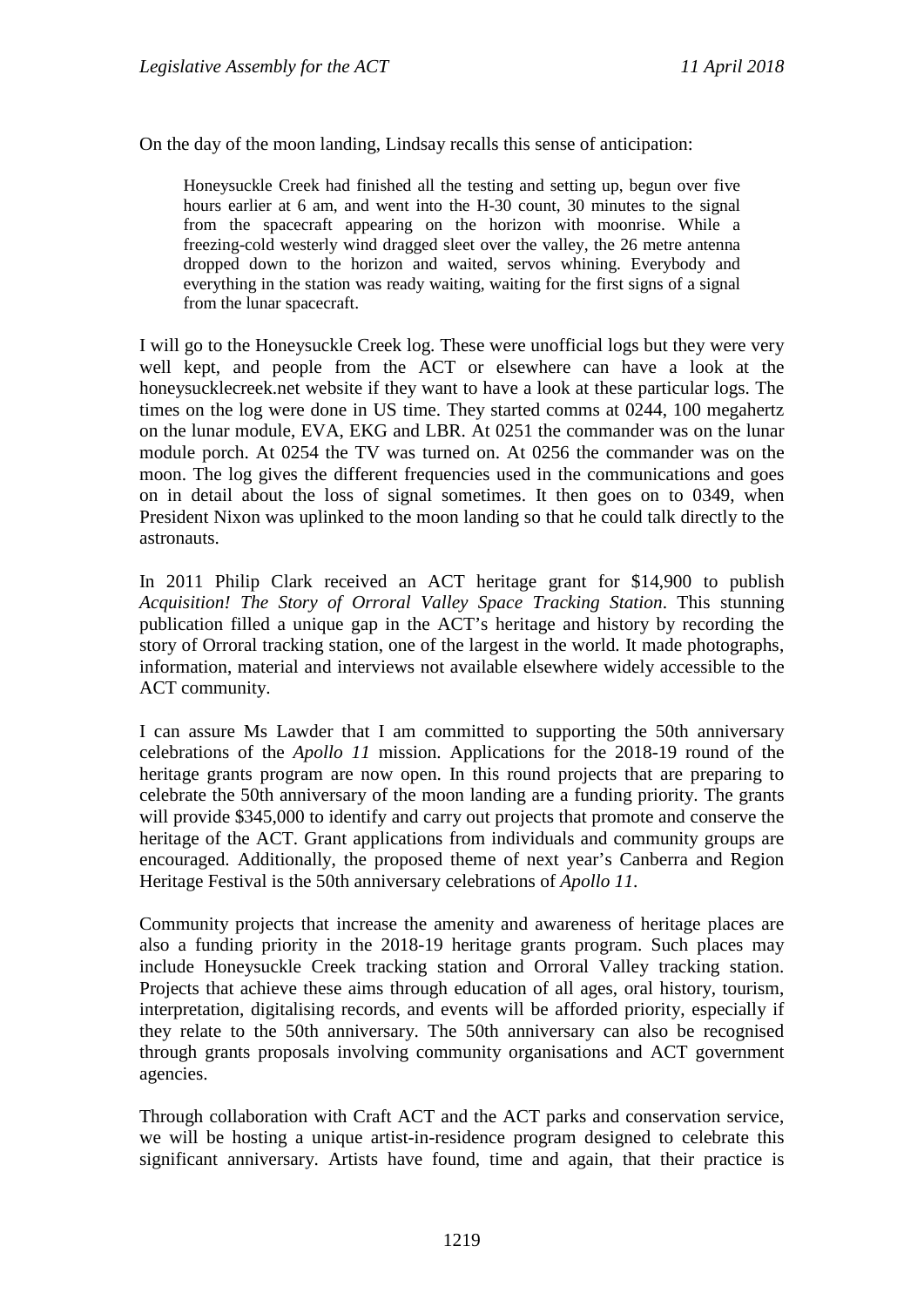profoundly altered by the experience of this residency program, which allows precious stillness, solitude and space for investigation, reflection and the generation of new work.

In 2019 we are honoured to have the Australian National University Research School of Astronomy and Astrophysics, RSAA, as our research partner. Artists-in-residence will have the possibility to do research with the team from RSAA, with a special focus on themes surrounding the 50th anniversary of the *Apollo* moon landing. The research period will be followed by the residency period at Namadgi National Park, where the artist will have the use of a living and working space at Gudgenby Ready-Cut Cottage. Artists will be asked to engage with the community and participate in a public program, including an open day at the cottage. Resulting work from the artist-in-residency program will then be displayed in an exhibition in 2020.

As I have outlined, the 50th anniversary of the *Apollo* moon landing is considered to be very exciting and important. We have already put in place some actions to highlight this and continue to work with stakeholders on ways to commemorate this important event and to remind Canberrans and the world that the ACT played a part in this momentous event.

**MS LE COUTEUR** (Murrumbidgee) (10.39): I rise to support Ms Lawder's motion in principle, but I will be agreeing to Minister Gentleman's amendments. This motion is about heritage, so I think it is important that we start by acknowledging the Indigenous heritage of the sites at Tidbinbilla, Honeysuckle Creek and Orroral Valley. These places are on the traditional lands of the Ngunnawal people, who have lived on the lands around the tracking stations for 25,000 years. The Birrigai rock shelter, a warm refuge from the cold blusters of spring and autumn in the Australian Alps, has been a warm-weather hunting camp for nearly 20,000 years, and it is not far from the Honeysuckle Creek site. This is a much longer heritage than the European heritage, and it is really important that we acknowledge that.

The tracking stations are also really important, as they are tangible representations that our city loves science, innovation and learning. They are physical sites, and they are important, obviously, as physical sites and physical representations. But it is really important that they are there, because they are a manifestation of a shared cultural heritage. It is a shared cultural heritage that brought my family to Canberra. I do not quite have the level of connection that Minister Gentleman has, but my father came to Canberra, to the ANU, to be the founding Professor of Theoretical Physics. It was science that brought us here, and he had an involvement with the tracking stations and the people involved with that.

It was an amazing moment when man landed on the moon. There are those of us who are old enough to remember that. I agree that those who are not old enough and have learnt it all from *The Dish* did not really get the full story, but at least it is better than nothing. I look forward to what would seem to be, on the basis of Ms Lawder's and Mr Gentleman's speeches, a very fulsome celebration next year of this scientific, historical and cultural place that is in our vicinity.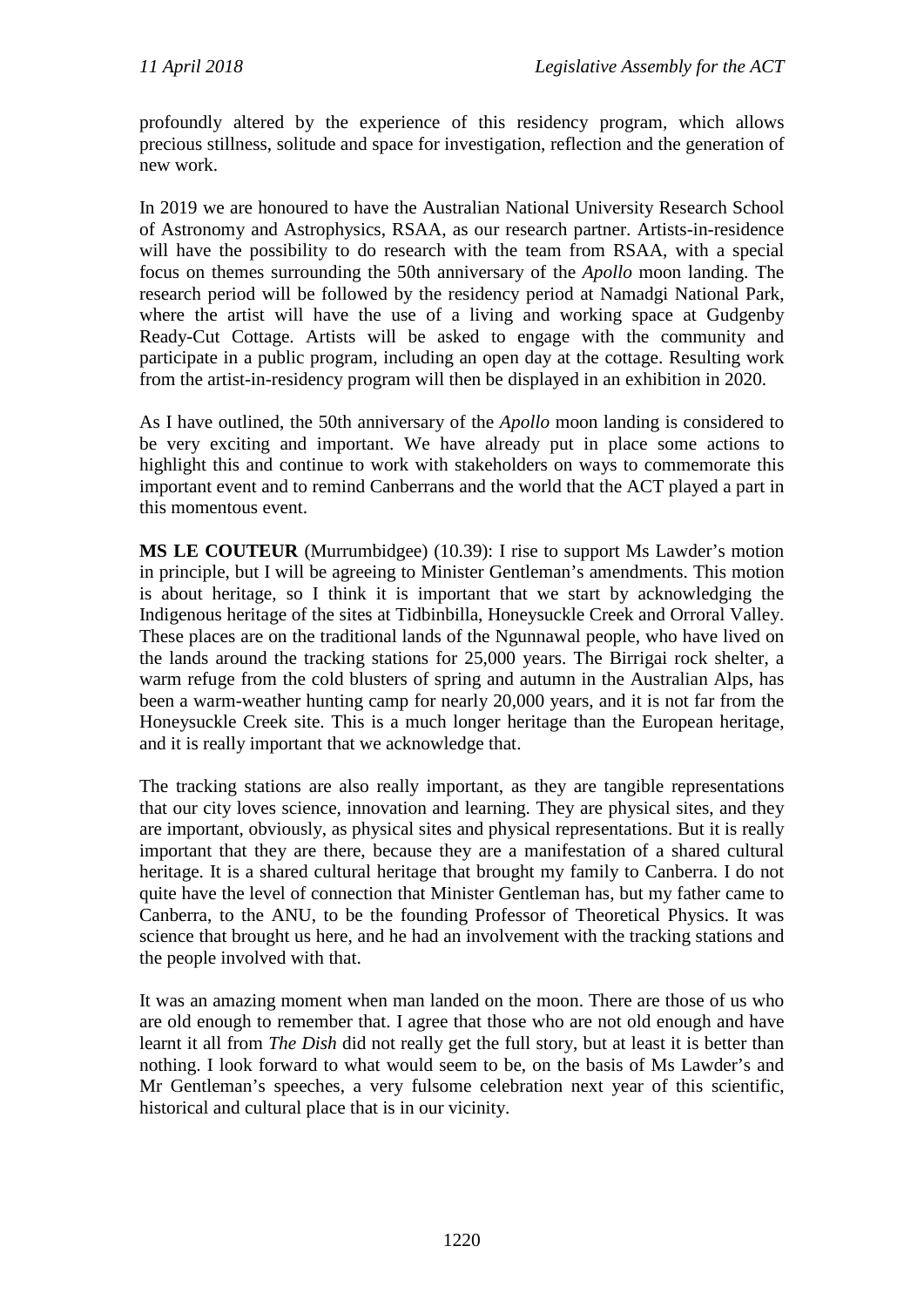It is important in this context to note that we are celebrating scientific heritage. If I were talking about this 10 years ago, I do not think I would be saying what I am going to say. Today it seems that science and evidence-based public policy in daily life have become less important than they once were. You have only to see the rise of Donald Trump in America, which is probably the number one example of this talking about "alternative facts" and "fake news". But it is not just in America. I do not want to single out anyone in particular, but there are still a large number of people who seem to think that if you believe that climate change is not happening, somehow it is not happening. The science on this is very clear. Climate change is happening, and it is very clear that we need to look at science in terms of public policy.

I note that my colleague Shane Rattenbury and activists from the ACT Greens will be attending the march for science on Saturday at 11 am at Regatta Point. Hopefully, there will be people from other political parties there. I know that all MLAs were invited. I have another public event at the same time, unfortunately, that I will be attending. It would be really great if this Assembly showed its contemporary support for science and evidence-based public policy by attending that march and looking at what the science is saying about climate change and so many other things. I refer to the extinction of species, for instance. I could go on at length, but I will not.

I was contemplating speaking at some length about the historical value of the Tidbinbilla and Honeysuckle sites, but given the commentary that has already been made, it would be purely repetitious, so I will not do so. I can remember going out to Tidbinbilla as a young girl. I always think of Tidbinbilla as the tracking station, and the idea that it is the nature reserve seems a bit Johnny-come-lately for Tidbinbilla.

I have also done quite a few walks around the Orroral tracking station, and that is a great place to walk around. It is also somewhere that is far enough from Canberra so that we can still see something of the magic of the night sky that used to be seen in Canberra when I was young.

Another historical site, Mount Stromlo, was located where it was partly because it was close enough to the ANU and to science but far enough away from Canberra so that there would not be light pollution and Mount Stromlo could work. Unfortunately, there is now light pollution at Mount Stromlo. But if you go further out, to Tidbinbilla, Honeysuckle Creek and the Orroral Valley, there is not nearly as much light pollution. In particular, if you go out on Earth Day, when many lights in Canberra do go out, it is a wonderful space to see our heavens above us—which is what, after all, we were exploring with *Apollo 11*.

I hope that over the next year we hear more about Canberra's role in this important scientific advance and that we all celebrate the fact that Canberra has been part of leading-edge science in Australia. I look forward to hearing a lot more about the commemoration program next year and attending events for it next year.

**MS STEPHEN-SMITH** (Kurrajong—Minister for Community Services and Social Inclusion, Minister for Disability, Children and Youth, Minister for Aboriginal and Torres Strait Islander Affairs, Minister for Multicultural Affairs and Minister for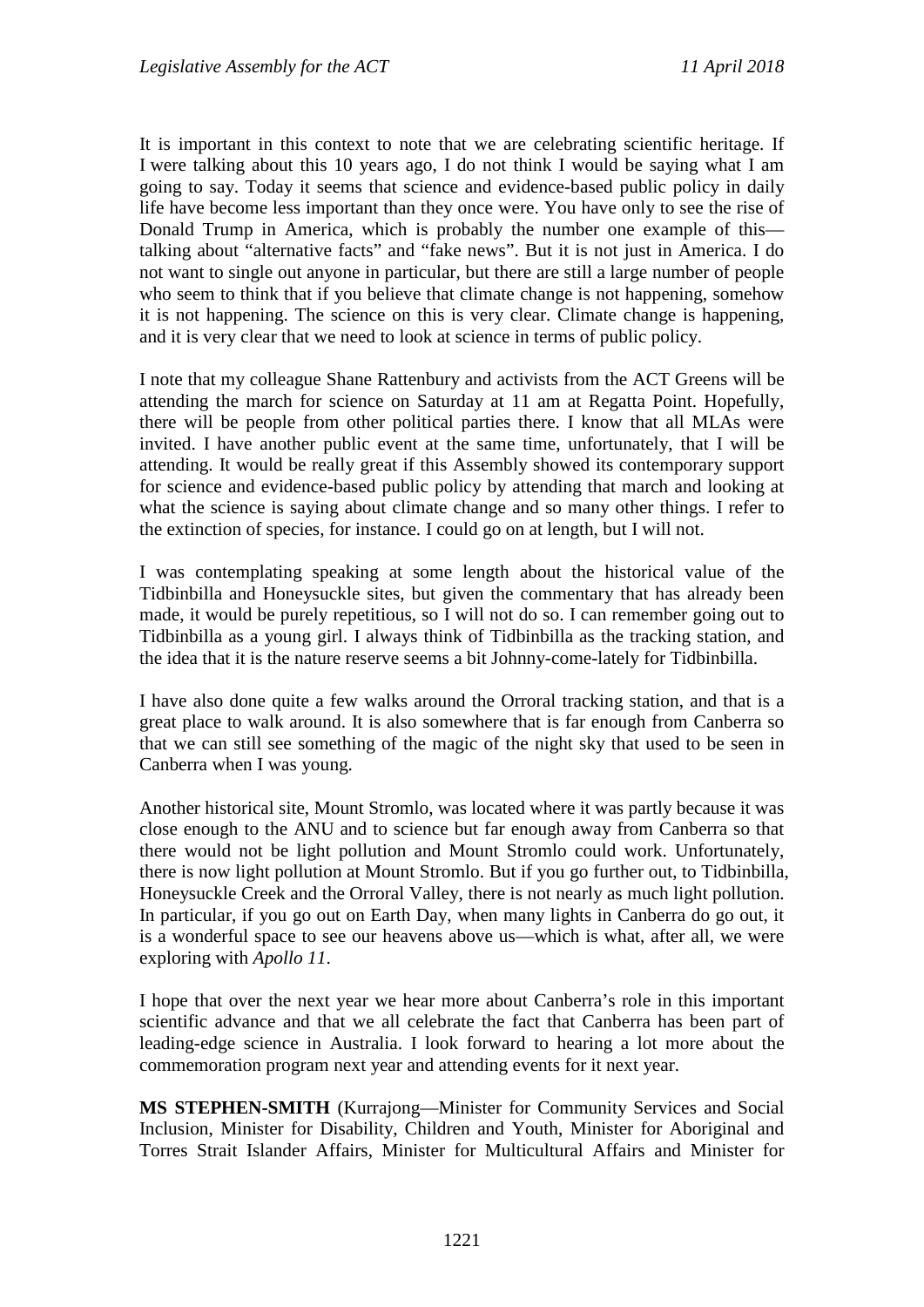Workplace Safety and Industrial Relations) (10.46): I thank Ms Lawder for bringing forward this motion. I will obviously be supporting Mr Gentleman's amendment to it. I thank Ms Lawder not only for giving us the opportunity to note the significant achievement we will mark next year on the 50th anniversary of the *Apollo* mission but also for giving me the opportunity to speak about two of my interests: heritage and industry and innovation.

Minister Gentleman spoke about Honeysuckle Creek, as does Ms Lawder's motion. The humble site and small clearing on a mountain ridge may have only included four functional buildings—the main operations building, the power building, the antenna transmission building, and an antenna pad and a shed—but these buildings connected our community to the universe.

The story of Australia's involvement in space research and exploration is commonly understood by many Australians to be via the famous dish in New South Wales, but, as we know, it was Honeysuckle Creek right here in the ACT that beamed footage of Neil Armstrong taking his first steps on the moon.

The importance of Honeysuckle Creek is recognised through its inclusion on the ACT heritage register, with information at the site and content online educating people on its importance. I was pleased to learn that the National Museum of Australia has included Honeysuckle Creek's role in the moon landing as one of its defining moments in our history.

Unfortunately, all that remains physically of the Honeysuckle Creek tracking station is its foundations. The physical links to the ACT's connection to space research and exploration, however, live on at the Tidbinbilla Deep Space Communication Complex, a joint facility with NASA. Today, Tidbinbilla attracts tourists from near and far. The self-guided museum at Tidbinbilla tells the story of the ACT's involvement in space research and exploration. Indeed, a dish that was previously used at Honeysuckle Creek is at the site.

The fact that buildings at Honeysuckle Creek no longer stand is of course disappointing, but as preparations begin for the 50th anniversary celebrations of *Apollo 11*, we have a blank canvas for us to remember and celebrate the work undertaken at this important historical site in the ACT.

As we look back on our community's place in this significant part of Canberra's and humankind's space history, it is also fitting to look forward to the role we can play in the future. We have the skills, talent and facilities to build a substantial space industry right here in the nation's capital to ensure that Canberra is Australia's space capital.

Canberra is home to many of the nation's space industry leaders. We have led the debate in Australia over a national space industry policy. I believe that Canberra should and can be the heart of Australia's space capabilities. The ACT government has made a clear commitment to work with our higher education institutions and industry to support and foster the development of a space industry in Australia and in our city.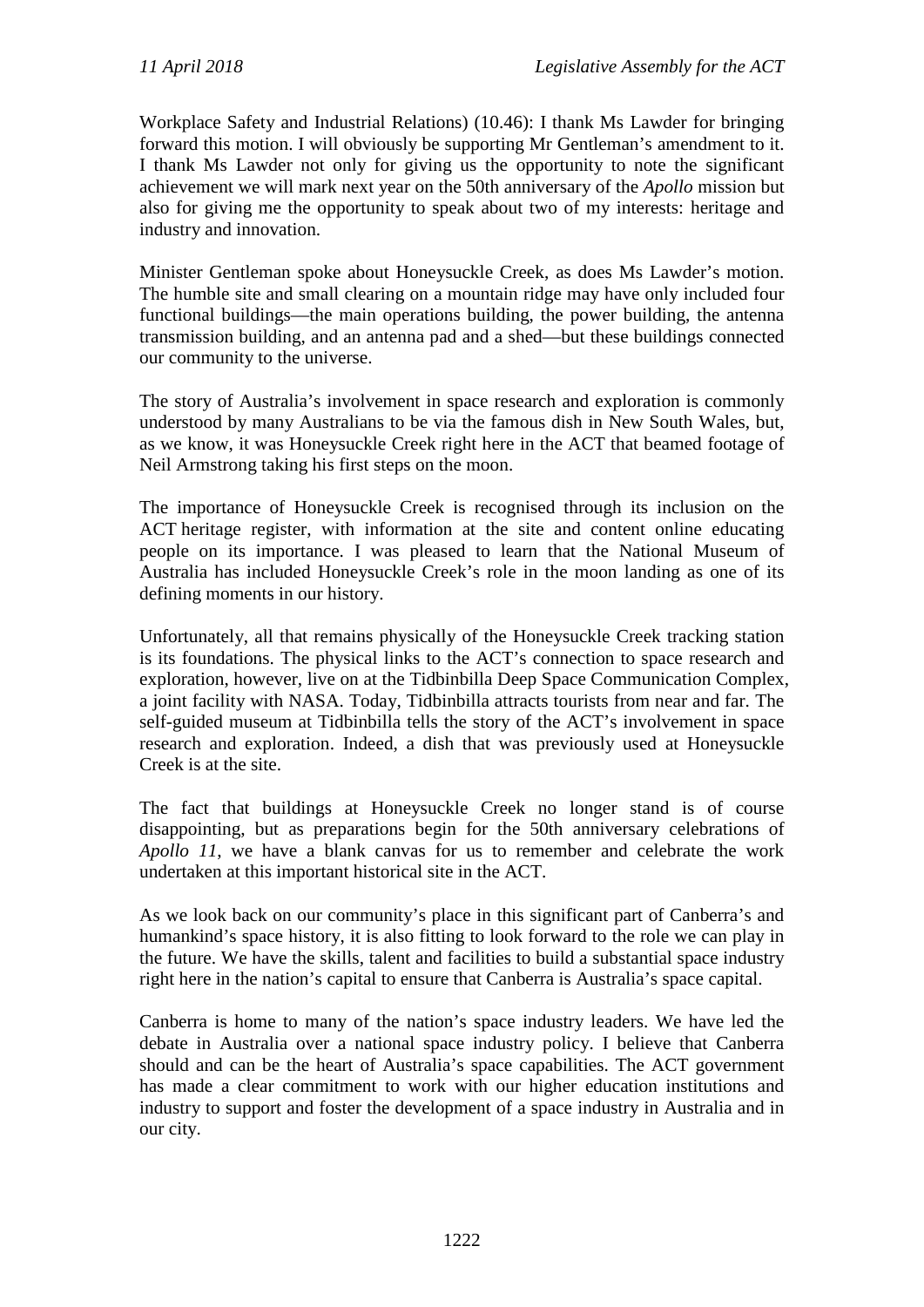Last year we marked another important milestone in Canberra's space history with the opening of the Australian National Concurrent Design Facility for space missions at UNSW Canberra. The facility is the first of its kind in Australia and will be used by some of the best and brightest engineering and academic minds in the nation. This facility, combined with the Advanced Instrumentation Technology Centre at Mount Stromlo, provides that capability for the design, assembly and testing of spacecraft and components for future space missions. I still find it hard to believe that the fragile-looking box I saw on a tour of UNSW Canberra last year is now in orbit around our planet, doing its very important work. It gives me goosebumps just to think about that.

Australia is undoubtedly on the verge of a significant economic development opportunity in the space industry. Globally, the industry is worth over \$440 billion and is growing at eight per cent a year. While the Australian space industry is estimated to be worth \$3 billion to \$4 billion annually in revenue, it is clear that with the right partnerships, investment and promotion we see the potential for real growth and success in our local market.

I welcome the federal government's announcement of its intention to establish an Australian space industry and encourage it to act quickly to progress this. Inaction risks squandering opportunities for this growth industry. Canberra is undeniably the logical place for Australia's national space agency to be located, and this facility will provide Canberra and Australia with the edge that we need to succeed in this competitive global market. Canberra hosts one of three NASA deep space network stations in the world, and Australia's first laser range facility tracking space debris is also in the ACT.

As I have mentioned, thanks to the recent MOU between the ANU and UNSW Canberra, we have the ability to provide end-to-end design, manufacture, test and mission planning and design and control capability for Australia's next generation of micro and small-scale satellites. Essentially, apart from an actual launch site, the ACT has everything for the national space agency to operate from, with a great mix of skills, expertise, capability and networks. The ACT government has taken a leadership role in establishing a national space agency, recognising that this is an opportunity which harnesses our economic strength as a knowledge capital and to grow the potential we are already realising in this field.

The government has been working together with the South Australian government and has signed an MOU to pursue economic opportunities in the space industry. This five-year agreement reflects both jurisdictions' commitment to support Australia's participation in the international space industry by bringing together our strengths and capabilities. I hope this work continues with the new South Australian government.

I would also like to take the opportunity to congratulate the Chief Minister on his work in driving this agenda through COAG and his work with other governments to support the development of an Australian space industry. As Ms Lawder's motion makes clear, our city has had a long involvement with some of the biggest events in international space exploration. With the capable space industry sector in our city,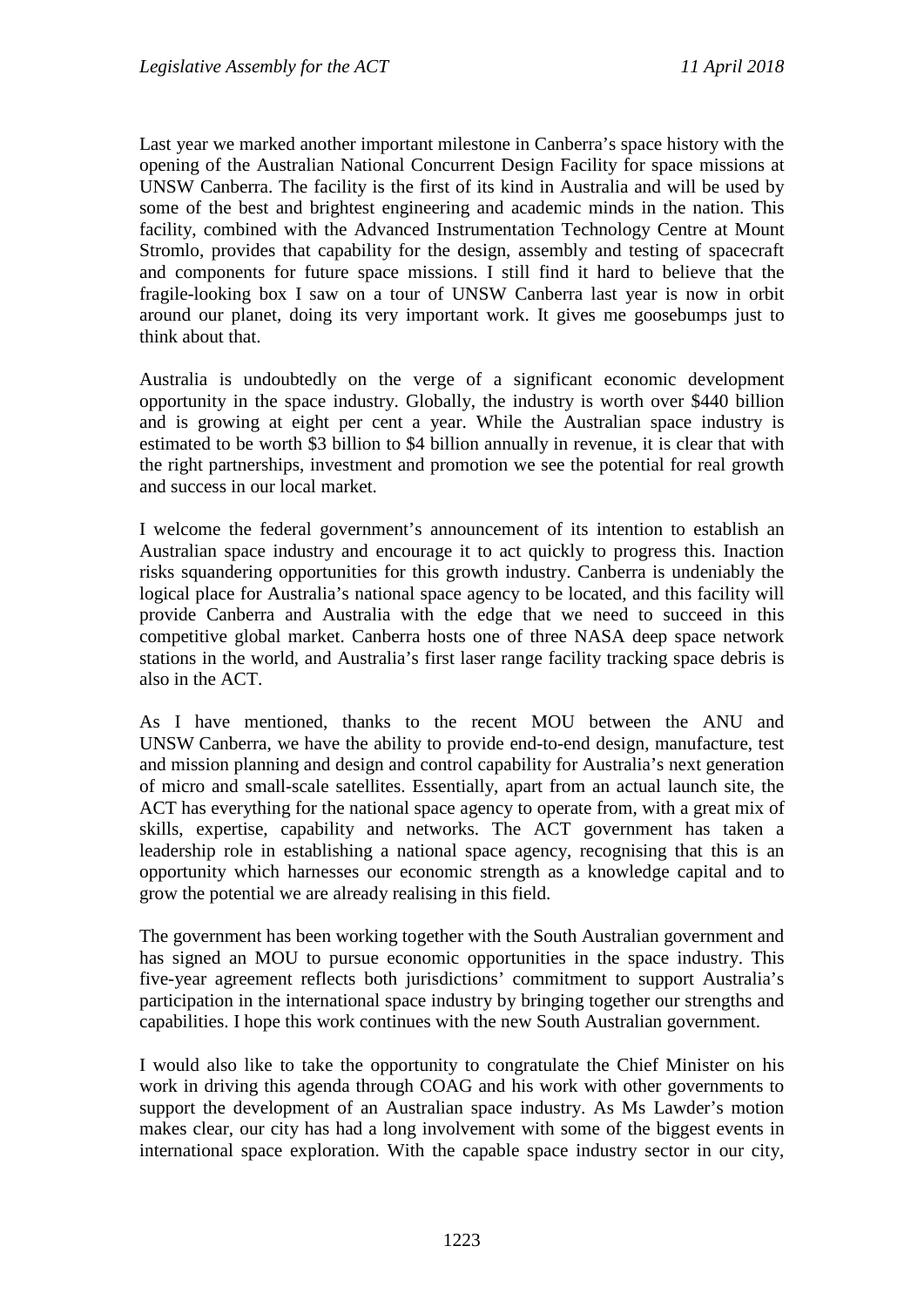with our world-class research and education institutions, we stand poised to have a long involvement into the future and to play a key role in events that will be looked back on in another 50 and 100 years.

**MS LAWDER** (Brindabella) (10.52): I would like to thank members for their in-principle support, and I especially thank Mr Gentleman for knowing my intentions better than I did myself, apparently.

I understand that there has been a round of heritage grants announced, including a focus on *Apollo 11*. The intention behind bringing forward this motion today was to try to ensure that those who have been most involved in the space tracking industry, for example ex-employees, do not have to apply for grants. We are talking about people in their 80s and 90s. They do not have an organising body. Whilst they have a lot of knowledge, a lot of passion and a lot of good intentions, they do not necessarily have the ability to complete grant applications. My intention here was to suggest that the ACT government should be supporting these activities irrespective of grant applications.

The people that I have spoken to who were ex-employees may have a wish to complete a grant application, but sometimes other activities in their lives—medical appointments, family members going into care and all sorts of things that happen in our lives—take a lot of their time and energy. Whilst they may like to apply for a grant, this might not be feasible for them.

I was just trying to ensure that these people—those who were most involved, are most knowledgeable and are most interested in ensuring that our history and heritage in this area is protected—have an active and valued role to play in determining the activities associated with the anniversary, rather than leaving it to many others, who may have a very valid and passionate interest in the activities but may not be able to draw on the actual life experience of being there at the time at the Honeysuckle Creek tracking station. My intention was to ensure that those who were most involved at the time can also be very involved now in the commemoration of the 50th anniversary, not bystanders to the events that may take place that they may not even be invited to participate in.

I appreciate Mr Gentleman's amendments. We will support the amendments.

I am extremely keen, as are the ex-employees, to ensure that there is some type of public artwork. With the ACT's intention to remain involved in the space tracking industry into the future, this is a way to ensure that our boys and girls can see that this is possible. Even if you live in Canberra, you can be deeply involved in this technological advance. For many decades we have seen boys and girls with an aspiration to become an astronaut or to work in the space industry in some way, and it is entirely feasible that this could take place. Having some type of public artwork or monument in a very accessible area of the ACT would be a way to encourage that.

Some people question occasionally the benefit of being involved in space exploration. What some people might not know is that there are many spin-offs, things that have been developed as part of the space exploration industry that we now get the benefit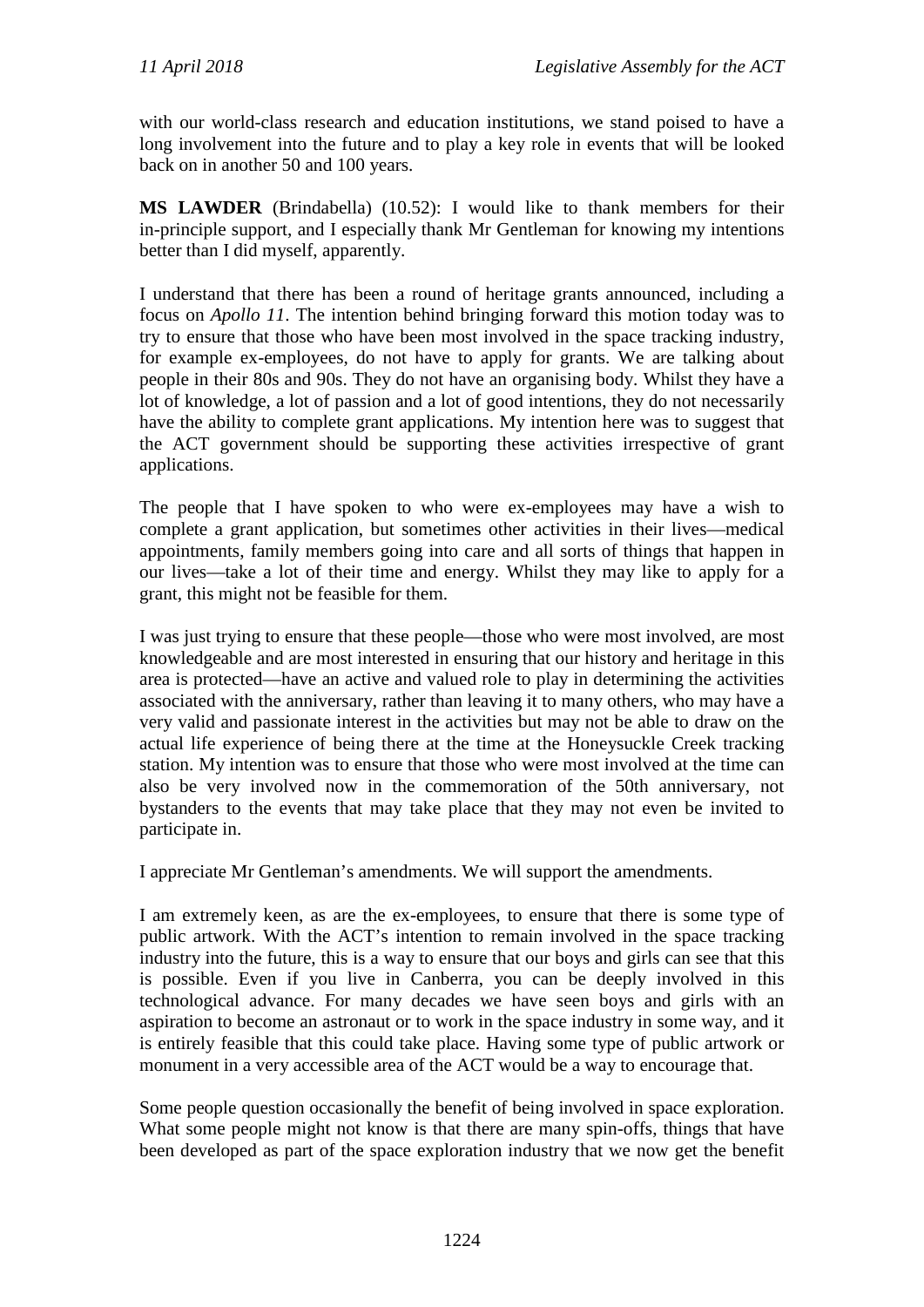of. They have been developed and invented to fit a particular need in the space exploration industry. Things such as smartphone cameras, freeze-dried food, scratch-resistant lenses, CAT scans, LEDs, foil blankets—the ones we call space blankets; they are called that for a reason—home insulation and water purification systems are just some examples.

One that is a bit of a myth is that velcro was invented for the space tracking industry. It was widely used in the space tracking industry, including on the *Apollo* missions, to affix panels to the outside of the modules, but it was actually invented in the 1930s, I think, well before the space tracking industry. I also believe, though it could be a myth, that superglue was invented through the space exploration industry. That is something that is widely used today. There are many things that we benefit from that have been invented throughout that space exploration period from the 1960s through to today, and I look forward to that continuing.

I say thank you again to members. I look forward to hearing more about fantastic commemorative events that recognise the important role that the ACT played in the *Apollo 11* moon landings, and I look forward to many events in and around July 2019 to recognise the role of the ACT and the very important and vital role that many people who are now our senior citizens played in history. I hope that they especially enjoy and participate in these events.

Amendments agreed to.

Original question, as amended, resolved in the affirmative.

## <span id="page-18-0"></span>**Government—revenue from greyhound racing**

#### **MR PARTON** (Brindabella) (10.59): I move:

That this Assembly:

(1) notes:

- (a) in 2014 the ACT Government sold ACTTAB for \$105.5 million;
- (b) the Treasurer inflated the price in return for lower annual contributions from TABcorp to the racing industry;
- (c) TABcorp made it clear that they would have been happy to directly fund the three ACT racing codes;
- (d) the sale price was negotiated in an environment where three racing codes were operating;
- (e) the sale price also included an ongoing contribution of \$1 million indexed to CPI which is funded from turnover on the three racing codes; and
- (f) 22 percent of that turnover comes from the betting on greyhound racing;
- (2) further notes that:
	- (a) the ACT Greens often call on Government to cleanse itself of "unethical" funds and investments;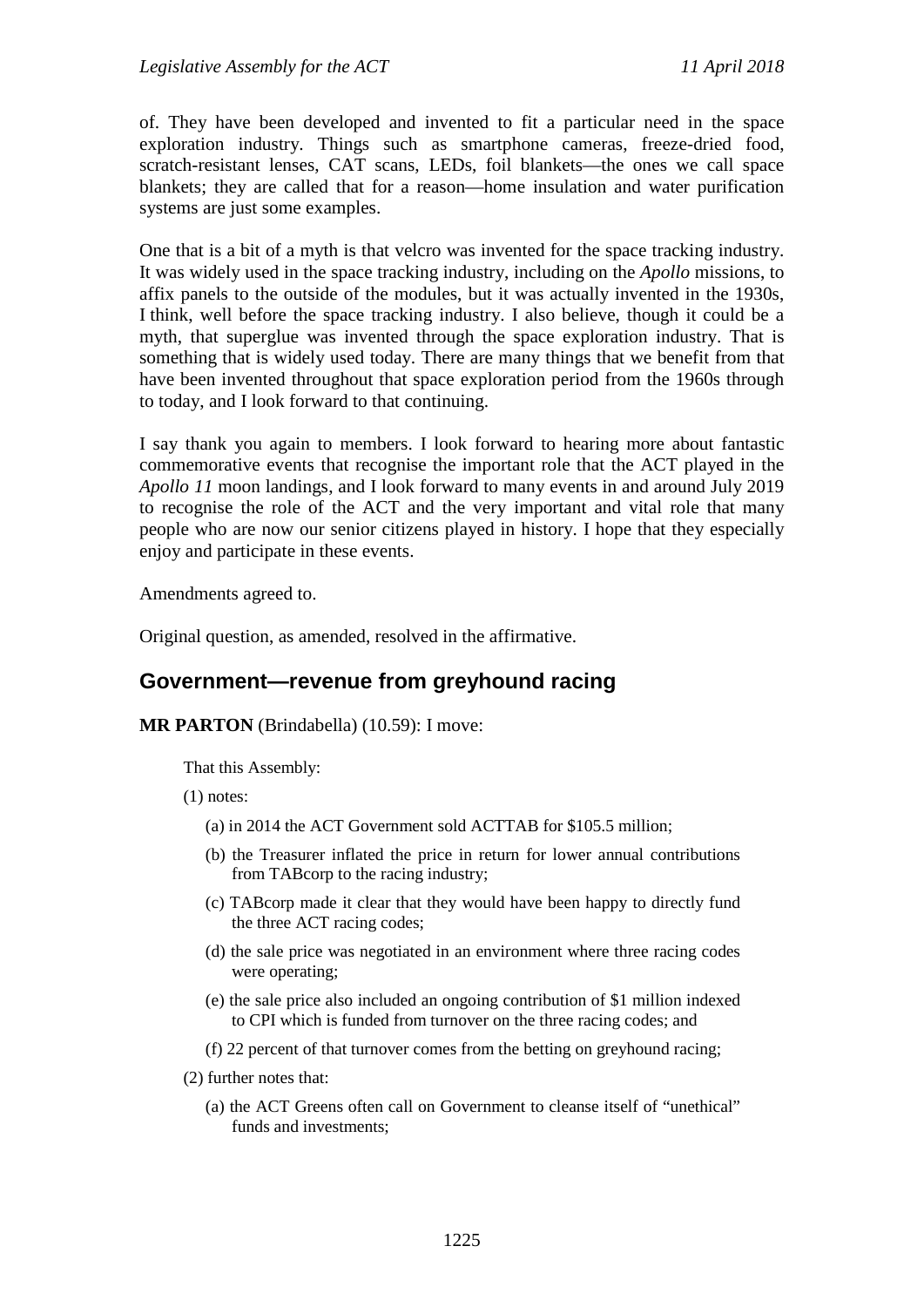- (b) in 2015 ACT Greens Minister Shane Rattenbury announced a ban on junk food, alcohol, gambling, fossil fuels and weapons advertising on ACTION buses; and
- (c) in 2017 the ACT Greens questioned the ethics of the ACT Government for its investment in poker machine manufacturers; and
- (3) condemns the Government for continuing to derive revenue from greyhound racing.

From time to time we can say in this place that a motion is due to popular demand. This is one of those occasions. I have had so many ask me to act, to do something, about the fact that this government continues to profit from a practice that it is banning. It is a stunning hypocrisy from this Labor-Greens government. This is another example.

You can shake your head and snigger if you like, Ms Cheyne, but it is absolute reality. This is another example of the double standards that this government applies in so many areas. They are more than happy to stand here in this place and out in the community and tell members of the greyhound community that their livelihoods, their way of life and their hobbies are something to be ashamed of.

This government suggests that it is shameful that anyone should seek to receive payment from the racing of greyhounds. You have seen them; you have heard them. They look down their noses at greyhound people and condemn them for deriving any income from greyhound racing, but they turn a blind eye to the fact that they are receiving well over \$1 million over the forward estimates from greyhound racing.

These payments to the government are sourced from a fee that was negotiated during the sale of ACTTAB. In 2014 the government announced the sale of ACTTAB. This sale would have had a clear impact on the racing industry however it played out. It was eventually decided the purchaser would be Tabcorp and the sale price would be \$105 million. This price was far above any valuation provided. I think some were talking about \$30 million. The question we have to ask is this: how did we end up with a sale price so far exceeding what was sought?

In March 2014 the Treasurer explained that—I quote his words—"you could get a large capital sum as a one-off and a very small annual contribution to the racing industry". We saw the Treasurer explain to potential bidders that if they increased the value of their up-front payments the government would seek lower annual contributions directly to the racing industry, the idea being that the government would administer the funding from the sale of ACTTAB to the racing industry over time rather than take a direct payment from the successful bidder. Should we have trusted the government on this one? Clearly the answer is not at all. What we now know is that the government has pocketed that money and has failed to outline how future payments to the racing industry will be administered.

Many of us here are aware of the government's treatment of the greyhound industry in particular. After being removed from government payments to the racing industry, the greyhound club refused to give up and continued to race and effectively became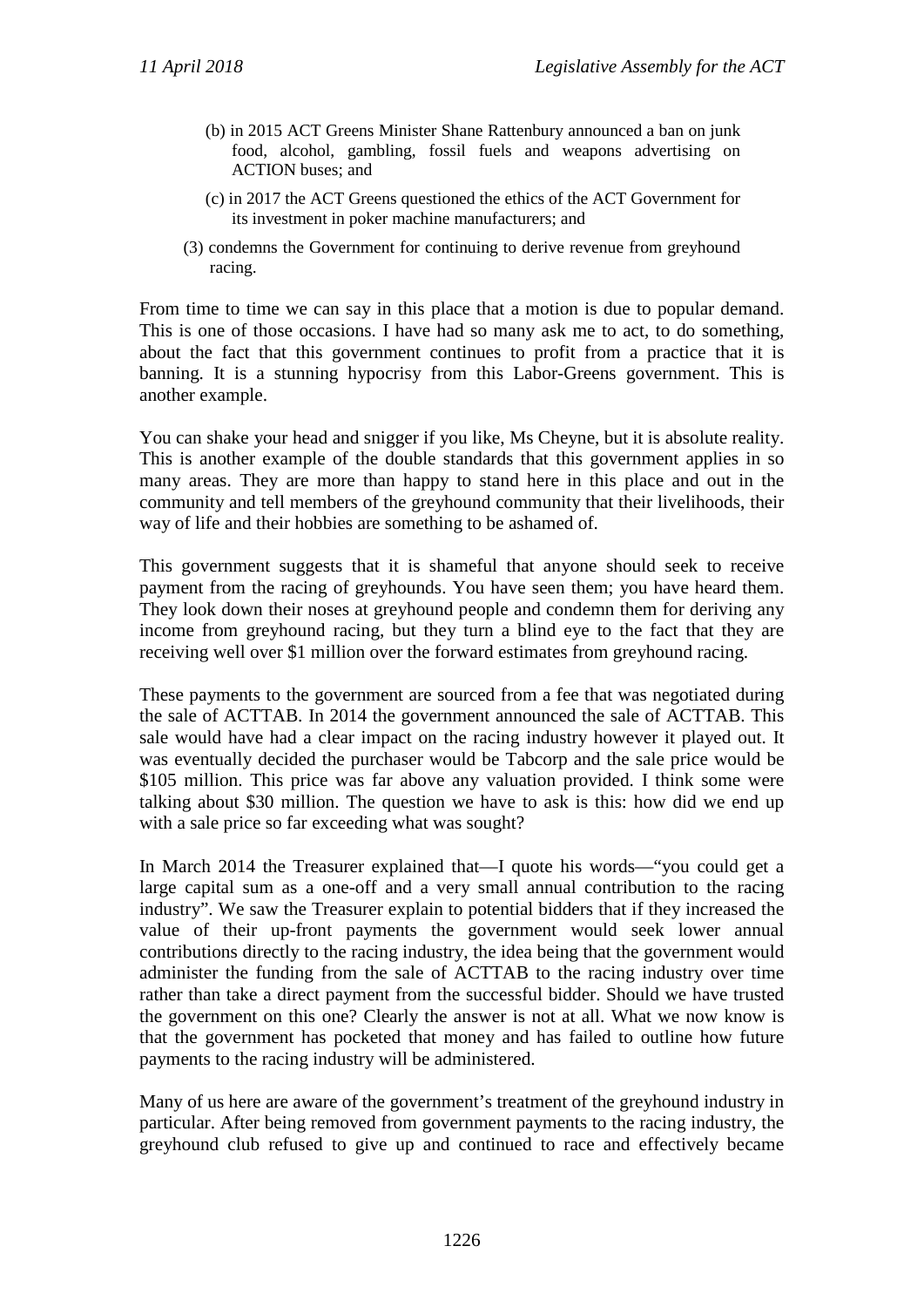self-sufficient. This was not in the government's plan. Their intention was to cut the greyhounds off at the knees, hoping they rolled over and went away quietly. When that did not happen, Labor and the Greens teamed up once again to ban the industry in the ACT. To justify these actions, the government consistently referred to community values—although I do note that once we had a greyhound called Community Values those words were quickly removed from the vocab and the cheat sheet.

"Community values" and "community expectations" were continually referred to. They claimed that this was very clearly an election issue and the people voted for it in 2016. Of course we all know they did not. In 2016 the landscape changed so many times during the election—immediately before and immediately after. Certainly there was no evidence to back up what was said. The greyhound racing industry and participants from the Canberra Greyhound Racing Club were subject to wild accusations of animal cruelty from members in this place saying some horrendous things about Canberra's industry.

I will quote some of them: "When torture is involved there should be no second chances," "An outdated industry that just promotes animal exploitation," "We do not believe that this is an industry that can be reformed," "It is not a pastime," and "This is proof positive that the industry is unable to operate without these kinds of unacceptable animal welfare outcomes." This is what those opposite had to say about greyhound racing. My question is this: how could any government possibly say such diabolical things about an industry and then continue to receive money from it?

As part of the sale of ACTTAB the government negotiated an ongoing payment of \$1 million a year, indexed to CPI. In answer to previous questions in this chamber and in committee hearings the minister and others have asserted that this \$1 million a year does not come from betting turnover. I guess the question then is this: please explain where it does come from. Does it come from the sale of freshly cut flowers? Does it come from the provision of dentistry services? Does it come from the on-selling of airline tickets? Of course it does not.

If you are receiving \$1 million-plus a year, every year, from Tabcorp, it is pretty safe to say that it is coming directly from betting turnover. That is what they do at Tabcorp. That is the only thing they do. When you consider that this money was always designed to flow back to the three racing codes—indeed, until recently, I think it was divvied up 75, 12.5 and 12.5 between the three—it is very easy to draw a line between betting turnover on the three racing codes and this money. That is where the money comes from. This government has so roundly condemned greyhound racing but is continuing to profit from greyhound racing.

The anti-greyhound crowd continue to crucify me in the public space. They say that I am profiting every time the very successful greyhound Community Values wins a race in Canberra. I should point out that he has won three races. They lampoon me for deriving income from greyhound racing. I am not a member of the syndicate, so I do not have any financial interest. The only people in this place deriving income from Community Values are seated opposite. The only people getting any income from it are in here. They are all making accusations of cruelty but, to quote the Chief Minister, as a government they are "trousering the money".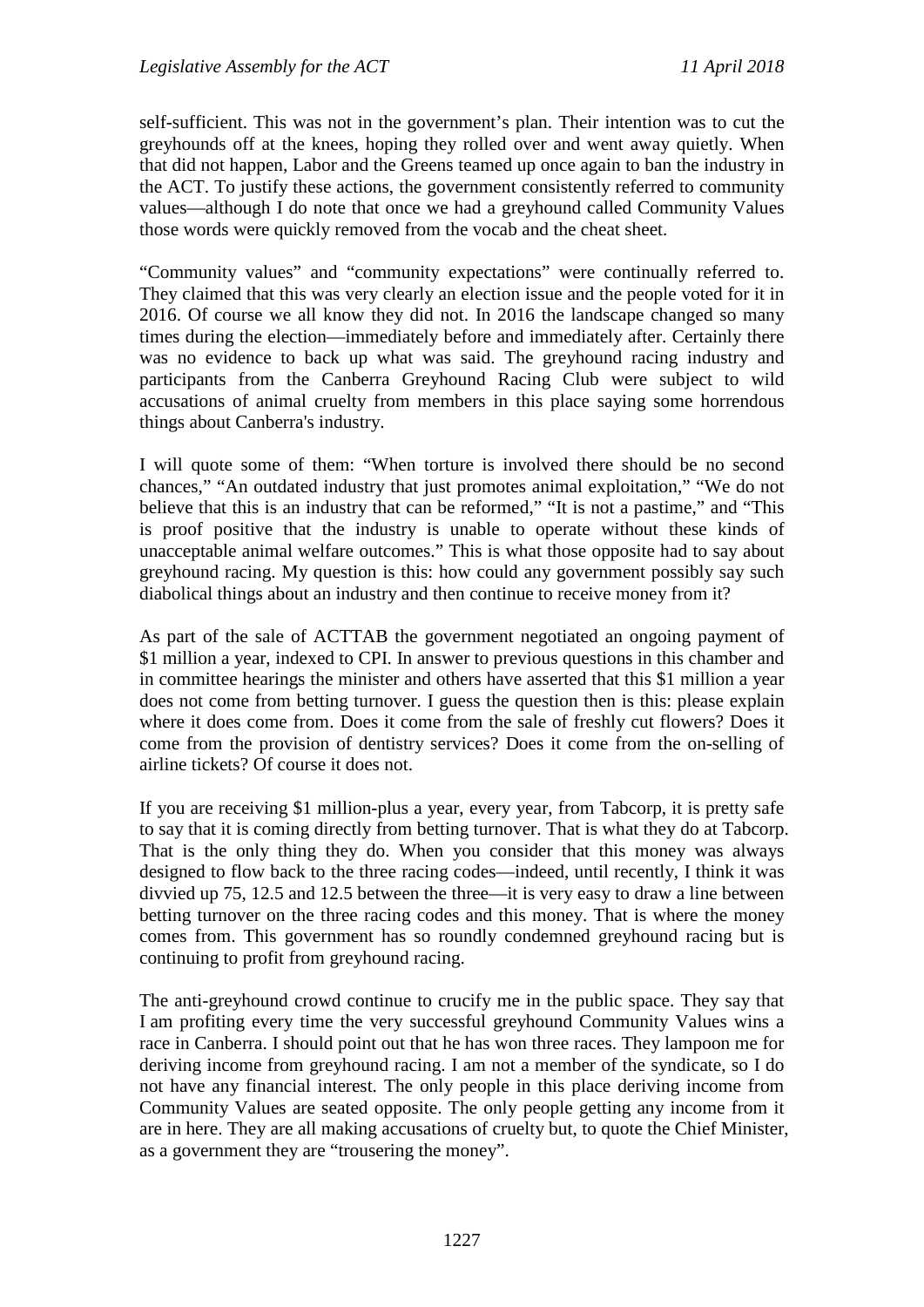The figure of a 22 per cent turnover that I included in this motion is very much a historical figure. It is extremely conservative. Twenty-two per cent is the figure that we were working on a number of years ago. I am sure that the minister knows what the current figures are. I am sure that he is aware that this sport that is, according to him, out of step with community values, is rocketing up the charts in popularity from the perspective of ACT punters. Turnover on greyhound racing in the ACT is going through the roof. I cannot believe some of the figures that I have seen in recent weeks.

Turnover on greyhound racing is going up so quickly that, as a percentage of the three racing codes, greyhound turnover has eclipsed 30 per cent for the last financial year and is set to do so for this one. Despite any rubbish surveys, despite all of the ideological rubbish that you have been spouting, out there in the real world, even here in Canberra, the punters are supporting greyhound racing more than they ever have before. The hypocrisy of both Labor and the Greens on this issue is astounding. If you so wholeheartedly believe that greyhound racing in an evil industry then renegotiate the fee. It is not unusual for members of this place to suggest that the government refuse funds from a source they believe to be unethical. It happens time and again.

In 2015 Mr Rattenbury announced a ban of junk food, alcohol, gambling, fossil fuels and weapons advertising on ACTION buses. Mr Rattenbury justified this decision at the time by saying, "Advertising on government assets needs to be in line with community expectations." The line that you could draw from that advertising back to those fossil fuel, weapons, alcohol and gambling companies is a little more tenuous than the line that you can draw from the Tabcorp money to greyhound racing.

On a number of occasions both of our Greens colleagues have suggested that the government should review its investments in a number of sources that they believe to be unethical. These sources include a wide variety companies that provide resources and products to the ACT, such as gas and oil companies, poker machines—wow, poker machines; we do not want anything to do with them!—and a number of other things.

We have here a wild double standard. As usual, the Greens are happy to tell the government what they should or should not be doing publicly. But when it comes to being involved in making a decision they sit on their hands and they turn a blind eye. I have gone through some of Mr Ramsay's amendments—talk about turning a blind eye! The amendment should basically say, "Nothing to see here. Look the other way." That could summarise it exactly. How poker machines ended up in the amendment is beyond me.

Members of this place have spent months attempting to justify why this industry should not exist here in Canberra; why Canberrans should be forced out of work; why members of the AWU, which I know you Mr Assistant Speaker are well aware of, should find new employment, a new pastime; why no-one should be receiving payments for the racing of a greyhound in the ACT. Will they now back up those statements and condemn the government for taking funds derived from the racing of greyhounds? Will they now back up those statements and call on the government to renegotiate the fee or, when it gets to the amendments, will we completely ignore all talk of the fee and just talk about the ban and how wonderful we are?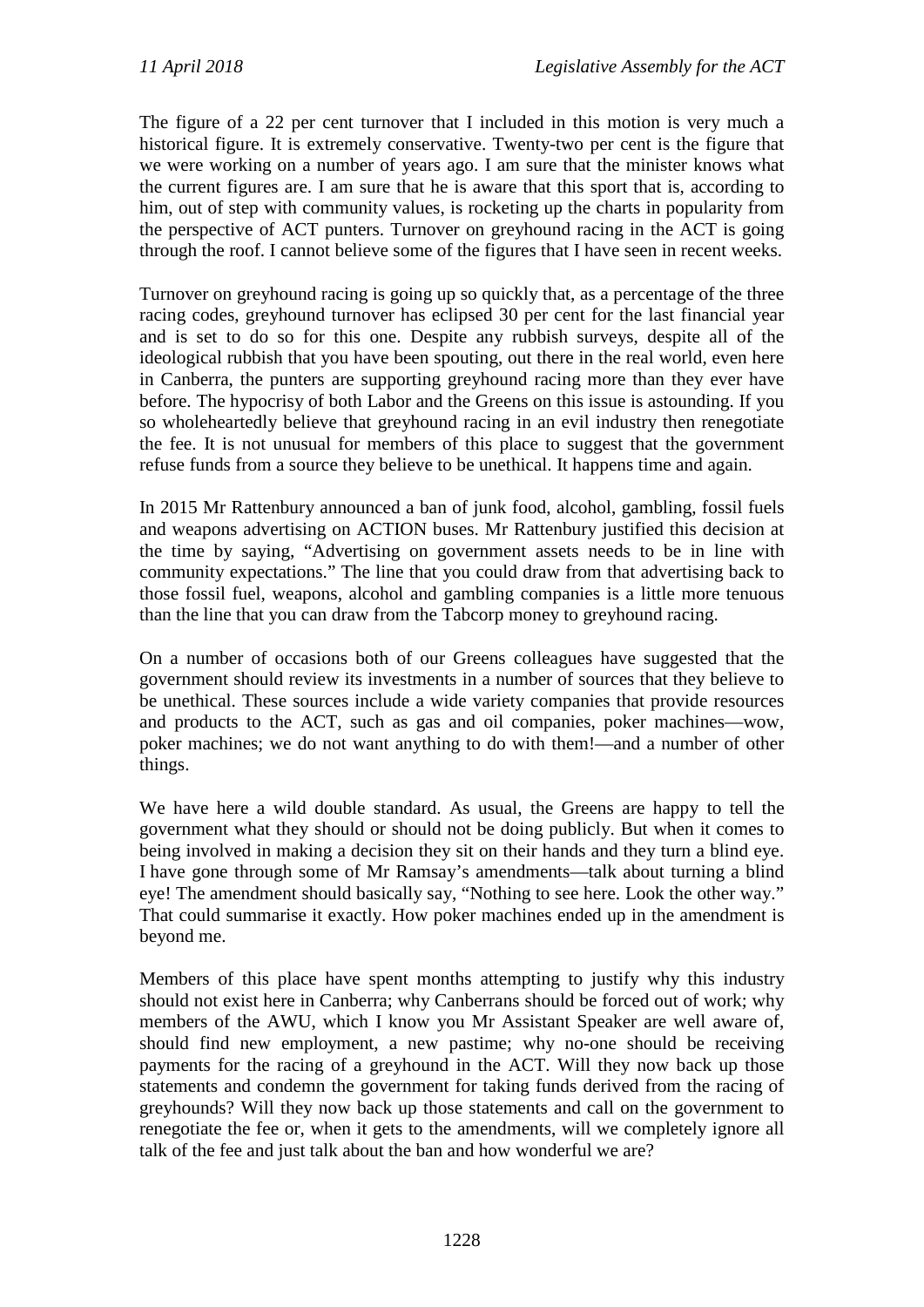I do not hold high hopes. History tells us that the Greens vote how the Chief Minister tells them too. The Chief Minister does not waste an opportunity to take money from anyone at all. I condemn the government for this utter hypocrisy. I am dismayed but not in the least bit surprised. Thank you.

## <span id="page-22-0"></span>**Visitors**

**MR ASSISTANT SPEAKER**: Before we move on, I would like to acknowledge that we have in the Gallery with us students from St John Paul II College, led by their teacher, Mr Jason Paris.

### <span id="page-22-1"></span>**Government—revenue from greyhound racing**

Debate resumed.

**MR RAMSAY** (Ginninderra—Attorney-General, Minister for Regulatory Services, Minister for the Arts and Community Events and Minister for Veterans and Seniors) (11.10): The government will not be supporting Mr Parton's motion, and I will shortly be moving the amendment that has been circulated in my name. I do note at this stage that there has been a change in tack in Mr Parton's approach of late in relation to the ACT government's ban on greyhound racing that takes effect in 19 days. The basis of his argument is changing, and it is with good reason. And let me summarise what I would see as the reason for the change that has been occurring.

It is tough for Mr Parton to argue that the greyhound racing industry in Canberra has an impeccable animal welfare record anymore when dogs continue to be euthanised at the Symonston track as a result of this activity. On 28 January Quadzilla was euthanised at the track for an offside tarsal fracture. On 11 February Antique Kerry was euthanised at the track for a number of leg fractures. Since the greyhound racing ban legislation was announced in June 2017 a further two dogs that we are aware of, Hilda's Rose and Kenny's Shadow, have been euthanised at the track for fractures. I wonder aloud whether they loved to race. The routine putting down of otherwise healthy animals which have been injured while providing entertainment for a handful of people is not, to quote Mr Parton and the interests that he lobbies for beyond all reason, a perfect animal welfare record.

It is also tough for Mr Parton to argue that the greyhound racing industry in Canberra is beyond reproach when we know of the extent of doping practices and animal cruelty carried out by greyhound trainers who routinely race in Canberra. I have pointed out before in this place that the four-time and most recent winner of the Canberra Greyhound Racing Cup has been disqualified from racing three times since 2005 over the discovery of prohibited substances in her trainer's greyhounds, including cocaine. This trainer is also one of 178 trainers that has also been charged by Greyhound Racing New South Wales with the alleged unauthorised export of dogs to Macau, where healthy Australian dogs are kept in appalling conditions and used for barbaric entertainment.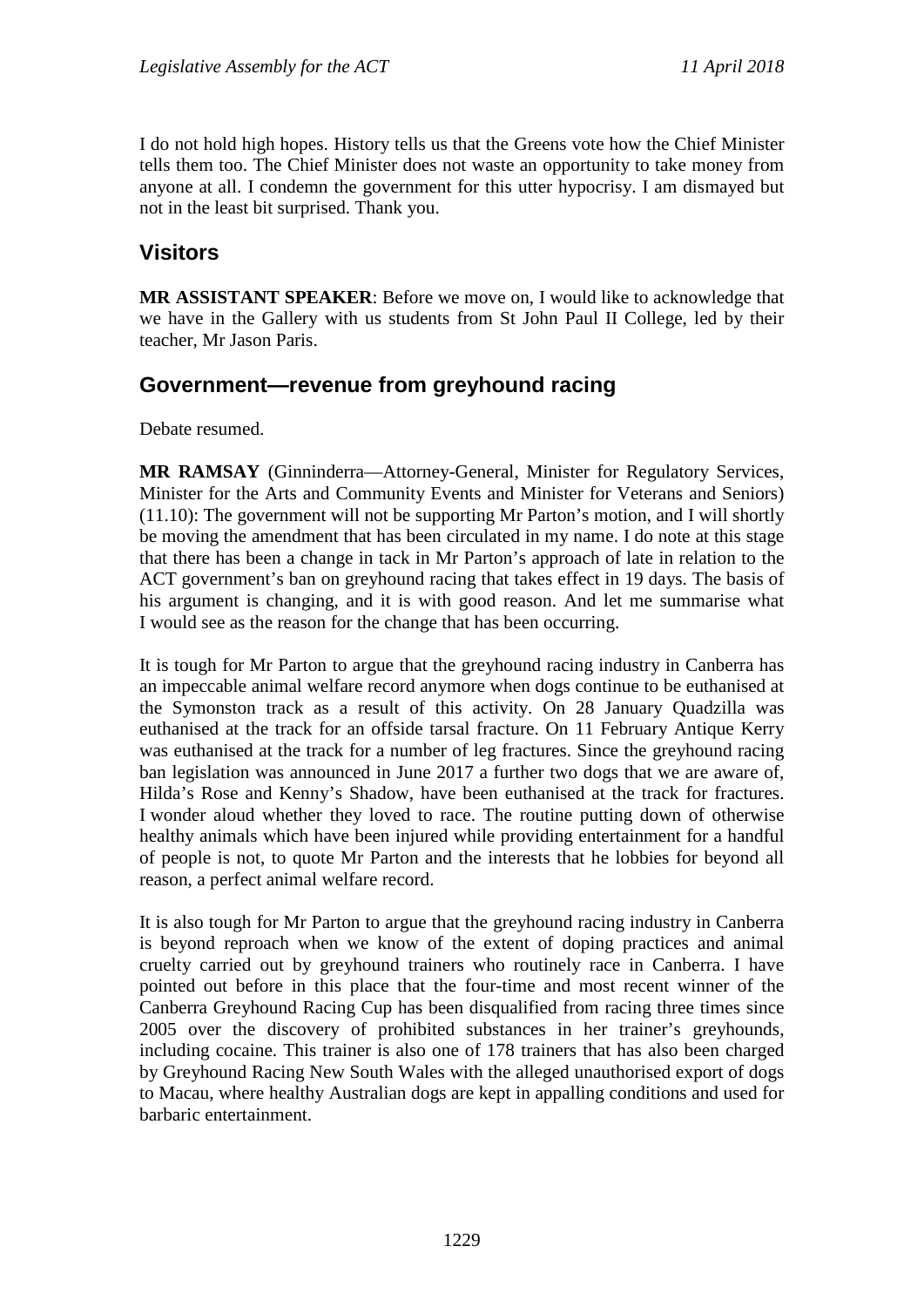Most recently, Paul Wheeler, Australia's biggest owner-breeder of greyhounds, was charged by Greyhound Racing New South Wales last month with multiple offences related to the alleged export of greyhounds to Macau. Paul Wheeler has been racing his dogs in Canberra since the 1980s. And so it can hardly be claimed that greyhound racing in the ACT has an unblemished record when the club allows trainers whose dogs have been found with drugs in their system to race at the Symonston track or does business with people who engage in the reprehensible practice of illegally exporting their dogs for a barbaric death.

Mr Parton cannot even argue anymore that the ACT greyhound industry is separate and somehow different from the New South Wales industry. The very dog that he encouraged a syndicate of people to buy through his cheap media stunt in this place is not even a Canberra dog. He was shipped in from interstate. He is trained by a New South Wales trainer. And he has raced several times at New South Wales tracks. All this continues to support the government's and the ACT broader community's very clear position that greyhound racing is out of step with community values, no matter what name you may give to a little black dog.

I move the amendment circulated in my name:

Omit all words after "That this Assembly", substitute:

- " $(1)$  notes:
	- (a) in 2014, the ACT Government sold ACTTAB for \$105.5 million as part of the Commonwealth Government's Asset Recycling Initiative; and
	- (b) the ACT supports community racing and the major codes operating in the Territory through both direct budget funding and a share of race field fees;
- (2) further notes that:
	- (a) the ACT Government has appropriated \$1 million for 2017-18 towards transition support for the greyhound industry, including support for worker retraining and animal rehabilitation and rescue;
	- (b) the 2016 Parliamentary Agreement between Labor and the Greens recognises that the ACT has some of the highest rates of poker machines per capita of any state or territory, notes the harm that these machines can cause for vulnerable members of the ACT community, and commits to reducing the number of poker machines in the ACT to 4000 by June 2020; and
	- (c) the Attorney-General has recently announced the appointment of an independent expert to provide advice that will support clubs to reduce their reliance on gaming machine revenue;
- (3) congratulates the ACT Government for taking strong action to ban greyhound racing in the ACT following:
	- (a) the revelations of widespread animal cruelty outlined in the McHugh Report; and
	- (b) the inextricable links between the New South Wales industry and the ACT industry identified in the Durkin Report; and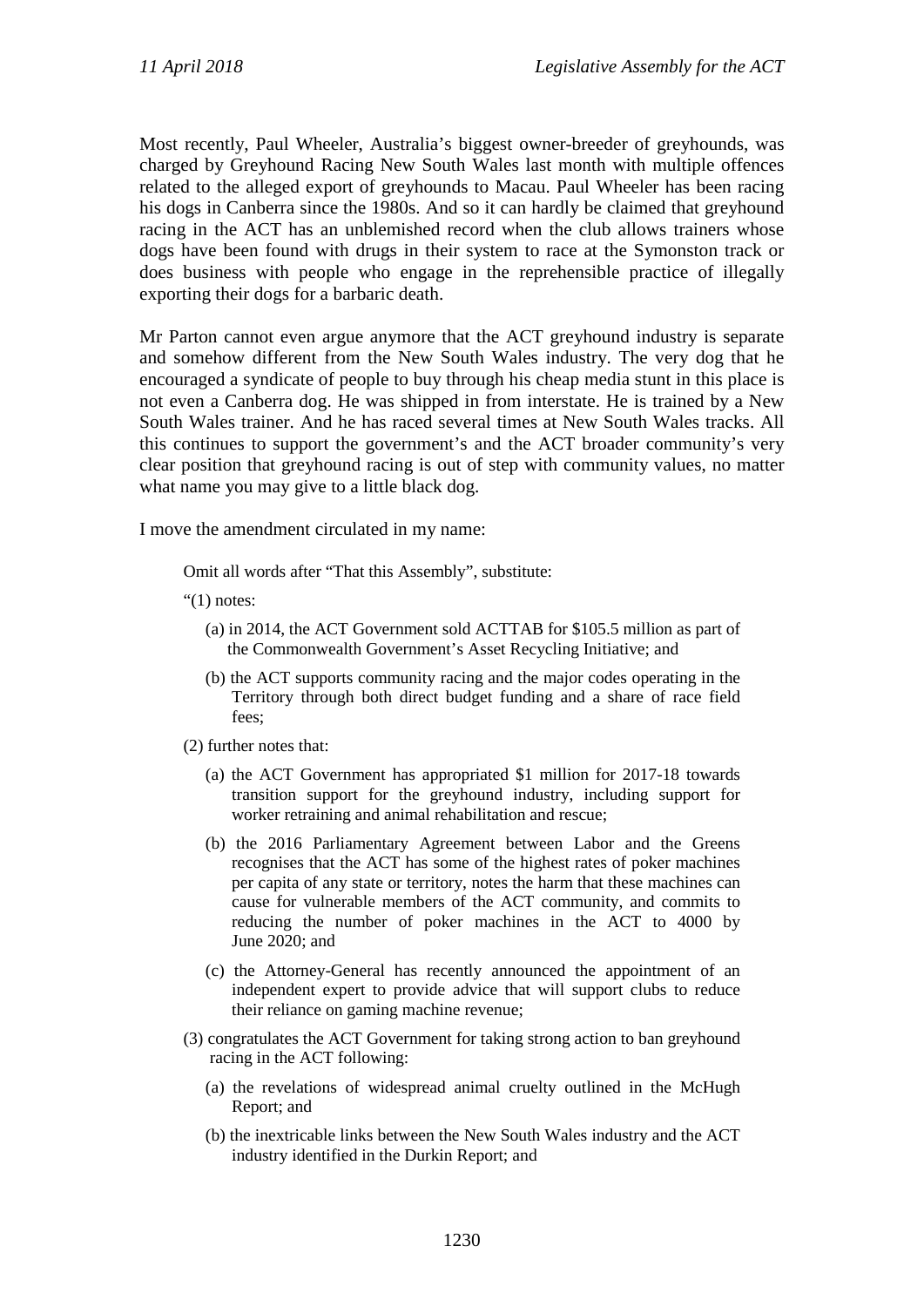(4) calls on the Government to continue working to improve the welfare of greyhounds in the ACT through the transition period, including by supporting local animal welfare organisations as necessary.".

This amendment notes the strong action that this government has taken to ban greyhound racing in the ACT and the \$1 million of funding that we have allocated for transition support for those people affected by the end of the industry. This includes, as I have stated many times in this place, funding for support for worker retraining and animal rehabilitation and rescue. It is little wonder that Mr Parton is now trying every desperate avenue to criticise the government for banning a sport that has no place in this society.

You only have to look online at steward reports to see that dogs are injured in every single race meet. In fact, if you look at the footage of Mr Parton's syndicate's dog's last race meet in Canberra, a dog in the race immediately prior falls horribly. This dog is trained by the same person as the syndicate dog, and I wonder how long before poor Nugget, as he is called, falls, fractures a bone in his leg and no longer has any value to the syndicate that owns him and is also put down. These animals are being treated as disposable objects, and Mr Parton is either in denial about it or deliberately avoiding the truth.

Mr Parton is clutching at his final straws, questioning the sale of ACTTAB four years ago. This sale was through a process that the Auditor-General confirmed met all the objectives set out in the resolution of the Legislative Assembly on 28 November 2013 and achieved an appropriate price. Mr Parton is overlooking the fact that the change to how racing is funded was undertaken in close consultation with the ACT racing industry, replacing the uncertainty of receiving a percentage of ACTTAB revenues with the certainty of direct funding from the budget, and that was welcomed by the industry.

Further, Mr Parton's understanding of how the Tabcorp licence works is simply wrong. Tabcorp pays a \$1 million licence fee to operate as the exclusive provider in the territory. Their total national revenue from the wagering division in 2017-18 was \$1.8 billion. The licence fee comes from that pool, not from betting in the ACT specifically or on particular codes.

There is simply no quantifiable link between betting on a racing code in a particular location and the licence fee that is paid to the ACT government by Tabcorp. And even if there was a connection between the licence fee and a particular racing code, Tabcorp states that only 15 per cent of gross totalisator revenue comes from greyhound racing in the ACT. Where Mr Parton gets his supposedly conservative 22 per cent—or now, he claims, 30 per cent—is, as with a number of his claims, anyone's guess.

Given that Mr Parton has so helpfully drawn attention in his speech on his motion to the Labor-Greens government's position on poker machines, I am happy to restate in my amendment to his motion our commitment to reducing the number of gaming machine authorisations in the territory to 4,000 as a core part of our mission to address the harm caused to our community by problem gambling. The government is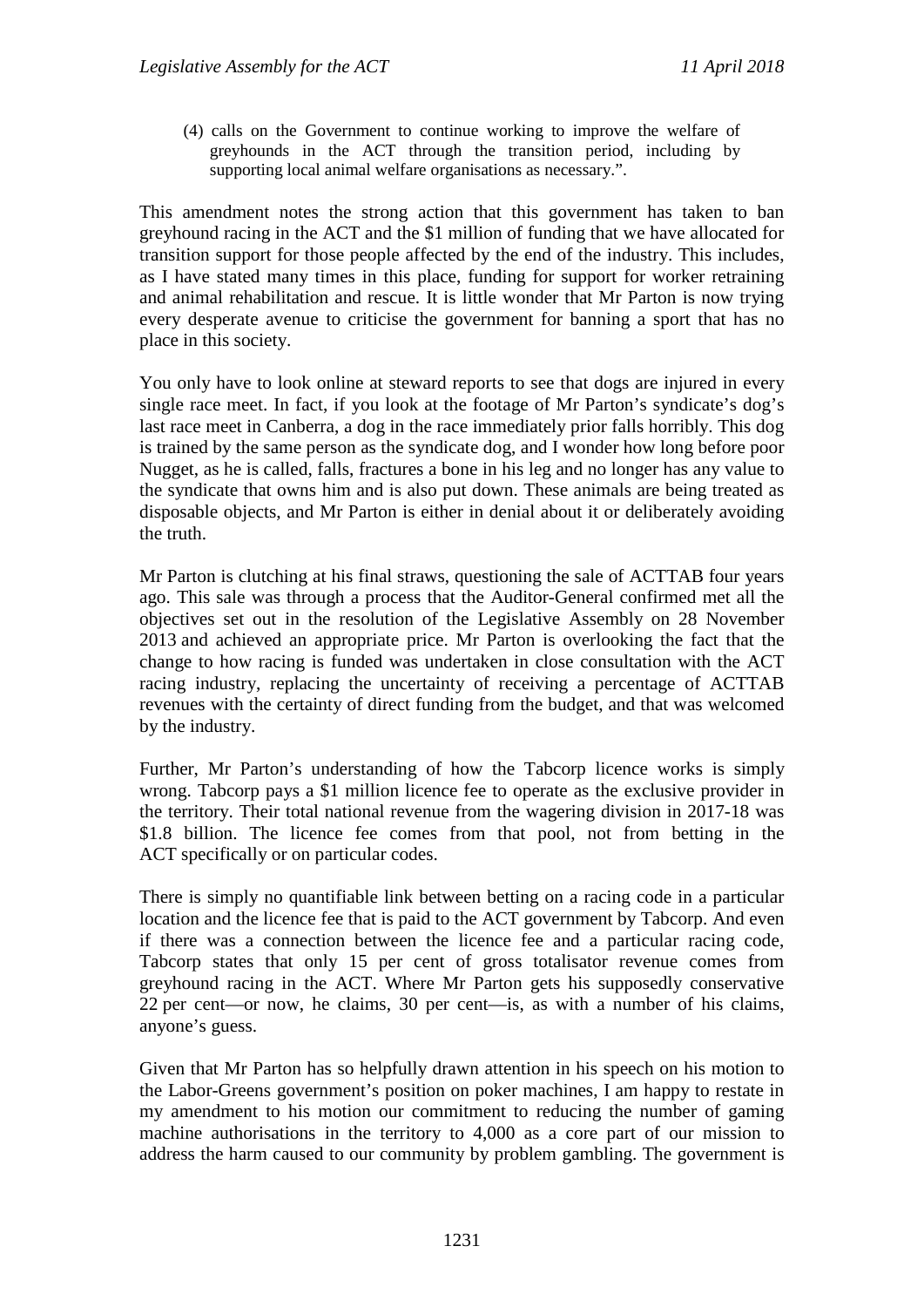taking decisive action, in partnership with the many different clubs of all sizes, purposes and histories here in the ACT, to help build a clubs sector that is diverse, sustainable and community focused and, at the same time, less reliant on gaming revenue.

Last week, as I stated in this place yesterday, I announced the engagement of Mr Neville Stevens AO to report on options to help clubs reduce their reliance on gaming machine revenue. This independent review follows a year of delivering both stronger gambling harm prevention laws and supporting clubs to move away from gaming machine revenue. During this process, clubs expressed a diversity of views about the best pathways to reduce the number of gaming machines. One thing that became clear was that a one-size-fits-all approach to diversification will not work. We have a diverse clubs sector that offers a wide range of community services, including sport, entertainment and multicultural events. The framework that we will use to make decisions about support for clubs to move away from gaming needs to take account of that diversity.

But let me be clear: the government has set a definite timetable for achieving the reduction in gaming machine authorisations. The club industry diversification support analysis will be completed and a report provided to me by 31 May 2018 and, following that, the government will begin a phased process of reducing machines by 1 April 2019. The full commitment to achieving 4,000 authorisations will be reached by no later than 1 May 2020.

In closing, I return to the imminent ban on greyhound racing in the ACT. The government acknowledges that some people's lives will be affected by this, and the transition task force is there to assist them. I strongly urge anyone who is worried about any impact on their livelihood to contact the task force for assistance. They have until the end of June this year to apply. Funding is also available to animal welfare organisations assisting in the rehoming of racing greyhounds. The ACT government is committed to the ongoing improvement of animal welfare in the ACT and we are committed to reducing the harm caused to people in our community through problem gambling. I commend the amendment to the Assembly.

**MR RATTENBURY** (Kurrajong) (11.20): I welcome the remarks by the Attorney-General, who has, I think, outlined some of the key factual matters that arise in this discussion. Whilst Mr Parton is far more colourful, perhaps, it is worth actually reflecting on the facts of the matter, and I think the attorney has just done a good job of outlining that.

I am pleased to speak today about the importance of ethical investment and to highlight the leading role the Greens have played in holding the government to the highest standards that we can achieve on this issue. I do that because Mr Parton has obviously researched this quite a bit. I am pleased that he has focused on some of the matters that the Greens have pursued over the years. I think there are some good policy ideas and I would be very happy to see the Liberal Party take some of them on board if they are as fascinated by them as today's motion suggests.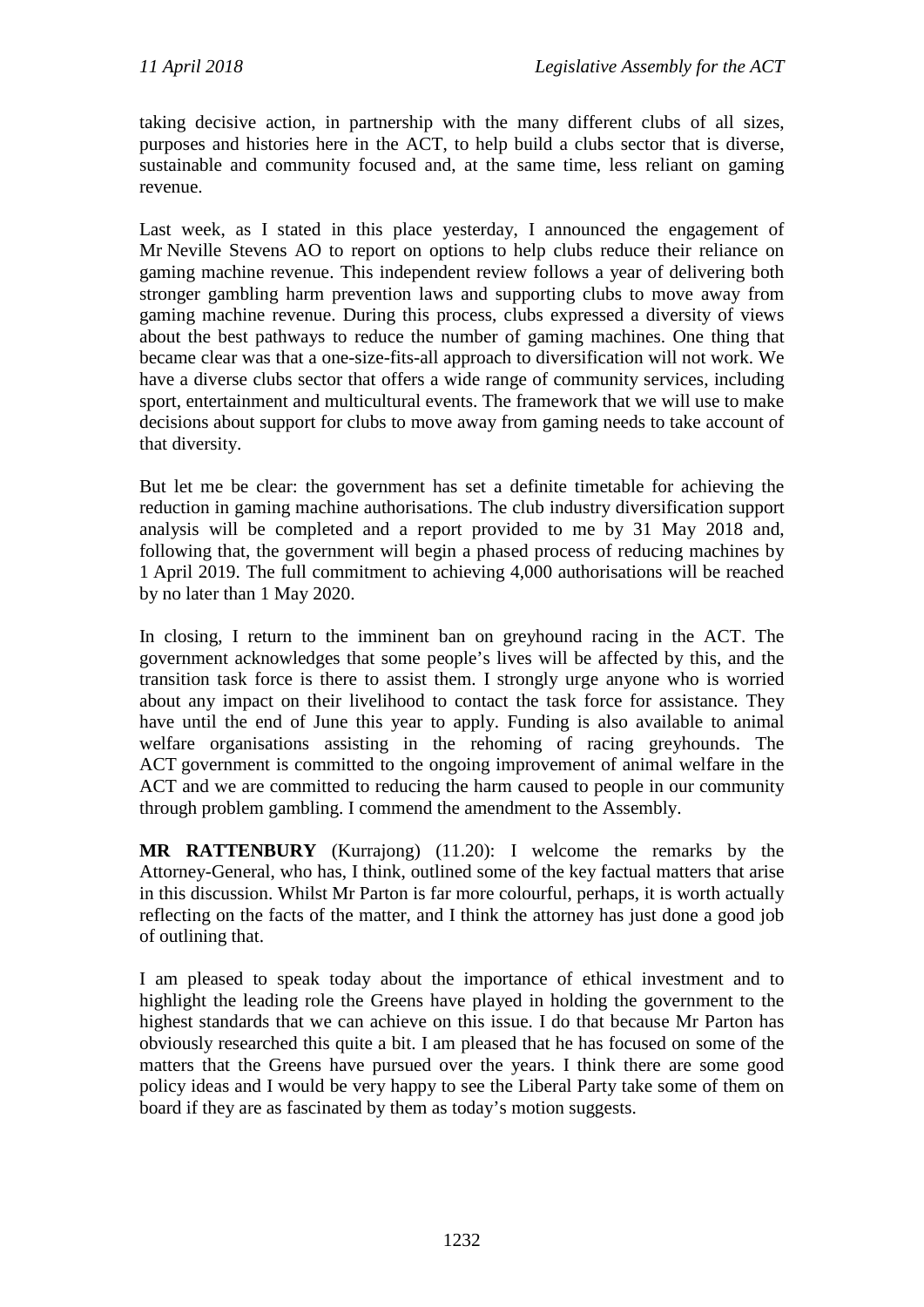In Mr Parton's motion he rightly lists a number of key ACT Greens issues and highlights how having the Greens in government can lead to substantive and meaningful change. Some examples of this influence include the ban on advertising for junk food, alcohol, gambling, fossil fuels and weapons on ACTION buses, which I introduced during my time as TAMS minister; and our repeated calls and proposals to embed ethical investment practices into our laws, particularly our superannuation funds. This has been led by my colleague Ms Le Couteur, who, as members will know, was involved in setting up the Australian Ethical investment organisation, which has proved to be a very successful superannuation fund here in Australia. And former Greens MLA Meredith Hunter was a very strong advocate on this issue in her time in this place.

There is the commitment, through the 2008 parliamentary agreement, to review government investment practices, which led to the development of the ACT government's responsible investment policy. We have had strong advocacy to improve harm minimisation measures on poker machines, including reduced ATM withdrawal limits for all venues and nation-leading bet limits and a mandatory precommitment scheme for poker machines in the casino. And, as has been referred to in the attorney's amendment, there is our shared commitment to reduce the number of poker machines in the ACT to 4,000 by the end of this Assembly term, which was agreed to in the 2016 parliamentary agreement.

The Greens have long argued that our government should be investing in companies that deliver positive environmental and social outcomes for our community. Current legislation prevents the government from investing in companies that produce tobacco, cluster munitions and landmines. Of course there is always more we can do, and the Greens would like to see a review of the policy to ensure that taxpayer funds continue to be directed towards ethical ends.

Interestingly, Mr Parton's motion seems to inadvertently suggest that greyhound racing itself is an unethical industry. As I have said before, despite the ACT greyhound racing industry's claims of an "unblemished animal welfare record"—and we continue to see that repeated—the Canberra Greyhound Racing Club's own reports provide a record of the many dog deaths and injuries that have occurred here in the ACT. The attorney provided some updated examples this morning. We believe this is proof positive that the industry is unable to operate without these kinds of unacceptable animal welfare outcomes.

Despite the colourful reinterpretation by Mr Parton, you will never hear from me denigration of the individuals involved in the greyhound racing industry in the ACT. Mr Parton talked about some people denigrating him; I have certainly had my fair share of personal denigration. But it is not about that. I do not have a beef with the individuals involved. What I cannot do is stand by in the face of the evidence on the individual dogs, the dogs that have to be put down track side. As I have said, we cannot accept that that is an acceptable by-product of this. Whether you call it an industry, a pastime, a hobby or whatever, we cannot stand by and accept those inevitable injuries and euthanising of animals as a result of this practice.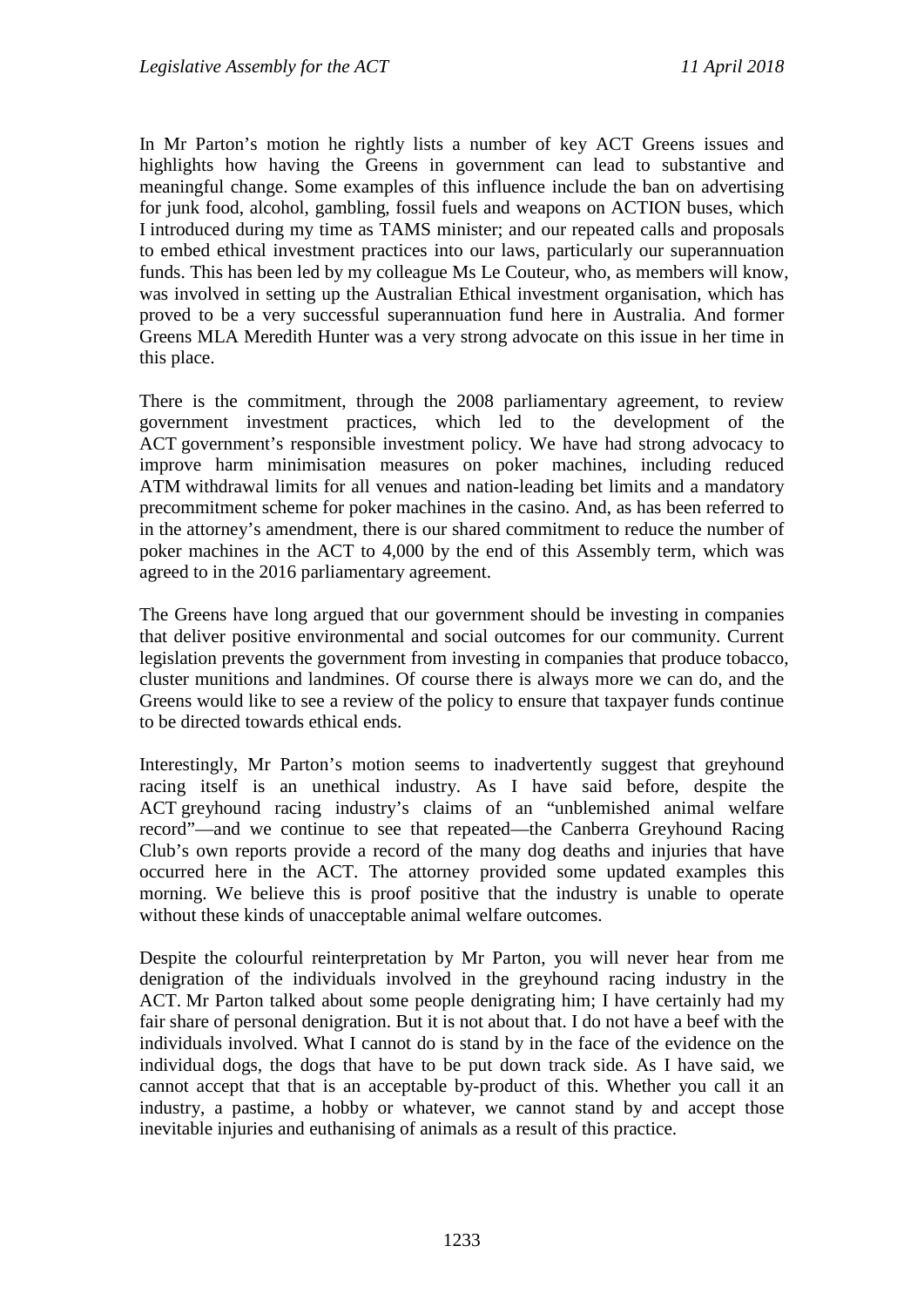I am also surprised to see Mr Parton and his Liberal colleagues coming out to condemn the government for deriving revenue from an unethical industry when they have such a strong history themselves of taking donations from what some might describe as unethical sources and voting against proposals for donation reform.

Mr Parton may not recall—it was before his time in this place, although he may have covered it in his previous occupation—that in 2015 ACT Labor and the Canberra Liberals got together to undermine the integrity of our political donation laws. They both voted to remove the \$10,000 cap on political donations and at the same time voted to increase the public funding for ACT elections from \$2 to \$8 per vote. It was a case where both of them were happy to accept the money from any donations but also to take from the public purse and increase the volume of income as well. If we want to talk about standards on these things, let us reflect back on the position that parties took in this place last term.

It was the Canberra Liberals who earlier this year opposed the introduction of a ban on political donations from property developers as part of the elections inquiry, a move the Greens are proud to have secured commitment for through the parliamentary agreement. The Canberra Liberals are not interested in any assessment of whether their own revenue streams are ethical, but now, when there is an opportunity for political point scoring, Mr Parton is all about talking about it in this place.

Despite this apparent hypocrisy, I would like to speak to the substantive issue that Mr Parton has raised regarding the revenue that the government currently derives from its contract with Tabcorp. While the current contract with Tabcorp states that there is no wagering tax payable to the territory on its totaliser licence, there is a tax payable on its sports bookmaking licence. At the time of the deal, Tabcorp estimated that the expected effective tax rate for this licence would be less than one per cent of turnover.

My understanding is that the current arrangement with Tabcorp is subject to the terms of the contract that was signed as part of the ACTTAB sale. The Greens would ideally like to see the government move away from accepting all gaming and betting revenue over time. However, we accept that, due to the existing arrangement, this is something that will need to be considered once the current contract expires.

What I think is worth reflecting on here, though, is that the government actually sold the TAB. I really support that. That was something I tested with our party membership, because it crosses into interesting space around privatisation of government services. My party was extremely clear that we felt it was inappropriate for the government to own a betting agency. Let us go back to some of the fundamental questions here. The government sold a betting agency and it was able to use that money to reinvest in the Canberra community for a range of other things. I think that is a far better place for the government to be operating than running a betting agency. Again, I see that as an advancement in government policy, and one that the Greens fully support.

*Mr Coe interjecting—*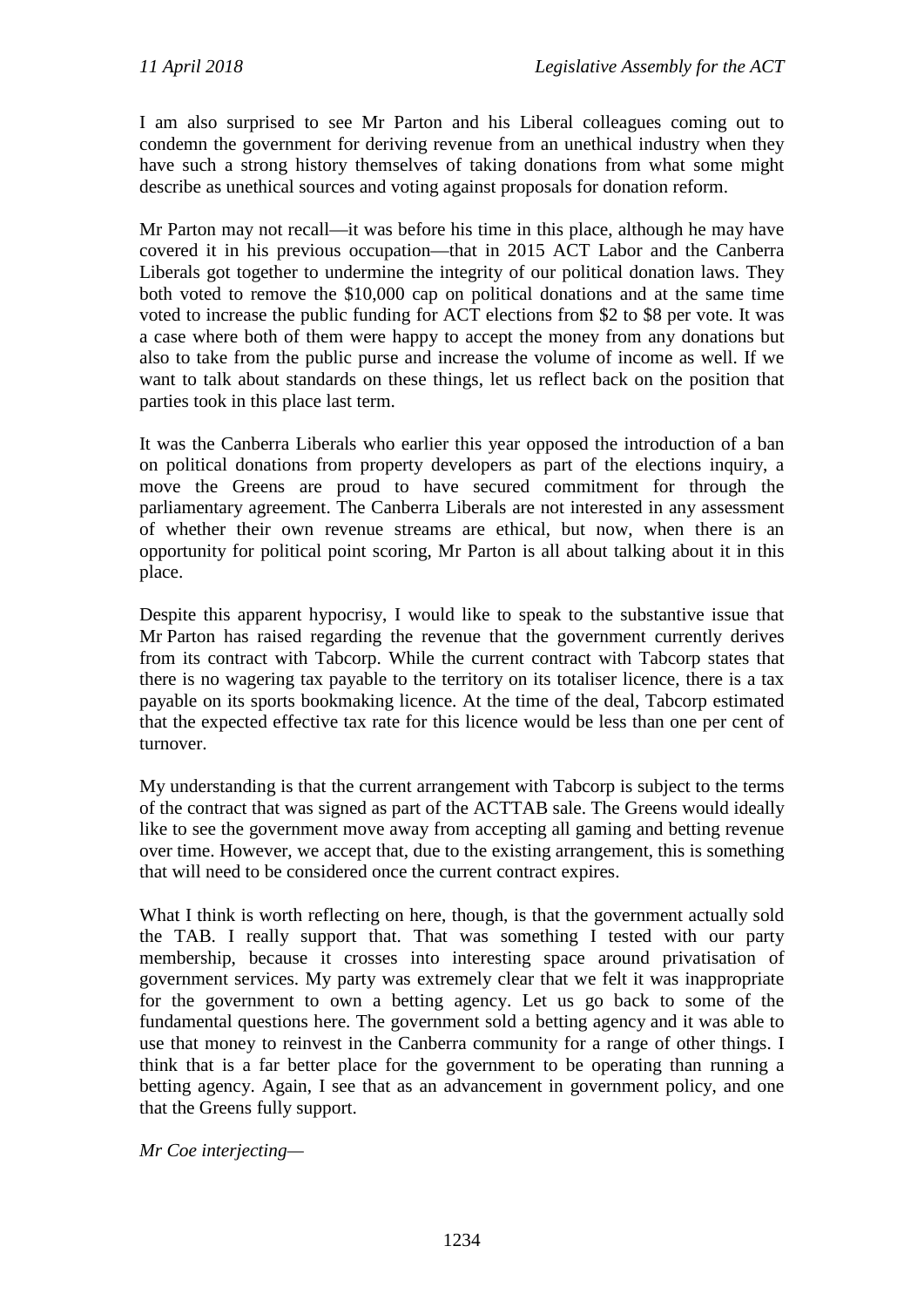**MR RATTENBURY**: It is pretty interesting. Mr Parton dished out all sorts of insults, and we sat here and listened quietly. But we have Mr Coe shouting across the chamber as I try to make my remarks. He will get his chance to speak in a second, and I invite him to make his observations when he stands and gets the Speaker's call.

The Greens do not believe that the government should develop a reliance on revenue from sports betting, including revenue from greyhound racing. However, we were pleased to secure the government's commitment to redirect the \$1 million subsidy previously provided to the greyhound industry, for prize money, to transition support for workers and those impacted by the ending of the greyhound industry here in the ACT, as well as animal welfare organisations, in the 2017-18 budget. If the government is currently subject to an arrangement where it is continuing to receive Tabcorp revenue, it is important to ensure that the money is going to organisations that offset the potential harms of those activities.

In the case of greyhound racing, we would like to see a commitment that any revenue derived from betting on greyhound racing goes to support organisations working to improve animal welfare outcomes in the territory. There are plenty of them. There are the RSPCA, the Greyhound Support Network, and ACT Rescue and Foster. And there is domestic animal services, which is a government agency but could undoubtedly do with an increase in resources. This would be similar to the way that our clubs are required to provide a contribution to the problem gambling assistance fund, which is derived from a percentage of gaming machine revenue. There is plenty of work to be done out there and there are plenty of good places to spend this revenue.

The Greens believe that we should endeavour to make our investments as ethical as possible. Where there is the potential for harm from any investments that we have, we should seek to offset those harms by investing in relevant social and community activities. I believe that, to date, the government has demonstrated a commitment to invest in animal welfare as part of the transition away from greyhound racing in the territory. I am pleased to see that the amendment references a continued commitment to the welfare of greyhounds moving forwards.

Unfortunately, the government amendment removes the recognition that Mr Parton provided to the Greens for the significant work we have done to promote ethical investments, improve animal welfare and reduce gambling harm in the territory. Nonetheless, I take this opportunity to put on the record that we are proud of our achievements on these important issues and the contribution we have made to these policy developments in this city.

Whilst Mr Parton's motion raises some interesting questions about government revenue and the ethical nature of our investments, it does not provide the full picture of what the government is doing in this area. Thanks to key items in the parliamentary agreement, the government has invested \$1 million in the greyhound industry transition, and is developing a clear plan to reduce the number of poker machines in the territory. The government should not be condemned for taking these concrete steps; in fact, we should celebrate these things as important social developments in this jurisdiction.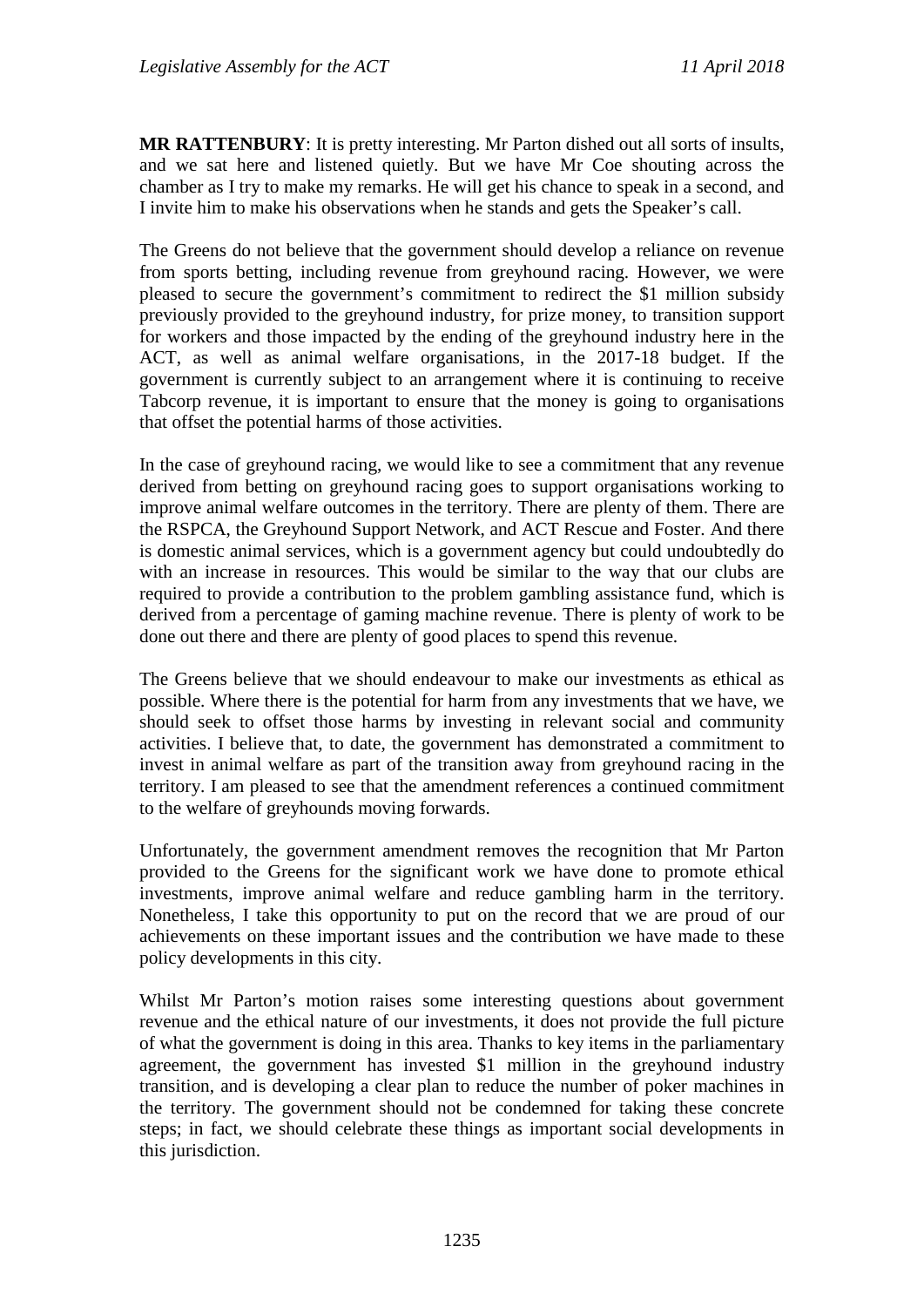We would like to see the government commit to the hypothecation of a percentage of funding from Tabcorp to animal welfare organisations, but we accept that these kinds of decisions are made through the budget process. We also support a review of the responsible investment policy to consider whether negative screening should be expanded to include additional industries such as gambling. However, despite these additional calls, we will be supporting the government's amendment, because it highlights our ongoing commitment to both the greyhound racing ban and gambling harm minimisation in the territory. We will be supporting the attorney's amendment today.

**MR COE** (Yerrabi—Leader of the Opposition) (11.31): I have been inspired to contribute to this debate on the back of the Attorney-General's contribution, as well as that of the crossbench government minister who, of course, has a bet each way. The difference is that with his bets he always wins. He always wins when it comes to the Greens. Whether they are a crossbencher one day and in cabinet the next, supposedly criticising the government but then voting with them on every single occasion, the truth is that they have a very tight coalition opposite. It is interesting that Mr Rattenbury should say he does not have a beef with the individuals involved; they are just acting in an immoral way, according to Mr Rattenbury.

They are in an immoral industry doing immoral things, yet Mr Rattenbury says he does not have a problem with them. That does not stack up. It does not stack up that they can be doing something that he condemns yet he does not hold them accountable. It is totally inconsistent. He may say it is not personal, but you tell that to the hundreds of people who depend on this industry. It is very personal for them. It will be very personal for them in 19 days time when their livelihood is stripped out from underneath them.

Mr Ramsay made a contribution talking about the dogs that get injured and the couple of dogs that have died recently. Just imagine if you did a "replace all" in that speech and took out "greyhounds" and put in "thoroughbreds". The exact same case could be made. How many times do you hear of a horse not running next week because it is injured? How many times do you hear of a horse not running because it needs to be rested? How many times do you hear of a horse not running because it is not at its peak—in effect, it is tired? Is Mr Ramsay going to apply this same standard to thoroughbred racing? People in the thoroughbred industry should be very concerned because the same ethical argument Mr Ramsay makes against greyhounds could be made against thoroughbreds.

We on this side of the chamber strongly disagree with what Mr Ramsay is saying. We think the vast majority of people in the greyhound industry do the right thing. If Mr Ramsay had ever been out to the track he would see that the dogs love running; it is an innate part of their being. They love running. Yes, there is the odd injury and, yes, some have even died, but you could say exactly the same thing of so many other pursuits of humans and animals.

Mr Rattenbury is very interested in the Liberal income stream, but he is not so interested in his coalition partners' income stream. How many times has he done a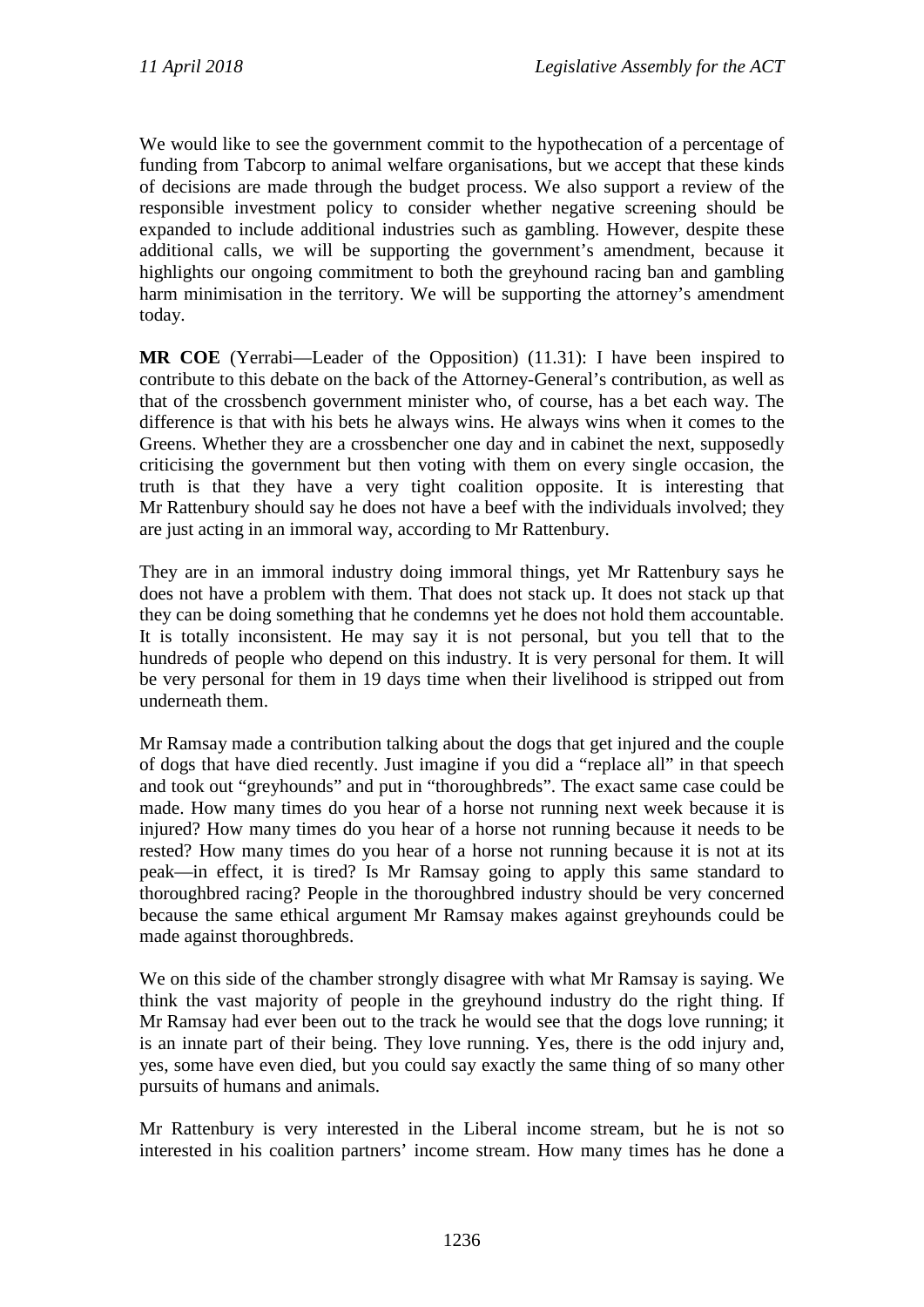speech in this place condemning the Labor Party for their 489 poker machines? How many times has he called on the Labor Party to refuse to accept any money from the Canberra Labour Club? How many times has he come in and said the Tradies should not be making a contribution based on where their money comes from? How many times has Mr Rattenbury come in here and said the Labor Party should not be a developer?

The Labor Party is a developer, and what is more, it gets free kicks along the way. They do not pay a lease variation charge; they do not pay change of use charge; they get free kicks. They did 36 apartments in Braddon and did not pay a cent to vary that lease. And on not one occasion has Mr Rattenbury or Ms Le Couteur come into this place and asked questions about it. They will happily ask questions about anything to do with the Liberal Party but never about their coalition partners, never about the millions of dollars of windfall that the government's mates make through industries that Mr Rattenbury supposedly thinks are immoral.

Mr Rattenbury has double standards here and so does the Attorney-General when he talks about the greyhound industry in isolation. We will happily stand up for those involved in the greyhound industry. We will happily stand up for those in the thoroughbred industry or any other industry in Canberra. There should be fair regulations and rules in place, and when people comply with those rules, when they meet their end of the bargain, they should not be derided by the government that is supposedly there to represent them.

What we in effect have is the Labor Party abandoning their base. The Labor Party are abandoning honest, working-class people with an honest pursuit. That is why the New South Wales Labor Party rallied so hard against the Liberal government when they made this mistake too. But at least the coalition government in New South Wales had the guts to say that they made a mistake, unlike the coalition government here in the ACT. This is a coalition government that doubles down even when it makes mistakes. They are stubborn, and they will happily go against working-class people with a good, honest pursuit. What we have here is, in effect, class welfare.

It is also interesting that no other fellow travellers in the union movement seem to be attacking the government. Yes, one or two unions have said a little bit, but what about all the other unions? Why did all the other unions not come out and say that this is wrong, in the same way that so many of them came out in New South Wales and bagged out the coalition government when they made this mistake?

I commend Mr Parton for taking on this issue. This is an issue that needed a champion, and this issue got a champion in Mr Parton. Mr Parton is standing up for hundreds of people who depend on this for their livelihood, for their way of life and for their family's income as well.

It will be a very sad event on 30 April, in 19 days time. There will be a celebration of all that has happened in the past, but there will also be serious sympathy expressed at the track, knowing that it will be the last one in this term of government. The Canberra Liberals believe this is a pursuit that could come back to life beyond the end of April, and we will be doing everything we can to ensure that greyhound racing comes back to life in the territory after this coalition government.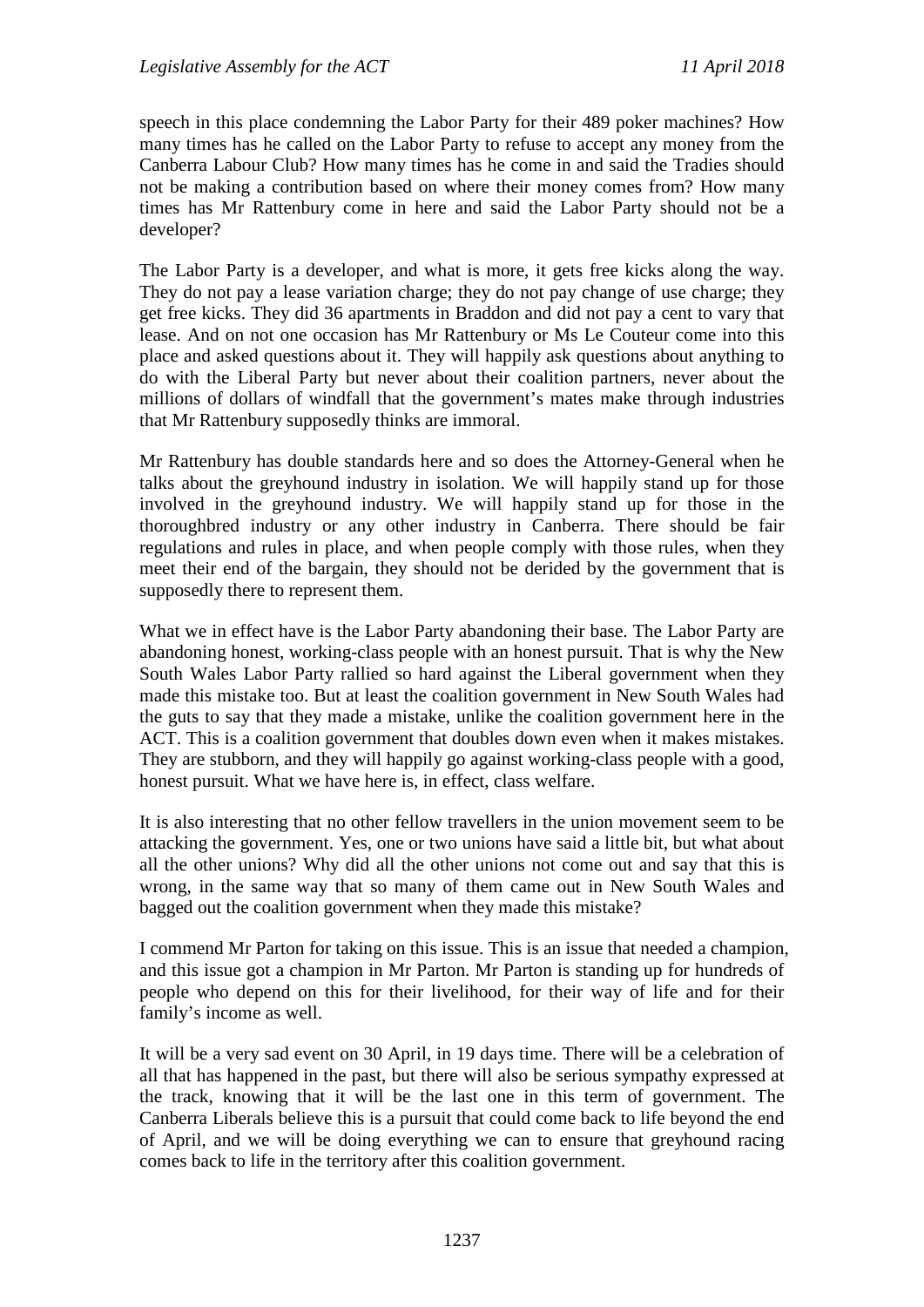**MR PARTON** (Brindabella) (11.40): Not many surprises from this government in this space, and these amendments are not surprising in the least. Where did the poker machines come from again? I still do not really understand how the poker machines ended up in there, but whatever. Why are we inserting poker machines into the motion when it has absolutely nothing to do with the original motion? The placement of poker machines into the amendment basically says that the government has nothing to say in this place.

The minister questioned my figures, and I will repeat them for him so that he can go off and do his research. I can categorically say that, as a percentage of the three betting codes in the ACT, turnover on greyhound racing was 32 per cent in the last financial year. My understanding is that it will be similar in this financial year.

We heard from the minister that two dogs have met with fatal injuries since the ban was announced. Two dogs out of how many? A thousand? Honestly, I would love to know how many dogs in total, of all breeds across the whole of the ACT, have been put down from injuries in that time. When those opposite were trying to justify this absurd ban, they quoted the figures of the number of dogs destroyed over a number of years, and the figures, when you scope them out, turned out to be one in every thousand. I dare you to show me any vigorous outdoor exercise involving dogs—bear in mind that we are talking here about a breed of dog that was bred to run as fast as it possibly can; greyhounds are at their happiest when they are running as fast as they can—or any other animal for that matter, that could not lead potentially to serious injuries for those animals involved.

I would love to see the injury rates in equestrian eventing, thoroughbred racing, harness racing, and many others. And when I say that, I am not suggesting that we should shut those activities down, because the animals involved in it relish in it. The Australian Veterinary Association have indicated that they are of the belief that the greyhound ban in the ACT will have adverse animal welfare outcomes for greyhounds in the ACT. I thought this was about animal welfare. It is not at all, is it? It is not about animal welfare at all; it has got nothing to do with it. The Australian Veterinary Association has declared there will be adverse animal welfare outcomes for greyhounds, and I can understand why.

I do not have any ownership of the people's dog, Community Values, but I classify Nugget as a canine friend of mine. He is a gorgeous dog. Like all the members of the syndicate, I love him to bits. When this dog arrives at the track, he is jumping out of his skin. When his trainer, Lesley, walks him on the track prior to a race, she has to have him on a ridiculously short leash because he just wants to go. He is genuinely excited. His tail is wagging so ridiculously hard that you fear he is going to take off from the back end. The thing that Nugget enjoys more than anything else in the world is running as fast as he possibly can. After his race he is as happy as a soul could be.

Let me tell you, if you could talk fluent dog, if Mr Ramsay for argument's sake could talk fluent dog language and if he could come out to the Canberra Greyhound Racing Club and talk to the great Community Values immediately after he races on Sunday night and say to Nugget, "Hey buddy, that's it. You're not allowed to do this anymore because it's cruel to you, and I'm the one responsible for stopping them from being so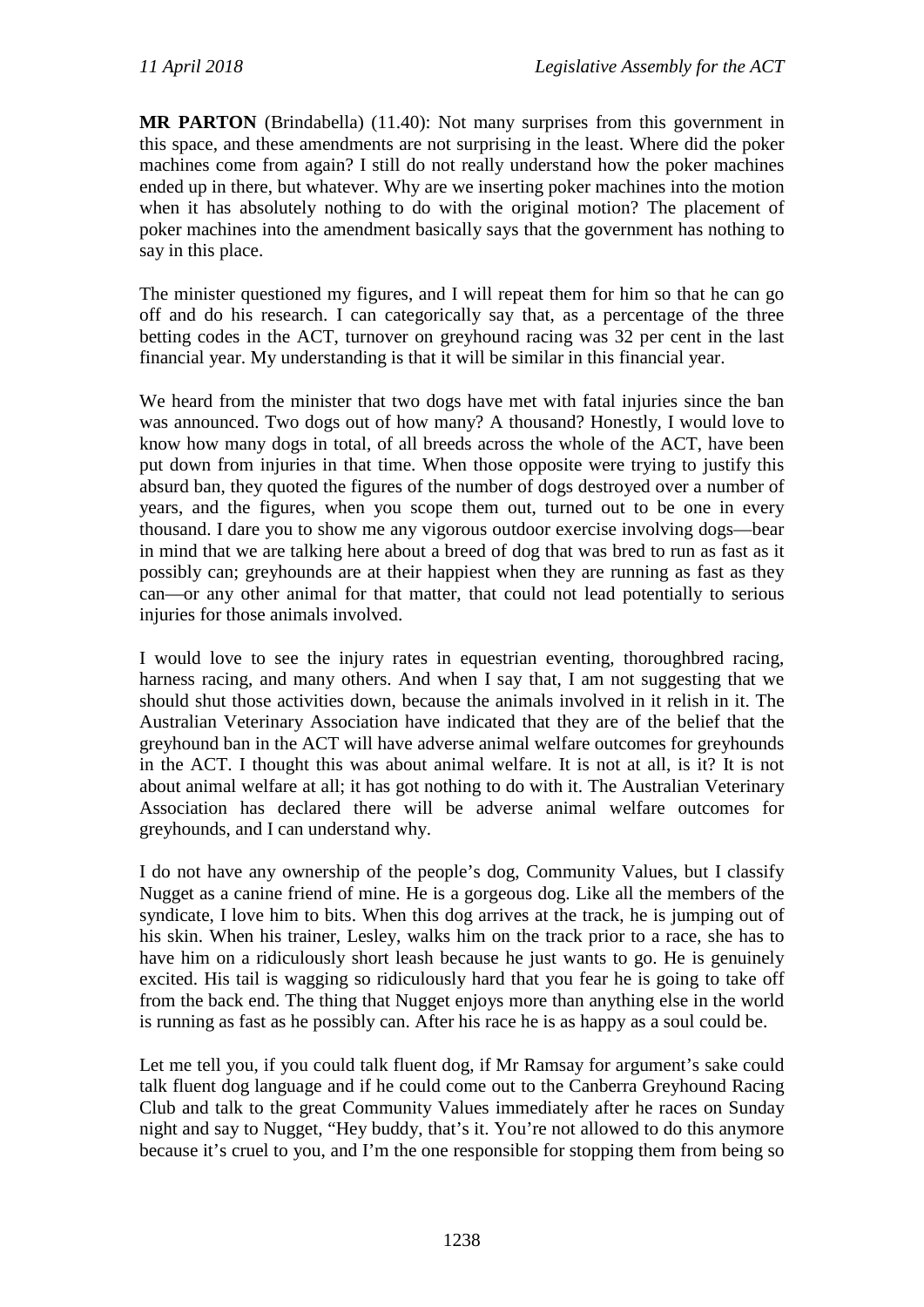cruel to you," I do not know what Nugget would say back to Mr Ramsay, but I do not think I would be able to repeat it in here. He just would not understand. He would be absolutely gobsmacked.

Nugget is not disposable; a dozen people from that syndicate are lining up to take ownership of Nugget when he has finished racing. The syndicate members have a right to be offended by the suggestion from the minister that the dog is disposable. If he wants to apologise to them in person, he has three Sunday nights to do it. I genuinely urge anyone from the other side—this is not theatre; this is genuine—to find some courage, make your first visit out to a greyhound race meeting here in Canberra, and meet those former Labor voters. Come out and talk to them, explain to them face to face why you are changing their way of life.

If you are not comfortable in doing that, you have got to ask yourself whether this is the right thing to do. If you cannot face the people and explain to them why you are implementing this policy, the policy is either wrong or you are gutless. It is one of the two. We will not be supporting the amendment.

Question put:

That the amendment be agreed to.

Ayes 13 Noes 10

| Mr Barr       | Ms Orr           | Miss C Burch | Mr Milligan |
|---------------|------------------|--------------|-------------|
| Ms Berry      | Mr Pettersson    | Mr Coe       | Mr Parton   |
| Ms J Burch    | Mr Ramsay        | Mrs Dunne    | Mr Wall     |
| Ms Cheyne     | Mr Rattenbury    | Mr Hanson    |             |
| Ms Fitzharris | Mr Steel         | Mrs Kikkert  |             |
| Mr Gentleman  | Ms Stephen-Smith | Ms Lawder    |             |
| Ms Le Couteur |                  | Ms Lee       |             |
|               |                  |              |             |

Amendment agreed to.

Original question, as amended, resolved in the affirmative.

#### <span id="page-32-0"></span>**Renewable energy targets**

#### **MS ORR** (Yerrabi) (11.50): I move:

That this Assembly:

(1) notes:

- (a) addressing and mitigating global warming is both an environmental imperative and an economic necessity in the 21<sup>st</sup> Century;
- (b) renewable energy is critical in transitioning Australia to a low-carbon economy in the cheapest and most efficient way;
- (c) energy management, which includes both energy efficiency and demand response is the cheapest form of reliable capacity in the electricity sector;
- (d) Australia is one of 197 parties to have signed, and amongst 175 parties to have ratified, the Paris Agreement;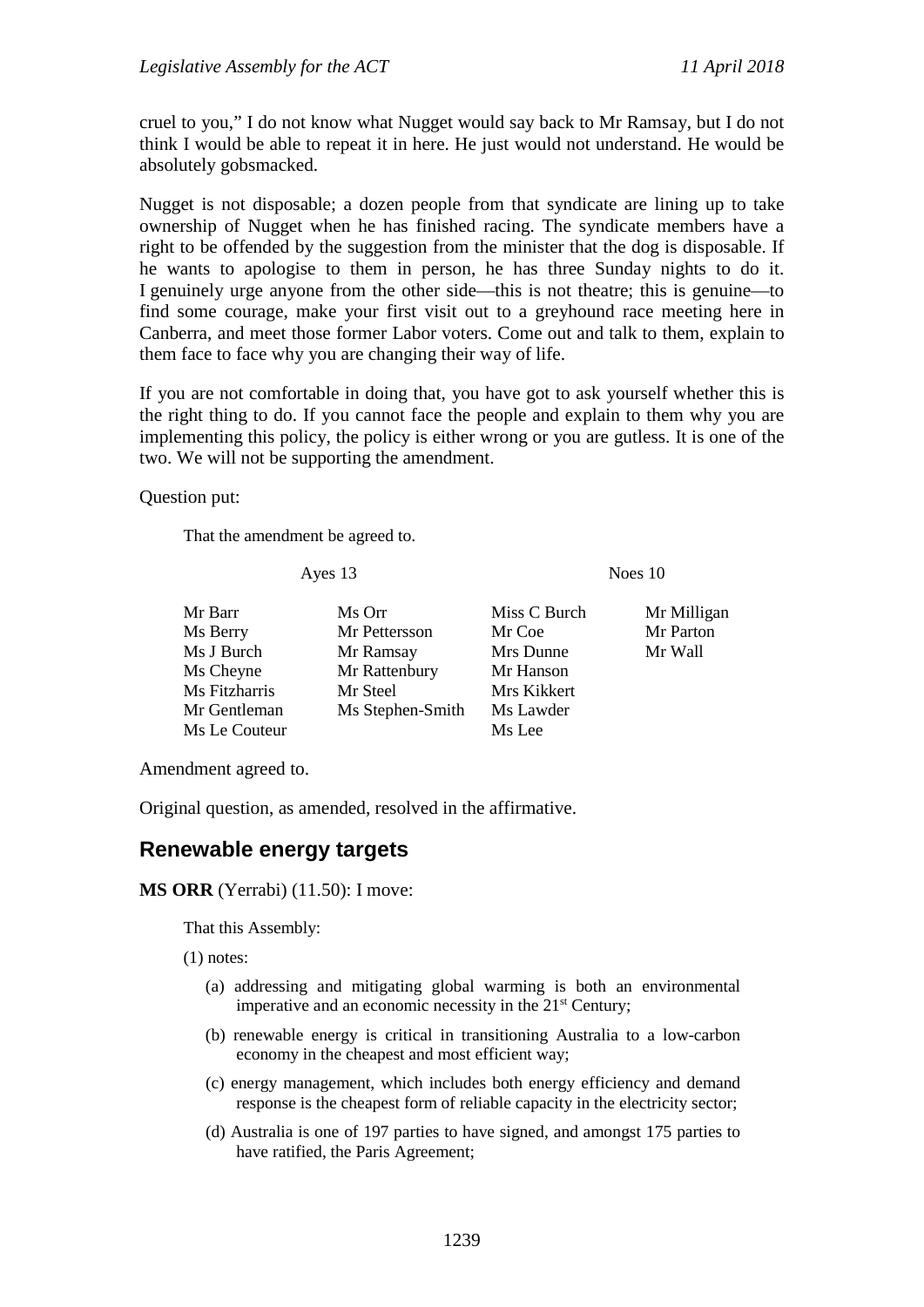- (e) the Paris Agreement is a commitment to strengthen the global response to the threat of climate change by keeping a global temperature rise this century well below two degrees Celsius above pre-industrial levels and to pursue efforts to limit the temperature increase even further to 1.5 degrees Celsius;
- (f) a January 2018 report released by the Australian Renewable Energy Agency showed that a CSIRO Virtual Power Station Project which trialled smart devices for home energy management could be a viable alternative to costly electricity network upgrades, enable greater deployment of solar PV and reduce the cost of household electricity bills; and
- (g) that all parties currently represented in the ACT Assembly unequivocally indicated their support for reaching 100 percent renewable electricity for the ACT by 2020, prior to the 2016 election;
- (2) further notes the ACT Government's long-term leadership on renewable energy, in particular by:
	- (a) implementing policies to power the ACT with 100 percent renewable electricity by 2020;
	- (b) committing to the 2050 Pathway Platform to reach zero greenhouse gas emissions by 2050, including by setting interim targets at the United Nations Climate Change Conference in November 2016;
	- (c) its ongoing and unwavering support for and investment in Australia's renewable energy sector through the period of investment and regulatory uncertainty created by the Federal Coalition Government;
	- (d) investing \$5 million of grants to subsidise the cost of installing battery storage systems across the ACT, making it one of the most ambitious battery incentive programs in the country; and
	- (e) leading innovation in renewable energy technology, such as supporting a trial of a 400-home "virtual power plant" in the ACT, which is currently underway;
- (3) calls on the Government to:
	- (a) investigate opportunities to create a larger virtual power plant project, including an assessment of the savings for participating households, improvements to electricity grid stability, and strengthening renewable energy investment;
	- (b) increase awareness of the opportunities and benefits that smart devices and virtual power plants offer to participating households and to support the stability of the electricity grid; and
	- (c) continue its active support for measures that mitigate climate change impacts; and
- (4) calls on all parties represented in the  $9<sup>th</sup>$  ACT Legislative Assembly to recommit to reaching 100 percent renewable electricity for the ACT by 2020.

This motion calls on everyone in this chamber to recommit to reaching 100 per cent renewable electricity by 2020. The need for leadership on climate change has never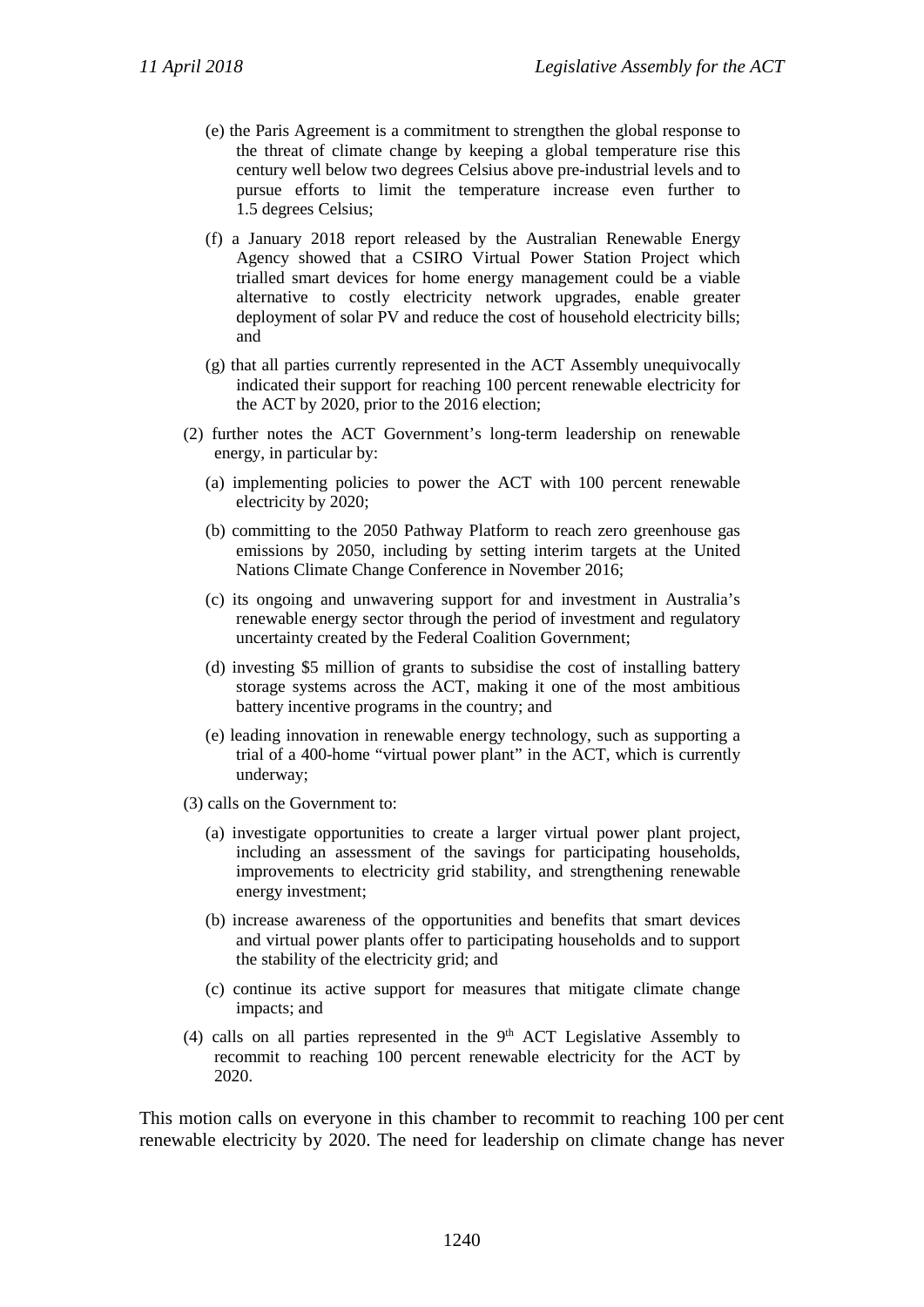been more apparent. From 2013 to 2017 the world experienced the hottest five-year period ever recorded. Globally, 2017 was the third hottest year recorded and the hottest year when the temperature was not boosted by an El Nino event.

Australia followed the global lead, with 2017 being the third hottest year on record. An angry summer of 2016-17 broke more than 205 climate records across the nation. Throughout winter 2017 more than 260 heat and low rainfall records fell. Oceans around Australia experienced breaking heatwaves, resulting in high sea surface temperatures. Canberra did not break from the wider trend. In 2017 it experienced its hottest summer on record for daytime temperatures. 2017 was also distinguishable for Australia's greenhouse gas emissions increasing by 1.1 per cent, to 531.9 million tonnes of carbon dioxide. This is nothing to be proud of. Increasing heat and the extreme weather events it leads to are having a devastating effect globally, nationally and locally.

The so-called "beast from the east" is an example of how global weather patterns can influence our weather regionally and locally. Earlier this year the UK experienced temperatures about seven degrees Celsius below the historical average at that time of year. At this time of year the UK would usually be experiencing the northern polar jet stream, which produces the prevailing westerly and south-westerly winds drawn from the relatively warm Atlantic.

It is estimated that 48 people throughout Europe died as a result of the freezing conditions. While this was happening, temperatures in the Arctic were 10 to 20 degrees above normal. The North Pole was thawing in midwinter and Canada's northern-most permanently inhabited place, about 800 kilometres from the North Pole, was experiencing temperatures 10 to 12 degrees warmer than normal.

These two events are not isolated from one another. In fact, they are both the result of a sudden stratospheric warming where so much warm air enters the Arctic that the extremely cold air usually entrapped over the North Pole is displaced. What caused the stratospheric Arctic warming to occur? A month earlier, a series of thunderstorms as large and as strong as have ever been recorded created an atmospheric disturbance across the region. The storms caused waves of high and low pressure cells that spread across the atmosphere. These waves interrupted the vortex of winds around the North Pole and caused the sudden stratospheric warming event in early February. In turn, the area of thunderstorms resulted in Cyclone Gita, which caused damage in Tonga and Samoa and even led to stormy weather across the ditch in New Zealand.

These events illustrate the inter-relatedness of the climate across regions and how global weather events can interfere with the delicate balance of local weather patterns. While our understanding of sudden stratospheric warming is only in its infancy, there is research which suggests that these events are becoming more frequent. There is clear evidence to suggest that extreme weather events like storms and cyclones are becoming more common and more severe.

The interconnectedness of the global climate means that we cannot and will not escape the impacts of climate change. Australia cannot hide behind our relative population size, as though this excludes us from action. To argue that Australia's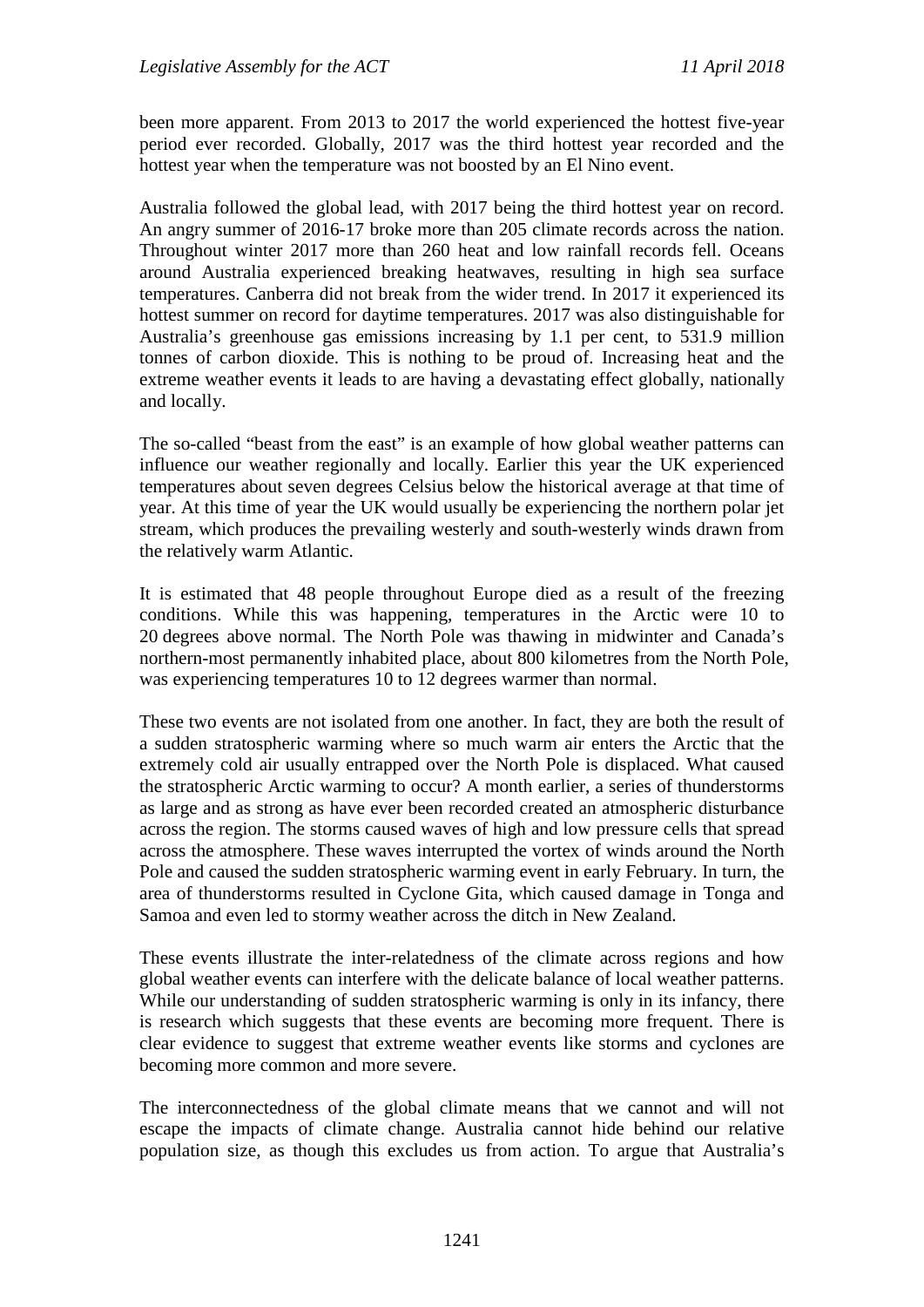contribution to global emissions is small ignores our greater contribution per capita and that it will take a series of local responses to tackle a global problem.

Our weather also impacts our livelihoods beyond the immediate effects. Here in Australia, while 2016-17 was a bumper year for agriculture this was very much against the trend. Recent CSIRO modelling suggests that potential wheat yields have reduced by around 27 per cent since 1990, due to climate change. This far exceeds the decline in global wheat yields of around 5.5 per cent between 1980 and 2008. Declines in winter rainfall in southern Australia have had a dramatic impact on wheat, barley and canola crops and there is strong evidence to suggest the significant role climate change has played in this.

The CSIRO have also documented how the heat island effect in the ACT leads to summer land surface temperatures of up to 10 degrees hotter by mid-morning and up to eight degrees hotter than surrounding rural areas at night. Neighbourhoods with tree canopy shade of 30 per cent or more can be up to 13 degrees cooler on a hot summer day. With low income groups having fewer resources available to manage extreme heat and the elderly being particularly vulnerable to suffering from heat-related illness, these groups are most impacted by these effects.

At a national level, rather than debate how we can meaningfully respond to climate change, the federal government would prefer to talk about what to name their "we love coal" social club. While it seems that the only heavy lifting being done by the federal government is to wave around a lump of coal in the parliamentary chamber, the states and territories have been left with the task of driving the policy agenda.

Despite this, the Turnbull government has only sought to criticise states and territories when they have shown leadership in energy policy. For example, in 2016 Malcolm Turnbull criticised the then South Australian Premier Jay Weatherill for suggesting that states and territories introduce their own carbon emissions scheme in the absence of federal leadership. When South Australia announced its energy plan in 2017, Turnbull again criticised it as a problem for other states and territories.

In response, Weatherill gatecrashed a Josh Frydenberg press conference to claim that the Turnbull government had "bagged South Australia at every step of the way". Now, when the ACT attempts to show leadership in ensuring Australia meets its Paris agreement targets, the federal minister reminds us how small we are. Nonetheless, the ACT will continue to push ahead to achieve the target it has set for itself.

In doing this we must also look at the next generation of renewable technologies and how these can support the grid. Battery storage programs are a good start, as is the ACT's trial of a small-scale virtual power project. But we must look to see how this can be expanded. A virtual power plant is a network of rooftop solar and battery storage systems that all work together to generate, store and feed electricity back into the grid. Energy generated from a household's rooftop solar PV that is connected to a virtual power plant will provide electricity to meet the household's needs, with any excess energy being dispatched to the grid. But this is done in a smart way, in a way that helps support the grid and provide this energy in an optimal way.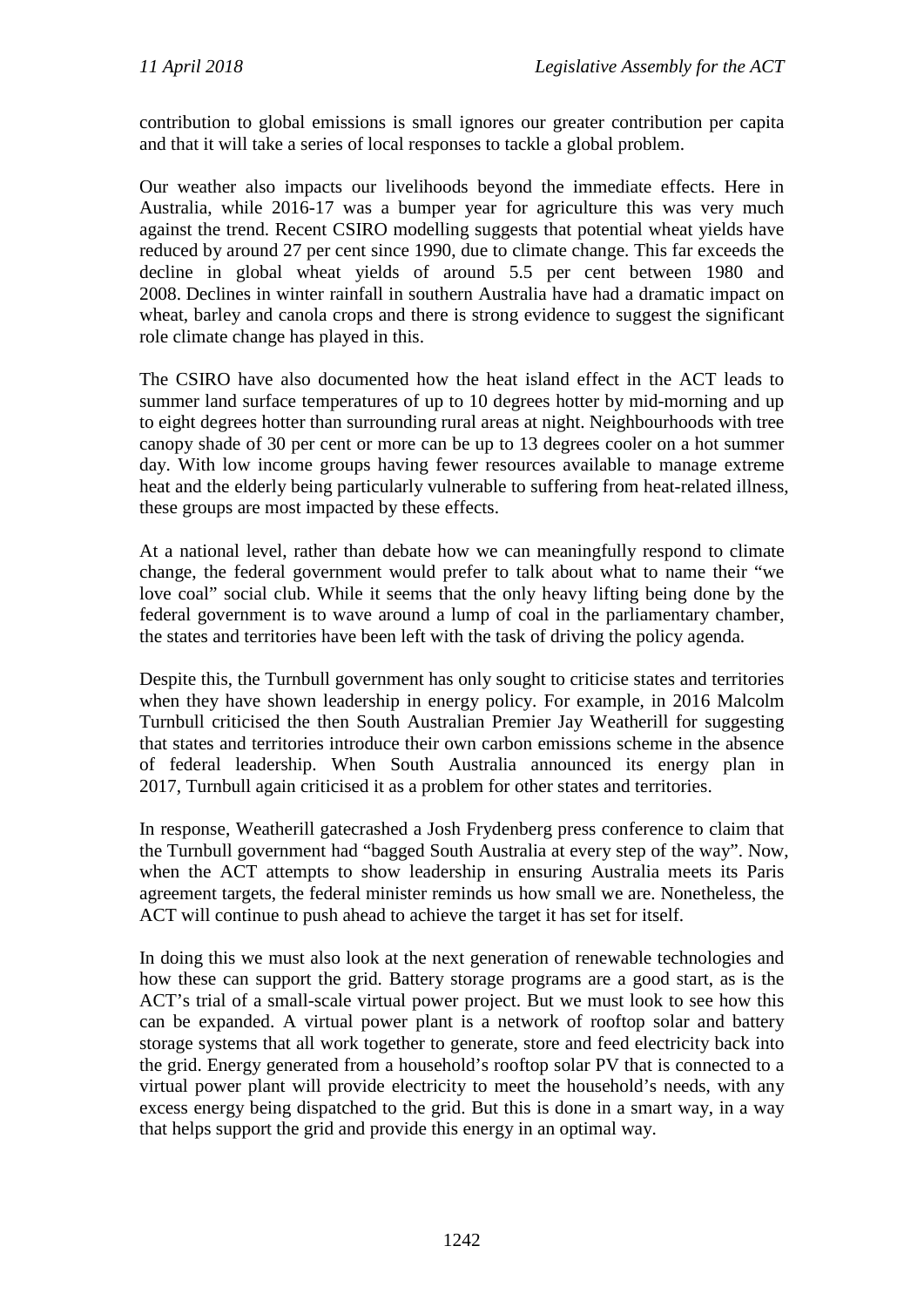By looking to create a larger virtual power plant, we could create our very own big battery. This big battery can be right here in the ACT segment of the national electricity market, or the NEM. By doing this we can generate our own energy and store it locally for when it is needed, in case the NEM fails and we are subject to the pitfalls of the failure of federal government policy. Recall what happened last February during a heatwave. Instead of being reliant entirely upon the NEM, virtual power plants could help bridge these shortfalls, ensuring we had the power we needed when we need it. Not only can such plants help with energy security; they are a win for the consumer. Virtual power plants and the smart energy solutions they deliver to homes to better control their energy needs can also help reduce power costs for homes.

A recent report on RenewEconomy that looked into a study undertaken by the CSIRO for the Australian Renewable Energy Agency suggested that a virtual power plant trial in Brisbane helped reduce household power costs by 60 per cent. According to ActewAGL, participants in the first phase of their South Australian VPP demonstration will see their energy bills reduced by \$500 a year. Of course, having more generation will help put downward pressure on electricity prices for all consumers.

These plants can be a win for energy security, a win for households and a win for all consumers. We have an opportunity to lead the development and the deployment of virtual power plants. I would encourage the government to look into how this can be achieved. In looking at options, I would particularly ask the government to explore how these projects can benefit those in our social and community housing and those in lower income households. These households are particularly vulnerable to the changes that climate change will bring.

As a Labor member in this place and member of the Australian Labor Party, I am proud of the steps that members of our movement have taken to protect the environment. Ours is a party that does not just talk about protecting the environment; we act. We have shown that you can be sustainable and also be economically responsible.

It took a Labor government to create the first state park in Australia, now known as the Kosciuszko National Park. It took a Labor government to protect the Franklin River by enacting the World Heritage Properties Conservation Act. And it was a Labor prime minister that led world efforts to protect and preserve Antarctica as a natural reserve dedicated to peace and science. It was Labor that world heritage-listed the wet tropics of Queensland, the Daintree, and created the Great Barrier Reef Marine Park and the authority to manage it. It was a Labor government that signed and ratified the United Nations Framework Convention on Climate Change and it took another Labor government to ratify the Kyoto Protocol, in 2007.

This tradition of firsts and leadership is one that this Labor government follows proudly. As we grow our city and deliver more services, we are working to build a sustainable and low carbon Canberra. It was under ACT Labor that the territory began charting an ambitious and bold course towards a renewable energy future. To keep the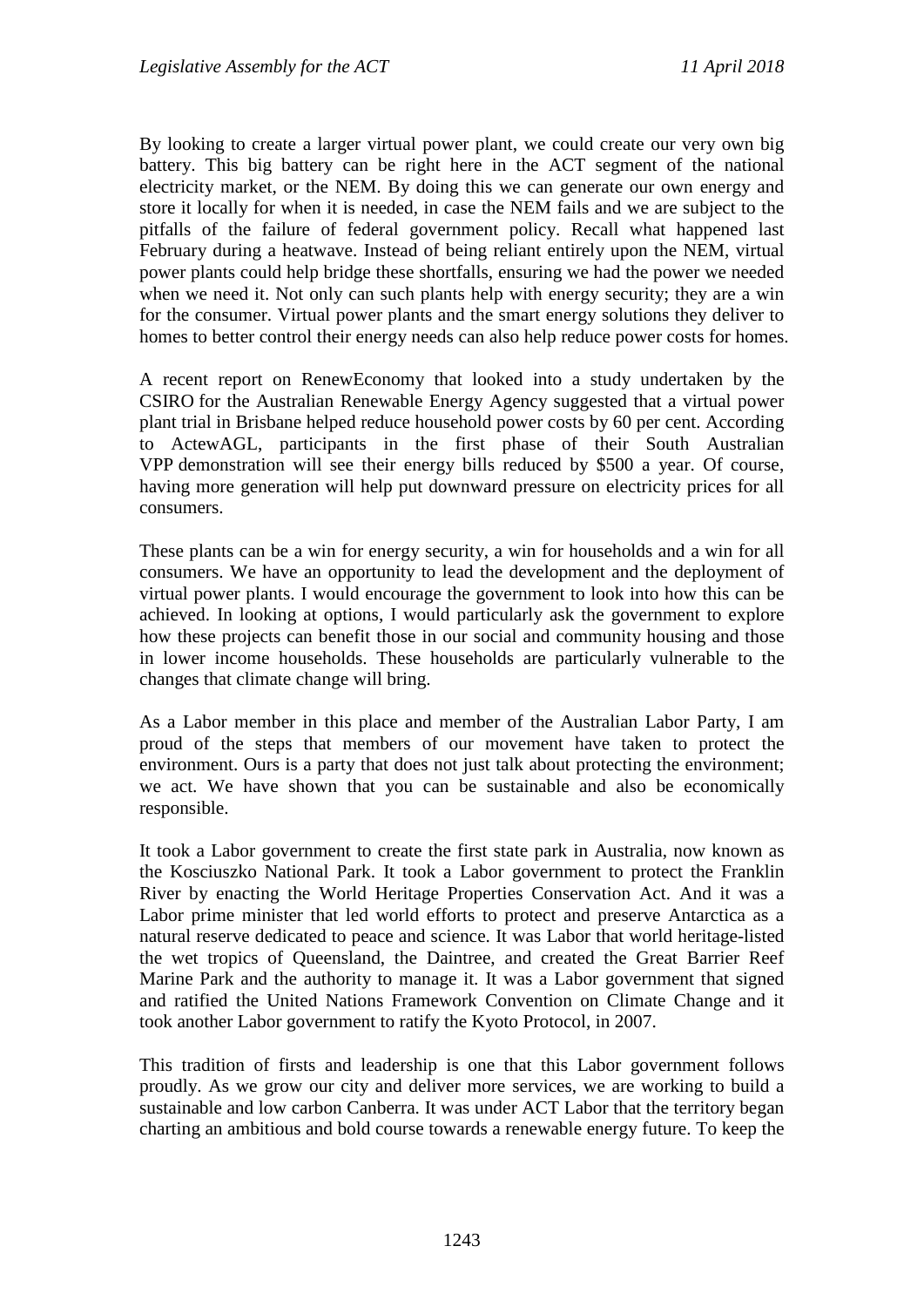ACT at the forefront, we must all recommit to our renewable electricity target and take every opportunity we can to achieve it.

Virtual power plants are a great example of how technological innovation can reduce carbon emissions. While we are at it, we should commit to explore further ways we can respond to the task before us. This includes in the areas of living infrastructure, the building code, climate-wise buildings and tree-lined pathways. With the ACT's population expected to reach 500,000 by 2030, the heat island effect illustrates how we face increasing pressure on the delicate balance between our natural and built environments.

It is imperative that we continue to invest in and maintain our living infrastructure to help mitigate the impacts of climate change. If we do not take every opportunity to respond, we will suffer the impacts of a changed climate. We need to look after our environment so that our environment can look after us.

**MR BARR** (Kurrajong—Chief Minister, Treasurer, Minister for Economic Development and Minister for Tourism and Major Events) (12.00): I thank Ms Orr for bringing forward this motion today and for very eloquently outlining the case for its support. I want to focus my brief remarks this afternoon on the work that the ACT is undertaking in trialling virtual power plants. Members may or may not be aware that a 400-residence VPP has already commenced in the territory. This is likely the largest virtual power plant currently operating in Australia.

The VPP is created by a network of home solar photovoltaic and battery systems all working together to generate, store and feed energy back into the grid. This is similar to South Australia's big battery that was built with Tesla but, of course, is spread over hundreds, potentially thousands, of homes. Energy generated from the home solar system will provide electricity for the house on which it is installed, saving the resident money.

A Frontier Economics analysis has found that households participating in a virtual power plant could see a 30 per cent reduction in their energy bills. Of course, any excess energy generated by the system can then be dispatched to the grid. This can be centrally controlled to meet the needs of the grid. This means that a five-kilowatt system on 10,000 homes that is centrally controlled would effectively be the equivalent of a 50-megawatt power plant. This is a very exciting project. I am pleased that work is already underway here in the ACT. We look to scale that up in the future.

I want to signal today the territory government's very strong support for Ms Orr's proposal that we investigate ways of going significantly further than we already have and I commit the government to that course of action. I thank Ms Orr for moving this motion today and, as I say, for the very eloquent case she has put for its support by all Assembly members.

**MS LEE** (Kurrajong) (12.03): This is the third time in this term that those on the other side of the chamber have felt the need to reiterate the same issues on the 100 per cent renewable electricity by 2020 target and on climate change. Given that the minister for climate change has also decided he needs to use executive members'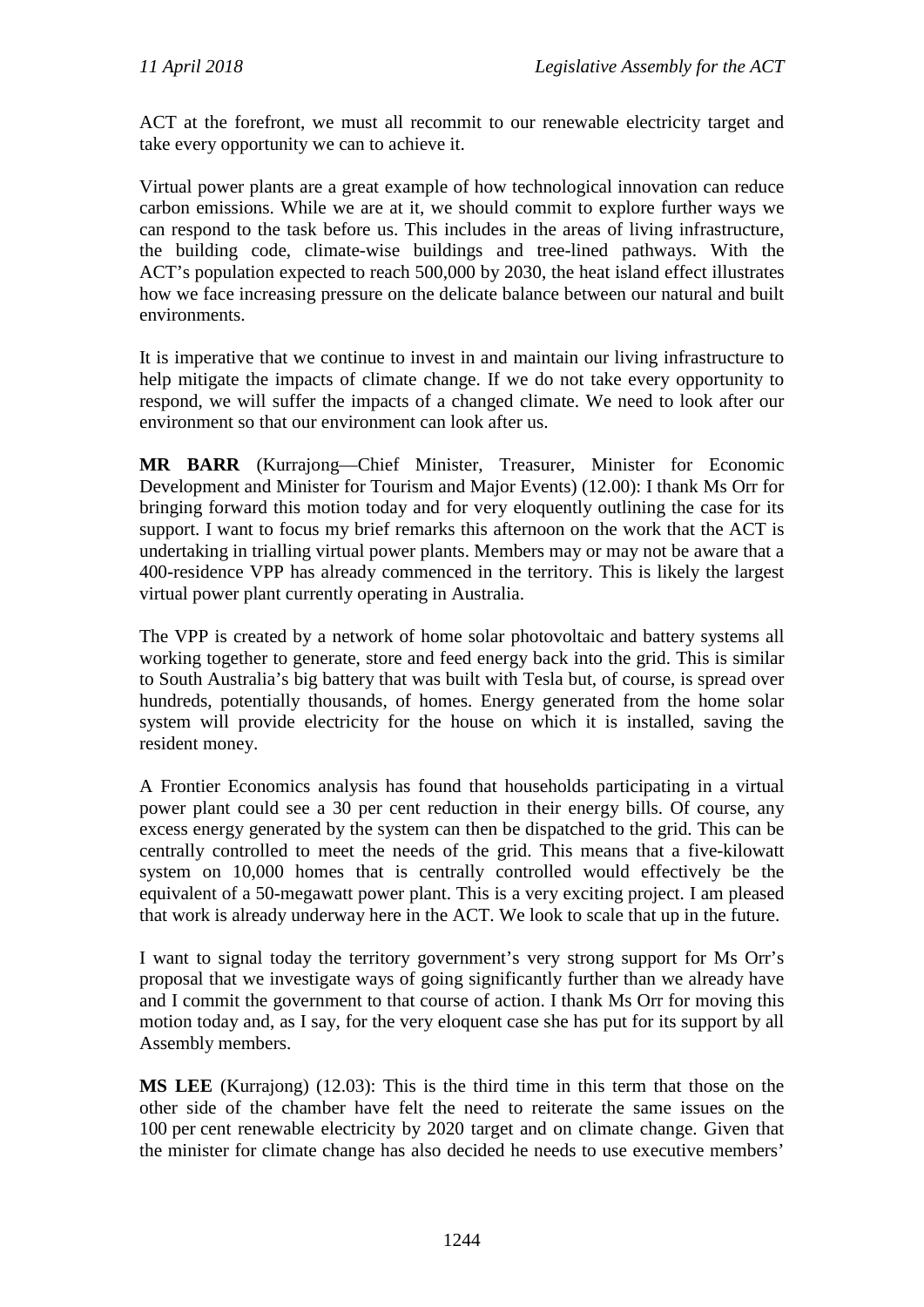business time tomorrow for much of the same, I do wonder whether there is no other business to appear on the notice paper. That is the government's prerogative. However, I note that we did ask the government to cognate the debate so that both motions could be debated together today. That request was rejected.

In the lead-up to the last election, the Canberra Liberals confirmed their agreement to the 100 per cent by 2020 target. In February last year, in a response to a motion brought forward by Minister Rattenbury, the Canberra Liberals agreed and acknowledged that the ACT could meet the 100 per cent renewable electricity by 2020 if the predictions and expectations of contracts signed by previous environment Minister Corbell came to fruition. From all information to date, and acknowledging the ACT government's repeated reassurances that we could, we take this at face value.

In October last year, in response to a motion brought on by Mr Steel, we again agreed and stated our agreement to the 100 per cent renewable electricity by 2020 target. Now, once again, we have another Labor backbench member asking the Assembly to reaffirm its commitment. I honestly do not know how many times the Labor Party needs to ask for yet another confirmation of it.

However, as we have now been given an opportunity yet again to debate this topic, let me take this opportunity to remind members of what else we confirmed. We also firmly put on the record that the Canberra Liberals will hold the ACT government to account on their commitment to provide an adequate supply of renewable energy for the territory, as well as to look at sufficient storage capacity. We have always said that it is critical that our community have access to reliable, secure energy that is affordable and sustainable.

Whilst this government seems to have no issue with whacking cost upon cost on Canberrans, whether that be through rates, land tax or increasing power costs, the Canberra Liberals will always stand up for the most vulnerable members of our community who are being forced to choose between cooking and heating their homes.

If answers to questions put on notice earlier this year by the Leader of the Opposition, Mr Coe, are any indication, cost pressures on a range of utilities will make living in the ACT an expensive exercise for the average family, even before the question of renewable energy is taken into consideration. For example, in 2007-08 the fixed water supply charge was \$85. For this current financial year it is \$104.21, an increase of over 18 per cent. Sewerage over the same period rose 23 per cent, and electricity supply charges over 49 per cent.

The same questions on notice also identify that over the 2016-17 to the 2020-21 financial years the large feed-in tariff cost will total \$240 million and the cost of renewable electricity will be wholly passed on to ACT electricity consumers. We have already seen rises in water and sewerage, and their supply depends on electricity to deliver and maintain. With the cost of electricity set to rise, those costs will also rise, providing a triple whammy to Canberra households. I doubt that that falls within the proviso of affordable.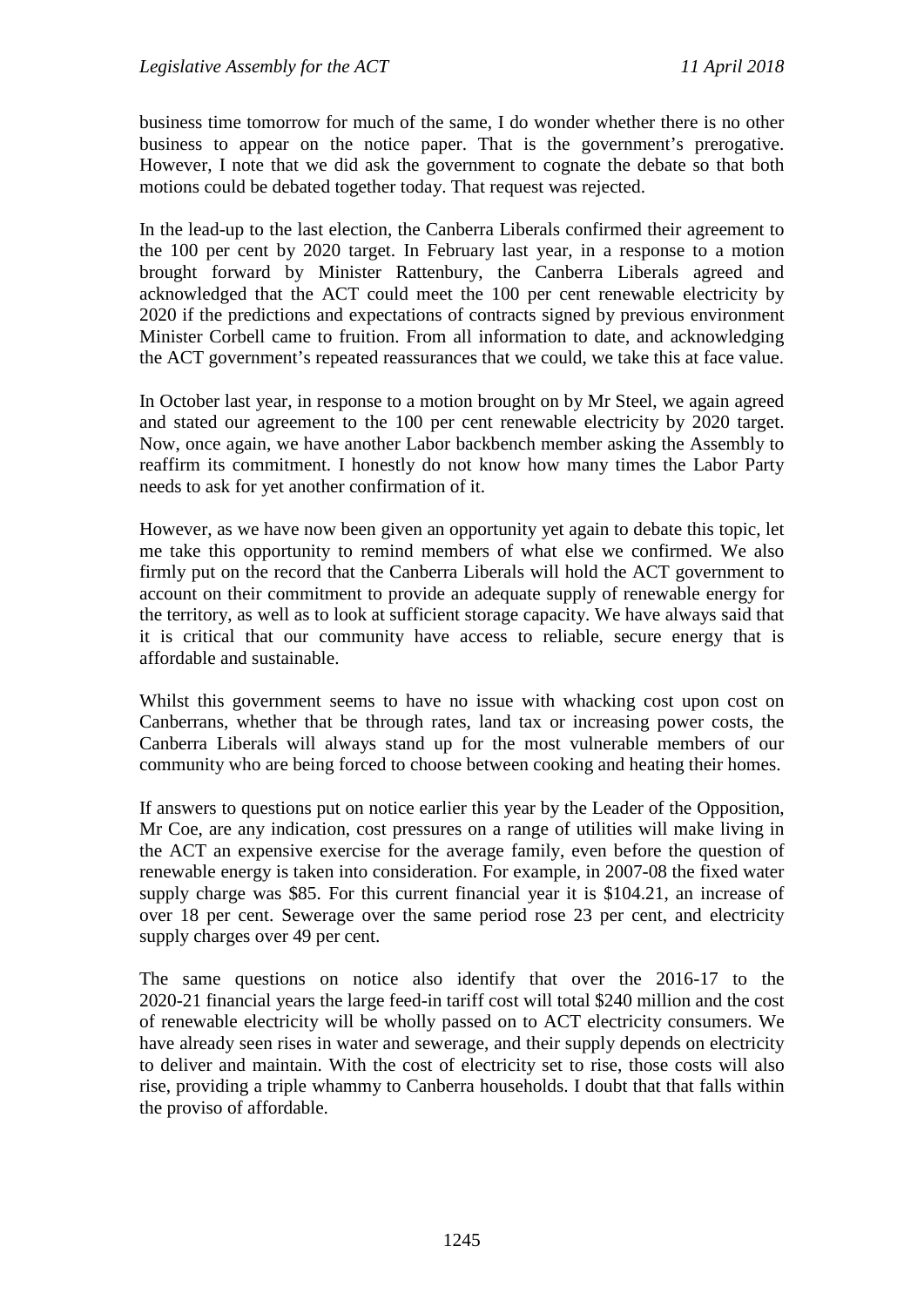It is interesting to read the words of Keith De Lacy, a former Queensland state government treasurer and current Queensland President of the Australian Institute of Company Directors. Writing in the *Australian* in June 2016, in an article entitled "Solar and wind power simply don't work", he said:

The Germans are ruing the day they decided to save the world by converting to solar and wind. Germany has spent \$US100 billion on solar technology and it represents less than one per cent of their electricity supply.

Energy policy has been a disaster. Subsidies are colossal. The energy market is now chaotic. Industry is decamping to other jurisdictions and more than a million homes have had their power cut off.

It is reported electricity prices in Germany, Spain and the UK increased by 78 per cent, 101 per cent and 133 per cent between 2005 and 2014 as they forced additional renewable capacity into their electricity markets.

This comes from a former Queensland state Labor treasurer—a state that would reasonably be expected to support at least solar power.

At paragraph 3(a) of her motion Ms Orr calls on the government to investigate opportunities to expand the current small-scale virtual power plant trial into a larger scale project. If the trials are successful, we can expect household savings of hundreds of dollars, say the researchers. That sounds promising, but surely a trial should at least be completed and evaluated before calling on the government to spend even more money on larger projects? That has all the hallmarks of the approach a Greens minister might take. What Ms Orr appears to be suggesting here is: "Hey, let's not wait to see if this trial works; let's just go and do it and hang the expense."

The Canberra Liberals have agreed to the 100 per cent renewable electricity by 2020 target on a number of occasions. We do so again today. You know what else we recommit to? We also recommit to holding the government to account in making sure that reliability and affordability are key factors in moving forward with our renewable energy future. A renewable energy future cannot come at any cost because it will place an unfair burden on those Canberrans who can afford it the least.

I have called on the minister—and I call on him again today—to reassure our community that the ACT government will ensure, as a matter of priority, the affordability of our transition to renewable energy. Canberra families should not be forced to meet the ACT government's ideological ambition at any cost. Since we are in the space of reaffirming and recommitting, I remind Ms Orr that it is her party that is in government and it is her party's job to deliver on its promise to deliver on 100 per cent renewable energy by 2020. If she feels the need to keep reminding her own colleagues of that commitment, perhaps she has doubts that it can be done.

Is that why Minister Rattenbury covers the same ground in his motion on the notice paper for tomorrow? He too goes over old ground, reiterating the ACT's contributions to national and global efforts to address climate change. He too again refers to the 100 per cent target. He refers to the benefits of their policies for ACT residents as a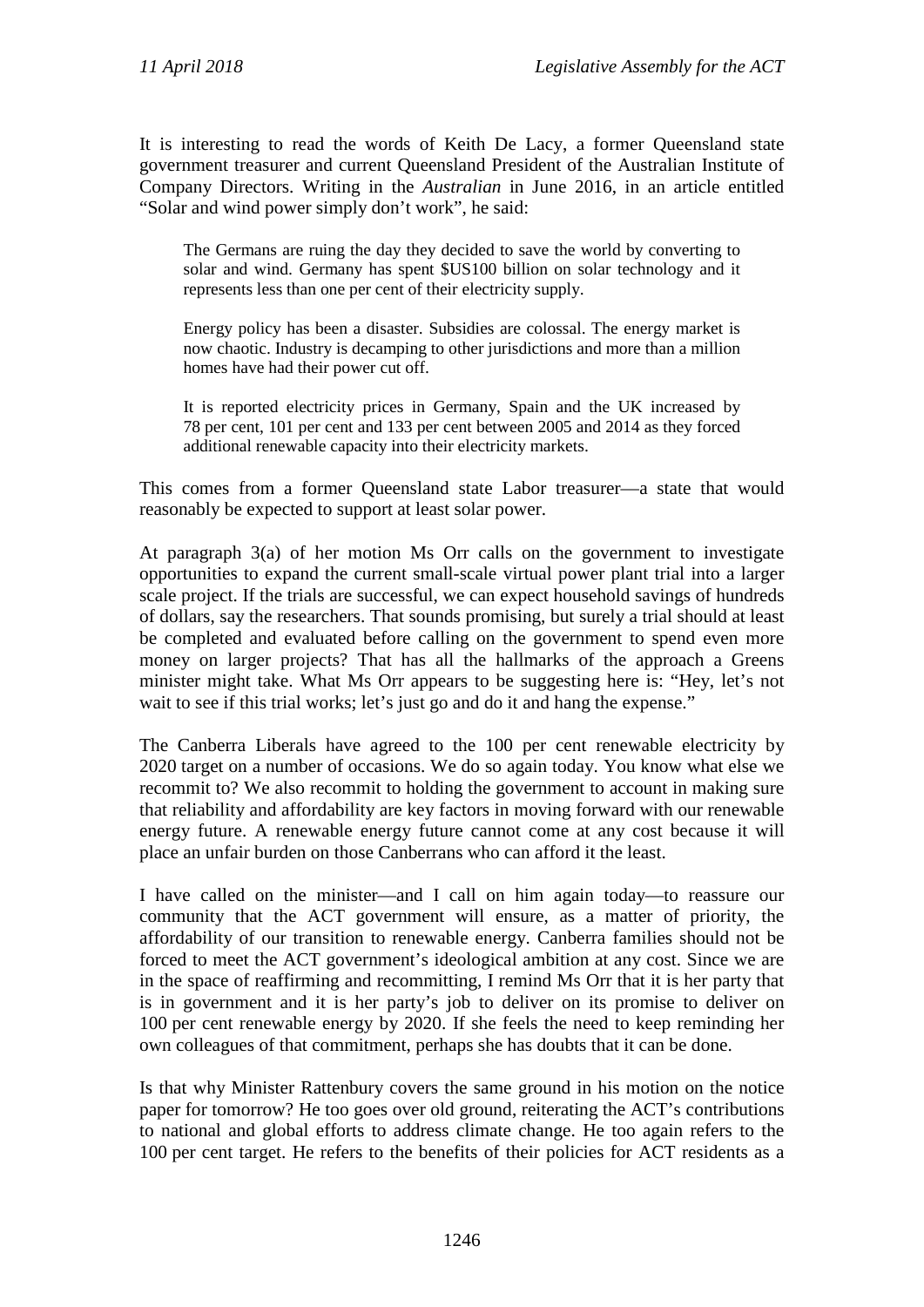result of their actions. Given electricity prices are soaring and Canberrans are making decisions on whether they heat their homes, cook a meal or just eat toast and go to bed early with a hot water bottle, I am not sure that it can be classified as a benefit.

He talks of the need to provide long-term policy certainty and support for the development of a reliable and secure electricity supply system. And yet in today's *Canberra Times* he said the federal government must overhaul its power policies or suffer defeat at next week's COAG meeting of energy ministers. He has been quoted previously making similar threats.

In a recent article in the *Australian* newspaper, the minister raised the prospect of the ACT blocking the national energy guarantee because he feels that it is weak. This is ignoring the fact that the Australian Energy Market Commission has called for a consistent national policy relating to energy, as it is the best option for securing reliable energy that meets our climate commitments. Minister Rattenbury has called for "an agreement to move the national energy market forward". That is exactly what the national energy guarantee is offering. As the smallest jurisdiction in the national energy market—we make up 1.5 per cent—the ACT ought to be seeking consensus, not picking fights. Minister Rattenbury's reckless words in the *Australian* do the latter.

The ACT government spruiks its green credentials at every opportunity. The Canberra Liberals have acknowledged the benefits that have come from being early adopters in the renewable space through the reverse auctions, which did—we have acknowledged it before and I do so again today—bring price certainty through the locked-in contracts. We do not dispute this.

In an article in the Australian edition of the *Conversation*, an online journal, in October last year, David Blowers, Energy Fellow at the Grattan Institute, stated that the national energy guarantee will deliver two new obligations on electricity retailers: the first is to ensure we have enough electricity generation available to meet our need, the reliability guarantee; and the second is to drive down the sector's greenhouse gas emissions, the emissions guarantee. Under the emissions guarantee, retailers will be required to buy or generate electricity with a set level of emissions intensity. The allowable level of emissions intensity will be reduced each year to stay in line with Australia's Paris climate target.

David Blowers notes also that the NEG should be reasonably cost-effective. Rather than the government imposing quotas or limits for various types of technology, retailers will be given a free hand to pick the cheapest mix. The reliability guarantee requires retailers to contract or own a certain amount of dispatchable generation electricity that can be switched on at will—to meet demand in each state or territory. It is regrettable that Ms Orr's motion makes no reference to the NEG. It does not encourage her government's minister to do the right thing by ACT taxpayers and work collaboratively on an outcome that benefits all Australians and ACT residents instead of grandstanding an ideological goal at any cost.

The Canberra Liberals are committed to energy reliability and affordability, and emphasise the importance of national consensus on energy policy. The federal government's national energy guarantee aims for sufficient energy to meet demand,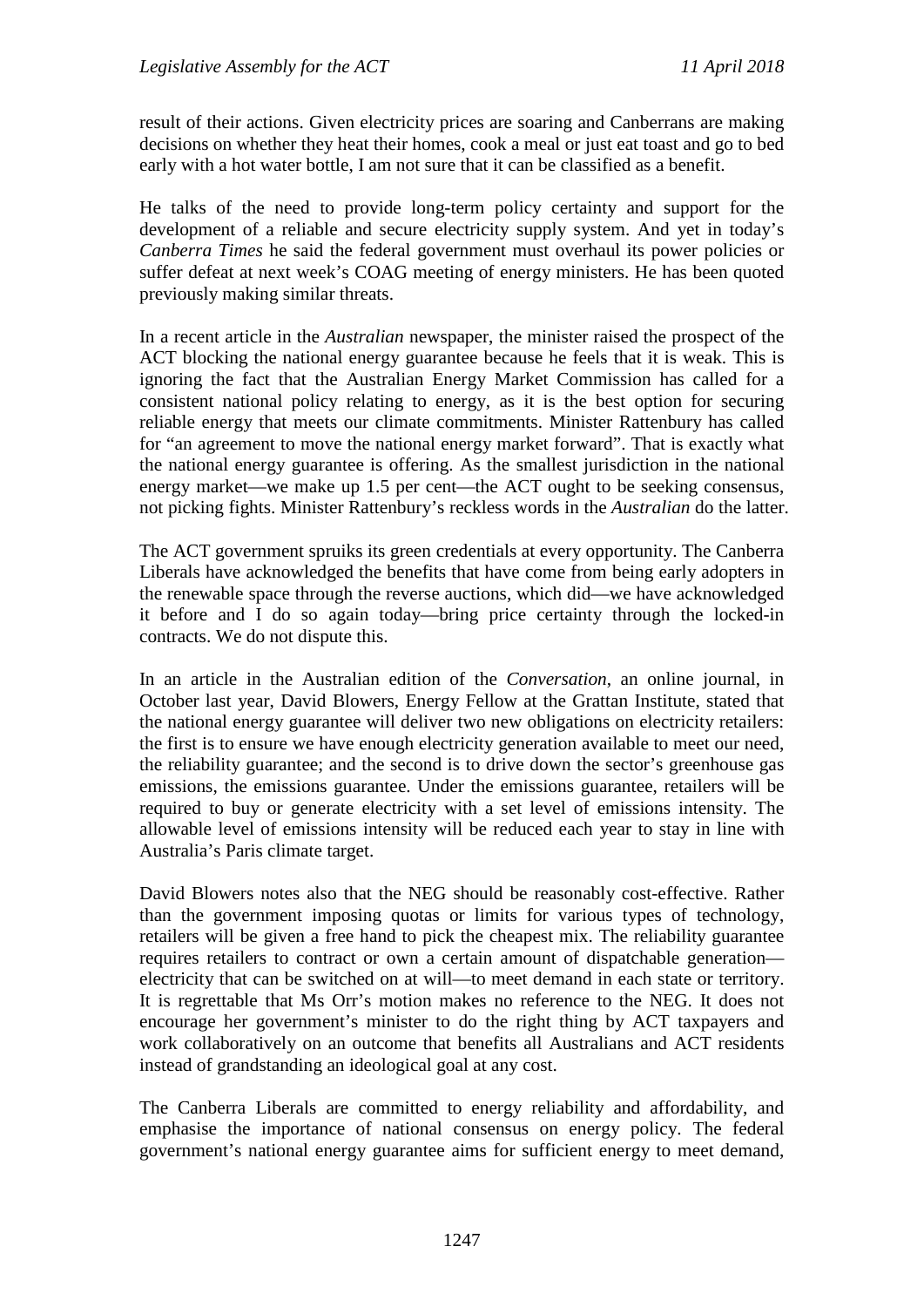while we also meet our international renewable energy commitments. The Canberra Liberals are eager to see further detail on the agreement after the COAG meeting.

In the meantime, Minister Rattenbury's threats to oppose the NEG will only harm ACT residents. As the minister points out at every turn, addressing climate change is a global issue and we all have a part to play. An energy policy which has been proposed by the federal government seeks to provide exactly what Minister Rattenbury was after—consensus at a national level. He is now seeking to sabotage this because the smallest player in the national energy market wants to continue to march toward renewables at lightning speed and at any cost.

Why should ACT ratepayers and energy bill payers be made to bear the brunt because the minister has decided he has an ideological objection? Who is he representing here? Himself? The Greens? As a minister in the ACT government, his first obligation should be to the people of the ACT. The Canberra Liberals do not believe the ACT's best interests are being served by the ACT minister threatening to boycott a sensible way forward which will require retailers to guarantee reliability, cost and meeting our renewable energy obligations.

Ms Orr's motion, and to the same extent Minister Rattenbury's motion listed for tomorrow, does little to add anything new to the debate. It does little to provide assurances on affordability. It does little to provide assurances on reliability and it seems to be just more of the same rhetoric.

**MR STEEL** (Murrumbidgee) (12.14): I rise enthusiastically to speak in support of Ms Orr's motion, which supports the expansion of our current virtual power plant trial into a larger scale project. The ACT is the renewable energy capital of Australia because our government has taken responsible steps to manage climate change and our environment by investing in renewable energy and innovation in our city.

Last year, in October, I moved a motion in the Assembly calling on the ACT government to investigate options with ACT energy providers to accommodate battery storage, including making distributed battery power available to the grid—a virtual power plant. A virtual power plant is a network of home solar photovoltaic and battery systems working together to turn energy generated from the sun into electricity, store that power and feed that dispatchable power into the grid when required. It not only provides a source of clean, renewable energy to the market but helps to stabilise the electricity grid. It also benefits battery owners who are paid a premium for their stored power at certain times.

Since I moved the batteries motion last year, which was passed in the Assembly, 400 Canberra households and businesses are now participating in the virtual power plant trial, the largest residential virtual power plant trial in the world. Participating households and businesses are already sharing in the benefits of helping to manage peak electricity demand and improving grid security.

The virtual power plant is also being supported through the ACT government's next generation energy storage program, which provides \$25 million in incentives to households and businesses to install battery systems. The rollout of batteries is one of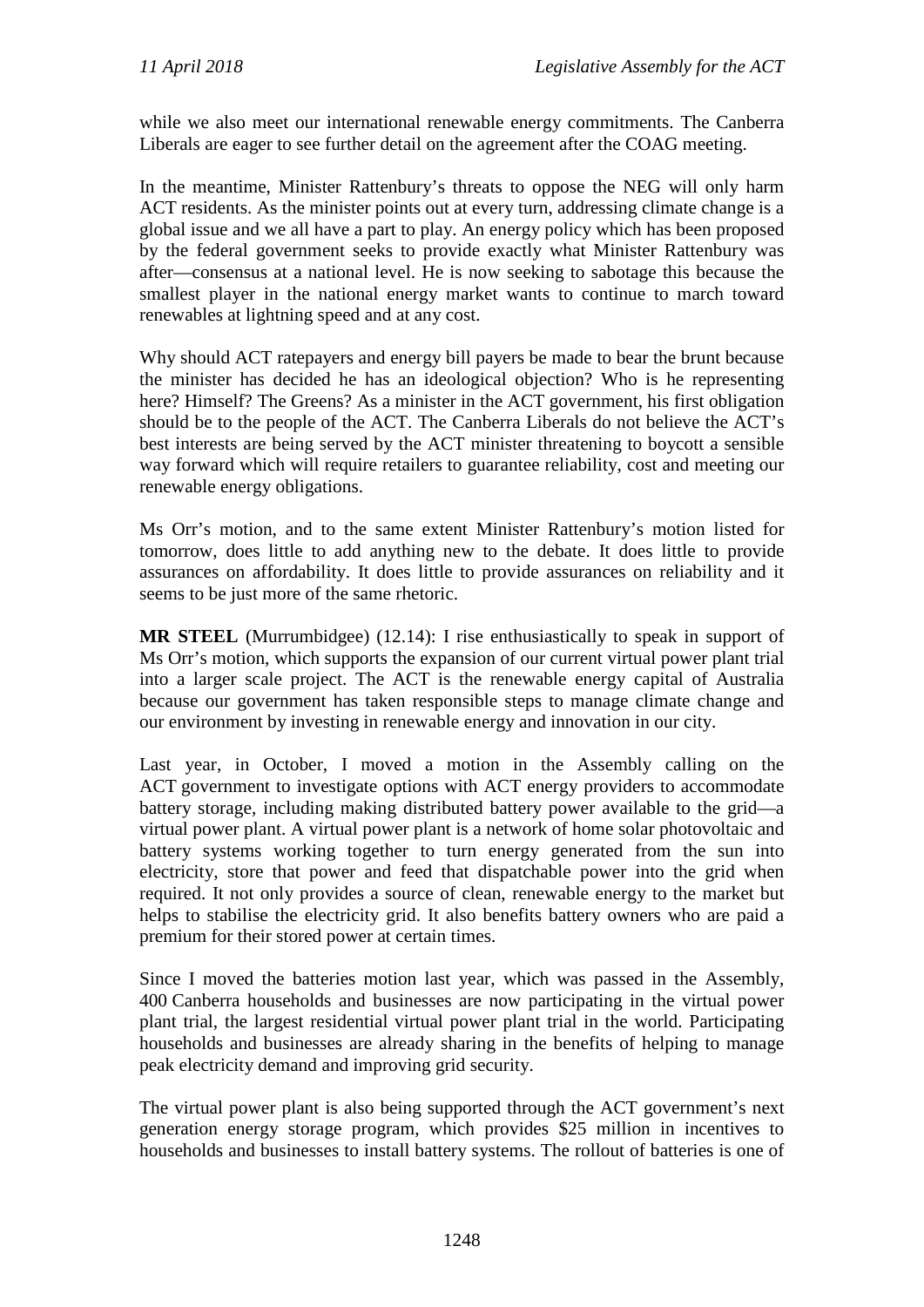the largest in the world and is supporting innovation in renewable energy businesses in the ACT, some of which are directly involved in the virtual power plant trial, including our own electricity distributor Evoenergy and local Canberra tech company Reposit Power.

More people are able to participate in the trial. I would like to use this opportunity to call on all ACT energy consumers, especially those with solar panels, to consider installing a battery system to participate in the trial and further reduce their energy costs, supported by the government's incentives. I realise that the up-front cost of these systems is significant for many households. While the cost of solar and batteries is falling rapidly, it does require an up-front capital investment. While this makes financial sense in the long run, there are many energy consumers who cannot yet afford to participate, and that is why I am so supportive of this motion today.

We should not be afraid of considering good ideas from other jurisdictions, especially when they build on our world-leading approach, and the expansion of our virtual power plant trial is no exception. Prior to the change of government in South Australia, the Labor government under Jay Weatherill announced a plan to roll out a network of at least 50,000 home solar and battery storage systems across South Australia. Under the plan, battery storage would have been installed in 25,000 Housing Trust, or public housing, homes, and in another 25,000 low income homes, funded by private investors.

The scheme proposed a trial of 1,100 Housing Trust properties, installing a five-kilowatt solar panel system and 13.5-kilowatt Tesla Powerwall 2 batteries. This policy not only would have assisted in reaching their environmental targets but also would have provided benefits for consumers. As the Chief Minister mentioned, Frontier Economics projected that the South Australian virtual plant could reduce energy bills of participating public housing tenants by 30 per cent. The energy generated would provide power to the household, and any excess energy generated would be fed back into the grid. The energy can be directed to areas where it is required, or where the network is weak, and service the whole grid. This policy supports households who are in the most vulnerable stage during the transition to the new energy market and builds on the opportunities of government infrastructure for solar investment.

In the ACT the collective roof space of government assets—our schools, our community centres and public housing—is very significant. Many of these assets are already equipped with rooftop solar panels to help reduce their energy costs. Our government is very proud of the fact that almost all of our ACT public schools have a solar system installed on their roof—but even these have a significant amount of room for more PV. Analyses of Canberra rooftops by the University of New South Wales have already discovered enormous untapped potential for solar power installations across a range of buildings in Canberra. Just last week the APVI solar potential tool, SunSPoT, was launched—an online tool for estimating the potential for electricity generation from PV on building roofs in Australian cities, including Canberra.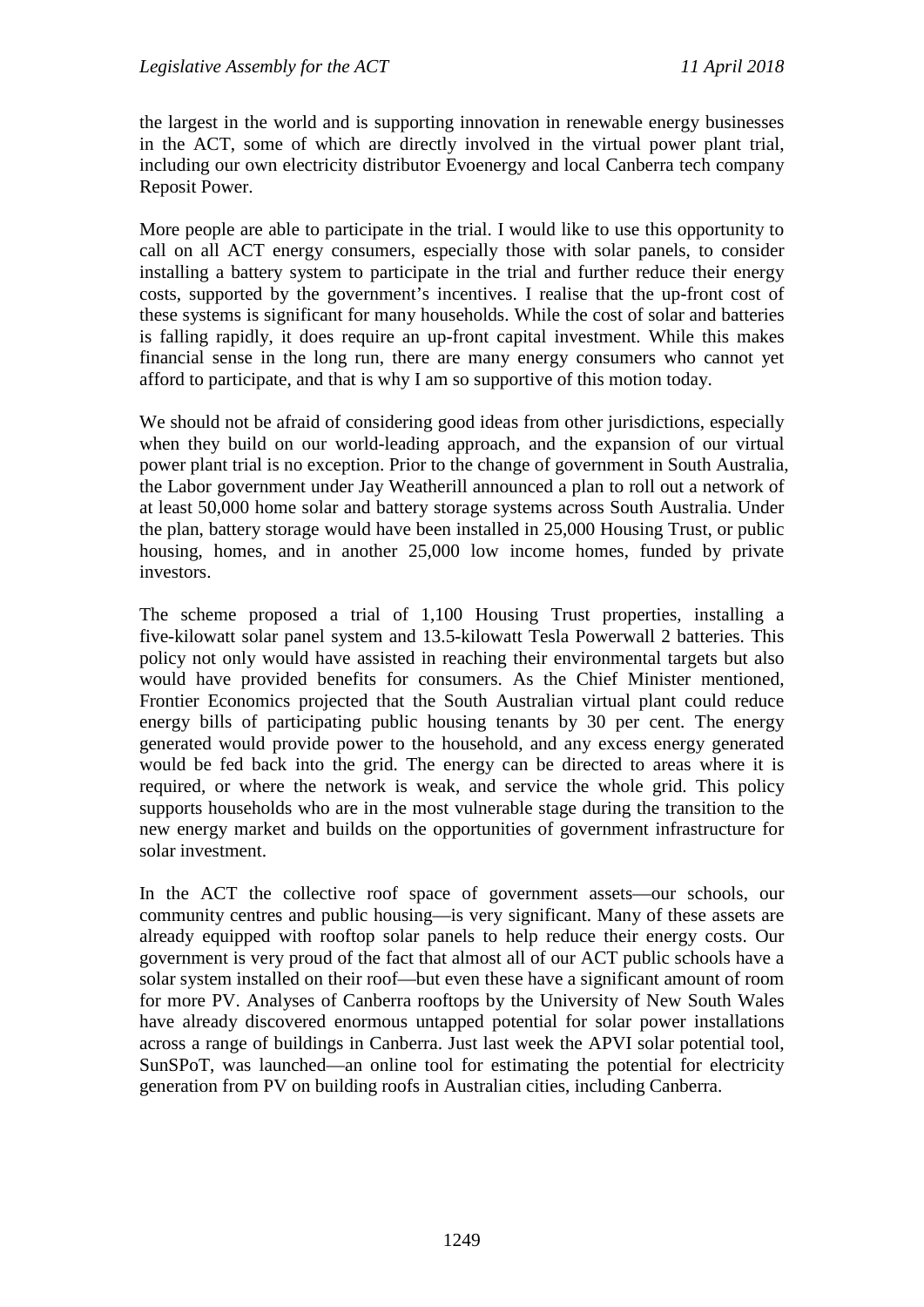One of the greatest distributed rooftop spaces that the ACT government owns is Housing ACT properties, and the potential of using this untapped space for greater solar PV and battery storage, as in Jay Weatherill's plan, could not only benefit the grid here in the ACT but provide real savings for low income tenants. This is important because, as a Labor member, I am concerned that, as we transition to renewable energy, it is equitable and inclusive.

The ACT government does have a role in this regard. A recent joint report released by the Climate Institute and the Brotherhood of St Laurence, *Empowering disadvantaged households to access affordable, clean energy*, revealed that disadvantaged people are the first affected by rising electricity prices. The report states that without significant regulation the future energy market could create a two-tiered system that favours those that can access and afford resources such as solar panels while vulnerable people get left behind. They note:

Whether housing is rented or owned determines the scope of actions available to reduce energy costs, as tenants may have neither the ability nor the incentive to invest in options such as energy efficient appliances or distributive energy like solar and batteries.

Residents in public housing, for example, are tenants, and, combined with limited financial resources, options for renewable and efficient energy sources are limited. The report recommends that federal and state governments work cooperatively to fund ongoing programs for disadvantaged and low income households, as well as to support upgrades to public and community housing stock to best practice energy efficiency standards. We are doing that. Through our existing solar for low income households program, we are offering assistance to households in need by helping them to bring down their energy costs, with estimated savings of \$300 to \$900 a year. But we now have an opportunity, through this motion, to ensure that more of our most vulnerable residents share in the benefits of battery storage as part of an expanded virtual power plant.

The ACT government has taken a nation-leading role in supporting renewable energy, and we must continue this work. The expansion of the small-scale virtual power plant trial into a larger project could take our nation-leading project to a whole new level, enabling our nation-leading companies in Canberra, such as Reposit Power, to prove their model on a greater scale and sell the benefits to the world. At the consumer level, a virtual power plant also has a range of benefits. Not only can solar power be stored, when the sun is shining, for later use but systems like Reposit enable off-peak energy to be stored in batteries when energy is cheap, further reducing use in peak times and passing on savings to the consumer.

Real-time energy monitoring apps can also help consumers to better understand their energy use across the day so that they can make informed decisions to reduce their electricity use at certain times, invest in more energy efficient appliances and employ the use of smart devices and timers to control use. Just over the weekend I installed a few new wi-fi sockets to make sure that my appliances are turned off during the middle of the night and during the day when I am at work, because we know that this can contribute to 10 per cent of energy costs.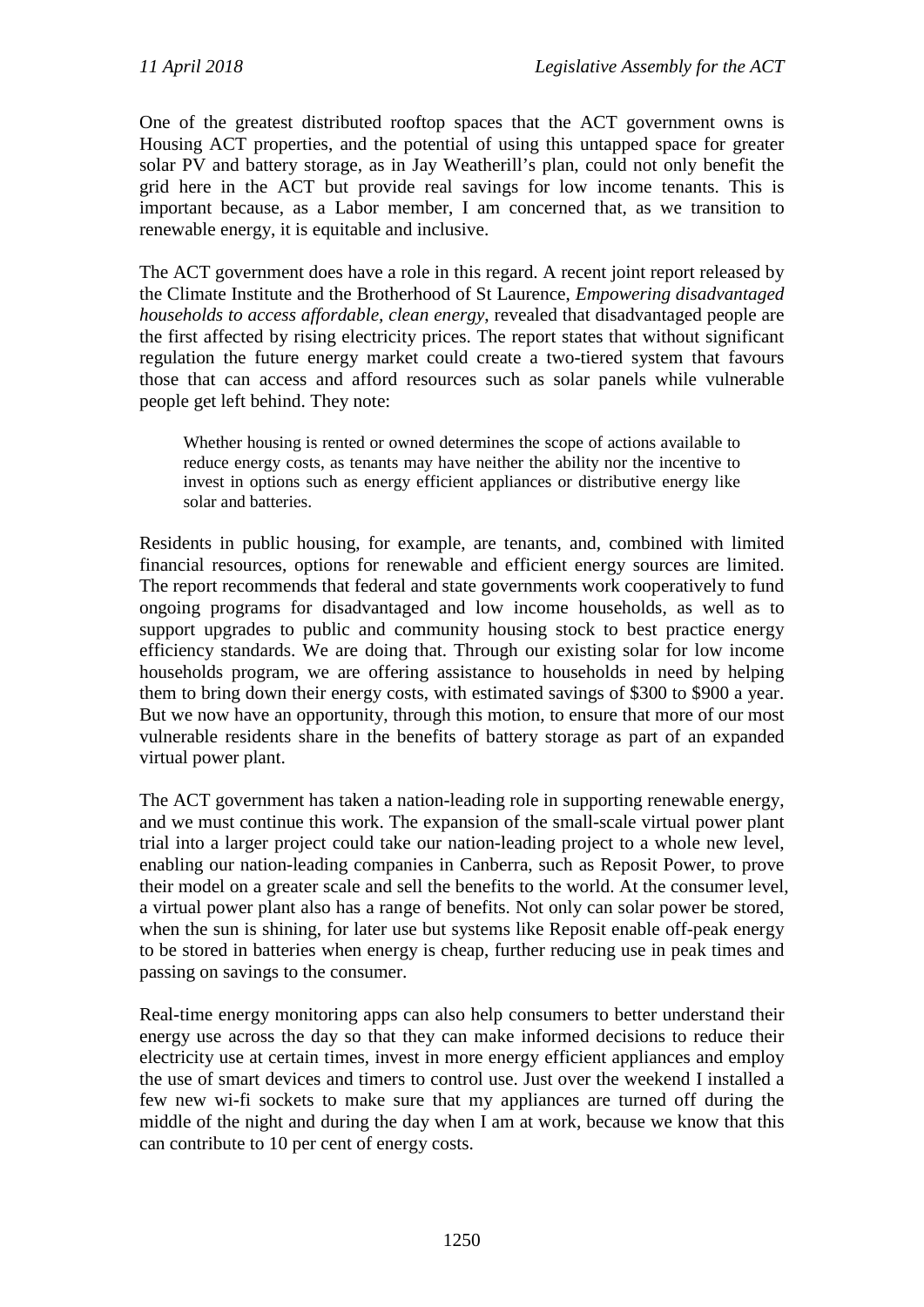Finally, I would also like to encourage ACT residents to shop around and compare different energy providers and plans. We do have competition in our energy retail market here in the ACT. While it can be complicated to compare plans, and they do change from time to time, it is worth doing. For example, at the time of speaking, the difference in the solar feed-in tariff between Origin Energy and ActewAGL is 4c per kilowatt. So it is worth looking at.

I note this is the second time that the environment spokesperson for the Liberals has risen and not addressed the substantial matter in a motion that deals with virtual power plants. She wanted to talk about anything but virtual power plants, and I think that is a real shame. This is a very important policy and it does relate directly to meeting the commonwealth government's proposed national energy guarantee as well. Perhaps she did not want to speak about it because this is occurring at a time when the Liberals are threatening to dismantle the renewable energy programs in South Australia that support the most vulnerable people in their community.

The ACT can show leadership by sharing the benefits of renewable energy investment with vulnerable Canberrans, by expanding our virtual power plant trial, harnessing clean energy from the roofs of households, businesses and government assets, supporting innovation in the local renewable energy sector here and powering our city into the future.

I would like to thank my Labor colleague Suzanne Orr for bringing this motion forward, which continues the ACT government's responsible approach and innovative steps to managing climate change and our environment.

**MR GENTLEMAN** (Brindabella—Minister for Police and Emergency Services, Minister for the Environment and Heritage, Minister for Planning and Land Management and Minister for Urban Renewal) (12.25): I will make a few brief comments on Ms Orr's motion. As a Labor environment minister, I follow a long and proud tradition of those that have come before me, both here in the territory and around Australia. It has been under Labor governments that significant action to protect the environment has occurred. One has only to look at the Hawke and Keating Labor governments and consider the Franklin River and Antarctica. And it was the Rudd and Gillard governments that took significant steps towards a low carbon future for this country and enacted the largest marine parks in the world.

At a time when action is needed at all levels of government to combat dangerous global warming, it is the Labor states and territories that are driving efforts to limit greenhouse gas pollution and increase renewable energy generation. Victoria is recognised as a leader in climate adaption. It is aiming for 40 per cent renewable energy by 2025, and it is the first jurisdiction to enact a target of net zero emissions by 2050. Queensland is fast on its way to being the solar state of Australia, and it is likely to achieve its target of 50 per cent renewable generation by 2050. Of course, the Queensland government is battling hard to protect the Great Barrier Reef from the harm that a warming ocean is causing. Our colleagues in the Northern Territory and Western Australia are also exploring how they can step up action on climate change.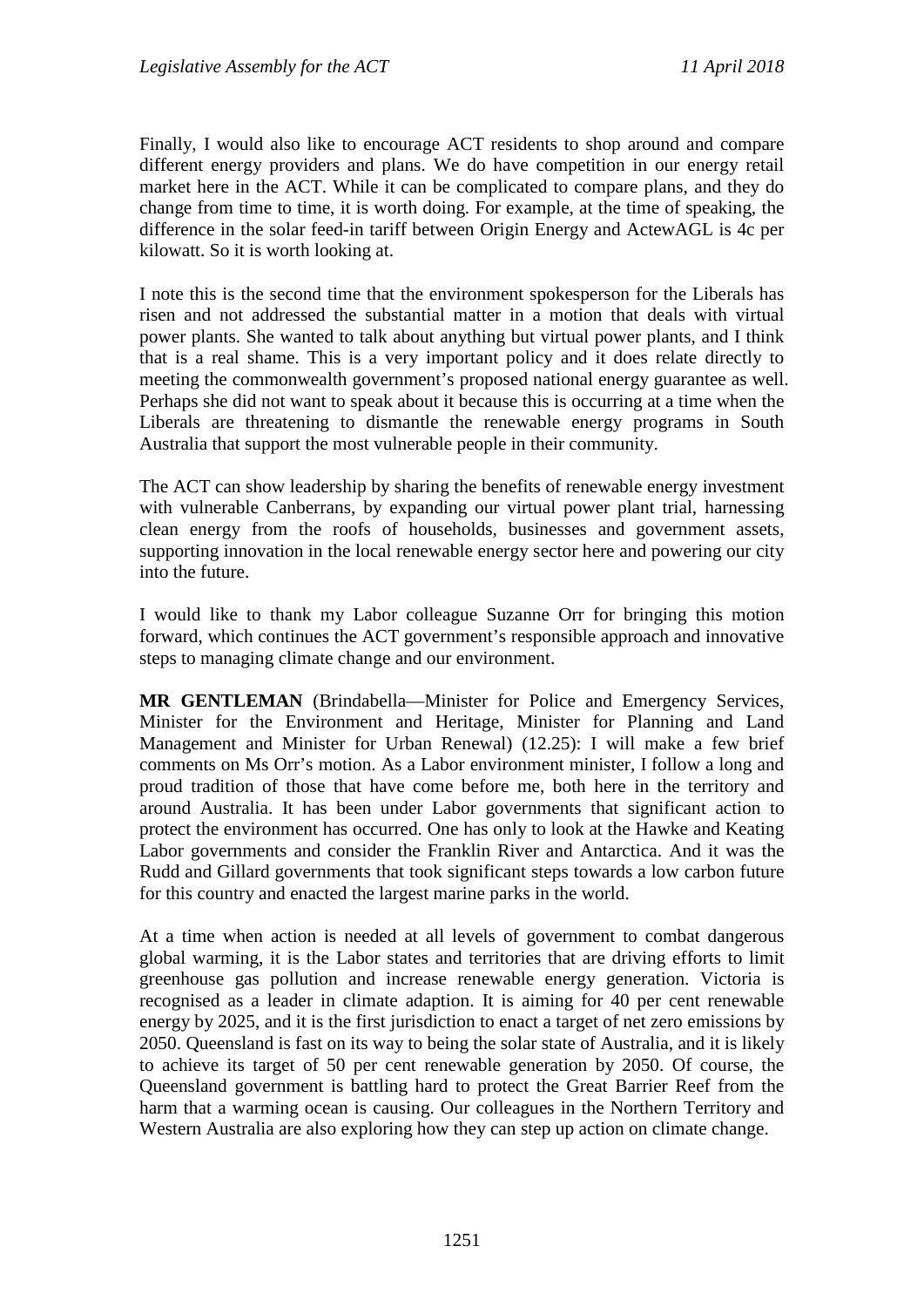We should not forget the previous South Australian Labor government, led by Mike Rann and Jay Weatherill. Both premiers led action here in Australia and at a global level through their leadership of the Climate Group's states and regions alliance, as well as through leading policies such as the Tesla battery, which happens to be built on the wind farm that the ACT helped to construct.

Ms Orr's motion follows in this proud tradition, and it also follows calls for action that Mr Steel made in this place last year. Their understanding and wish for action are a reflection of the rank-and-file members of our party. Labor members, like all Canberrans, can be proud of the steps that this government has taken. Led by the Chief Minister and my predecessor, Mr Corbell, Canberra has become the renewable energy capital of Australia and the place to come to if you are serious about helping to create a low carbon economy. I am also proud of my contribution in legislating for the feed-in tariff.

Ms Orr's motion offers the government a way to build on these initiatives. Virtual power plants can help to deploy more renewable energy and create generation capacity right here in our territory, with the ability to dispatch it when needed. I also believe that by exploring the ideas put forward in this motion we can help low income householders. These householders are amongst some of those in our community that are most at risk from the changes that global warming is bringing. Virtual power plants have been shown to not only reduce costs for those that are part of the scheme but also put downward pressure on electricity prices for all consumers by helping to create new capacity in the market.

In closing, let me again congratulate both Ms Orr and Mr Steel on their passion and strong advocacy. Like all members on this side, they are committed to seeing a growing Canberra that is more sustainable and one that is not afraid to lead the nation.

*Debate interrupted in accordance with standing order 74 and the resumption of the debate made an order of the day for a later hour.*

## **Sitting suspended from 12.28 to 2.30 pm.**

## **Questions without notice Land—Dickson purchase**

**MR COE**: My question is to the Chief Minister regarding the complicated and discredited land swap deal the government did in Dickson. Chief Minister, have you sought advice, or will you get advice, as to whether the tender and subsequent contract with the Tradies club for the Dickson car park site is legally binding, given all the evidence uncovered by the Auditor-General?

**MR BARR**: The government will respond to the Auditor-General's report in due course.

**MR COE**: On what date will the Tradies be vacating the section 72 site that they are currently renting for \$1 per year?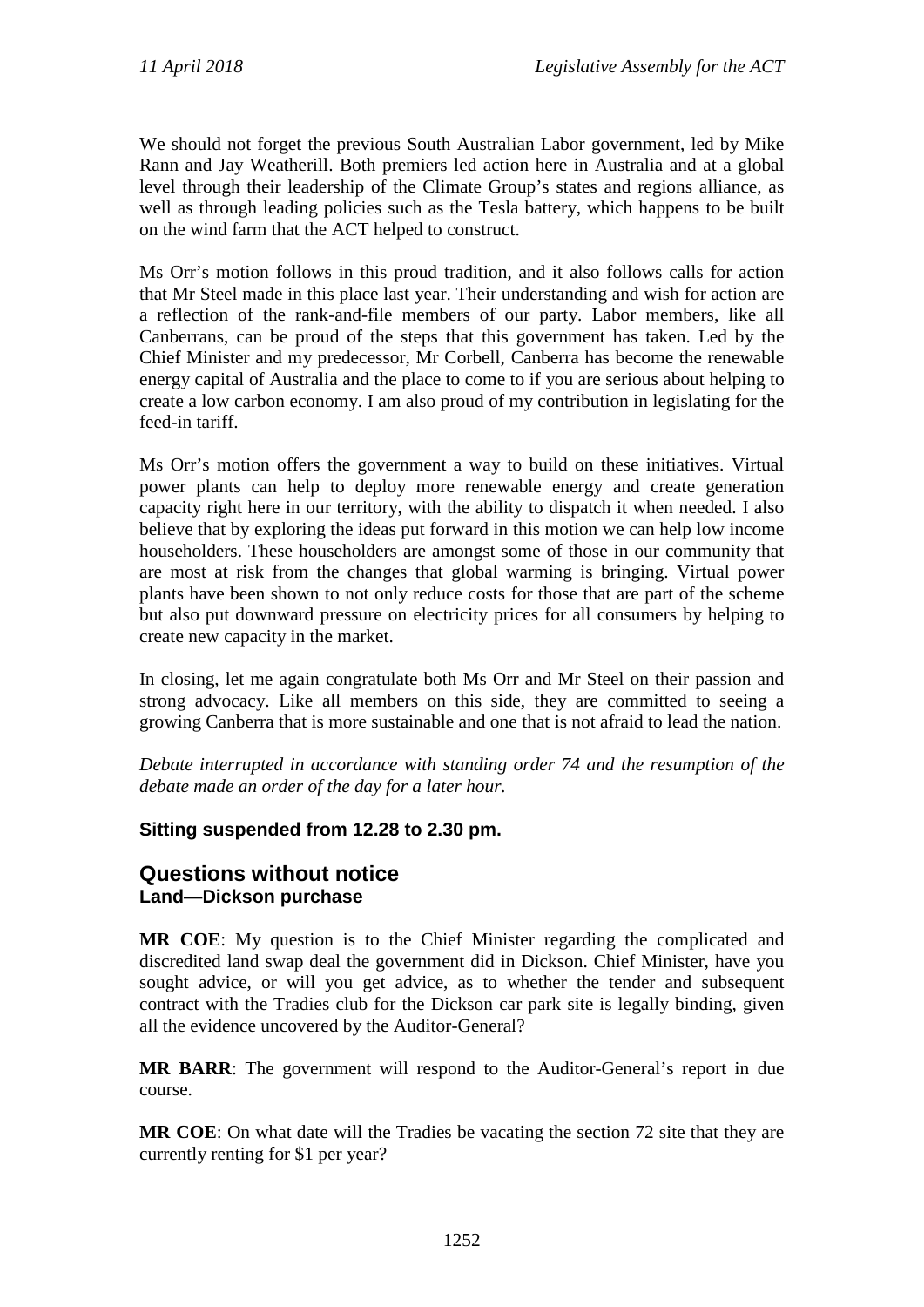**MR BARR**: I will seek information in relation to that and get back to the member.

**MR PARTON**: Will the ACT government allow the CFMEU, Stockade Gym, Creative Safety Initiatives or other occupants to stay in the building beyond their current sublease?

**MR BARR**: That decision is yet to be determined.

### **ACTION bus service—pets**

**MS LE COUTEUR**: My question is to the Minister for Transport and City Services. It relates to pets on ACTION buses, which was a policy, I understand, developed by TAMS some years ago following a government survey showing overwhelming community support. Minister, given the government's stated commitment to allowing people to get around without needing cars, why has the TAMS policy not been implemented so that people can get around with their pets?

**MS FITZHARRIS**: I am sorry, Madam Speaker. I found it hard to hear the majority of the question. Could you repeat it, please?

**MS LE COUTEUR**: The shorter question is: pets on buses; when?

**MADAM SPEAKER**: Under standing orders, it is a brief question. Thank you. I call the minister.

**MS FITZHARRIS**: Not tomorrow, I am afraid, but thank you for the question. I note that it was one of the many terrific questions asked by a number of school students at the light rail ready forum last week. I would also note that Transport Canberra and City Services is now nearly two years old. I have not heard "TAMS" for a while but was reminded that TCCS is about to celebrate its second birthday.

That is a policy we continue to work on. Obviously, it is one that requires work with Transport Canberra bus drivers in particular. But I note that we have legislation before the Assembly at the moment relating to pets on light rail.

**MS LE COUTEUR**: Minister, could you investigate trialling this possibly for the day of the Million Paws Walk because this is obviously a big event for pets and it is one about which I have had a number of comments from people that they really cannot get there because of transport.

**MS FITZHARRIS**: I will seek advice from the directorate on the question.

## **Domestic animal services—dogs**

**MS LAWDER**: My question is to the Minister for Transport Canberra and City Services. On 17 March 2017 police were called to a house in Molesworth Street, Watson to attend a home invasion. Police called DAS officials to attend a dog at the premises that had attacked a person and had lost its ear in a machete attack. Minister, was the dog removed from the premises by DAS officers?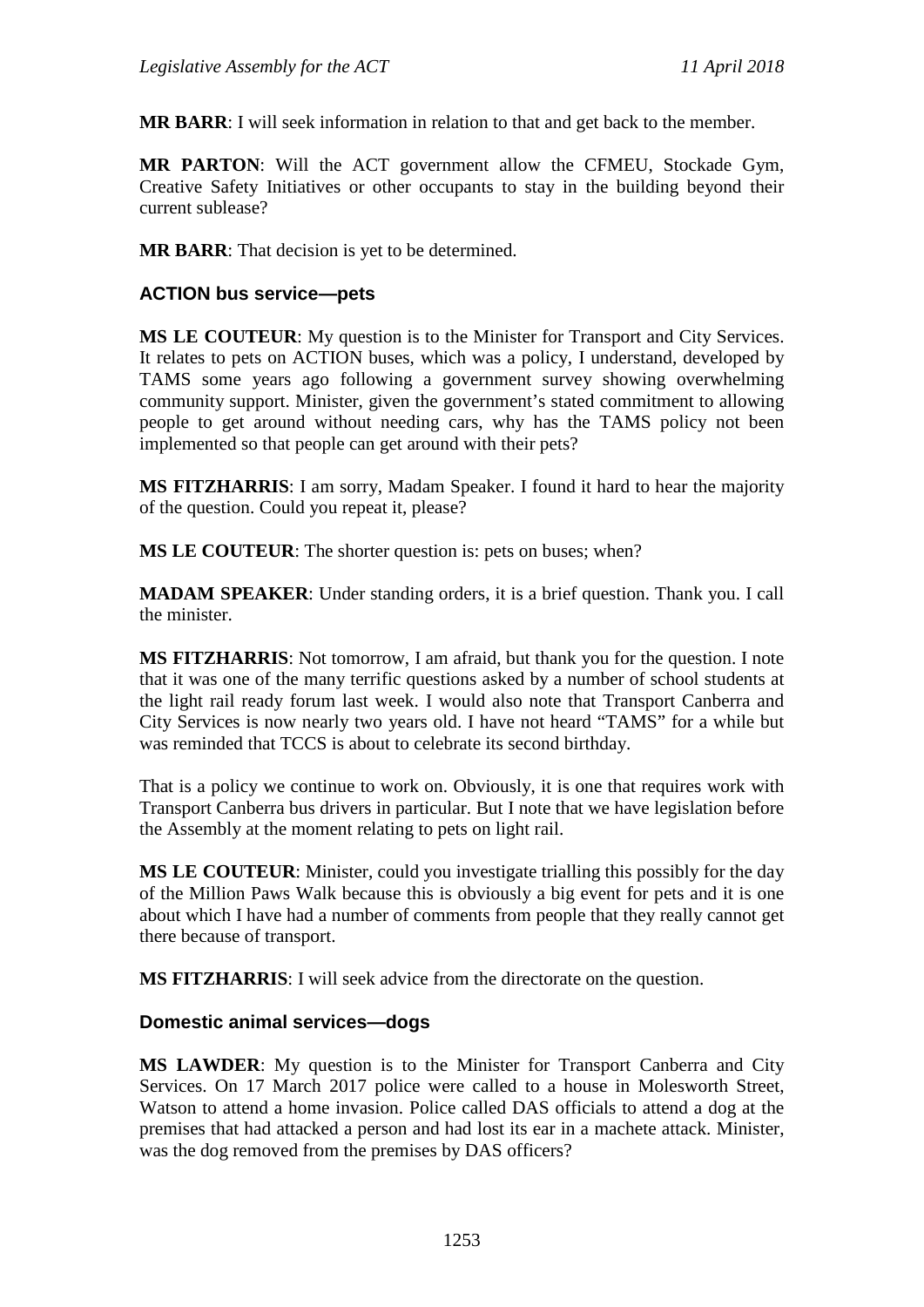**MS FITZHARRIS**: I will take it on notice. My recollection of that incident is that it was removed but subsequently returned. But I will take the question on notice, and if the answer is different I will provide it to the Assembly.

**MS LAWDER**: Minister, was the dog treated by a veterinary surgeon for its injuries?

**MS FITZHARRIS**: I believe it was. Again, I will take the specifics on notice.

**MISS C BURCH**: Minister, when was the dog returned by DAS officers to the premises?

**MS FITZHARRIS**: I will take that question on notice as well.

#### **Light rail—stage 1 construction**

**MR PETTERSSON**: My question is also to the Minister for Transport and City Services. Can the minister please provide an update on construction of light rail stage 1?

**MS FITZHARRIS**: I thank Mr Pettersson for the question. I am delighted to provide an update on light rail stage 1. Light rail, as we know, is the backbone of a long-term transport vision for our city. Last week saw the project reach several important milestones, including, firstly, the launch of the light rail safety campaign; secondly, the first trees planted on the median strip of Northbourne Avenue—and I was particularly delighted to see the first trees ever planted along the median strip of Flemington Road this morning; and, thirdly, the arrival of the second light rail vehicle in Canberra. The entire fleet of 14 vehicles will be delivered over the next few months.

Last Friday I was very pleased to see the first five-metre tall eucalyptus mannifera planted along the median strip in Northbourne Avenue. More than 1,000 trees and one million plants are to be placed along the route, creating an entrance to our city of which we can all be proud.

Construction works have also rapidly progressed along Hibberson Street in the Gungahlin town centre and, following consultation with local businesses, works in the area have been recently intensified to minimise the ongoing impact of construction on traders, local shoppers and residents. Substantial progress has been made on the Hibberson Street terminus, with the canopy being installed just a few weeks ago and kerb and gutter works progressing well.

I am also pleased to report that 13,900 metres of track slab is now laid, which equates to over 55 per cent of the total route. The installation of steelwork columns and canopies at the Nullarbor Avenue, Manning Clarke Crescent and Mapleton Avenue light rail stops are also now complete. It is an exciting project that is coming ever closer to reality.

**MR PETTERSSON**: Minister, what are the upcoming major project milestones?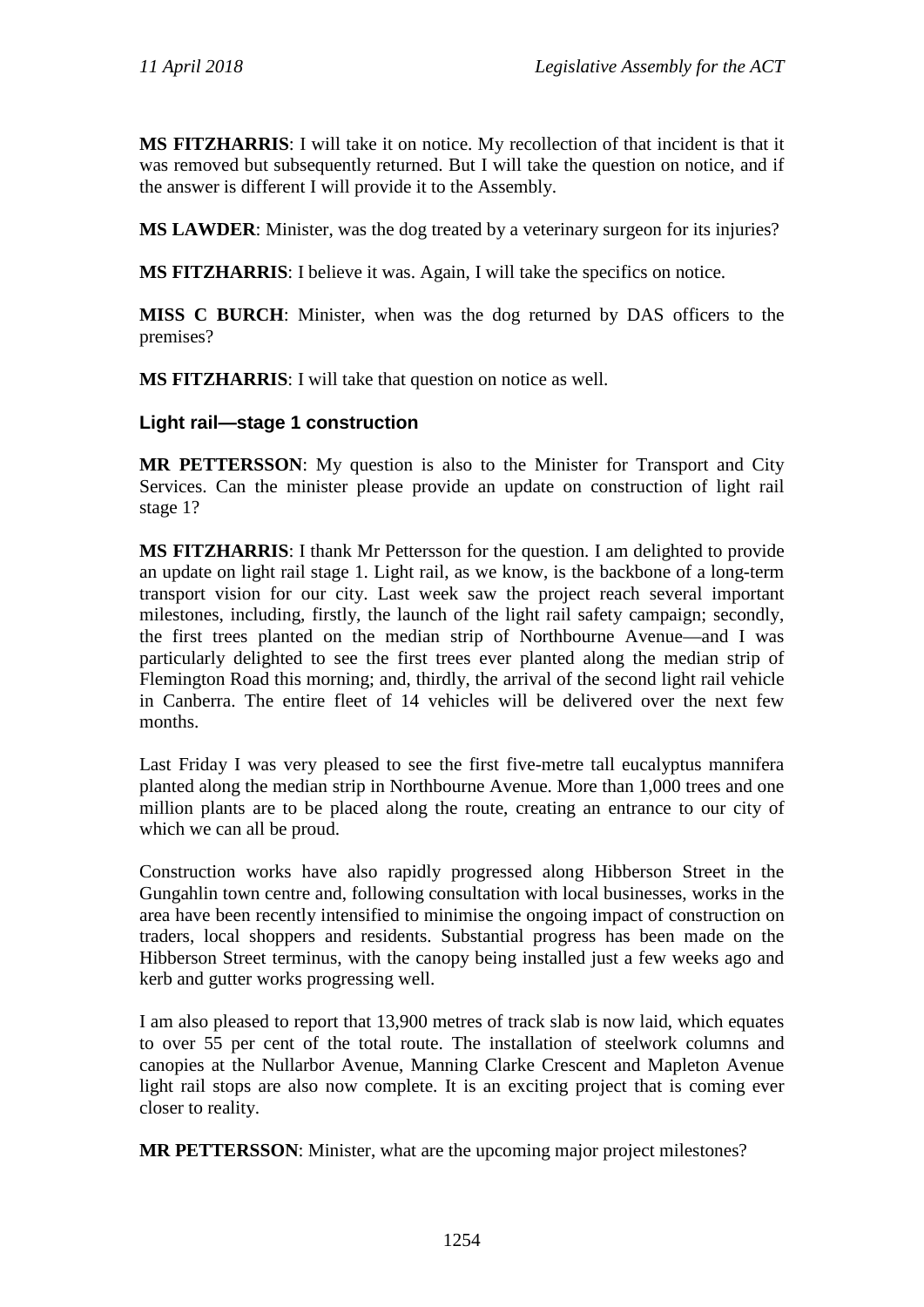**MS FITZHARRIS**: I am pleased to advise that the next project milestones for light rail stage 1 include significant progress continuing on the stringing of overhead wires, with a focus on the northern section of the line to start with. Soon Canberrans will also start to see the vehicles out on the lines undergoing rigorous testing, and energisation of those lines will start soon.

Testing of the vehicles and electronic systems will provide Canberra Metro and the government with confidence that our light rail system will be safe and reliable. The ongoing recruitment and employment of light rail drivers will ensure that we have highly trained drivers ready to assist with the testing of the vehicles, and eventually carrying passengers between Gungahlin and Civic.

The first stop at Nullarbor Avenue is expected to be completely finished, including landscaping, in the third quarter of 2018. There are currently three other stops underway. Work at the Mitchell depot, which will house the light rail vehicles and the network control centre, is also advancing. The administrative and maintenance buildings are at the internal fit-out stage, and the track slab and rail within the stabling yard is now complete. I will look forward to announcing the completion of the depot very shortly.

**MS ORR**: Minister, what steps are being taken to minimise the impact of construction on the community?

**MS FITZHARRIS**: Locally, care is being taken to minimise the impacts of construction on local residents through scheduling out of hours works and taking steps to minimise construction and machinery noise. Both Transport Canberra and City Services and Canberra Metro have worked closely with businesses along the corridor to provide ongoing information and advice regarding construction impacts and minimise the impact of the construction.

The ACT government also provides assistance to businesses along the light rail corridor by funding the Canberra Business Chamber for the light rail business link program to mitigate any impact to businesses through ongoing communications, industry collaboration and business support programs. A great example of this work is the consultation with businesses on Hibberson Street that resulted in intensified works on the terminus. With agreement, hours of work were extended and resources were redirected to ensure that Hibberson Street will be progressed as quickly as possible.

I am very conscious that the combination of works occurring in the town centre at the moment is intense. We have most certainly reached peak investment activity in the town centre, from construction of the new bus station and light rail terminus to the regeneration works on Hibberson Street between Gozzard Street and Gungahlin Place. Roadworks in the area are soon to begin on the Ernest Cavenagh extension as well as the installation of a number of traffic lights around the town centre, which will significantly improve pedestrian, cyclist and road flow around the town centre.

We are doing everything we can to keep people informed and get the work finalised quickly and safely. I thank everyone for their continued patience as we move closer to the finalisation of the project and the commencement of light rail services.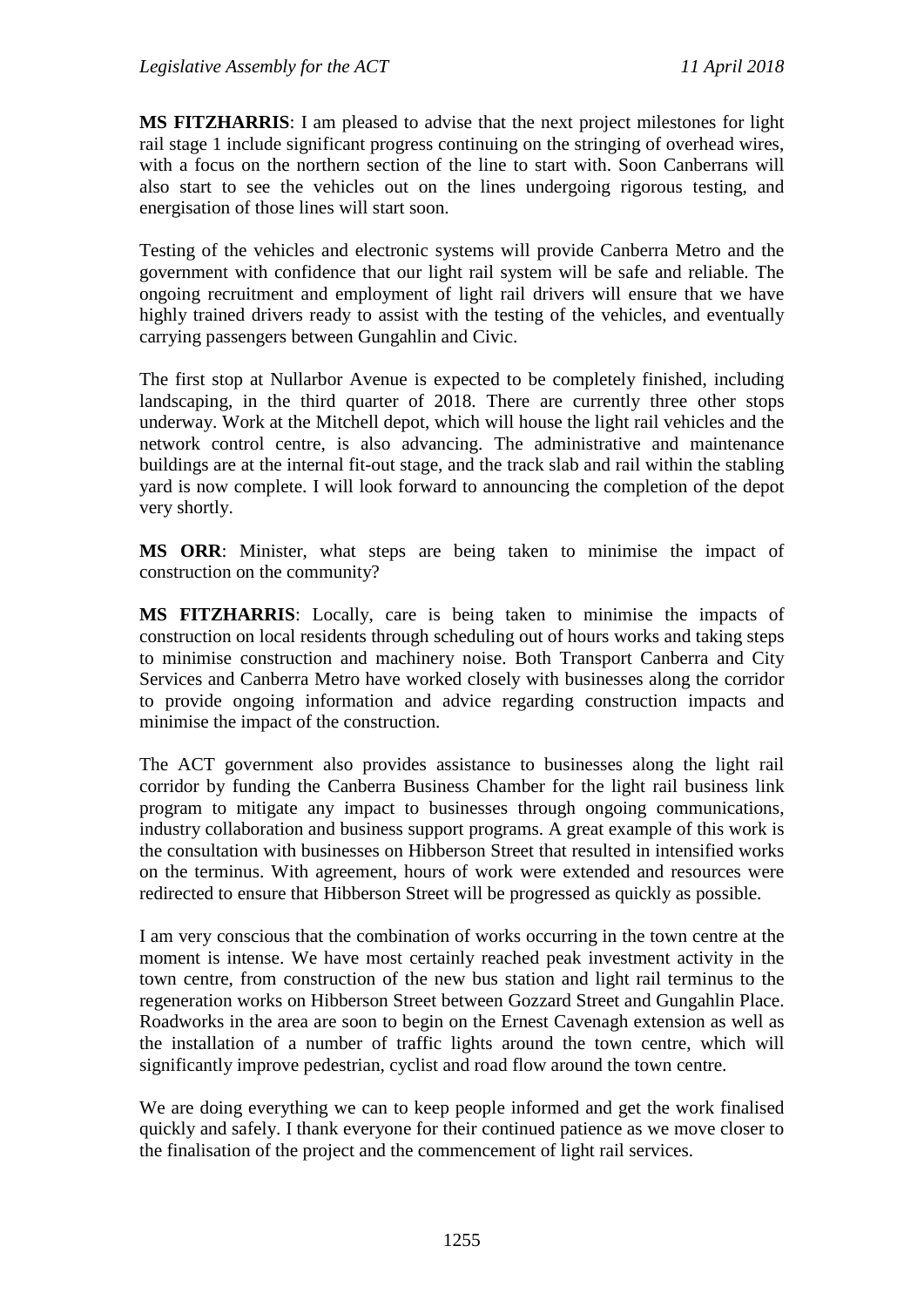## **Greyhound racing—draft code of practice**

**MR PARTON**: My question is to the Minister for Transport and City Services. Domestic animal services is currently drafting a code of practice for the keeping and breeding of racing greyhounds in the ACT. When this process was undertaken in Victoria, the government consulted with industry and other stakeholders for five solid months before presenting the code. In contrast, the Canberra Greyhound Racing Club was emailed a copy of the draft code after close of business the Thursday before Easter, with a deadline of the following Friday for feedback. Why was the local industry given just three days, effectively, to respond to such an important document? Is this standard governance practice in your portfolio?

**MS FITZHARRIS**: No, it is not standard practice. Indeed, it is far from standard practice. I was not aware of that. I will seek further advice. That does not strike me at all as being sufficient time for consultation.

**MR PARTON**: In seeking that advice I ask the minister to find out if there was specific directive to send this email to the Canberra greyhound club after close of business on the last working day before the four-day Easter break? I think the minister has actually answered my question—three days is certainly not long enough for a detailed response. But I ask for that on notice as well.

**MS FITZHARRIS**: Absolutely no direction from me, and I will speak with TCCS about that time frame.

**MRS DUNNE**: Minister, can you explain why the draft code of practice includes, without any supporting evidence, the requirement for race kennels to be a minimum of four metres square instead of the longstanding three metres square?

**MS FITZHARRIS**: I will take that question on notice.

## **ACT Health—proposed organisational changes**

**MRS DUNNE**: My question is to the Minister for Health and Wellbeing. On 24 March you announced that you would be splitting ACT Health into two agencies, one focused on policy and the other on operational issues. Why did you not make a ministerial statement this week about your restructure of a directorate that represents one-quarter of the ACT budget?

**MS FITZHARRIS**: I did, indeed, answer a question—I believe it was the second question in question time—on this issue and I will be making a ministerial statement in the next sitting. As indicated yesterday, I am happy to provide further information. This is, indeed, a significant moment in ACT Health. It is a very positive one and one that brings us into line with all other jurisdictions around the country.

The decision to split ACT Health into two organisations is one that has been taken in order to allow a clear focus for health services in the territory. One organisation will have a distinct role to deliver health services to our community. The other will have a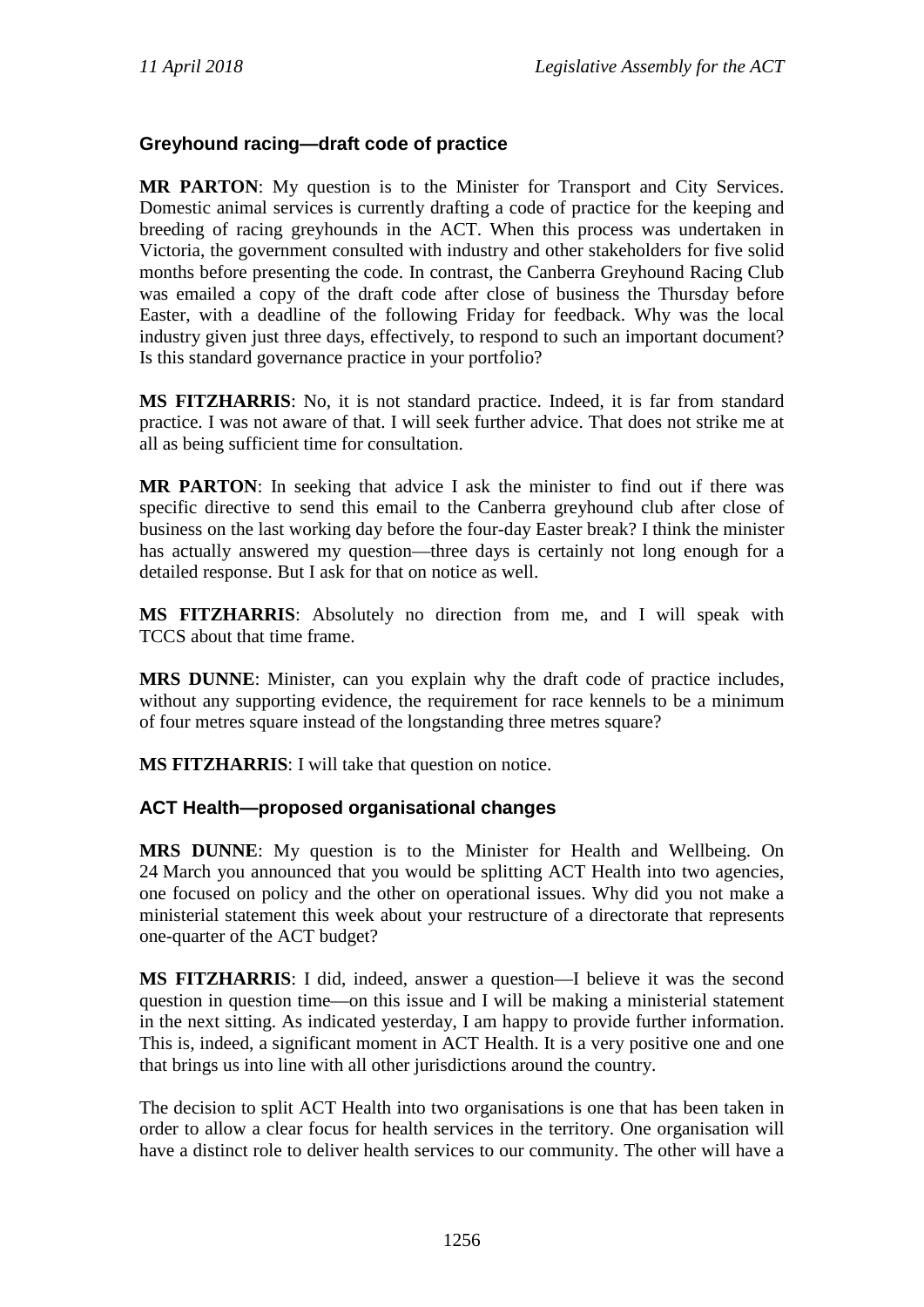clear goal of managing the health system as a whole and supporting health delivery with corporate functions.

Work is already well underway to prepare for the formation of the two organisations later this year. The interim director-general has commenced an important body of work to define the principles that will underpin the establishment of the two organisations, conduct research into options for the relationship between the governance of the two entities, seek professional advice on the options and, most importantly, engage with staff and stakeholders throughout the process to ensure that we arrive at a model that will work on the ground for both staff and ACT Health consumers.

**Mr Steel**: Point of order, Madam Speaker, which goes to supplementaries as well. Mrs Dunne's question asked Minister Fitzharris to announce executive policy. That is out of order under standing order 117(c). Asking for her to expressly provide a ministerial statement, which is an announcement of policy, I think goes beyond the standing orders. I ask that you rule it out of order.

**MADAM SPEAKER**: Mrs Dunne, I believe your question was: why was a ministerial statement not provided? I recognise the standing order, and it is inappropriate to seek an announcement of policy in question time. I think that is understood, but I am quite happy to stress the point again. So I would say there is no point of order. Did you have anything to add on that?

**Mrs Dunne**: I have nothing to add to that, Madam Speaker.

**MADAM SPEAKER**: Do you have a supplementary?

**MRS DUNNE**: I do, thank you, Madam Speaker. Minister, why did you not mention your plan for a restructure when you made a ministerial statement in this place in February?

**MS FITZHARRIS**: Because that decision had not been taken. I think Mrs Dunne will find that there is nothing inconsistent about the decision to separate ACT Health into two organisations, having regard to my ministerial statement in February. Indeed the more recent decision will further strengthen my ability to work with ACT Health to deliver those priorities.

**MISS C BURCH:** Minister, to which ministers will these two new agencies report?

**MS FITZHARRIS**: To me as Minister for Health and Wellbeing and to Minister Rattenbury as Minister for Mental Health.

## **Housing—affordability**

**MS ORR**: My question is to the Minister for Housing and Suburban Development. What steps is the ACT government taking to address housing affordability in the ACT?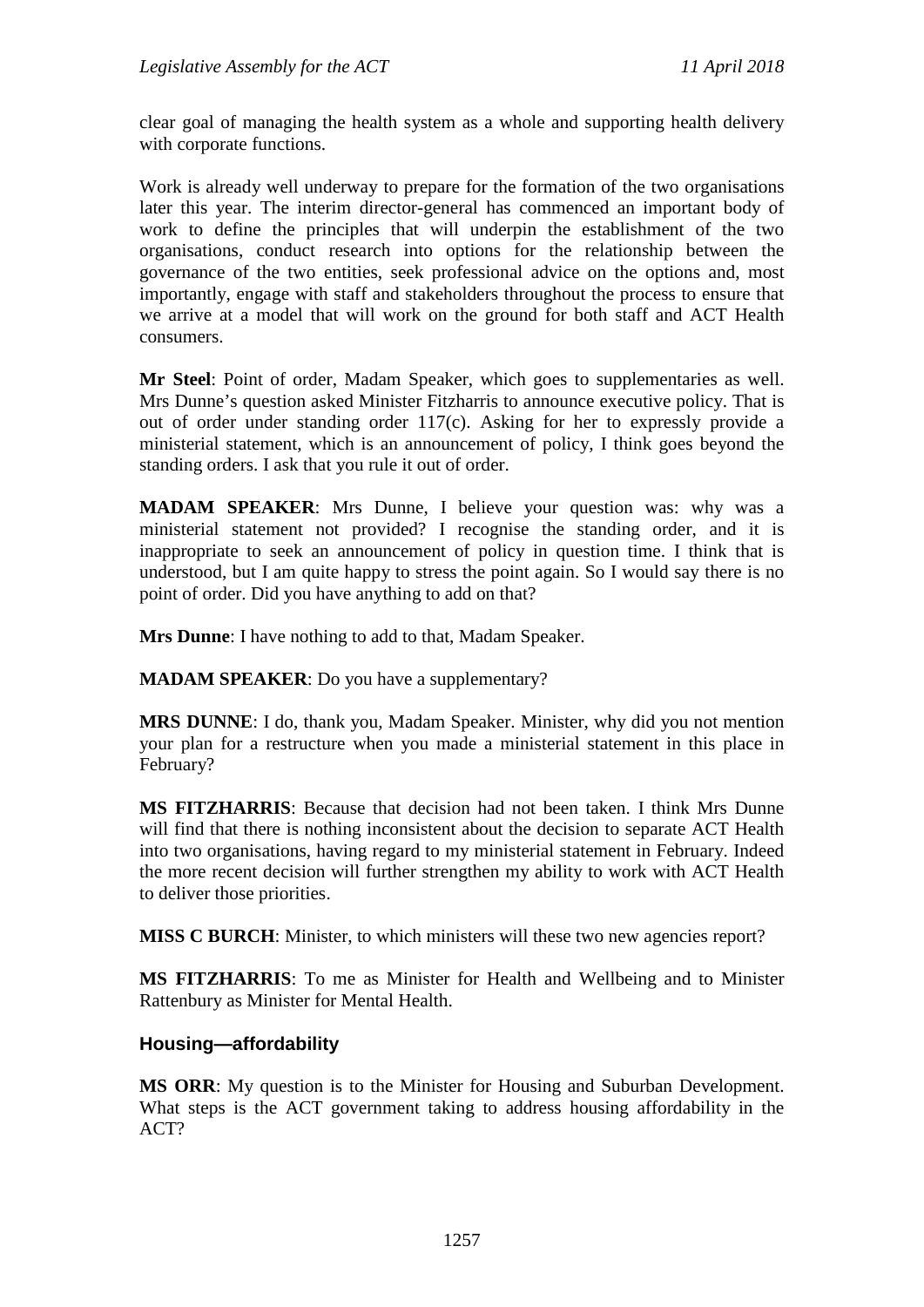**MS BERRY**: I thank Ms Orr for the question. The challenges of addressing housing affordability and homelessness are complex. The affordable housing plan in the ACT has been operating since 2007. A good number of outcomes have been achieved around housing affordability. For example, 3,600 dwellings were purchased at affordable prices, 2,025 homes were made available under the land rent scheme, and a further 2,000 dwellings were built under the national rental affordability scheme.

It is timely that a new housing strategy is being developed to pursue new initiatives which will address the whole spectrum of housing, including reducing homelessness, and increasing social housing assistance and affordable rentals as well as home purchases. There have already been a number of consultations last year leading up to the summit in October. I tabled a summary paper last month. Members will know that there are some early initiatives already underway.

Affordable public and community housing targets will apply to new government land releases. They will not be limited to greenfields but be spread across the city. An affordable home purchase database will ensure that affordable home purchase options are targeted to families who need it. Expressions of interest are now open for the \$1 million innovation fund for projects including affordable rental real estate management, home sharing opportunities and design-led co-housing developments. I look forward to releasing the new housing strategy later this year.

**MS ORR**: How does the ACT compare to other states and territories in terms of housing affordability?

**MS BERRY**: The government has released more than 37,000 sites for residential development since 2006 with a further 16,250 to be released over the next four years with housing targets for affordable housing. Under the Treasurer and Chief Minister's leadership the ACT has been implementing a nation-leading reform by eliminating stamp duty. Our current housing indicators show that the ACT is experiencing less rental and mortgage stress than the national average. But Canberra's higher than average income has often hit the disadvantaged around the ACT so it is important that we maintain a strong social housing program.

The ACT has the highest proportion of social housing in Australia. As of 30 June 2017 there were 28 social housing homes for every 1,000 people, which is almost double the national average of 16. Unlike some other jurisdictions, this government is investing in public housing with 1,288 public housing properties being renewed over four years. That is around 11 per cent of our public housing portfolio that will be replaced with new and modern homes that will best meet the needs of our tenants.

Ensuring a strong community and public housing program and supporting housing affordability by ensuring that homes and support are provided is important to our most vulnerable Canberrans and to ensuring that they are out of the private rental market.

**MS CODY**: Minister, what actions taken by the federal government impact housing affordability in the ACT?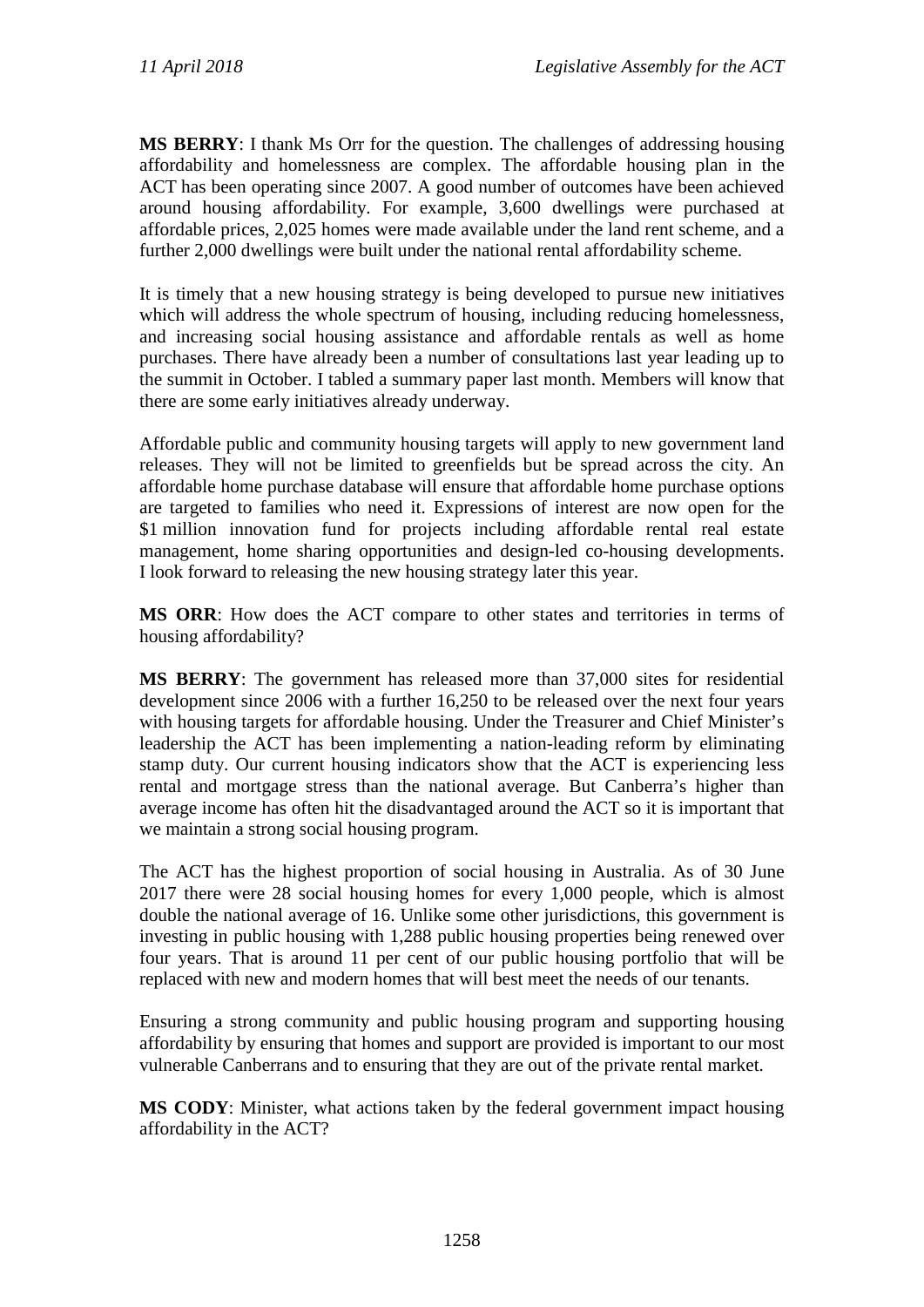**MS BERRY**: Access to affordable housing options is a national issue. Negotiations are still continuing for a new national housing and homelessness agreement to secure funding to support homelessness programs within the ACT and across the country. Work in other jurisdictions is also underway to progress legal reforms such as reducing or removing conveyancing duties to support people who are buying their first home.

I am disappointed that an increase in funding has not been offered, despite the fact that the federal government has sought to expand the scope of the agreement. I welcome the inclusion of affordable home purchases in the agreement but the commonwealth government provides no additional funding for states and territories to be able to achieve it. I have continually called on the federal government to make changes within their policy control to promote housing affordability.

In the ACT we have committed to finding options and pursuing initiatives at our level of government to tackle these issues and I again call on the federal government to introduce reforms around negative gearing and capital gains tax which will take some heat out of the national housing market.

## **ACT Health—proposed organisational changes**

**MISS C BURCH**: My question is to the Minister for Health and Wellbeing. Minister, yesterday you advised the Assembly on the purpose of splitting ACT Health into two organisations. You said:

The change will streamline governance, management and reporting lines and provide a more effective and efficient governance model.

Minister, what are the most significant changes in the governance model that will contribute to efficiencies?

**MS FITZHARRIS**: As I outlined in my previous response, the precise implementation of this change is currently underway. Those issues will be worked through over the next six months, in consultation with stakeholders, staff and the community. I have every confidence in the team leading this change.

**MISS C BURCH**: Minister, what is your estimate of the annual financial savings from the more efficient governance model?

**MS FITZHARRIS**: It is interesting that the Liberals are asking about savings in health. Usually we know what that means, coming from the Liberals. It is usually about cuts in health. We have seen cuts in health from Liberal governments right across this country.

I am confident that the hardworking, skilled staff of ACT Health will continue to deliver the health services our community needs as it grows and as it ages. I look forward to the work over the coming months to design, in consultation, a structure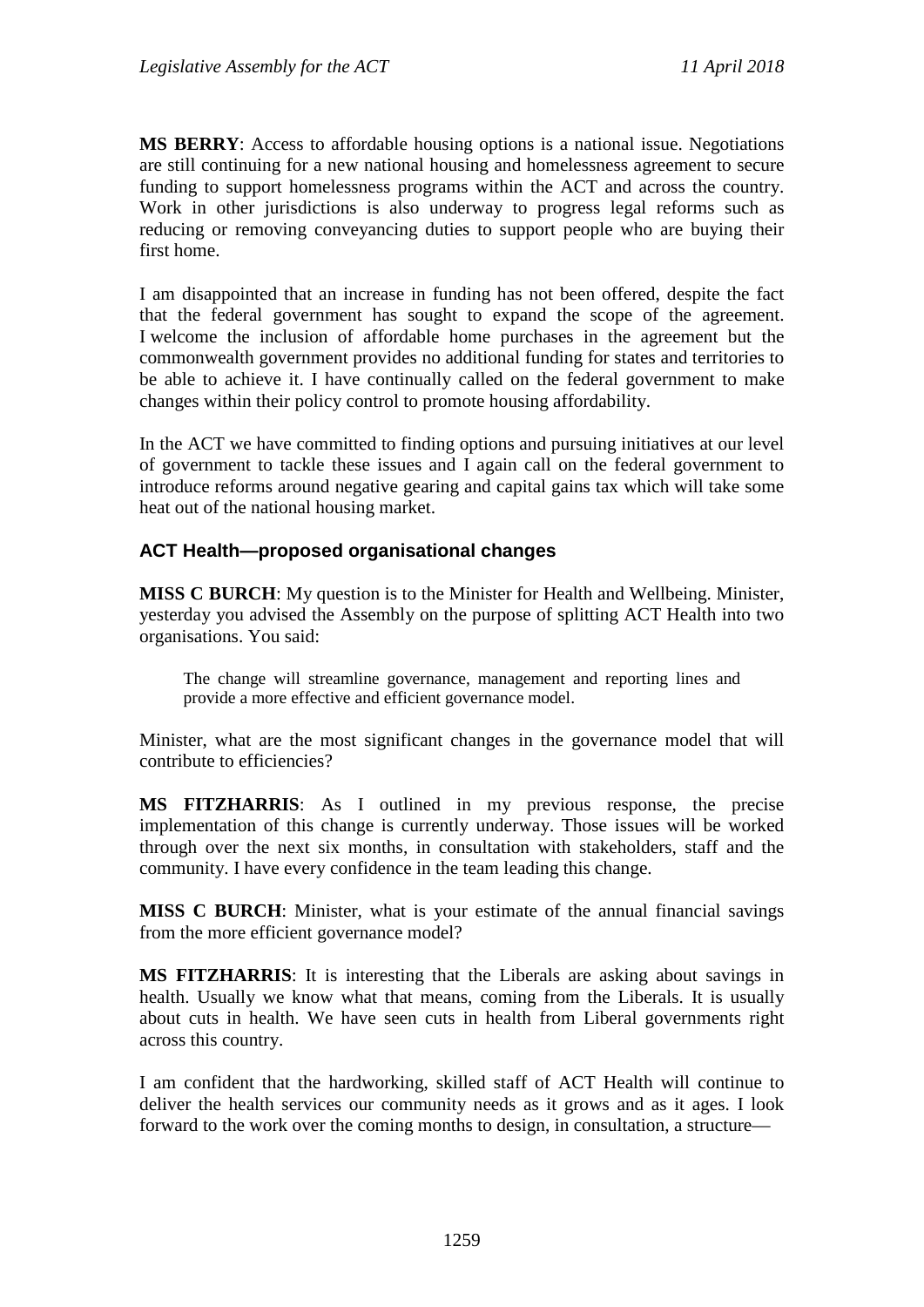**Mr Parton**: Point of order.

**MADAM SPEAKER**: Resume your seat. Point of order.

**Mr Parton**: I have a point of order on relevance. The question was very clearly "What is your estimate of the annual financial savings from this model?"

**MADAM SPEAKER**: The minister has more than a minute on the question. She is on the policy topic of the question.

**MS FITZHARRIS**: I have finished.

**MRS DUNNE**: Minister, if you do not know what the changes are or how much the savings will be, how do you know that this splitting of the directorate will be more efficient?

**MS FITZHARRIS**: Because that is one of the principles, along with many others, that I have requested, to drive this.

## **ACT Health—former director-general**

**MR WALL**: My question is to the Minister for Health and Wellbeing. The former Director-General for Health had two years remaining on her contract. Why is the former director-general not responsible for implementing the restructure of the Health Directorate?

**MS FITZHARRIS**: Through discussions with the former director-general she advised that she would seek new opportunities in her professional career with this decision.

**MR WALL**: Minister, what level of involvement, if any, did the former Director-General of Health have in developing the restructure?

**MS FITZHARRIS**: I had discussed it with the former director-general, who had sought and commissioned some work on that.

**MRS DUNNE**: Was the proposal to restructure ACT Health developed within your office?

**MS FITZHARRIS**: It certainly involved my office, but not just my office.

## **Government—heritage grants**

**MS CODY**: My question is to the Minister for the Environment and Heritage. Minister, can you please inform the Assembly about the 2018-19 ACT heritage grants program.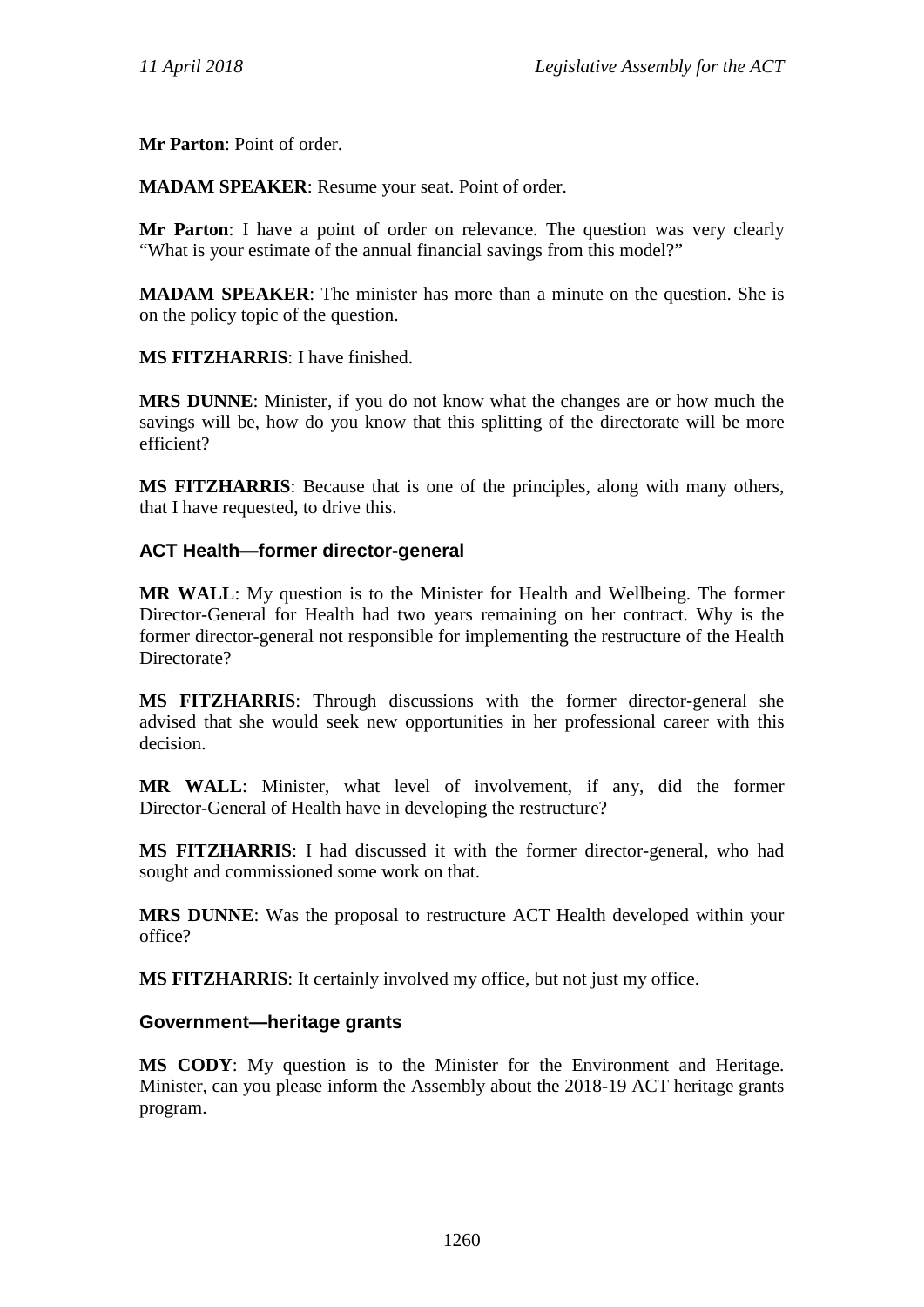**MR GENTLEMAN**: I thank Ms Cody and acknowledge her interest in heritage across the ACT. I am pleased to inform the Assembly that applications are now open for the 2018-19 ACT heritage grants program. This round will provide \$345,000 to identify and carry out projects that promote and conserve our local heritage.

*Mr Hanson interjecting—*

**MR GENTLEMAN**: Canberra has inherited rich cultural and natural heritage assets that reflect our history and community values.

*Mr Hanson interjecting—*

**MR GENTLEMAN**: The ACT government recognises the significance of conserving our heritage while also building a vibrant and sustainable city for the future.

*Mr Hanson interjecting—*

**Ms Cody**: Point of order, Madam Speaker.

**MADAM SPEAKER**: Minister, can you resume your seat.

**Ms Cody**: It is very hard to hear Mr Gentleman's response with Mr Hanson interjecting all the time. Surely 117 states—

**MADAM SPEAKER**: Thank you. I think it is just a general point about interjections and distractions in the chamber. Mr Hanson, I ask you to stop. Mr Gentleman, you have the floor again.

**MR GENTLEMAN**: As I was saying, the heritage grants program is an annual funding program administered by the ACT government to assist the community in working to conserve and promote the heritage of the ACT. Applications for the 2017-18 grant round are now open to individuals, community groups and incorporated non-profit or private organisations, and I strongly encourage those passionate about heritage and with an idea in mind to apply for the funding.

Heritage grants are a community partnership, essential in supporting a wide range of projects that promote our heritage places and objects. It is vital that we work together to recognise, protect, conserve and celebrate unique heritage for the ACT. Grant application packs are available from the Environment, Planning and Sustainable Development Directorate website or can be requested by phone. Applications close on Friday, 11 May this year, with successful grant recipients to be announced in September.

People are often surprised to learn that the ACT is rich in natural and cultural heritage. There is a perception that, as a relatively young city, we cannot have many heritage places or objects. This is far from the case.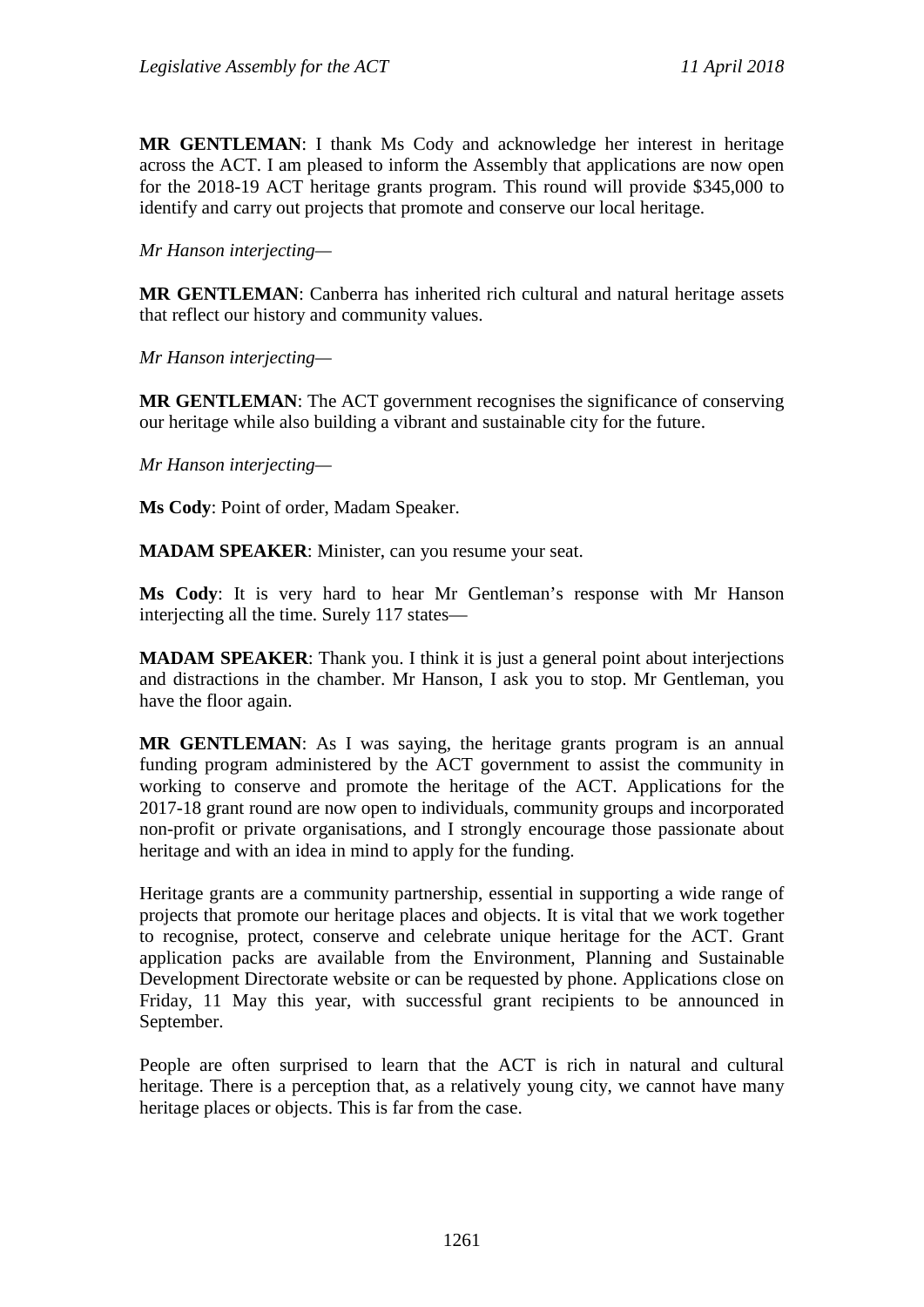**MS CODY**: Minister, can you provide more detail to the Assembly on the priority areas for the heritage grants program this year?

**MR GENTLEMAN**: I can, yes. Priority will be given to projects that focus on places or objects listed on or nominated to the heritage register. The priority areas for the 2017-18 grants program are projects that prepare to celebrate the 50th anniversary of the moon landing. For the 2018-19 program round only, applications are invited that celebrate and promote this important event and the role that the ACT played in the international space program.

Conservation works and projects that enable the continued use of and access to places entered on the ACT heritage register are also a priority. This can include repairs to significant fabric, stabilisation of a building or improvements to public access, safety and visibility. Funding is available for the reinstatement of original features such as exterior render, front facades or windows visible from the street. The amount applied for should be matched by the applicant. Funding is not available for new buildings, additions or routine maintenance such as painting, pest control or electrical works.

Conservation management plans also can be funded for places or objects that do not have an existing plan that is approved by the ACT Heritage Council and is not more than five years old. Conservation management plans guide conservation works and management actions.

There is also the opportunity to look at community projects that increase the utilisation, awareness and engagement in heritage places through education—of all ages—oral histories, tourism, interpretation and events, and Aboriginal projects initiated by or involving the local Aboriginal community in local heritage activities. Also covered are projects that provide partnership opportunities between community organisations and ACT government agencies.

**MS CHEYNE**: Minister, can you provide some examples of previous projects supported by an ACT government heritage grant and outline how the projects contributed to the promotion and protection of heritage in the territory?

**MR GENTLEMAN**: I thank Ms Cheyne for her informative question. I will give some examples from the 2017-18 programs. The National Trust of Australia was awarded a grant for their Urban Polaris project. That was a seven-hour navigating and cycling event where teams of two had to find their way around a series of control points spread throughout Canberra. The National Trust has adapted the concept by incorporating Canberra's rich heritage, both built and natural, and other points of interest as checkpoint sites. The Giralang Primary School P&C were awarded a grant for an event to celebrate the heritage values of the school on its 40th birthday. The Southern ACT Catchment Group were awarded a grant for the protection and restoration of the nominated canoe scar trees in the Lanyon Homestead precinct. The Uniting Church were awarded a grant for the restoration of the Reid Uniting Church roof.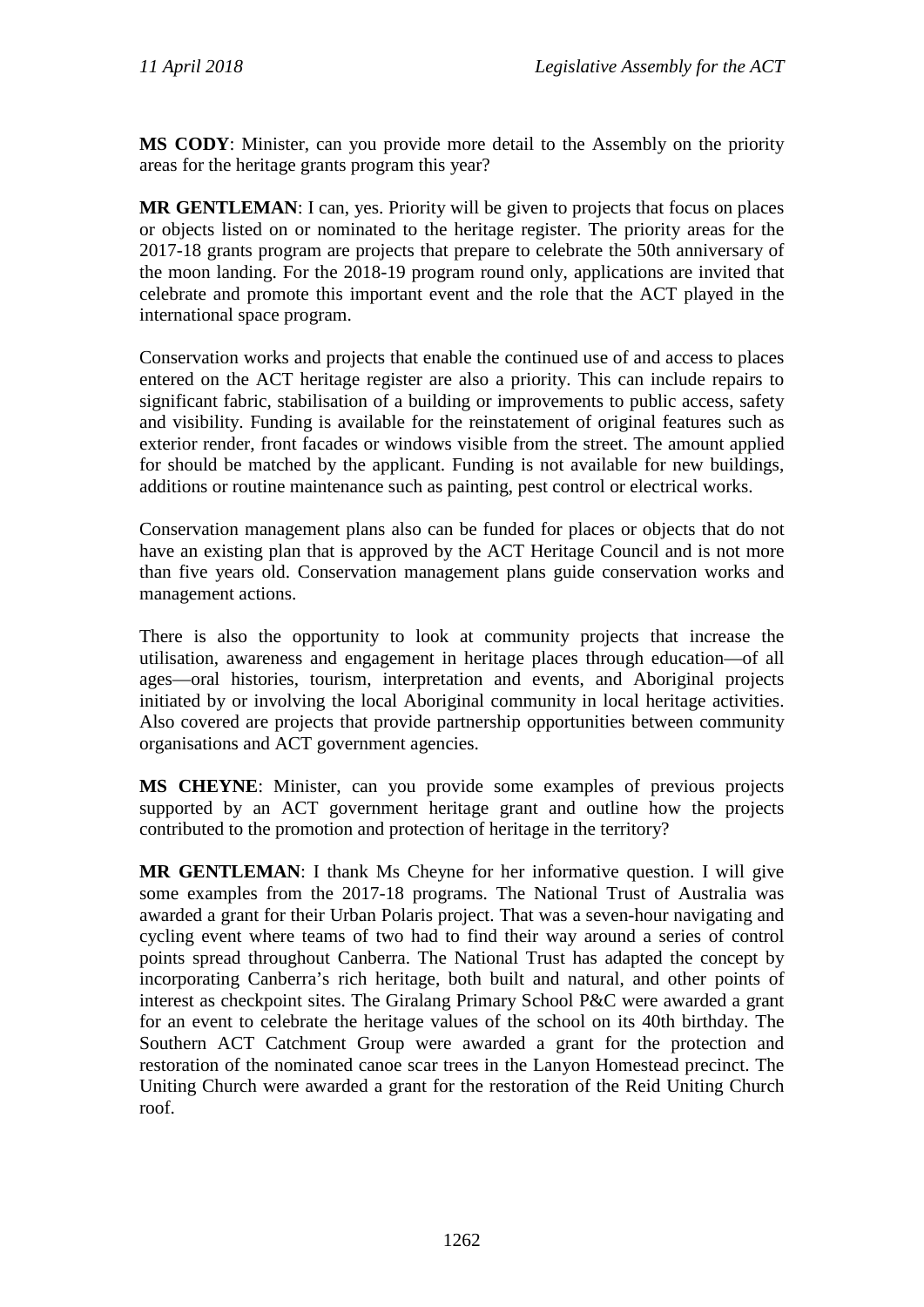Referring to some examples from the 2016-17 programs, there was the Australian National University's project to re-establish the heritage orchard and landscape at Mount Stromlo Observatory, and the Southern ACT Catchment Group's project to highlight the significance and use of the heritage-listed Theodore Aboriginal grinding groove site. The Molonglo Catchment Group's project was a partnership with the Friends of Black Mountain to further enhance the visitor experience of the woodland walk on Black Mountain reserve. Greening Australia capital region group used a grant to identify, record, register and protect local culturally significant trees in the Canberra region.

## **ACT Health—proposed organisational changes**

**MRS KIKKERT**: My question is to the Minister for Mental Health. When was the proposal to restructure the Health Directorate first discussed with you?

**MR RATTENBURY**: I will need to look at my diary and provide that answer to Mrs Kikkert at a later time.

**MRS KIKKERT**: Minister, what role did you have in developing this restructure plan?

**MR RATTENBURY**: I had discussions with the minister for health, as you would anticipate. We discussed the pros and cons of it, the timing and the various implantation questions that need to be resolved in moving through this important policy decision.

**MRS DUNNE**: Minister, when were you first advised of the decision to part ways with the Director-General of the Health Directorate, and what involvement did you have in this process?

**MR RATTENBURY**: I discussed that matter with the Minister for Health as per my earlier answer. I would have to consult by diary on that matter as well.

#### **ACT Health—data review**

**MS LEE**: My question is to the Minister for Health and Wellbeing. Minister, is the system-wide review into health data finished and, if not, why not?

**MS FITZHARRIS**: Yes, it is.

**MS LEE**: Minister, why have you not tabled the review

**MS FITZHARRIS**: I have informed the Assembly on many occasions of the status of the review. The review has only recently been completed. I am considering it at the moment.

**MRS DUNNE**: Minister, was the data review submitted to you as the minister for health or was it submitted to cabinet?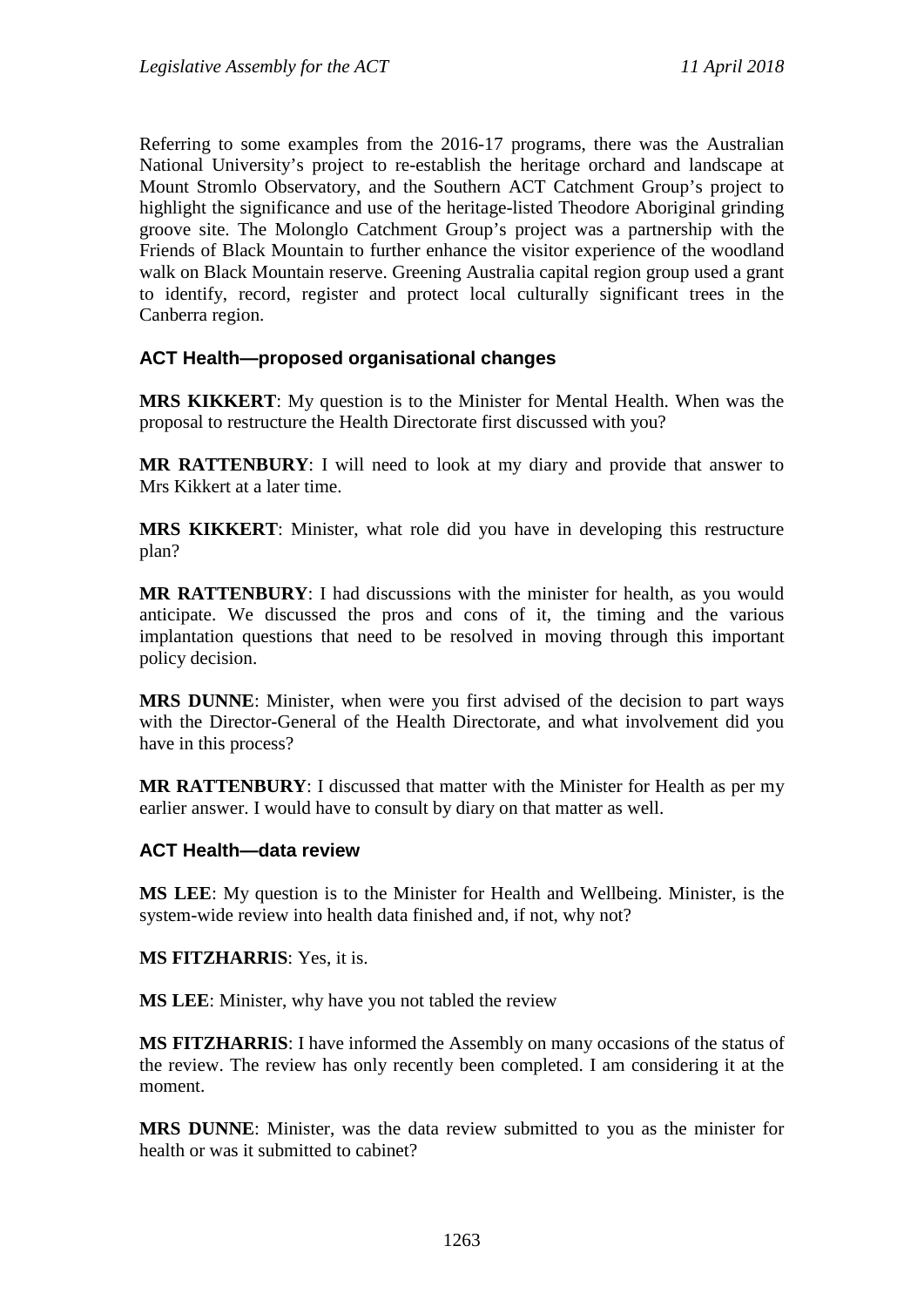**MS FITZHARRIS**: I have received the data review and will be discussing it with my colleagues.

## **Drugs—pill testing**

**MR HANSON**: My question is to the Attorney-General and relates to an article on 31 March, 2018 entitled "ACT government, Groovin the Moo promoter in stalemate over pill testing". Attorney, the article reports that a letter from the Groovin the Moo promoter states that their support for a pill testing trial was contingent on a list of requirements being met. The article states:

It's understood some of the demands can't be met under current ACT laws.

Attorney, what are the demands of the promoters and what are the laws that mean they cannot be met?

**MS FITZHARRIS**: I might take that question. It is the case that pill testing can take place in the ACT under existing laws. It would be fair to say that Groovin the Moo had requests which no government, under any law in Australia, could agree to and that was to effectively give them immunity from any action undertaken.

**MR HANSON**: Minister, will the government table all correspondence relating to pill testing at Groovin the Moo between the government, the promoters or other stakeholders?

**MS FITZHARRIS**: I will take the question on notice. In relation to my correspondence I would be pleased to table that. I think Mr Hanson asked for correspondence from them. I will need to take further advice on whether I am able to do that.

**MRS DUNNE**: Minister, will you also table any advice that you have received on any aspects of the pill testing in the Assembly by the end of this week?

**MS FITZHARRIS**: Certainly I will take the question on notice and take that under consideration. I am not in the chamber tomorrow so I would be reluctant to agree to that in my absence. But I will take it on notice and look to provide some correspondence by the next sitting.

## **Aboriginals and Torres Strait Islanders—Ngunnawal Bush Healing Farm**

**MR MILLIGAN**: My question is to the Minister for Health and Wellbeing. Minister, in addition to the \$11.7 million spent on the Ngunnawal Bush Healing Farm, taxpayers are now footing the bill for ongoing operational costs to run a centre that you report has hosted only 10 clients since opening in August 2017. We know that ACT taxpayers are shelling out nearly \$8,000 a week for 24/7 security. Minister, what are the other operational costs of running the Ngunnawal Bush Healing Farm?

**MS FITZHARRIS**: I do not have those to hand, so I will take the question on notice.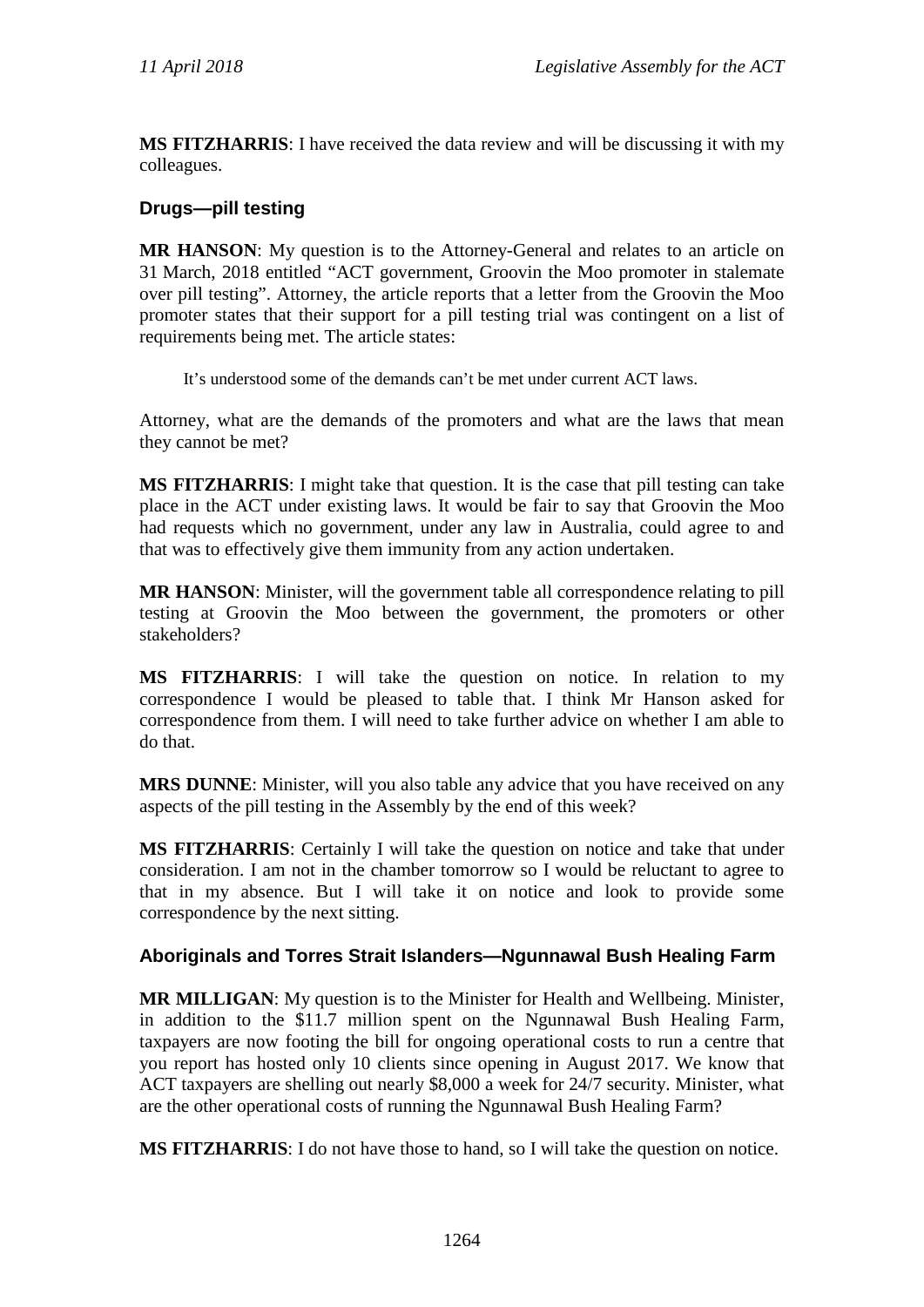**MR MILLIGAN**: Minister, are there performance criteria or benchmarks that the Ngunnawal Bush Healing Farm must meet in order to continue operating at this level?

**MS FITZHARRIS**: Could Mr Milligan clarify his question as to what "level" he means?

**MADAM SPEAKER**: Mr Milligan, do you want to repeat the question and provide clarity?

**MR MILLIGAN**: Yes, Madam Speaker. Minister, are there performance criteria or benchmarks that the Ngunnawal Bush Healing Farm must meet in order to continue this level of funding?

**MS FITZHARRIS**: There are two components: ACT Health direct expenditure on staff and the contracted service providers and partners, which are, as we know, CIT; SMART Recovery; the healthy country program, which is part of parks and conservation; the mindfulness program; and Nutrition Australia. Those would all have standard benchmarks, as do all ACT government contracts.

**MRS DUNNE**: Minister, are there any benchmarks for the performance of the Ngunnawal Bush Healing Farm? If so, what are they? Will the bush healing farm ever realise its potential and operate as a residential drug and alcohol treatment centre?

**MS FITZHARRIS**: I think there were three questions within that supplementary. The final one was: will it ever realise its potential? Yes, it will, and I have stated that on many occasions. Certainly, as I said in my previous answer, there are benchmarks and performance criteria in the contracts.

Of course, the overall intent of the Ngunnawal Bush Healing Farm is to break the cycle of addiction and also to take a holistic approach to working with the local Aboriginal and Torres Strait Islander community to reconnect them to country, to reconnect them with community and to break that cycle of addiction in particular.

## **Tourism—economic impact**

**MR STEEL**: My question is to the Minister for Tourism and Major Events. Minister, can you please update the Assembly on the latest tourism data for the ACT?

**MR BARR**: I thank Mr Steel for the question. Tourism's contribution is now valued at \$2.3 billion annually. The sector's contribution to our gross state product grew at 9.5 per cent. One in seven jobs created in the ACT last year was in the tourism sector. That has taken total employment to 16,800. That is 1,100 more than 12 months earlier. I note that tourism and the hospitality sectors are big employers of young people in Canberra.

**MR STEEL**: Minister, how does the contribution of tourism support the broader territory economy?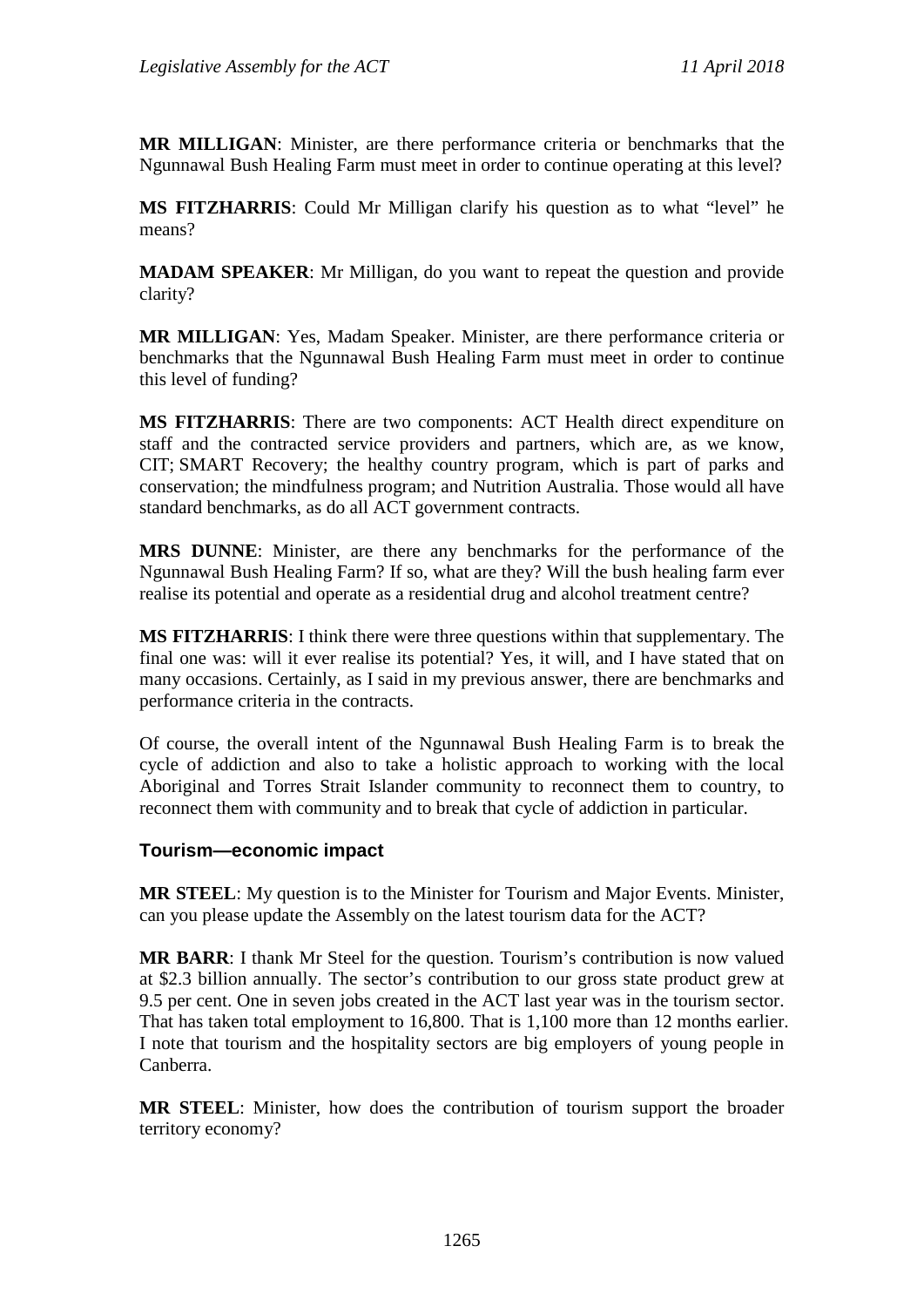**MR BARR**: Economic diversification is key to our city's long-term prosperity and tourism is an area where we have a significant comparative advantage. The industry is a leading driver of retaining young and talented people in our city. Our city's ongoing success will be built on young Canberrans finding creative new ways to establish enterprises right here in Canberra, many of them involving sharing our city with the world.

**MR PETTERSSON**: Chief Minister, what will the government be focusing on with respect to future tourism growth?

**MR BARR**: Increasing transport connectivity for our city is the most important thing that we can do to support further tourism growth. Our goal is to make it cheaper and easier to travel directly to Canberra both internationally and domestically.

## **Recycling—container deposit scheme**

**MS CHEYNE**: My question is to the Minister for Transport and City Services. Minister, can you please provide an update on the rollout of the ACT's container deposit scheme?

**MS FITZHARRIS**: I thank Ms Cheyne very much for the question. I was very pleased to join with a number of partners earlier this week to announce the commencement of the ACT container deposit scheme. The establishment of the scheme is the delivery of another election commitment; this one, yet again, firmly opposed by the opposition.

I think it is important that the Canberra community understand that the Canberra Liberals voted against this scheme. This scheme will reduce litter in our local parks and waterways, as well as providing more support for social enterprises and community groups. Almost every jurisdiction in the country either has a container deposit scheme or is in the process of establishing a container deposit scheme. The Canberra Liberals' view is that just because everybody else is doing it around the country it therefore must be a bad idea. We disagree.

Under our scheme the Canberra community will be able to return eligible, empty beverage containers to designated collection points and receive a 10c refund for each container. Agreements between the scheme coordinator, Exchange for Change ACT, the network operator, Return-It, and the ACT government were signed on 29 March. The signing of these agreements commenced a 12-week mobilisation phase, ahead of the official scheme commencement on 30 June.

There will be express collection points run by social enterprise groups such as LEAD, the Salvos and National Disability Services, which in turn creates increased revenue streams through the employment and engagement of those most in need of finding work in our community. As I indicated earlier in the week, within the coming weeks collection point agreements will be finalised with social enterprise partners, and the Canberra community will be informed of the collection point locations.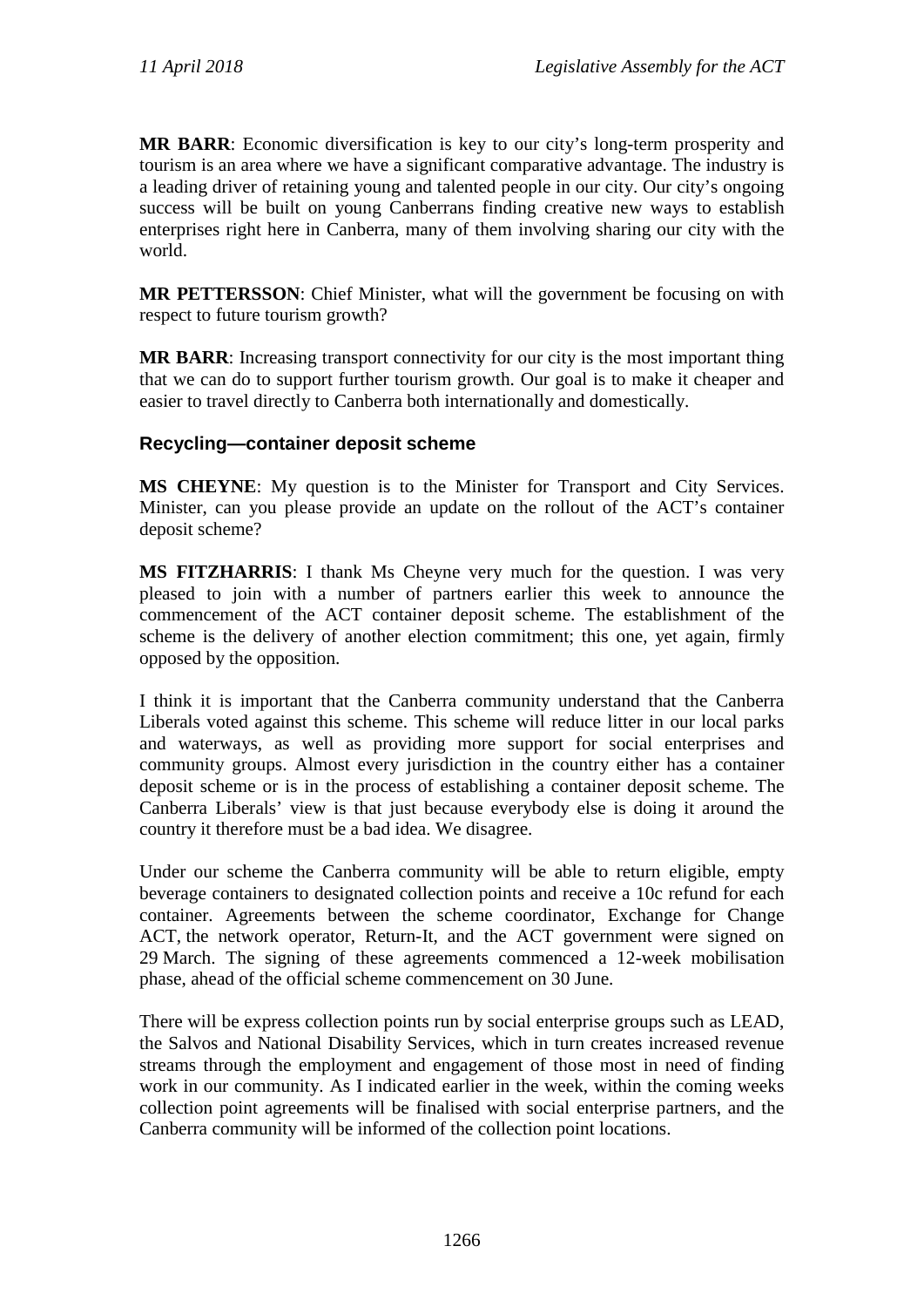**MS CHEYNE**: Minister, how is the ACT scheme different from the New South Wales scheme?

**MS FITZHARRIS**: I am pleased to advise the Assembly that while there are many legislative similarities with the New South Wales scheme, which was important not only for regional harmonisation but also future national harmonisation, with almost every jurisdiction in the country either having or soon to have a container deposit scheme, ours will be different. The government has taken into account feedback from the community and will deliver a scheme which best matches the needs of our city.

Building on the lessons learned from New South Wales, the ACT scheme has been designed to communicate effectively and efficiently with beverage suppliers, ultimately rewarding consumers who participate in the scheme, benefiting the environment, and supporting social enterprise and inclusion.

The ACT model includes collection point sites managed by social enterprise organisations. Some of these organisations will also manage bulk return depot sites, similar to the South Australian face-to-face established operating system.

To reduce litter and encourage scheme participation from the start of the ACT scheme, unlike in New South Wales, our collection points will accept crushed containers and any container which carries the refund marking of South Australia and the Northern Territory schemes. This will allow for a greater redemption rate of container acceptability.

**MR STEEL**: Minister, how will the container deposit scheme help social enterprises and charities?

**MS FITZHARRIS**: The scheme's collection points will be predominantly run by social enterprises and manually operated, meaning that there will be someone at the collection point to take containers from consumers and to assist with container returns as required. Express collection points will be run by social enterprise groups, which in turn will create increased revenue streams through the employment and engagement of those most in need.

Members of the community will also be able to choose to donate their refunds directly to charity and other community organisations that have signed up to feature as a registered organisation within the scheme. The option to donate refunds to listed organisations will be made available at all collection points.

Over time the scheme will encourage better resource recovery infrastructure, increase local economic activity and provide greater employment opportunities. The ACT container deposit scheme speaks to the Canberra community as a whole and complements a broader waste action plan, which promotes a cleaner environment and future sustainability.

**Mr Barr**: I ask that all further questions be placed on the notice paper.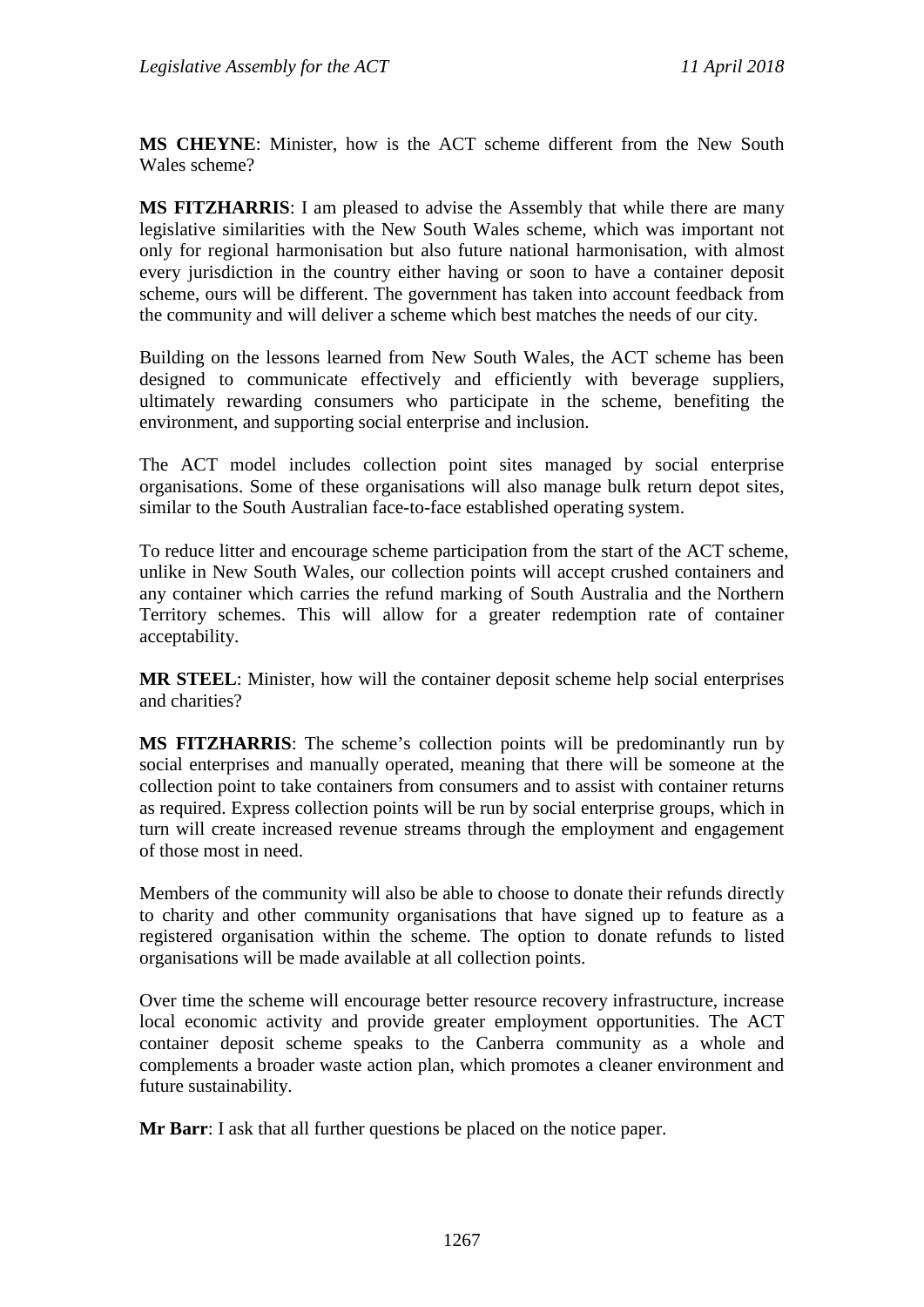# **Supplementary answers to questions without notice Gaming—consumer privacy**

**MR RAMSAY**: Yesterday I took on notice a supplementary question from Mrs Dunne following a question from Mr Parton regarding compliance checks undertaken by the Gambling and Racing Commission with clubs and whether these checks were also occurring in the casino and TABCorp. In relation to the question, I can advise that the checks undertaken by the Gambling and Racing Commission are authorised under section 23 of the Gambling and Racing Control Act. Section 23 of the act affords authorised officers specific powers of entry and inspection for the administration or enforcement of a gaming law, including the power to examine all documents and, on behalf of the commission, remove or take copies or extracts from any document.

These checks are being undertaken as a result of recent instances where multiple people on the exclusion register were found to have been playing electronic gaming machines inside multiple clubs and in these instances had received a payout of over \$1,500. This is not a new power of the GRC, and they have been able to request information of this type previously. The reports that they have received regarding these excluded patrons have led them to taking this form of action for the first time.

In an effort to assist in mitigating the harm associated with problem gambling, the Gambling and Racing Control Code of Practice Regulation 2002, the code, was amended in 2014 allowing for the introduction of the online ACT gamblers exclusion database to allow for enhanced monitoring of patrons with gambling problems. In the ACT patrons of gambling facilities can self-exclude or be excluded by a licensee, and when a patron has been excluded by either of these options a licensee must not knowingly pay winnings to that excluded patron.

It is also a requirement for a gaming machine licensee to not pay winning amounts of over \$1,500 in cash. The remaining sum must be paid either by EFT or cheque. Payments made by EFT or cheque provide a documentary trail that can be utilised by Access Canberra to ensure that harm minimisation measures outlined by the code are being met and that licensees are complying with their obligations by not providing payouts to those on the exclusion register. Reports can be generated from the exclusion register and be cross-referenced against the information requested from the clubs to identify whether the licensee had paid winnings to an excluded person whilst they were excluded.

Overall, the primary objective of the exercise is to determine levels of compliance within the gaming machine industry in relation to whether excluded persons are receiving payouts from gaming machine winnings. The secondary objective will be to identify any compliance deficiencies and work with industry to determine how procedures relating to the identification of excluded persons both entering venues and receiving payouts could be enhanced in order to ensure that Access Canberra and ACT clubs are working together to ensure compliance with the code.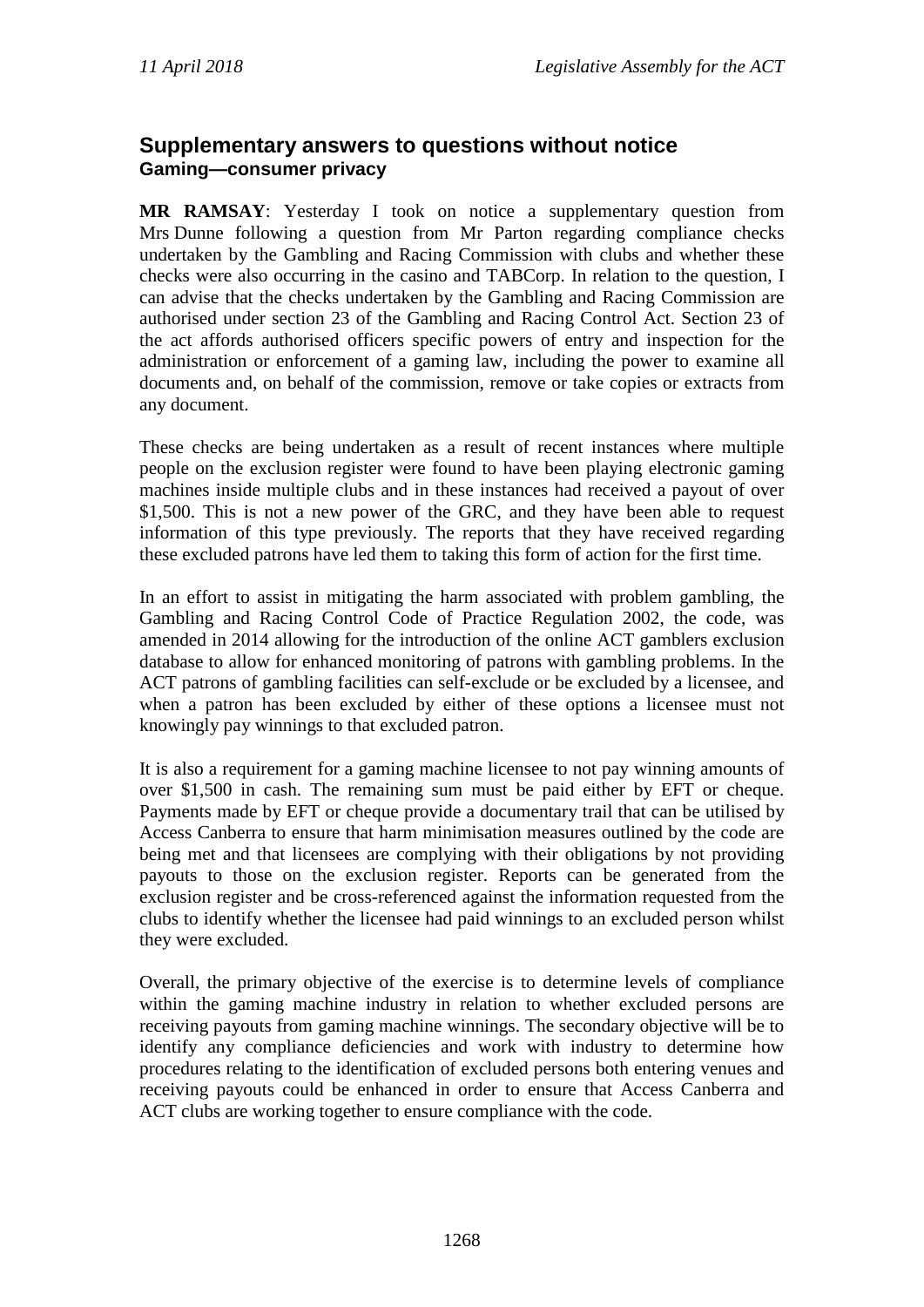Yesterday the issue of privacy was raised. Access Canberra officers and those undertaking GRC-specific duties are subject to the confidentiality provisions of the Gambling and Racing Control Act. Section 35 of the act requires that a gaming officer must not make a record of confidential personal information unless in the performance of their duties, and the personal and confidential information obtained under the administration of the gaming law must not be disclosed unless it is a permitted disclosure under the act. The penalties for the unlawful obtainment, disclosure, or non-permitted disclosure include significant financial penalties and/or imprisonment for six months.

Mrs Dunne asked whether these compliance checks will also be undertaken with the casino and TABCorp. The current program is specifically focused on gaming machine licensees. However, as the ACT gambling exclusion scheme also applies to the casino and TABCorp, Access Canberra will in future conduct similar compliance programs that relate specifically to the casino and TABCorp.

Clubs were chosen on the basis that they had the single largest physical presence within the territory and gaming machines present the highest harm to those impacted by problem gambling behaviour. Given that there have been multiple people on the exclusion register in multiple clubs being found to have been given payouts in excess of \$1,500 from EGMs, this action is occurring.

To compare regulatory response, the casino is routinely visited by inspectors on behalf of the GRC around three times a week. It also has mandatory CCTV monitoring of all gaming activity, unlike all registered clubs, and, as such, the GRC believe that the risk of a similar event happening at the casino is much lower than at a club. The compliance checks began in the areas of highest risk.

## **Children and young people—adoptions**

**MS STEPHEN-SMITH**: I rise to respond to issues arising from yesterday's question time. In a supplementary question to Mrs Kikkert's question, Mrs Dunne asked that I report back to the Assembly by the end of this week on issues relating to a permanency information evening held on Monday, 9 April.

As I outlined in question time yesterday, ACT Together hosted the session to speak with carers about permanency and adoption and provided factual information on the process. CYPS attended the forum to provide information and answer carers' questions. Feedback from those who attended the session indicated that they appreciated a greater understanding of processes and felt that the information assisted them in their own cases.

As I said yesterday, I was concerned to see some comments on social media incorrectly suggesting that the Community Services Directorate and ACT Together had indicated that they would no longer be progressing adoptions. I was pleased to be advised that this was not an accurate representation of the meeting. However, I do understand the misinformation created concern among carers.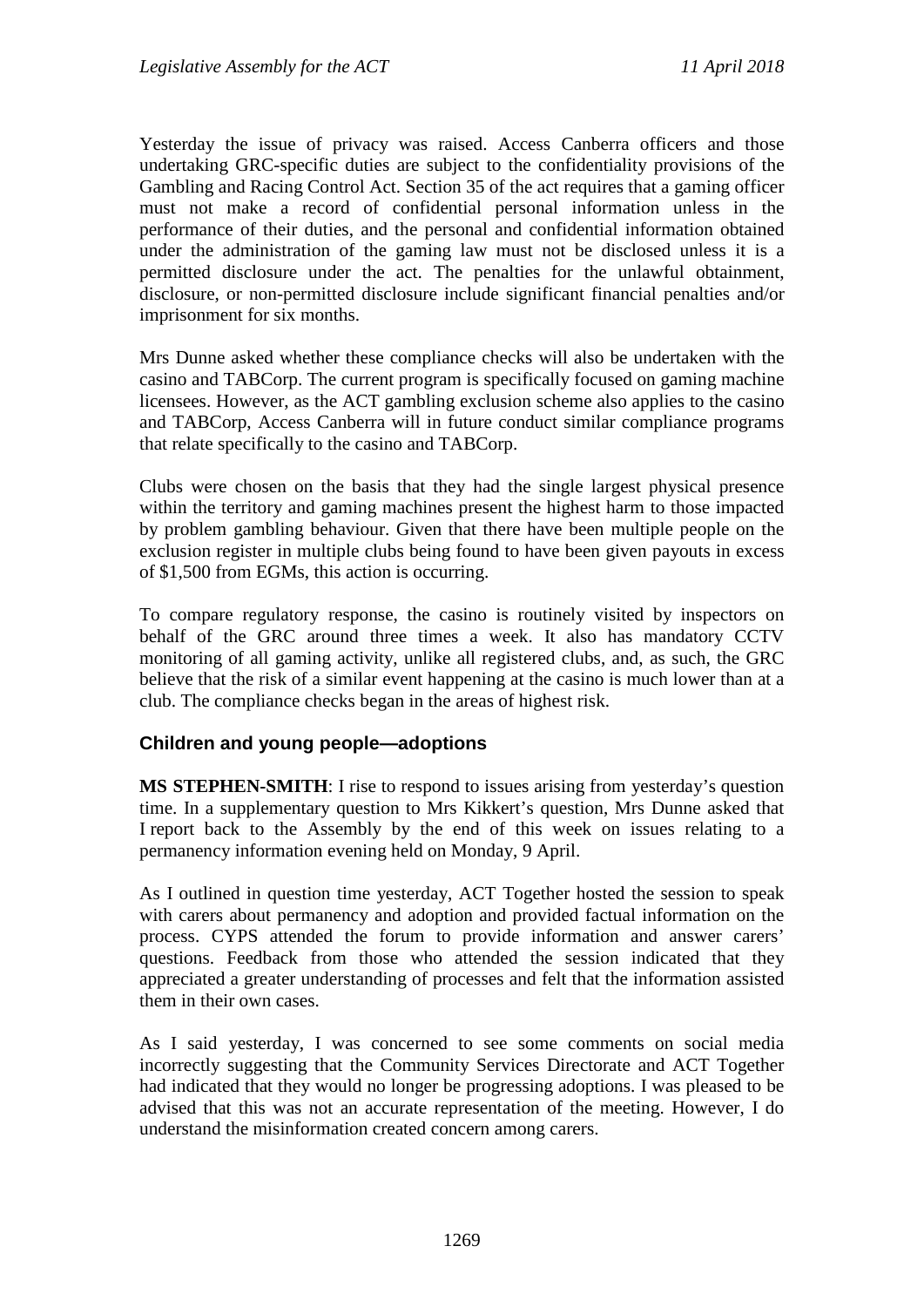To address this concern and specifically Mrs Dunne's question, on Tuesday, 10 April, that is, yesterday, ACT Together issued a statement to all carers to clarify the detail of the discussion that occurred at the information session and to emphasise their commitment to pursuing permanency when it is in the best interests of the child to do so. I understand that ACT Together has also responded to questions from the Foster Care Association, providing the same advice. I hope these communications have provided clarity to all those involved.

I note that Mrs Kikkert has also emailed me seeking further detail related to my response in the chamber yesterday. I will provide that further information to Mrs Kikkert as soon as possible.

## **Answer to question without notice Planning—O'Malley**

**MR HANSON**: On 22 March I asked Mr Gentleman a question regarding the plans to amalgamate blocks 23 and 24 of section 31 O'Malley. The minister said that he did not have information in front of him but said, "As soon as I can get some information I will bring it back to the chamber." That is now three weeks ago, and I am just wondering whether the minister has that information or, if not, when he will be bringing that information back to the chamber, given he said he would bring it back as soon as he had the information.

**MR GENTLEMAN**: I will take the comment on notice and come back to the chamber with the answer.

## **Renewable energy targets**

Debate resumed.

**MR RATTENBURY** (Kurrajong—Minister for Climate Change and Sustainability, Minister for Justice, Consumer Affairs and Road Safety, Minister for Corrections and Minister for Mental Health) (3.23): I am pleased that Ms Orr has brought this motion forward today. It is a terrific opportunity to talk about some very important issues, both in terms of climate change policy and also in terms of future energy policy for the ACT.

As Ms Orr's motion reflects, the ACT is a world leader in action on climate change, with some of the most ambitious greenhouse gas emission targets in the country, the equal first of any region in the world. To achieve these ambitious emission reduction targets, as members who were here last term will recall, we legislated the 100 per cent renewable electricity target by 2020 and then ran a series of innovative reverse auctions between 2012 and 2016. These have resulted in the ACT not only procuring adequate energy to meet that target, but procuring it at some of the most competitive prices ever seen, in a way that locks in energy prices over 20 years and provides ACT consumers with a cost-effective model for achieving ambitious greenhouse gas reductions and also excellent economic development opportunities for the territory.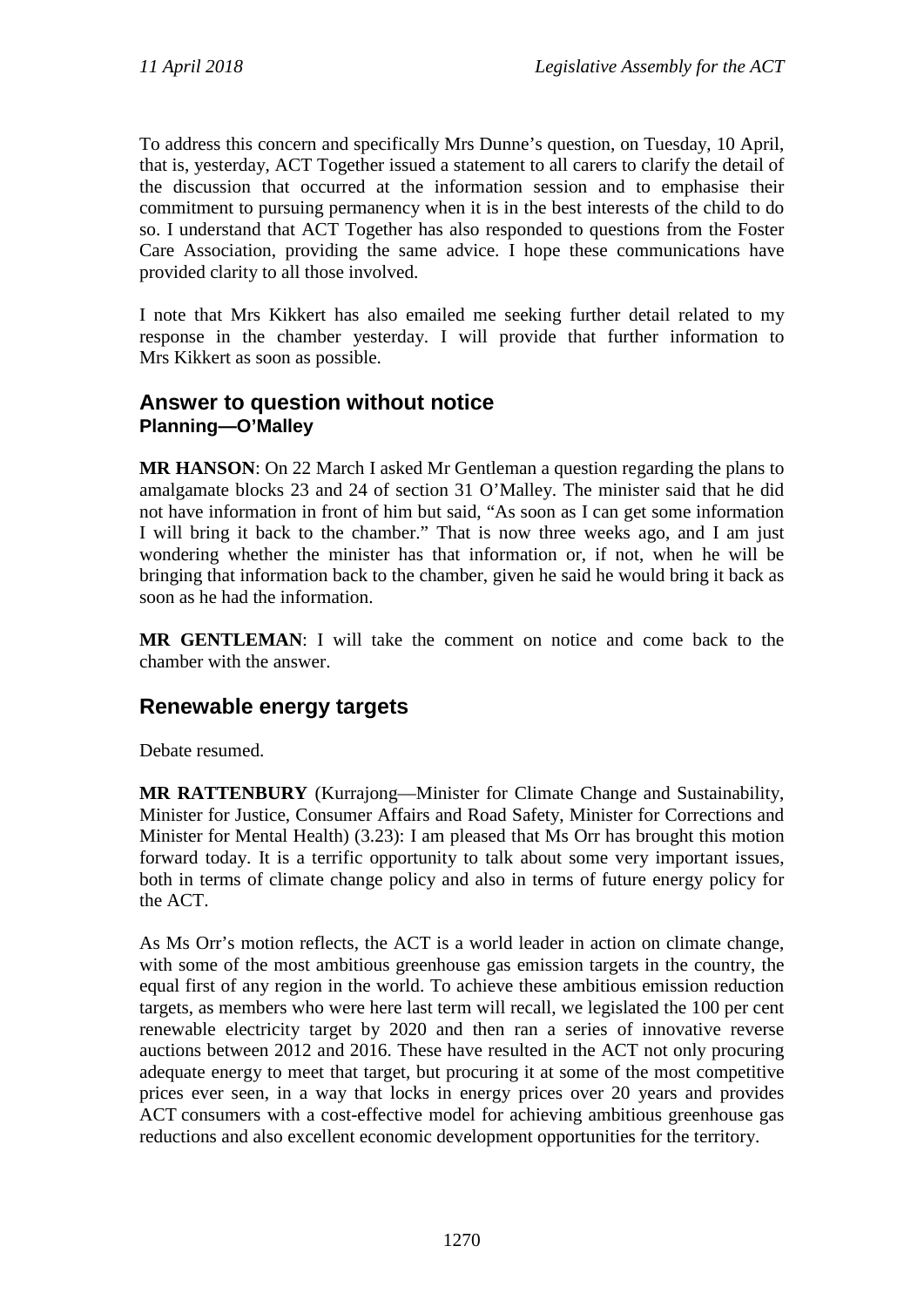This is a great reflection on the ACT. In being an early mover and adopting this approach, we have been able to not only play our part as global citizens in seeking to tackle the issue of emissions reductions, but also position the ACT extremely well in being recognised as a leader in the renewable energy space.

What we now have as a result of some of those investments is that not only are we delivering renewable energy at record low prices, but our innovative reverse auction program leveraged an estimated \$500 million in local investment benefits for Canberra and we were able to attract and sustain the attention of the national renewables industry. A number of the companies involved have now brought their business here to Canberra. All of the ACT's wind farm operators have established their Asia-Pacific headquarters here in the city, and around two gigawatts of renewable energy capacity is managed from Canberra's renewable energy precinct. When you think about the fact that there is around four gigawatts of renewable energy in Australia, you get a sense of the scale of what is being done from this city.

A key local investment outcome of the reverse auction program is the \$25 million next generation energy storage grants program, which is supporting the rollout of around 36 megawatts of smart energy storage to 5,000 Canberra homes and businesses over the next couple of years. For members who do not generally talk about megawatts, megawatt hours and those sorts of things, to put the figure of 36 megawatts in context, the South Australian battery is about 100 megawatts in one installation. It gives you a sense of how large this program is. It is one of the largest residential battery rollout programs on the planet; it positions the ACT as being the leader in this space and also provides an excellent opportunity for industry in this city to get very practically involved in rolling out this rapidly emerging technology and becoming a centre of excellence and a centre of expertise.

We have around 700 systems installed to date through ACT households, the installation rising rapidly in recent months. The program includes around \$5 million of grants to local businesses over three funding rounds to subsidise the cost of installing battery storage systems across the ACT. As I say, that makes it one of the most ambitious schemes in the country. Many of the firms involved are well-known local operators. It is providing them with further opportunities to expand their expertise and business opportunities, in the first instance in Canberra, but ideally it will position them to potentially export that know-how as this technology takes off across the planet.

One of the important features of this program is that each system installed is required to meet specific smart requirements and collect critical data to inform industry research and development. One of the parts of that is that all that data is freely available so this is enabling a range of research institutions and the like to further develop their knowledge in this space.

While the full extent of the potential benefits of incorporating these smart features was not known at the commencement of the scheme, clever policy design has facilitated and led to a promising collaboration between those in the industry in the form of a virtual power plant, which is one of the key points of Ms Orr's motion. She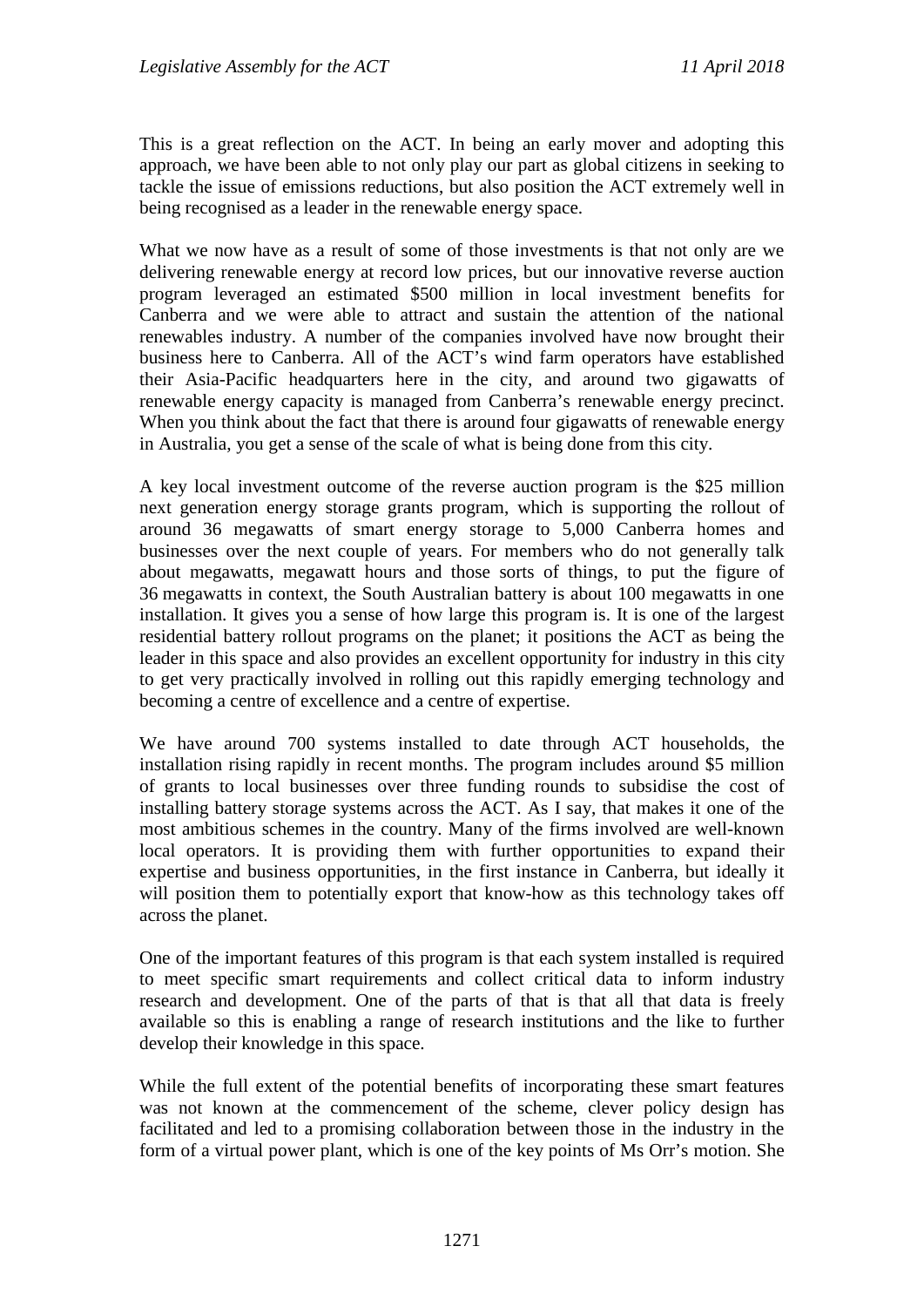spoke about it extensively earlier. That trial is currently being run by Reposit Power and Evoenergy, further demonstrating how the program is stimulating innovation in the local renewable energy industry. This is not one that the government set out to achieve at the start, but we have created the ecosystem in which these sorts of opportunities emerge.

That is typical of the sorts of things that happen here in Canberra. The renewable energy hub over on Moore Street, just north of Barry Drive, is designed to exactly achieve these sorts of things: to bring companies, innovators, entrepreneurs, individuals, research institutions and the like together to identify new opportunities because of the work we have already unleashed here in the ACT. This is a great example of that.

The trial is demonstrating the benefit of local company Reposit's software system, which can coordinate the operation of many rooftop solar generators and battery storage systems, providing a combined output of about 1,000 kilowatts of electricity capacity. This is an exciting development for the future of the grid in Australia. More than 400 Canberra households and businesses are taking part in the trial. It has the potential to help manage peak electricity demand, improve grid security, and potentially avoid excessive investment in electricity poles and wires infrastructure.

This goes to the heart of some of the very issues facing our energy systems here in Australia. Peak demand is one of our biggest problems. For all the debate and all the claims that are being made in the energy space, it is actually peak demand that is the most significant issue. That is the point which is both pushing up electricity costs and stressing the grid here in Australia. Grid security is important. Investment in the grid is very expensive. One of the biggest drivers of the increase in household energy bills over the past decade has been the investment in the grid, and the poles and wires, to cope with the needs of the electricity network. These sorts of systems have the potential to really avoid those costs.

It is important to note that while the virtual power plant has been facilitated and enabled by the smart battery requirements of the government's next gen battery storage program, the government does not have an active role in the trial. As a product of clever policy and program design, as I said earlier, the government has created an environment conducive to innovation and the demonstration of new products and services. The product of this approach has seen these two industry participants voluntarily decide to collaborate and offer financial incentives to households to participate.

The ACT government is supportive of the trial, but it is important to be clear that we would be equally supportive of other businesses and energy service providers entering the ACT market to offer new opportunities to local households and businesses. The government needs to both encourage players who are already in the game, particularly our local providers like Reposit, and also remain open to further innovation, to further ideas, and to welcoming people who want to come to Canberra or who want to grow their business within the ACT to have opportunities in this space as well.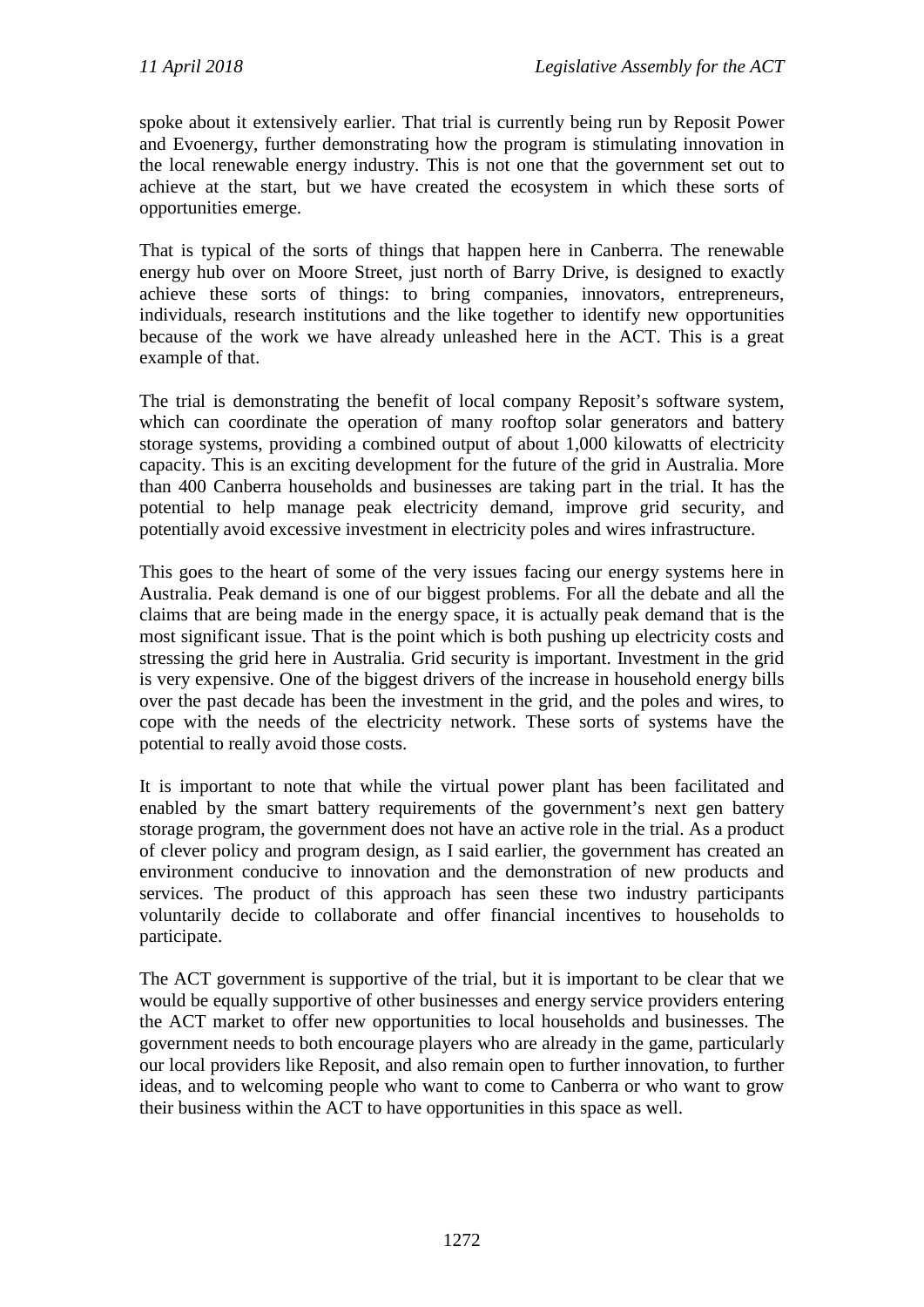Focusing on energy storage for homes and businesses as opposed to large grid-scale batteries provides a number of advantages. It allows the ACT to maximise the comparative advantage it has in the development of small-scale renewable energy technology and it supports the progressive ACT community that is willing to support the installation of battery technology. That is a really important part of this story. These programs are not only driving innovation; they are leveraging significant private investment into this space. That is something that amplifies the work that the government is already doing and also enables members of our community who are very passionate to be early adopters to get involved, put some of their own money into the programs, and help further build the industry here in the ACT.

The Evoenergy-Reposit virtual power plant trial offers financial incentives to participating households, but there are a number of actions the government can take to ensure that far greater benefits are realised for the wider ACT community, including households unable to afford the up-front cost of an energy storage system. By offering schemes such as solar for low income households, where eligible participants are able to access a subsidy of up to 60 per cent of the total cost of a solar system along with a three-year interest-free loan to pay off the difference, and by continuing to actively support cost-effective measures, including through energy efficiency and productivity measures, we can create a fairer and more equitable model that delivers affordable and cleaner energy to all.

Importantly, we must also continue to work alongside industry to increase the use of smart devices and smart grid related activities, including more virtual power plants or bigger virtual power plants. These can be used to manage peak demand on the electricity network, and result in clear benefits to the whole community, not just households with batteries or those participating in a virtual power plant. These benefits, which play out for everybody in this city, include a delayed, deferred or reduced requirement for network upgrades, a potential reduction in the required size of new network infrastructure, and an improvement in the resilience and/or reliability of the electricity network. These are things that benefit everyone in this city.

These things may in turn lead to reduced consumer costs for electricity. Once fully realised, it is anticipated that the approximately 36 megawatts of demand reduction resulting from the next gen storage grant programs could provide in the order of \$60 million to \$220 million in total savings to territory electricity consumers. This will flow through to reduced energy costs for each and every household in this city.

By providing bold leadership and policy certainty on climate change, Canberra has emerged as an internationally recognised centre for renewable energy innovation and investment. We know that industry and governments do not have all the answers. There will be smarter products, services and policies that will help us manage our grid that we have not yet imagined. That is why the ACT government is partnering with the ANU on the new \$8 million grid integration and energy storage research program, which will bring together research on power system engineering, energy controls, energy economics and policy right down to fundamental battery materials chemistry.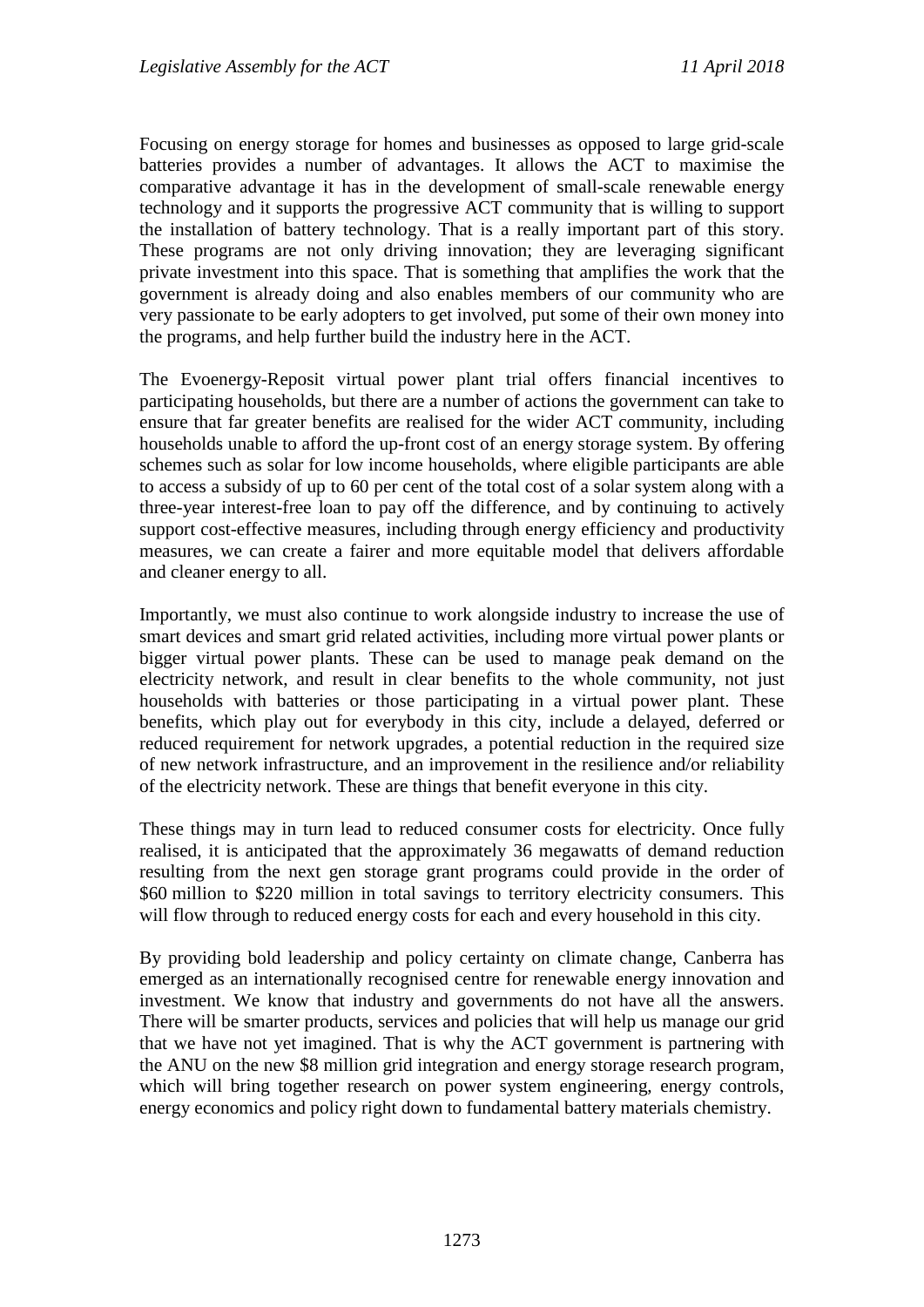We are also working closely with industry and research partners on an \$8 million hydrogen demonstration project right here in the ACT, with a potential focus on grid integration, and a zero emissions vehicle trial. By continuing to provide a supportive and technology-neutral environment for businesses and researchers, we can further develop a renewable ecosystem that attracts and retains the best minds and most innovative businesses in the territory, to help us strengthen our ambitious renewable energy agenda and maintain leadership in this field, with all the benefits that I have reflected on in my remarks today.

In that context, I thank Ms Orr for putting this motion forward. She has touched on a number of really important points, including the necessity for climate action; the development of the ACT's 100 per cent renewal energy policy and the benefits that have flowed from that for the whole community; and the exciting developments in the space of the virtual power plant and all of the technology and innovations we have seen here, both driven by government policy and also flowing from government policy driven by the entrepreneurs, the innovators, the thought leaders and the industry players in this city. It is an exciting time for energy policy in Canberra. I am pleased to support the activities that Ms Orr has called on the government to do. There is no doubt that I, as the responsible minister in this space, and the whole cabinet are committed to continuing to drive forward in this space.

Turning to point (4) of Ms Orr's motion, on behalf of the ACT Greens, let me say that we reaffirm our commitment to reaching the 100 per cent renewable electricity target by 2020. I can assure the Assembly that the ACT government is well on track to achieve that. The contracts have been signed. Many of the generators have already been built. Those that are still to come are well on track. I look forward to the day that the ACT is powered by 100 per cent renewable electricity.

**MS ORR** (Yerrabi) (3.36), in reply: I thank my colleagues for their contributions to the debate. It has been quite good. Unfortunately, we had one speaker who, in what has been a largely positive and encouraging debate, was perhaps not as positive and encouraging as they could be.

I would like to point out that this motion is not simply talking about what we are already doing; it is reaffirming a commitment to that through exploring new ways to achieve it. The minister, speaking just now, very eloquently expressed the ways that we can get really good social savings in the form of cheaper bills as well as good environmental outcomes. I touched on it, and other people did as well.

Given the opportunity to call on this project to show the potential to save consumers, it is disappointing that some people just complained. But I would like to thank my colleagues for doing that. I would also like to thank my colleagues who acknowledged the impacts that climate change has. We had a few speakers who did not even mention that in their speeches. Climate change is a very real occurrence. It definitely has impacts for Canberra, and we need to take action because the window of opportunity for addressing these issues is closing and there will be significant effects for this city.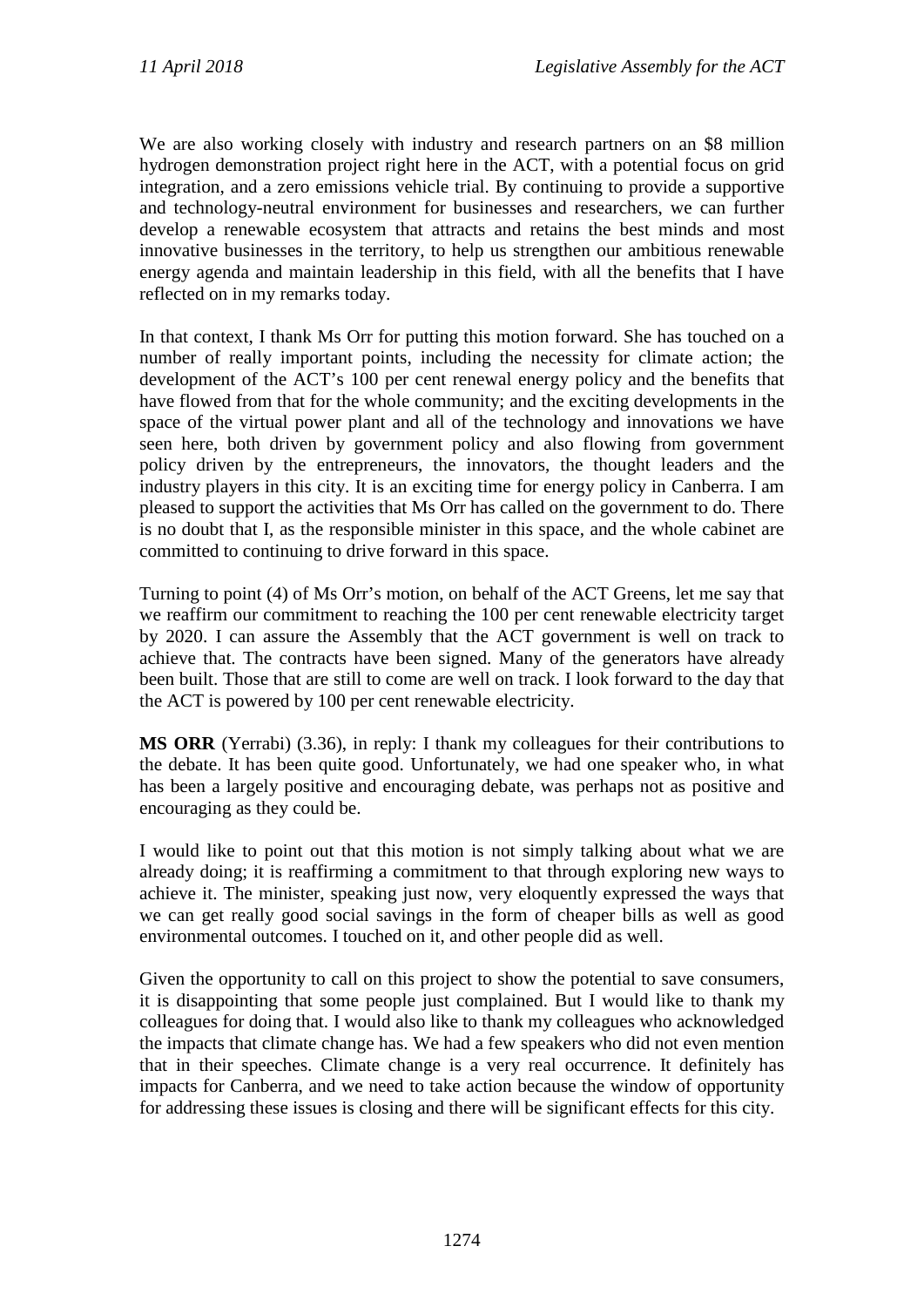It was put during the debate that perhaps I doubted this government's ability to realise its commitment. For the record, I would like to clarify that I do not doubt our commitment. But I call on our party and our government to undertake actions to give us every possibility of achieving it. That is what this motion is about.

Question resolved in the affirmative.

# **ACTION bus service—school services**

#### **MISS C BURCH** (Kurrajong) (3.38): I move:

That this Assembly:

- (1) notes that:
	- (a) ACTION buses did not meet the 80 percent punctuality benchmark set in 2016-17;
	- (b) the punctuality benchmark was reduced to 75 percent for 2017-18;
	- (c) ACTION buses have been on time 72.96 percent of the time in 2017-18 to date; and
	- (d) ACTION buses have met punctuality benchmarks in only two of 90 weeks since mid-2016;
- (2) further notes that:
	- (a) school buses regularly arrive at school gates after the commencement of the school day;
	- (b) some school buses are scheduled to depart prior to the end of the school day; and
	- (c) some school buses are scheduled to depart up to 45 minutes after the end of the school day; and
- (3) calls on the Minister for Transport and City Services to:
	- (a) explain to the Assembly why:
		- (i) ACTION buses consistently fail to meet punctuality benchmarks;
		- (ii) it is acceptable for morning school bus services to arrive after the commencement of the school day;
		- (iii) it is acceptable for afternoon school bus services to depart before the end of the school day; and
		- (iv) is it acceptable for afternoon school buses to depart as late as 45 minutes after the end of the school day; and
	- (b) report to the Assembly by Thursday, 7 June 2018 on steps taken to:
		- (i) improve ACTION buses' punctuality;
		- (ii) ensure that school buses arrive at school before the commencement of the school day; and
		- (iii) ensure that school buses depart shortly after the end of the school day.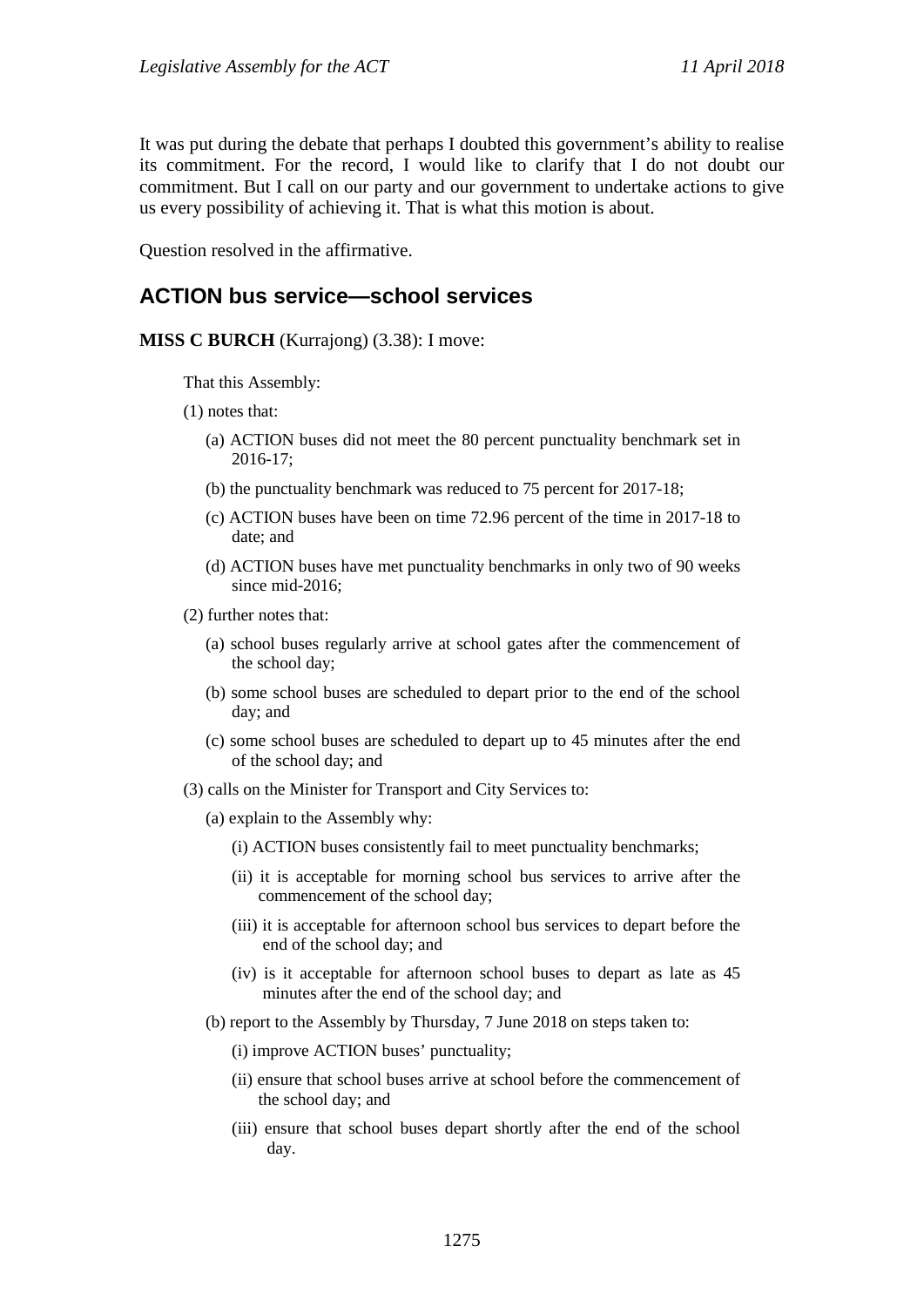I rise today to speak today about the problems we are encountering with Canberra's public transport. Late buses are having a significant impact on the reliability of the bus network and are letting down the many Canberrans who depend on bus services to get them to and from work, school and other commitments. The government won the last election with a plan to deliver better transport, and the people of Canberra are still waiting for them to deliver.

Transport Canberra tells us that the bus network is as busy as it has ever been and their statistics support this. This is good. We want more Canberrans to be using public transport. However, network punctuality continues to let Canberrans down. Fewer than 73 per cent of buses are on time. That means that almost 30 per cent of buses are not on time. This is not good enough. All too often, buses are arriving late or departing early.

The government has met ACTION's punctuality benchmarks in only two of the 90 weeks since mid-2016. These two weeks were the weeks around Christmas and New Year when far fewer people are using the public transport network. This shows that the government has designed a public transport system that seems to work best when people are not using it.

ACTION's punctuality benchmark was previously set to 80 per cent. However, in the 2016-17 financial year, this target was not met once. Instead of addressing the problem, the government reduced ACTION's punctuality benchmark to 75 per cent. Despite this lower target, this target has now only been met twice.

Minister Fitzharris has blamed late buses on roadworks. She is right; light rail construction has caused enormous disruption and delays to traffic, as have other major road duplications. However, none of these roadworks should have been a surprise to the minister or her directorate. These disruptions were entirely predictable. It is the minister and her directorate who set the schedule of roadworks and control the bus timetables. Why, then, have they not changed the bus timetables to account for the planned roadworks?

Part of the reason buses are often late, is that around 14 per cent of services do not commence at their scheduled start time. Interestingly, almost as many services commence early as those that commence late. This raises a lot of questions as early buses can be just as troublesome to commuters as late buses if commuters unknowingly miss their bus.

Why are buses starting early? Are drivers starting their routes earlier to accommodate for anticipated delays? If drivers can anticipate these delays, why cannot timetables? If drivers are adjusting the times of their routes to make up for shortcomings in the timetable, then surely it is the timetable that need adjusting. Why are buses starting late? How can we have confidence that buses will run to timetable if they do not even start at the correct time?

The success of Canberra's public transport network depends upon on its reliability. Canberrans deserve to know that when they use public transport it will get them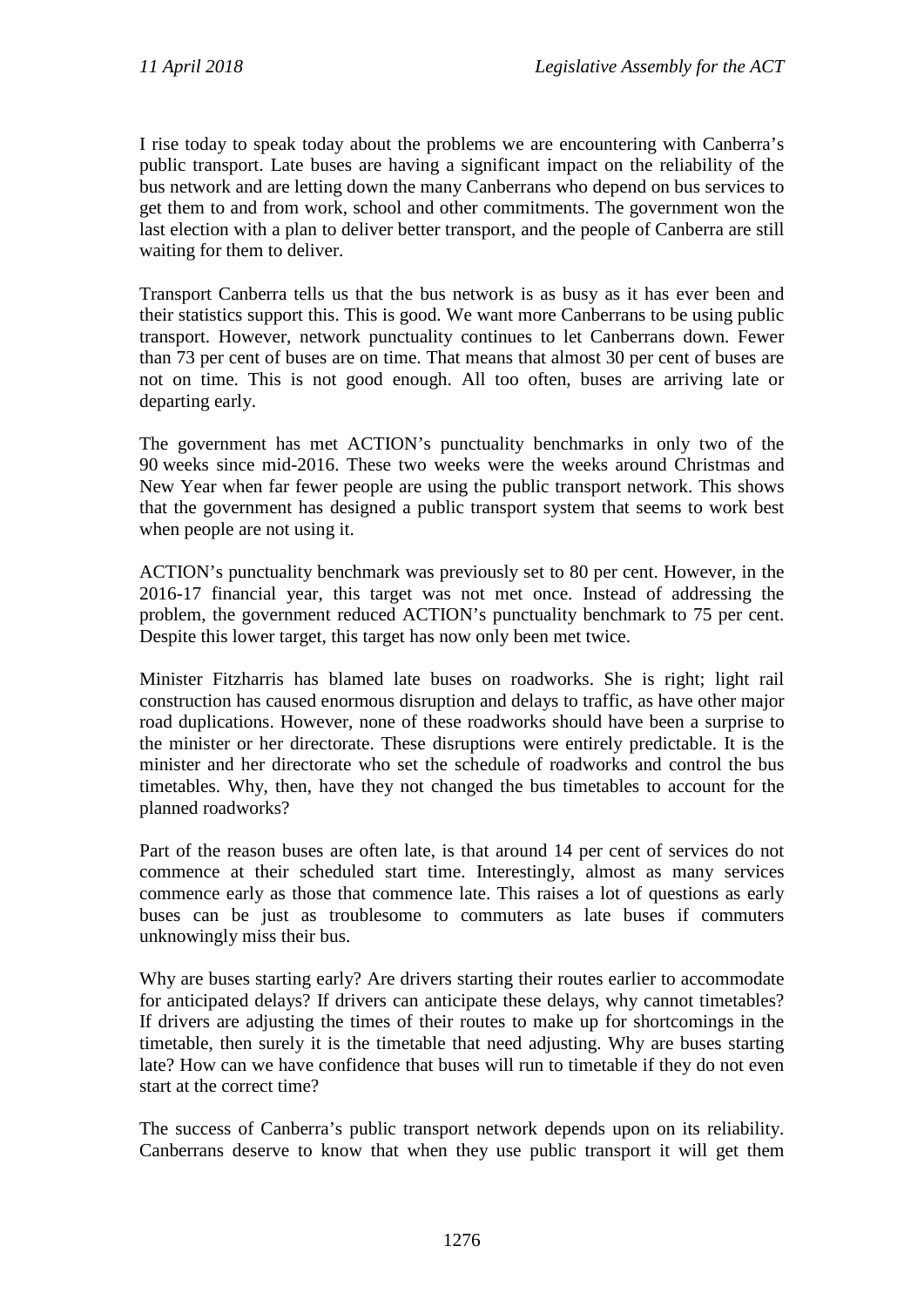where they want to go when the timetable says it will. I think we can all agree that we want more Canberrans to be using public transport. There are many economic, environmental and health benefits associated with better public transport solutions, not least being a reduction in traffic congestion on our roads. The recent TomTom index report found that traffic congestion costs Canberra almost \$4 million a year in lost time and productivity, with the average driver spending an extra 21 minutes a day on our roads.

The more confidence people have in public transport, the more likely they are to use it. The more people who use public transport, the fewer cars we have clogging up the roads. We want to avoid Canberrans having to crawl through traffic and gridlocked roads in the mornings, and reliable public transport is crucial in achieving this. But many Canberrans who choose not to use our public transport network do so not because they do not want to travel by public transport but because they feel that they cannot trust the system to get them to where they need to go, when they need to be there. Reliability is key to an efficient network.

Canberrans are worried about buses running too late and too early. They are worried that relying on a bus might mean they are late for work, late for a job interview, late for an important meeting, late for university or late for school. Late school buses, in particular, are making life difficult for parents, teachers, and of course, our children.

Transport Canberra has told parents that they do not consider a bus to be late unless it has arrived more than ten minutes after its scheduled arrival time. This is not a view shared by our schools. If a child arrives to school two minutes after the bell, they are still late for school, and they are marked on the roll as being late. This is frustrating for teachers, who want to start their classes with all of their students present. It is frustrating and embarrassing for our children who are being marked as late and exposed to school disciplinary procedures through no fault of their own. It is frustrating for parents, who are being contacted by schools to let them know that their children were late to school yet again.

The government wants to encourage more children to partake in active travel to and from school, but there is very little incentive to catch a bus if you are then disciplined when the bus does not arrive on time. We have an obligation to ensure that our children get to school on time ready to learn. It is not acceptable for our children to be late for school. It is not acceptable for dedicated school bus services to be arriving at schools after the bell has already rung to start the school day. And it is certainly not acceptable for transport administrators to be telling parents that if the bus arrives after the bell is not actually late.

Even worse, some of these dedicated school bus services are not scheduled to coincide with the school day. It is bad enough when school buses arrive late in the morning, but school children, parents, and teachers also have to contend with buses that leave before the end of the school day or too long after it.

Some students have to leave classes early to catch buses that leave before the last bell. This causes significant disruption to afternoon classes, not only for the students who have to leave but also for those students who remain in class after their classmates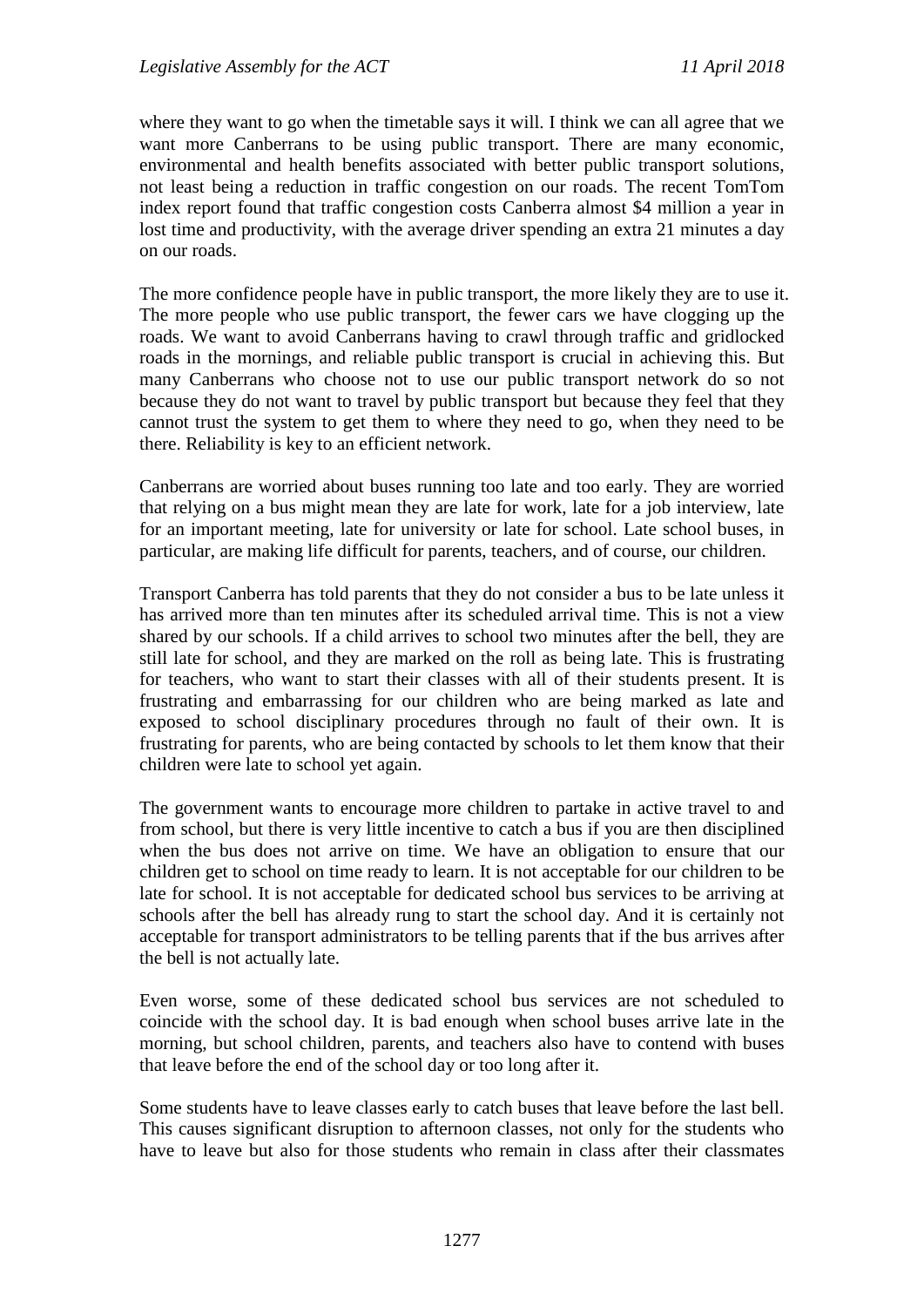have already left. What kind of example is this setting for our children when the government is saying it is okay to arrive at school late or leave school early? How can the government tell children it values their education, if it cannot get them to and from school on time?

Another problem is dedicated school bus services that are scheduled to depart up to 40 minutes after the end of the school day, despite the agreed 30-minute end-of-class threshold. When buses leave too long after the end of school, kids are left to loiter around the school grounds. This means schools face a difficult decision: they must decide either to leave children unsupervised or eat in to their overtime budgets to pay teachers to wait around and supervise them. Nothing about this is efficient. Students would be much better off getting home to spend time with their families, do homework, or engage in extracurricular activities. Standing around at a bus stop supervising students is hardly the best use of a teacher's time, either. And school funding could be put to much greater use achieving educational outcomes.

In addition to bus punctuality, parents are concerned about the overcrowding of school buses. Some of these dedicated school bus services are so jam-packed by the time they have made their last pick-up, that it poses a serious safety threat to students. I have heard from parents that because of overcrowding drivers sometimes refuse to open the back door of the bus at every stop and that because buses are so full, children cannot make their way to the front of the bus to get off in time, particularly the smallest and most vulnerable children. Sometimes this means that children miss their stops. This is of great concern to parents. This creates stressful situations for drivers and students.

Putting drivers and students in an adversarial relationship is not fair on either, and it is a threat to the safety of both. Drivers do not need any distractions when they are transporting our precious cargo. A bus overfilled with stressed and anxious students is a disincentive to catch the bus and is an accident waiting to happen.

Parents and schools have also raised concerns about the lack of direct routes both to and from some schools. Ideally, school buses will take students straight from their homes directly to schools without having to change buses at an interchange. Parents want to put their kids on the bus in the morning and know it will take them directly to school. They want to know their kids can get straight on the bus in the afternoon and come directly home. Most parents do not want their kids hanging around bus interchanges before or after school.

If parents cannot be confident that the school bus will take their children directly to or from school, many will look for other options. If parents hear that their children are being crammed onto packed school buses, missing their stops because they physically cannot get off the bus, they are going to look for a better way. If parents cannot trust the buses to get their children safely to and from school on time, many are going to choose to do the job themselves. Many parents are going to choose to drive their children to school; and it is certainly their right to do so.

Part of the problem is the lack of publicly available data on school bus services. ACTION performance benchmarks do not provide separate data on school buses, and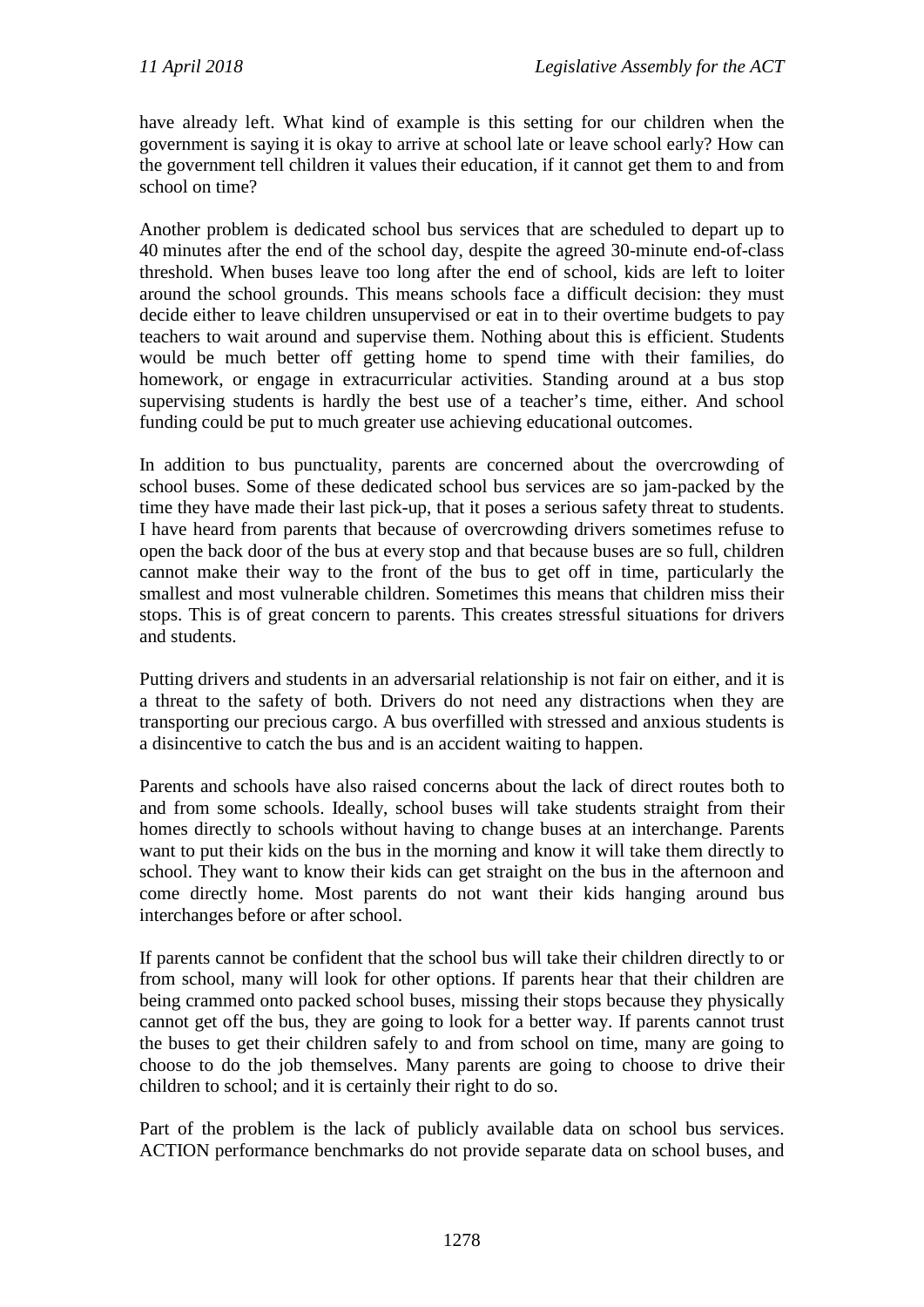while it may be okay for a normal bus to arrive within a 10-minute window, the same benchmark is not appropriate for school buses.

If the government is serious about wanting more Canberrans to use public transport, our public transport network needs to be reliable and on time. Most Canberrans want to use public transport, but they will only do so if they can depend on the public transport network to get them where they need to go, when they need to be there. Most Canberrans are not going to mind if their bus trip takes five minutes longer due to roadworks as long as they know how long it is going to take them so they can reliably plan their journey. ACTION's publishing accurate timetables and sticking to them would give Canberrans greater confidence and encourage them to include public transport in their travel plans. It is the responsibility of this government to provide punctual and reliable public transport for all Canberrans.

**MS FITZHARRIS** (Yerrabi—Minister for Health and Wellbeing, Minister for Transport and City Services and Minister for Higher Education, Training and Research) (3.49): I thank Miss C Burch for what I think is her first motion in the Assembly and am pleased to have the opportunity today to speak about the performance of our bus network. Transport Canberra buses are measured for timeliness, through one of the strictest measures in the country, using GPS technology from the MyWay ticketing system. On-time running for Transport Canberra is currently at 73 per cent for the current financial year. It is interesting to note, though, that if we measured on-time performance with a wider variance, such as in other jurisdictions, the current on-time running would be even higher.

Transport Canberra publishes its performance data on the ACT government open data portal. Publishing this data in an open format allows the public to view, download and analyse the performance of our public transport system. Transport Canberra is indeed a leader in the provision of open data.

Transport Canberra also reports on other performance measures including service reliability, a measure of services that are completed as scheduled. The year-to-date figure for the current financial year is 99.6 per cent. Another is services commencing on time, a measure of services that commence as scheduled or within four minutes of departure. The year-to-date figure for the current financial year is 85.3 per cent.

In addition to the work that has already been done, Transport Canberra are currently assessing route timings to be reflected in the new bus network to coincide with the introduction of light rail. This will ensure timely connections across the whole public transport network, including buses and light rail. Transport Canberra are also investigating introducing new performance measures for the network which are more passenger focused. This may include measuring the performance of planned connections and ensuring that buses arrive at regular intervals and not in a bunch.

I certainly agree with Miss Burch that many Canberrans want to use public transport. And the great news is that, with the government's significant commitment and investment in public transport, more Canberrans are indeed using public transport. Transport Canberra buses have exceeded their 2016-17 financial year patronage target, recording 18.29 million customer boardings against a target of 18.1 million. This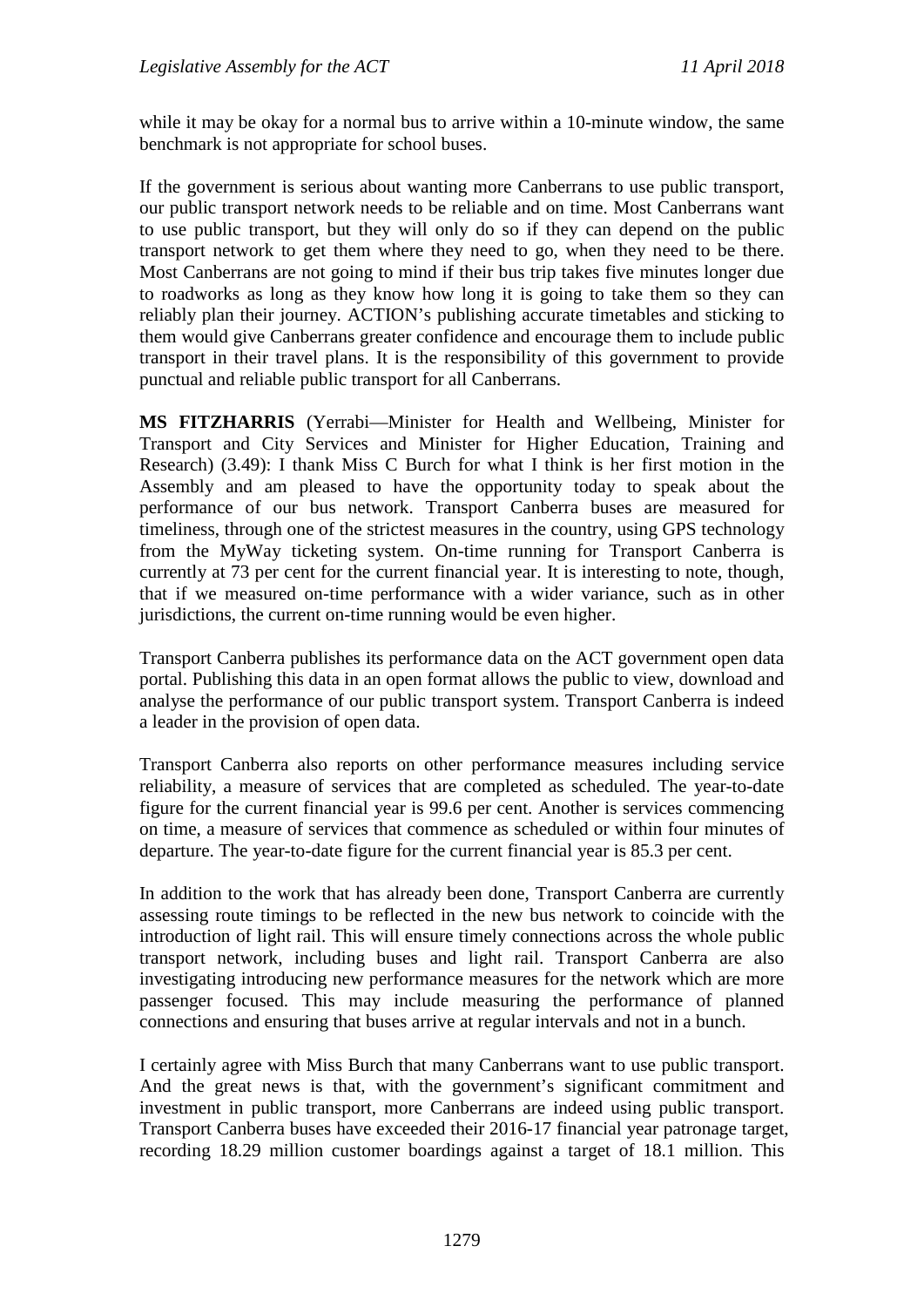strong patronage growth, with nearly 200,000 more passenger boardings than the target set by the government, reflects significant improvements to our public transport network in recent years, particularly including the introduction of new rapid routes.

Today Miss Burch made a claim in her media release about this motion that the government has forgotten to factor people into its bus network. This might be a cute line but it is clearly debunked by our strong patronage growth and by the government's continued commitment to investing in public transport for our community. The government has expanded our bus network based on what people told us they wanted: more buses, more often. We are delivering on our commitments to provide more rapid bus services for Canberrans and they are voting with their feet.

We are particularly pleased with the strong patronage growth on the green rapid service. Despite being introduced only in October last year, the green rapid is already one of the busiest routes in our city's public transport network. I am pleased to advise that patronage on our bus services continued to grow strongly in this financial year, with Transport Canberra on track to exceed this year's target of 18.4 million passenger boardings.

A level of late and early running across the network is expected due to the buses mostly being part of the mixed traffic environment, which is why variance is provided in the performance measure. Canberra's road traffic congestion is highly variable. For example, mid-week road congestion is worse than Monday or Friday congestion, and road congestion is noticeably reduced during school holidays, as any Canberran who drives to work next Monday morning will be able to attest to.

Transport Canberra runs a fixed weekday timetable every weekday and across both school and non-school periods, which leads to buses running faster or slower on different days. For example, Transport Canberra buses record a higher incidence of late running on Tuesday, Wednesday and Thursday than on Monday and Friday.

Major projects such as road works also contribute to reducing road congestion and they certainly make it easier for Canberrans to move around our city once they are completed. Examples of this, of course, include the Cotter Road duplication and road works throughout the Gungahlin region. On-time running is expected to increase as construction works around Civic are also completed.

Service planners in Transport Canberra also continue to use performance data from the MyWay and NXTBUS systems to identify problematic running of services and publish revised timetables to deliver an improved service outcome, as operational requirements allow.

Members may not be aware that there is no agreed standard in the public transport sector for the measurement of on-time performance. On-time performance in most jurisdictions is often tied to performance contracts. A Transport Canberra bus is deemed to be on time when it departs a scheduled timing point within one minute earlier and four minutes later than scheduled. This is considerably more stringent than the on-time running performance measures applied in many comparable Australian and international cities. For example, in Brisbane, TransLink measures on-time as up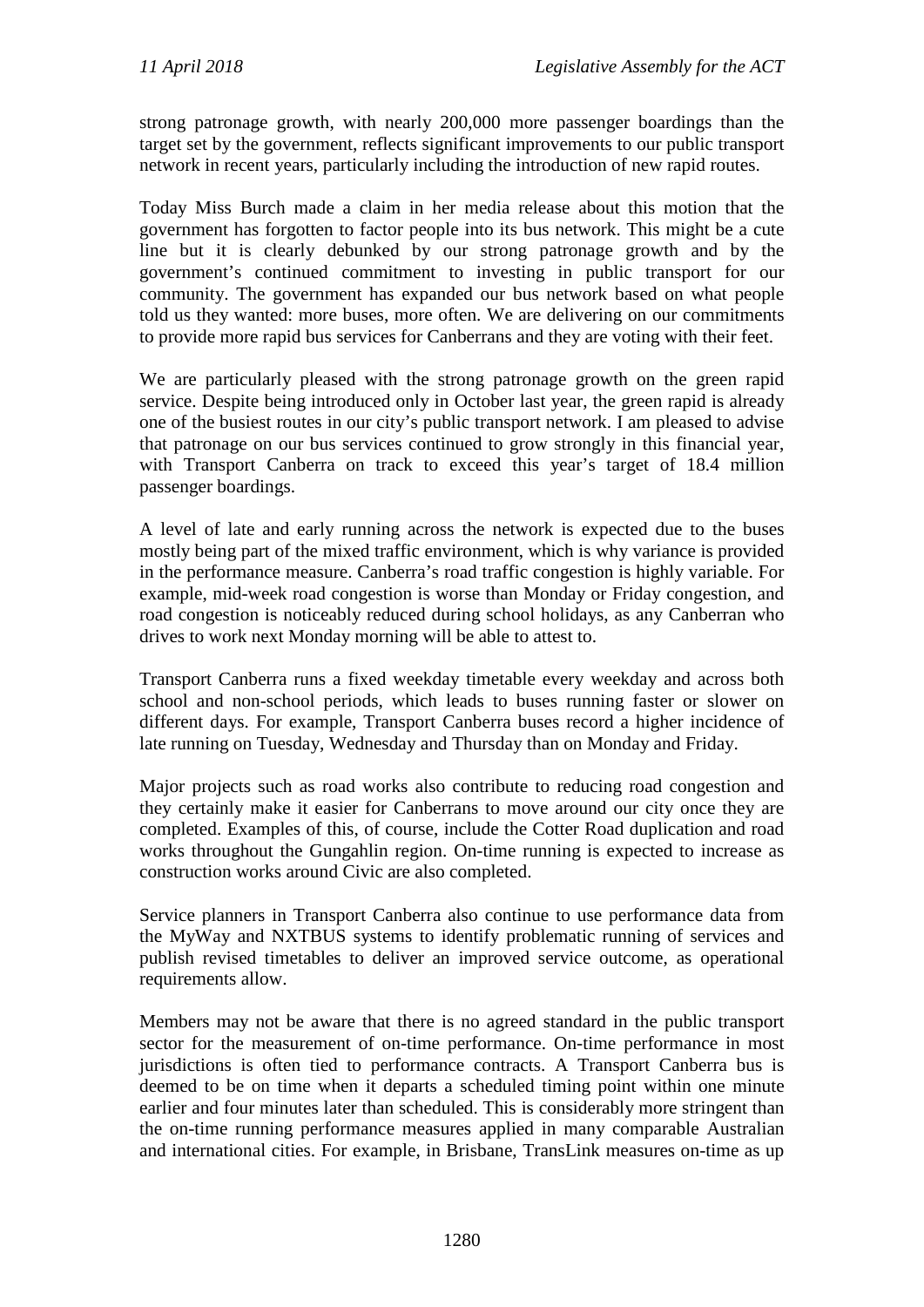to two minutes earlier and up to seven minutes later than scheduled arrival time. In Wellington, New Zealand, Metlink measures on-time as up to 10 minutes later than scheduled time.

Transport Canberra also records timeliness more comprehensively across selected timing points along each bus route for the entire network than other public transport authorities, including day, night and weekends. This equates to recording over 6.4 million timing points each year. Timing points are key stops along a bus route that are both important to customers and can be used by planners and drivers to ensure that the timetable can be adhered to. Transport Canberra does not exclude any data due to service disruption, eg on-time running of Transport Canberra buses is not adjusted for any road disruptions or diversions that occur across our city.

In comparison, measurement of on-time running in many other Australian cities is far less rigorous. For example, in Sydney, Transport for NSW measures on-time running only at the beginning, selected mid-point and end of each trip. In Perth, Transperth measures on-time running through a random sample of one per cent of trips in each contract area.

Transport Canberra are currently assessing route timings to be reflected in the new integrated bus network to ensure timely connections across the whole public transport network, including both buses and light rail. Transport Canberra are also investigating introducing new performance measures for the network which are more passenger focused. This may include measuring the performance of planned connections and headway performance, for example, as I mentioned earlier, buses that arrive at regular intervals and not grouped together in a bunch.

As with other bus services, Transport Canberra continually monitors the on-time running performance of dedicated school services. School services are delivered as part of the Transport Canberra network and, as such, they are subject to variability of road conditions whilst in service or from delivering previous services. On-time performance for school services is measured to ensure that the service commences on time and that the arrival time at each school on the route, which can be multiple schools in a number of cases, is within an appropriate time compared to school bell times.

Under longstanding arrangements, Transport Canberra aims to operate school buses where possible to drop off and pick up students between five and 30 minutes before school starting times, and between five and 30 minutes after school finishing times. However, as the same drivers and vehicles are used to provide dedicated school services and regular bus services, this may not always be possible. It is important to acknowledge too that Transport Canberra provides a very extensive school bus service to schools across the ACT and moves school children considerable distances across the city every day.

Historically, some dedicated school services have been long and circuitous, which has resulted in poorer on-time running. As part of the development of a new integrated bus and light rail network, the ACT government is considering how school services work, with the introduction of new rapid and local services and light rail. The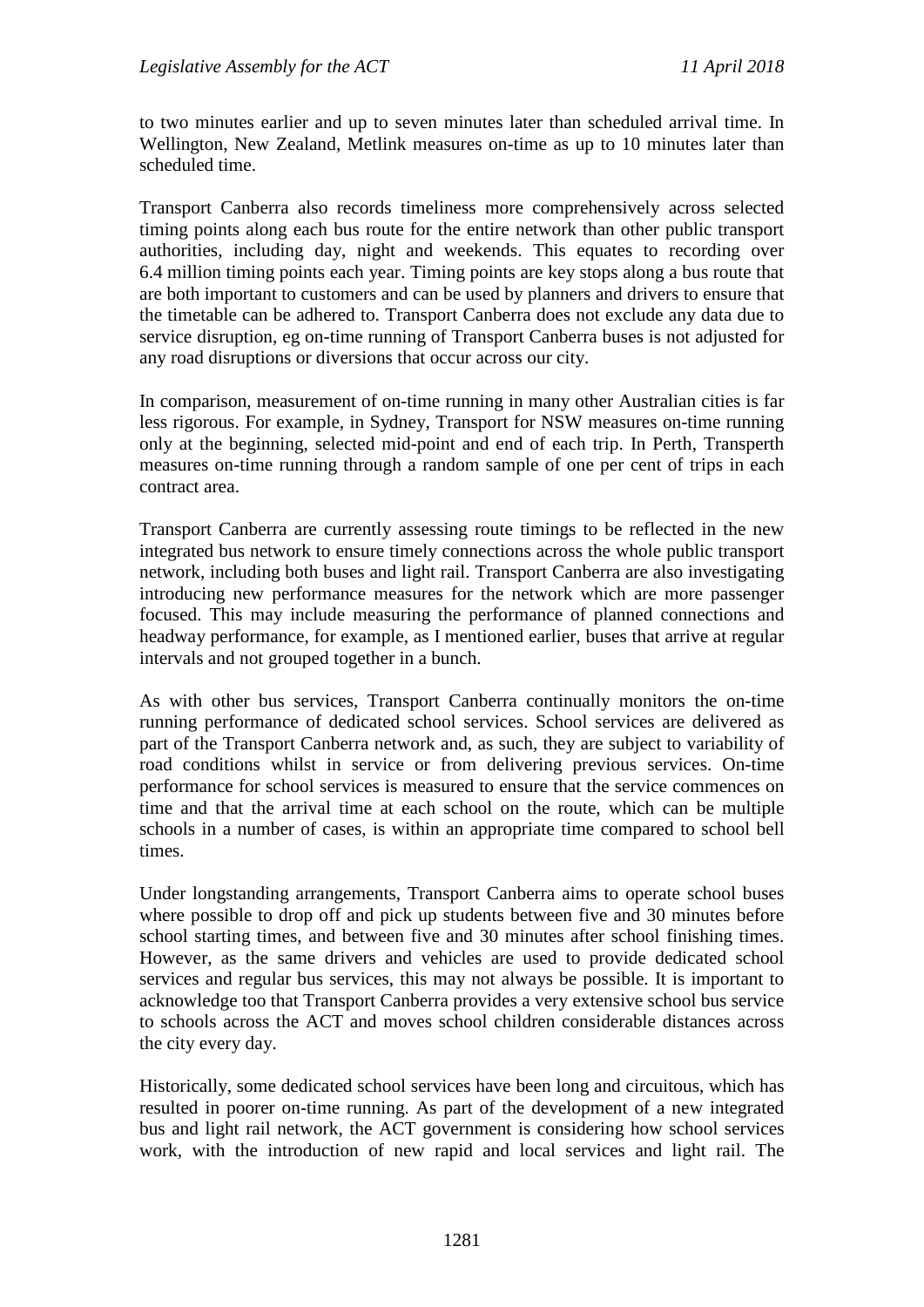government is also considering how services can be improved for the more than 50 per cent of students who catch a bus to school but already use regular route services rather than special school services. Transport Canberra provides a nation-leading bus service to the community and strives to continually improve across the entire public transport network.

I note and agree with Miss Burch that where there are issues of punctuality they can be followed up immediately. There was a recent example of a school where the school bus was, throughout the first part of the first term of this year, running consistently late in getting kids to school. That was brought to my attention and has been able to be fixed over the course of this term, which I am really pleased with.

I have an amendment to the motion which I understand will be supported. I move the amendment circulated in my name:

Omit all words after "That this Assembly", substitute:

- "(1) notes that:
	- (a) there is no agreed standard in the Australian public transport industry for the measurement of on-time performance of bus services;
	- (b) Transport Canberra buses are measured for timeliness through one of the strictest measures in the country using GPS technology through the MyWay ticketing system;
	- (c) Transport Canberra is a leader in providing open performance data and regularly publishes data on the ACT Government Open Data portal www.data.act.gov.au;
	- (d) Transport Canberra records timeliness across selected timing points along each bus route for the entire network, including day, night and weekends. This equates to recording over 6.4 million timing points each year;
	- (e) a Transport Canberra bus service is considered on-time when departing a nominated timing point within one minute early and four minutes later than scheduled;
	- (f) based on this strict methodology on-time running is currently at 73% (for the 2017-18 financial year up to 1 April 2018);
	- (g) on-time running of Transport Canberra buses is not adjusted for any road disruptions or any diversions that occur in the city;
	- (h) 99.6% of Transport Canberra bus services are completed as scheduled; and
	- (i) 85.3% of Transport Canberra bus services commence on-time;
- (2) further notes that:
	- (a) Transport Canberra delivers 246 school special services across the day— 95 during the morning peak and 151 in the afternoon peak;
	- (b) providing school services that are long, circuitous and share the road with other users can present a challenge in delivering reliable services consistently;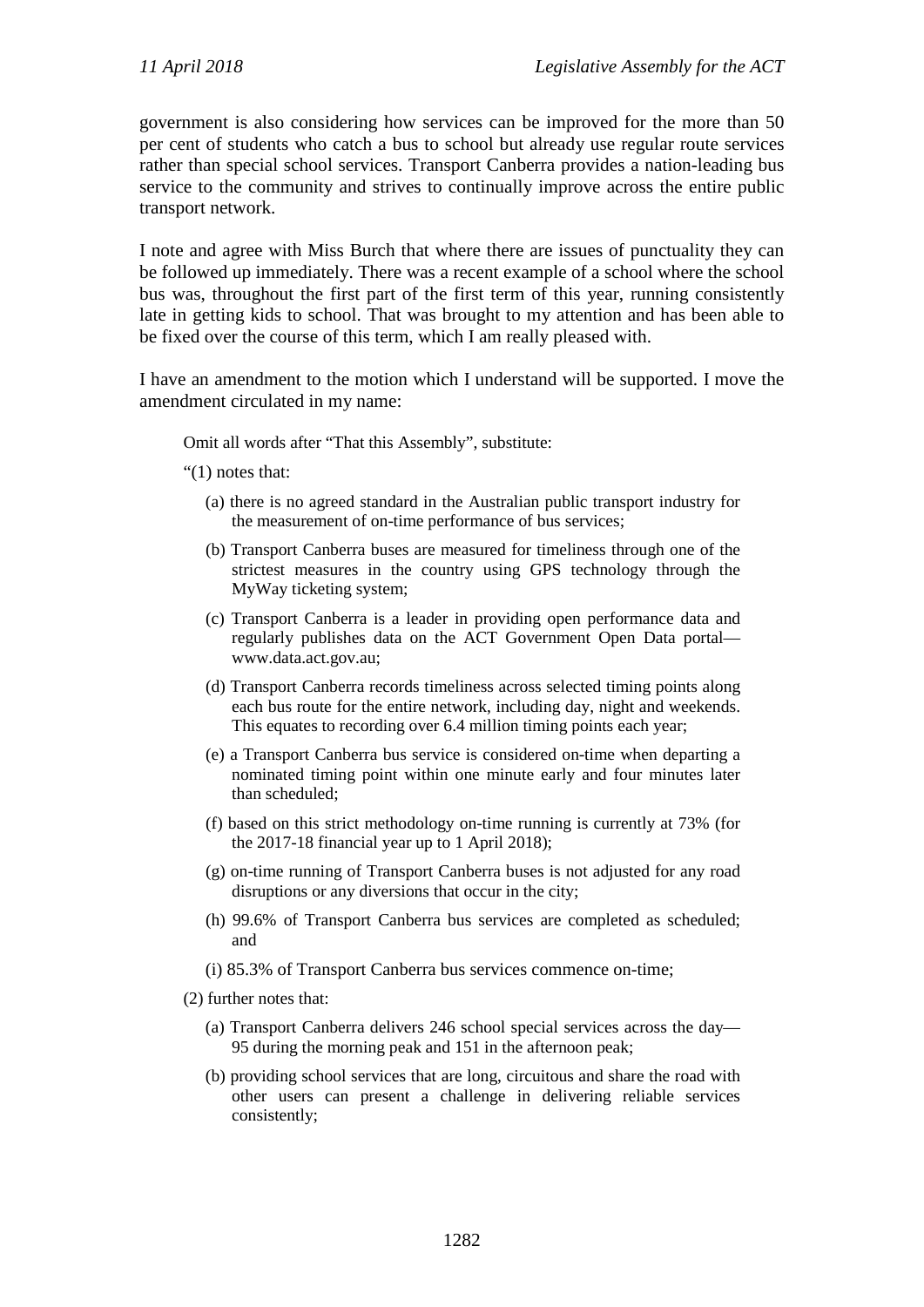- (c) the majority of school students who catch buses (around 60%) use the general network to travel to and from school, rather than specific school bus services; and
- (d) school services are also designed to get students to school close to bell times, which is often when there is the most congestion on roads and around schools due to parents dropping students off;
- (3) further notes that:
	- (a) the ACT Government undertook the first stage of consultation on a new bus network late last year; and
	- (b) the second stage of community consultation will be undertaken in the coming months and will include how school services are delivered; and
- (4) calls on the Minister for Transport and City Services to report to the Assembly by Thursday, 23 August 2018 on:
	- (a) plans for the new bus network and feedback from the second stage of the community consultation;
	- (b) current on-time running, and steps to be taken to improve on-time running in the new network; and
	- (c) current performance of school services in meeting school start and finish times and steps to be taken to improve school service performance in the new network.".

That again goes to the government's commitment to provide a frequent and reliable public transport network for all Canberrans.

**MS LE COUTEUR** (Murrumbidgee) (3.58): I thank Miss C Burch and Minister Fitzharris for the debate on this really important issue. Transport in general is actually a core government service. Public transport is part of that. I also very much welcome the Canberra Liberals' support for public transport which, I have to say, unfortunately has not always been so fulsome in the past, but I very much appreciate that.

I am a regular bus user. I came to work on the bus today. I will go home on it. Thus I do appreciate the importance of punctuality. I will be supporting the government's amendment. It does include reporting to the Assembly, as Miss Burch wanted, but the timing has been changed to fit in better with the consultation that the government is currently doing on the second stage of the new bus network.

I wish we had had this motion yesterday. I could have not used up one of my questions to the minister, because it has been rather confusing as to what is going on, given that the your say website said that the consultation was going to be early this year and the new timetable would start from the middle of this year. I am also aware of quite a number of community councils that had presentations scheduled by the department for March, and they were all cancelled at very late notice. That is not good. I am glad to see that the government's amendment will have more reporting than Miss Burch's original motion.

Looking at school services, I do appreciate Minister Fitzharris's point that it actually is very difficult to schedule school services given that at the morning peak the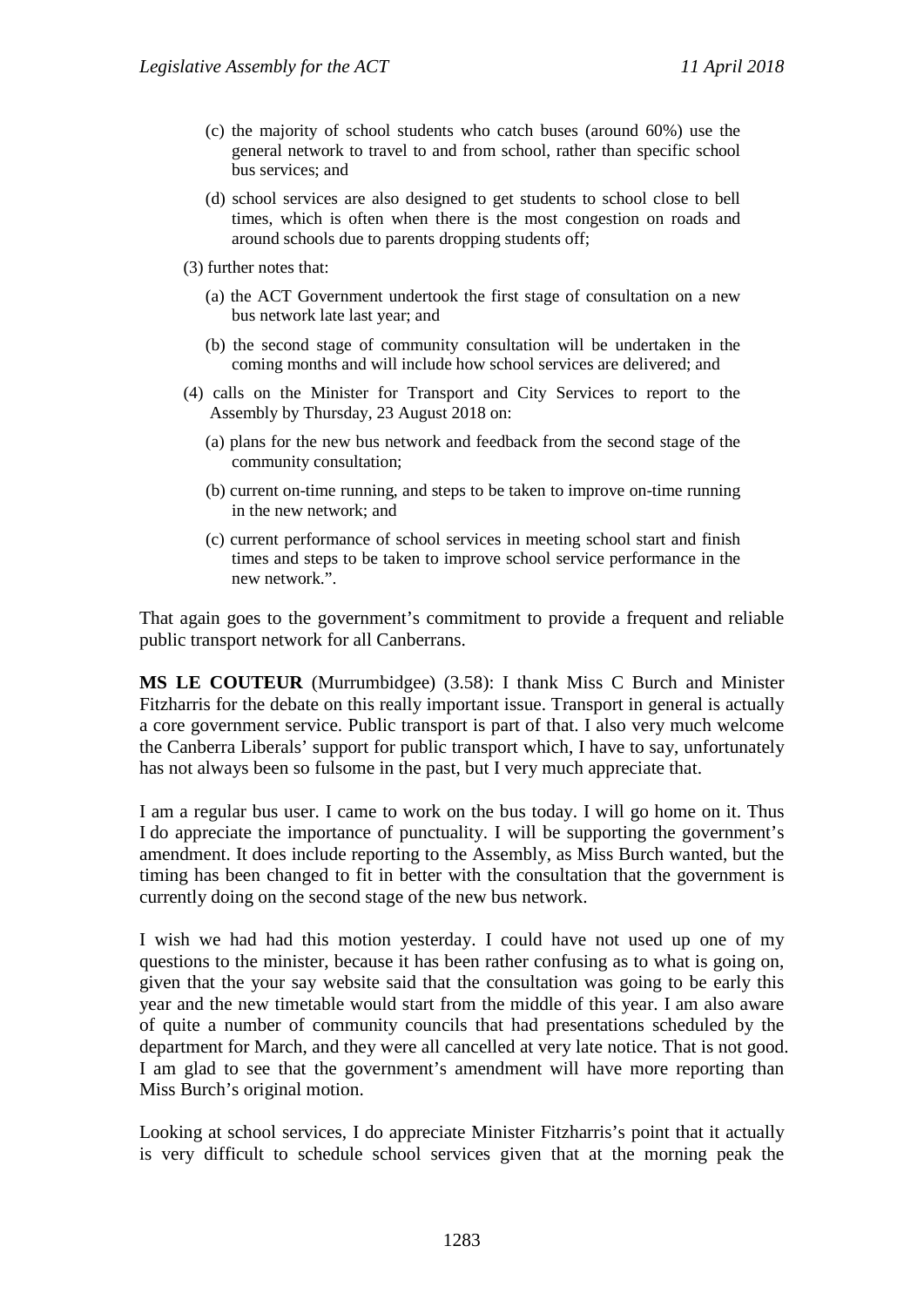workers are going to work and the schoolkids are going to school: it is everybody moving at the same time. That having been said, of course it is the government's job to fix the problem. It is the opposition's and the crossbench's job to point out the problems. The fact that the problem is there is not a reason to not do anything about it. Of course it is unacceptable that kids are not able to get to school on time. Bus users should not be second-class citizens.

However, I think it is quite reasonable for the government to actually look at what bus services are needed, what schools kids want or need to go to. It is not reasonable for someone who lives on one side of Canberra to say, "There should be a dedicated bus for my child to go from Gungahlin to Tuggeranong," or vice versa. That is almost an hour's trip by car anyway. That is not a reasonable request. I think that the minister's comment that we need to look at school kids using normal route services as well is something that has to be taken into account.

I very much hope that these issues will be taken into consideration in the next iteration of the bus network. It clearly is a very difficult problem in the morning. In the afternoon it is easier, obviously, because more of us stay at work longer than the kids stay at school. But it is clearly one of the major problems.

Miss Burch's motion talks a lot about punctuality, and clearly that is an issue, as most of us have things that we have to go to and we do not want to have to catch the earlier bus just because we do not know if one is going to turn up. Equally, we do not want to have to go to the bus stop a lot earlier because we do not know if it will turn up.

I would actually make a plea, which I have made before, for better reliability of the NXTBUS application. I hope that anyone who is a bus user and is not aware of the NXTBUS application is told about it. There actually should be a lot more advertising of this. The majority of bus users, I would believe, have smart phones, in which case they can see on their phone what is coming next at the bus stop. If they do not have a smart phone, it is available via SMS. It is a bit slower by SMS. Nonetheless, anyone who has a mobile phone with them at the bus stop can find out what is going on. Conversely, when they are thinking about leaving home, they can look on their phone or ring up their local bus stop and find out what buses are on offer. That is great. But what is very frustrating is finding that there are a number of ghost buses. I particularly notice this in the evening if I check from the other side of the road, the Eclipse House bus stop. You are waiting there and then this bus turns up that was not even on the application.

Also I have noticed that there are major bus problems. One afternoon I remember there was about three-quarters of an hour wait for a 300 bus to turn up. That was because there was a major accident on Haydon Drive and nothing was getting through. The bus app said these buses were turning up but they just did not.

That brings me to one of the other points. The more dedicated bus lines we have, the more on-time running we can have. I strongly support putting more and more dedicated bus line routes in. This should be a major part of the solution to all our public transport problems. Certainly it will be a major part of our solution to our punctuality problems.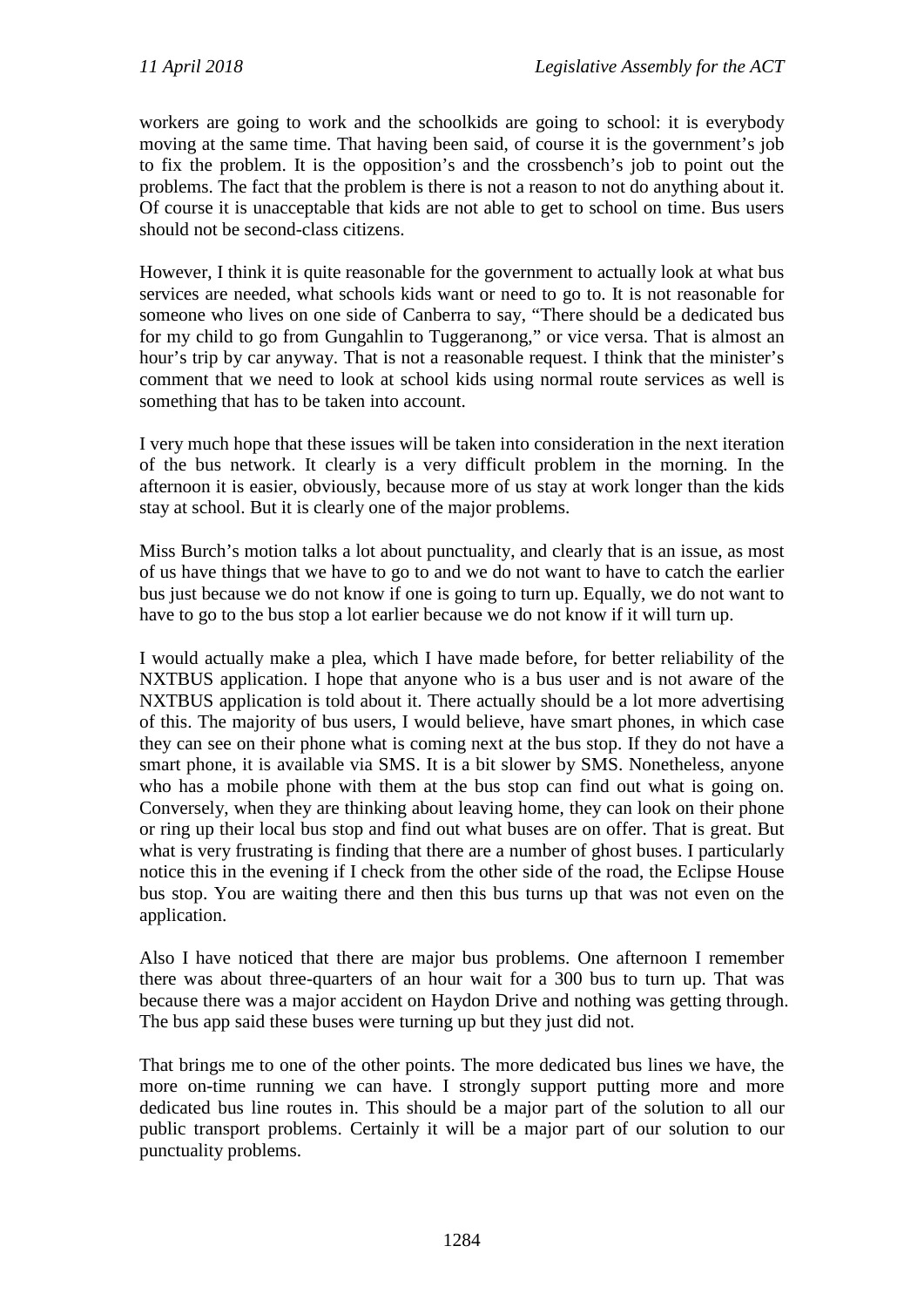Also, as we have rapid routes, people actually do not care so much about punctuality. When I get the bus in the morning, I do not bother checking what bus is going to be there because, very regularly, I turn up and the bus is there within a minute of my turning up. I cannot ask for any better than that. I must say that I could not ask for anything better than this morning. The bus I caught picked me up a couple of stops before Woden. It basically did not stop at Woden because there was another 300 there and clearly none of us wanted to get off. Its next stop was the Assembly. I think that it took me a quarter of an hour in the bus from south of Woden to here, and that is very good—very good running.

One other item I would like to just briefly mention is Sunday timetables. With Sunday timetables, the problem is not so much that the buses are not on time. The buses are on time on Sunday, because there is not an awful lot of other traffic around. The problem on Sunday is the very few buses, and they cease running in the early evening. This was particularly highlighted at Easter with the Folk Festival. Quite a number of Canberra patrons wished to go to the Folk Festival on the bus. That was okay on the Thursday night, because Thursday was a normal work day, but the rest of the days of Easter we had the Sunday bus timetable and, basically, it meant that you had to leave by 6 o'clock, which was very frustrating if you were at the Folk Festival or for many other reasons.

I think in getting our bus timetables together we must be aware that buses are not used just by school children to go to school and by office workers to go in at 9 o'clock and back at 5 o'clock. There are a lot of other people who use our buses, people who are too young drive, people who are too old to drive, people who have a disability of some sort which means they cannot drive, people who are concerned about greenhouse gas emissions, as we talked about in the earlier debate, and do not want to drive a private car and of course a substantial number of Canberrans who simply cannot afford to maintain a private car. And that is basically most people on Centrelink allowances. It is just not possible to afford to run a car as well as pay for everything that you have to pay for.

There are a lot of people in Canberra who use the buses, which is really great, and I am very pleased that we have had this debate and am pleased to support the concepts behind Miss Burch's motion but obviously we will be supporting the amendment to that.

**MS LEE** (Kurrajong) (4.08): I thank Miss Burch for bringing this motion to the Assembly. Public transport is vitally important for everyone in any city, but for parents who rely on a dedicated school bus to take their children to school and back home, it is even more imperative that we get this right. I have had many parents, students and teachers reach out to me about the poor coordination of buses for schools, thus leading to extensive travel times, excessive waiting times for services, disruptively arriving at schools late or forcing students to leave before classes are finished.

Worst of all, the woeful lack of information about school bus services, about their performance and about what parents, students and teachers can do about this makes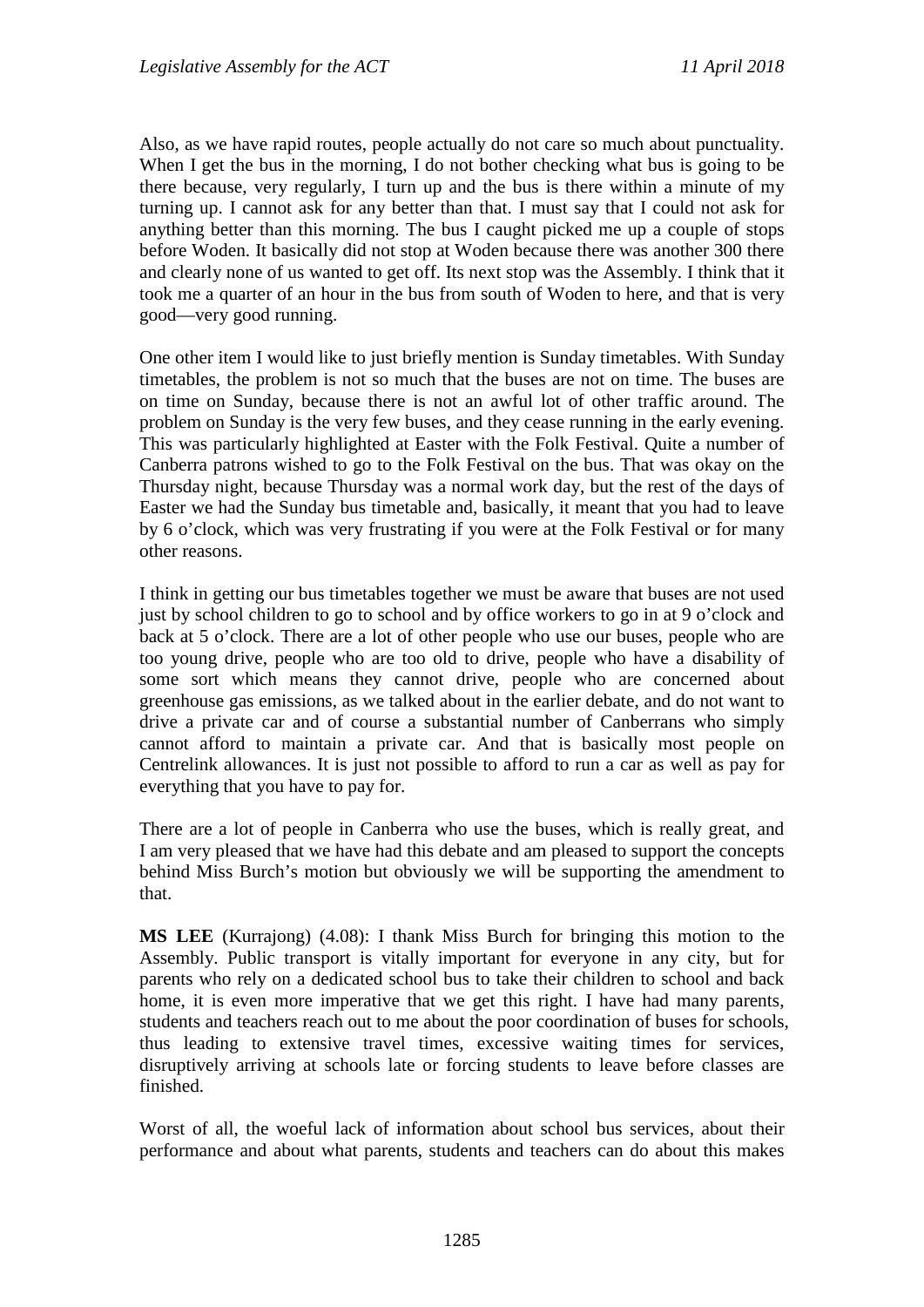the situation quite bleak. Surely the whole purpose—in fact, the sole purpose—of a morning school bus is to collect students from their local bus stop and get them safely to their school on time. It is concerning that this sole purpose of a morning school bus is so regularly unfulfilled. School bus services are often so convoluted they lead to students getting to school after the first bell.

I am sure that all members in this chamber read with some concern the article on RiotACT last month about the persistent lateness of the 501 service to Mount Stromlo High School. The 501 service to Mount Stromlo high is scheduled to arrive at the school gates at 8.43 in the morning. The first bell of the day at that school is 8.45. Even if the bus does arrive at the scheduled time, it gives students two minutes—two minutes, Madam Assistant Speaker—to get off the bus, walk into the school and into their classrooms in time for rollcall.

With crowds of students piling off the bus and the usual morning hustle and bustle, this is a big ask for even the most disciplined of students—and this, of course, is a best case scenario. Given ACTION's policy that arriving within 10 minutes of the scheduled arrival time is not considered late, if the school bus arrives after the school bell on a regular basis, so long as it arrives by 8.53—eight minutes after the first bell—it is considered on time. This, of course, does not even address the buses that are actually late, that arrive after 8.53.

As Miss Burch referred to earlier, we know that punctuality is not this government's strong suit when it comes to bus times. The government may well argue that school buses are different, but the biggest problem is that we just do not know because of the sheer lack of information available to teachers, to parents, to students or to the Canberra public about school bus times and performance.

Being late to class has a number of implications. First, it is disruptive and discourteous to the teacher and to other students who have made the effort to be in class on time. I am sure you will also agree, Madam Assistant Speaker, that we have all been in situations where we have been made to wait for someone who is running late. It is super-annoying.

Second, it causes students who are arriving late to be flustered and to be in a rush, hardly the right frame of mind that we would want for our students who are starting a full day of learning. Third, it is about showing our students that their education matters. If the ACT government shows how it places such little importance on getting our students to school on time, what is that saying to our children about the way this ACT government values their education and their future? For a government that is supposedly so focused on education and public transport, it is simply unacceptable that we have regular school bus services that are not meeting their sole goal of getting our students safely to school on time.

It is not just the beginning of the school day that causes problems. In speaking to several teachers and parents in recent times, I have had accounts that some teachers were letting their classes out early at the end of the day to make sure their students are able to catch their school bus home because the bus arrives and leaves the school with, or without, students on board before the final bell. The only positive in this situation, I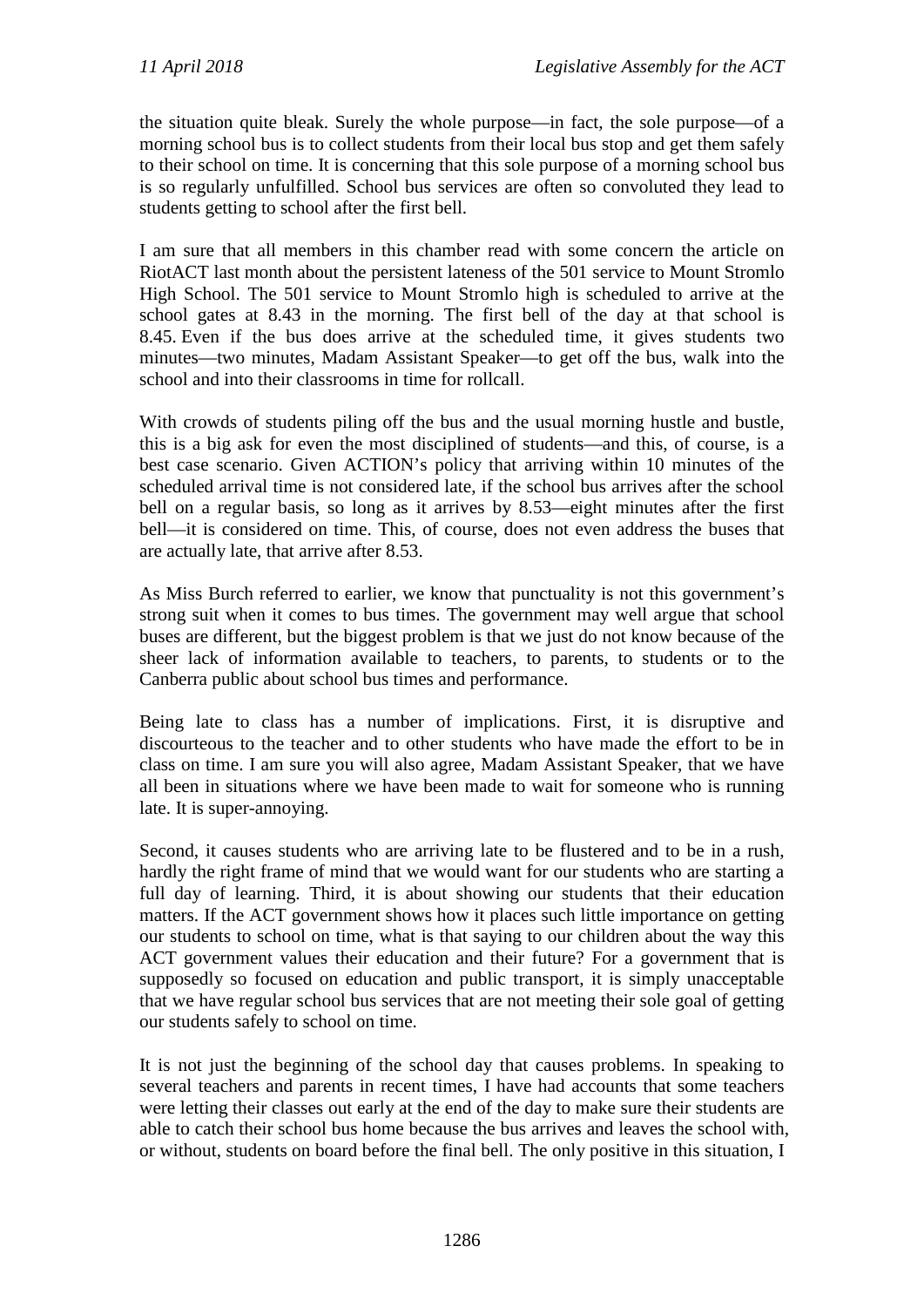am informed, is that when schools have raised their concerns with ACTION, officials and drivers at ACTION have been more than understanding and have tried to find a solution. However, whichever way you look at it, it is not good enough.

Late last year it became clear that the planned change to the ACTION network would lead to a 15-minute delay of the 4.55 afternoon bus service from Alfred Deakin high to Woden. This delay would mean that the bus arrived 29 minutes after the end of the school day, stretching school resources even further as teachers are paid to supervise only until 3.30. I was approached by a parent who lives in Coombs and who has a daughter who attends Alfred Deakin high, an eight-kilometre journey door to door.

As there is no direct bus from Coombs to the school, she must take two buses. Due to the poor coordination, the first bus the student can take from Alfred Deakin in the afternoon is jam-packed with students who do not wish to wait for the significantly later second bus. This daily rush and crushing overcrowding of the bus has led to students becoming anxious about their commute to and from school and has encouraged at least one student to take public buses. This whole process has lengthened the eight-kilometre journey home to an approximately 90-minute commute.

Whilst I understand that the purview of managing school buses falls within the responsibility of the Minister for Transport Canberra and City Services, I implore the Minister for Education and Early Childhood Development to think about the impact this is having on our children's education. She has stated many times in this chamber that she is passionate about making sure our children have access to the best education. There are many ways to do this and fixing up a poor service that is getting our students to school on time is just one. I implore her to take the concerns of these parents, teachers and students seriously.

I finish with some of the words of those who reached out to me to advocate on their behalf directly to both the Minister for Transport Canberra and City Services and the Minister for Education and Early Childhood Development. On behalf of Bronwyn, why is it that the No 619 service is usually 20 minutes late each day getting to Dickson College? On behalf of Michael, why is it that the bus from Gungahlin to Merici is 10 to 15 minutes late each day? On behalf of Michelle, why is the bus stop on Clarrie Hermes Street next to St John Paul II College not active? Why does no school bus go from the Belconnen area to St John Paul II College, forcing more than 20 students to ride a public bus, the No 51, to get to and from Belconnen and school? On behalf of Kelly, why is the Dunlop-Macgregor bus always 10 minutes late for class?

On behalf of the parents of a Daramalan student, I ask: why does the 405 bus arrive 20 minutes after the school bell? On behalf of Chris, why is the only option for students in Molonglo to arrive at St Jude's on a non-school bus at 8.05, which is against school policy as the children will be unsupervised until 8.30? Why does the only bus to get them home leave at 3 pm, which is before school finishes at the standard time of 3.05, or they have to wait unsupervised until 4 pm, which is not great for safety? One parent reached out to me saying that on several occasions the bus to take her children to school has arrived at her stop before the schedule time. The correct time, or another time, has not been updated on the phone app. On behalf of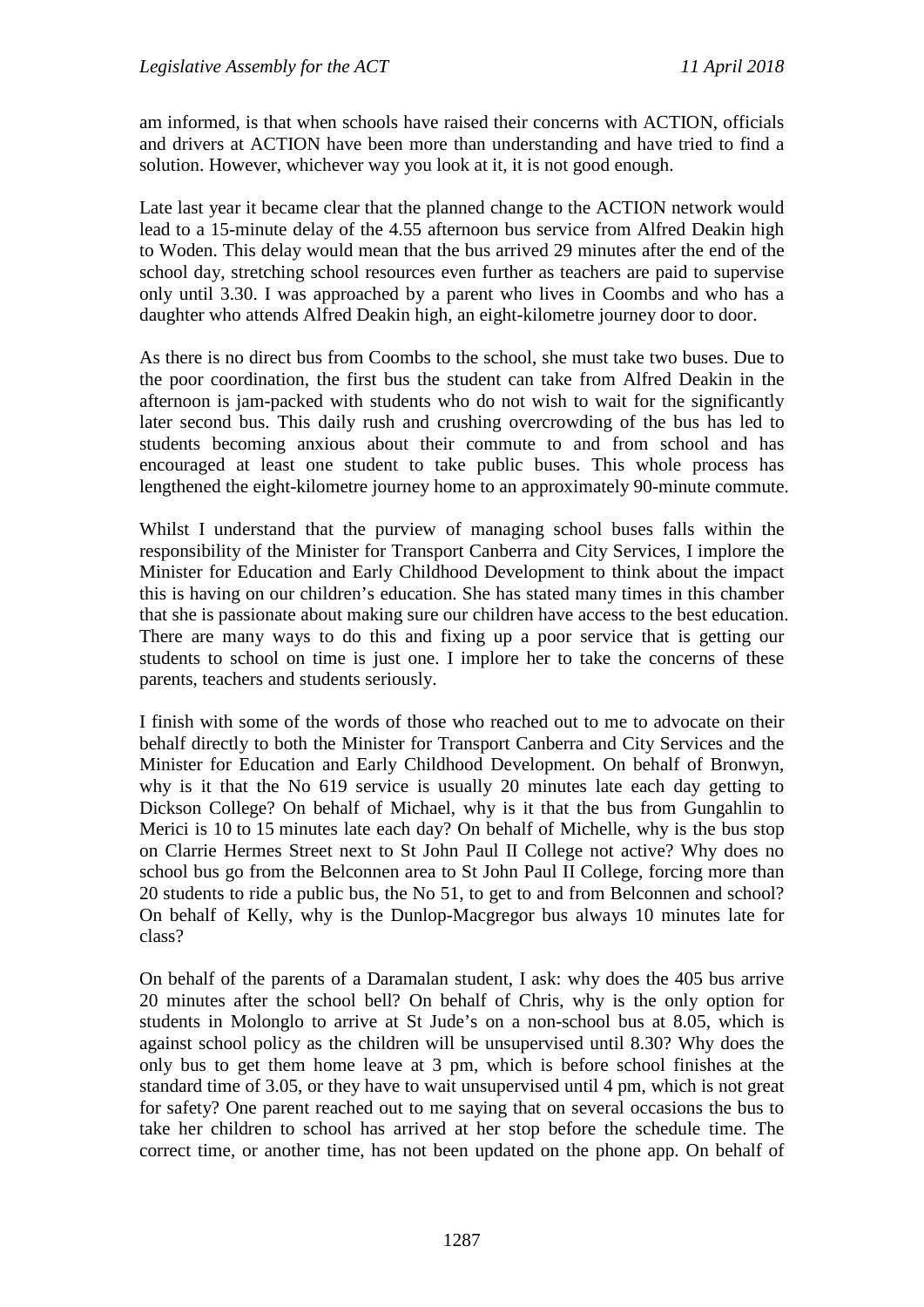that parent, I ask: why is it that the bus misses them rather than them missing the bus?

To both the Minister for Transport Canberra and City Services and the Minister for Education and Early Childhood Development I say that parents, teachers, students and the broader Canberra community await your response.

**MISS C BURCH** (Kurrajong) (4.16): I thank all members today for their contributions to debate on this motion. I would like to reiterate my commitment to fighting for reliable, accessible and convenient public transport for all Canberrans. Canberrans deserve to know that when they use public transport it will get them where they want to go when the timetable said it would. The more confidence people have in the public transport network, the more likely they are to use it. When we look at Transport Canberra's own performance data, we see that Canberra's public transport network is not reliable and it is not punctual.

Buses are currently failing to meet punctuality targets almost 30 per cent of the time. The current timetable is not working for Canberrans. Despite what the minister has said about more Canberrans using public transport, performance data shows that the network is only running on time when people are not using it. The government, it seems, has forgotten to factor people into this current network.

Right now many Canberrans want to use public transport. Those on all sides of this chamber agree that we want more Canberrans to use public transport. It provides many economic, environmental and health benefits that we would like to see Canberrans enjoy. The many Canberrans who choose not to use this network do so not because they do not want to but because they feel like they cannot trust the timetable.

They are not willing to take the risk that the bus might have left too early or arrives too late to get them to where they need to be. This inconveniences commuters and students alike. It is unacceptable that dedicated school buses are getting children to school after the morning bell. It is even more unacceptable that Transport Canberra has told parents that it does not see this to be a problem.

It cannot be acceptable that dedicated school buses make students late for school. I can see no good reason for afternoon school buses to be departing before the end of the school day. This practice should be stopped. When buses depart up to 40 minutes after the end of the day, schools are paying teachers overtime to supervise students who are waiting for buses. This cuts into school budgets for no educational purpose.

If the government is serious about its commitment to our children's education, it must commit to a plan of action to ensure that school buses get our children to school on time. I am pleased to note that the government plans to seek and act on community feedback when it is designing the new transport network. I look forward to hearing from the government about the concrete steps it will take to ensure that public transport is reliable and punctual for all Canberrans.

I particularly look forward to the government providing comprehensive and ongoing data on the performance of school bus services and taking steps to improve the performance of these services to ensure that they meet school start and finish times. I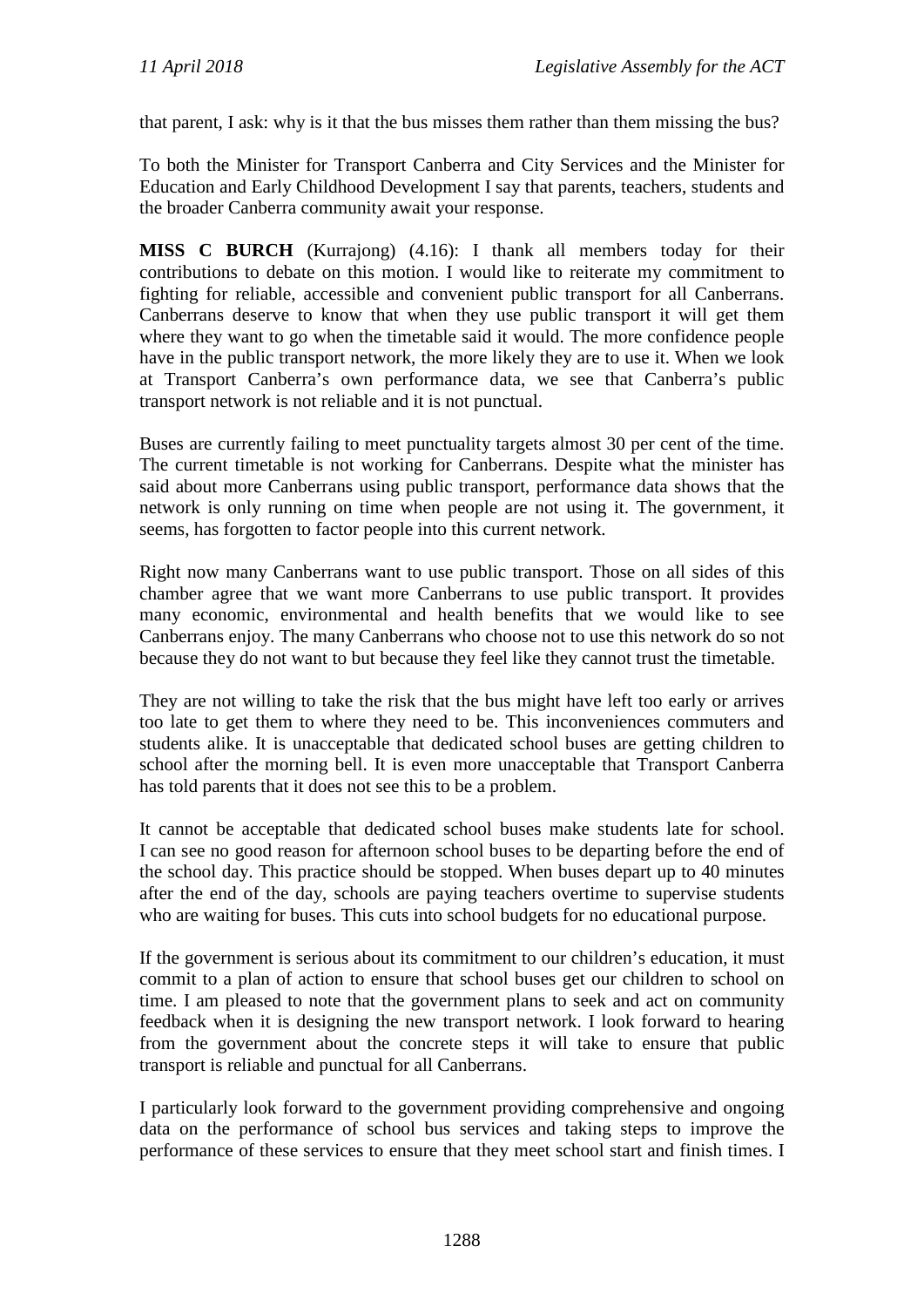thank Minister Fitzharris for making the commitment to ensuring that this is carried out.

Amendment agreed to.

Original question, as amended, resolved in the affirmative.

## **Public housing—supply**

#### **MS LE COUTEUR** (Murrumbidgee) (4.20): I move:

That this Assembly:

(1) notes that:

- (a) the Public Housing Renewal Program has successfully rehoused public housing tenants in high quality and accessible housing;
- (b) approximately 38 percent of the public housing portfolio is more than 40 years old, as such, the need for further investment in housing renewal will continue;
- (c) there are currently 1730 households waiting to access public housing. The average waiting time for applicants ranges from 274 days for those deemed eligible for priority housing and 983 days for standard applicants;
- (d) since 2010-11 there has been a reduction of 387 public housing units in the ACT, dropping from 12 209 to 11 822 in that period;
- (e) in 1991 public housing made up 12.4 percent of the ACT's housing stock. By 2001 this had dropped to 10.2 percent. Public housing currently makes up 7.1 percent of the ACT's housing stock;
- (f) the Suburban Land Agency has identified 143 dwelling sites for public housing in 2017-18. During this period 4120 dwelling sites have been scheduled for release by the ACT Government, meaning that only 3.5 percent of this new housing stock will be public housing;
- (g) public housing in the ACT is highly targeted, with 99 percent of allocations made to people in greatest need, against a national average of 74 percent. This results in a high level of rental rebate (\$142 million in 2016-17) and lower ability to cross-subsidise Housing ACT's operations from own source revenue; and
- (h) the National Housing and Homelessness Agreement (NHHA), currently being negotiated between the Commonwealth and State and Territory governments, will include a multilateral agreement as well as bilateral agreements, known as supplementary agreements. The legislation for the NHHA, currently before the Federal Parliament, notes that supplementary agreements require State and Territory governments to develop a housing strategy that "indicates the level of housing supply needed to respond to projected housing demand, and outlines the reforms and initiatives that contribute to meeting this need"; and
- (2) calls on the ACT Government to:
	- (a) commit to growing social housing stock to at least maintain a minimum of 7.1 percent of the ACT's housing stock as social housing, ie housing that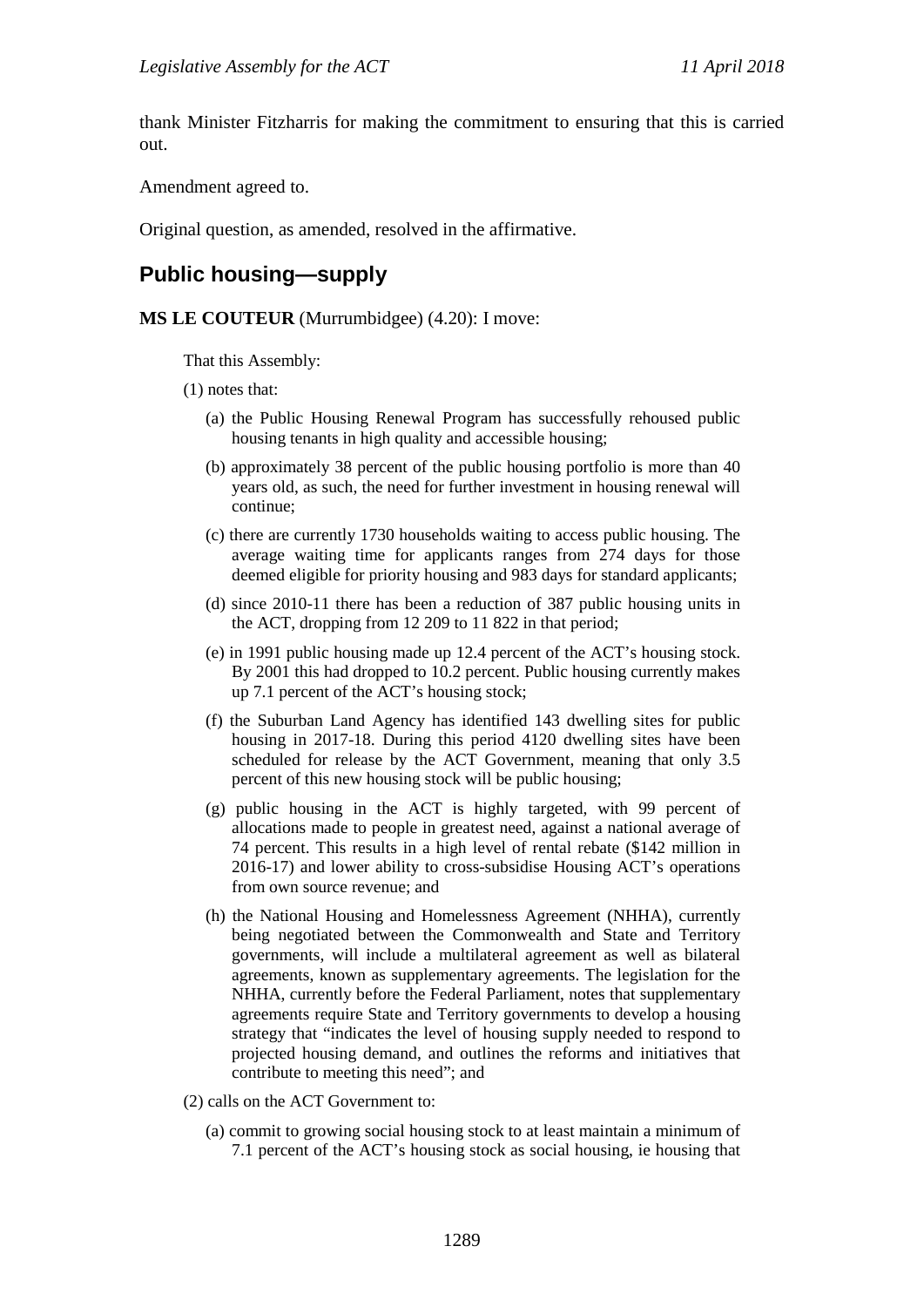is public housing or managed by a not-for-profit organisation and where rent is set at a maximum of 25 percent of tenants' income;

- (b) implement policies to further grow the supply of affordable rental housing where rent is set at a discount to market, and properties are targeted to low and moderate income households; and
- (c) provide the Assembly with a report about the ACT's participation in the NHHA during the first sitting period after it is signed, including information about:
	- (i) the methodology used for calculating the level of housing supply needed to respond to projected housing demand as part of the Territory's bilateral agreement with the Commonwealth for the NHHA;
	- (ii) which minister(s) and directorate(s) will be responsible for conducting this work; and
	- (iii) initiatives that will contribute to meeting housing supply, as part of the Territory's bilateral agreement with the Commonwealth for the NHHA.

This is one of my favourite subjects, but one of the least favourite subjects is the fact that the rental market in Canberra is grim for low income people. Canberra clearly has an affordable housing problem. The most recent Anglicare rental affordability snapshot found that in April 2017 there were 1,280 private rentals advertised in the ACT and Queanbeyan. But using the normal definition of "affordable rental" being one that costs less than 30 per cent of your income, only 29 of those were affordable for a couple with both adults working and receiving the minimum wage plus family tax benefit A as well as commonwealth rent assistance. Only one rental property was affordable where one parent works and earns the minimum wage.

For single people earning the minimum wage Anglicare found there were a whole 51 rental properties, or four per cent of the total, that would be affordable. However, the vast majority of these were in shared accommodation arrangements, and the few non-shared accommodation options that did exist were located in Queanbeyan, which would mean that most people would have to add on the cost of running a vehicle.

There is, in fact, a national rental affordability index which is compiled by SGS Economics in partnership with National Shelter, Community Sector Banking. This looks at rental affordability relative to household incomes for the different states in Australia except the Northern Territory. It shows that on average Canberra rentals are what they regard as moderately affordable. Unfortunately, it also shows that in all but one of the eight categories of low to moderate income household types analysed in this report the ACT is a close second next to Sydney when it comes to unaffordability of our rental market; in other words, for anyone on a low income, we are only marginally better than Sydney. Basically this is saying that we have two classes in Canberra: a class who can afford housing in Canberra and an increasing class who cannot.

I now look at public housing. Canberra was built on public housing, and so was much of Australia. Between 1947 and 1961 Australia's housing stock increased by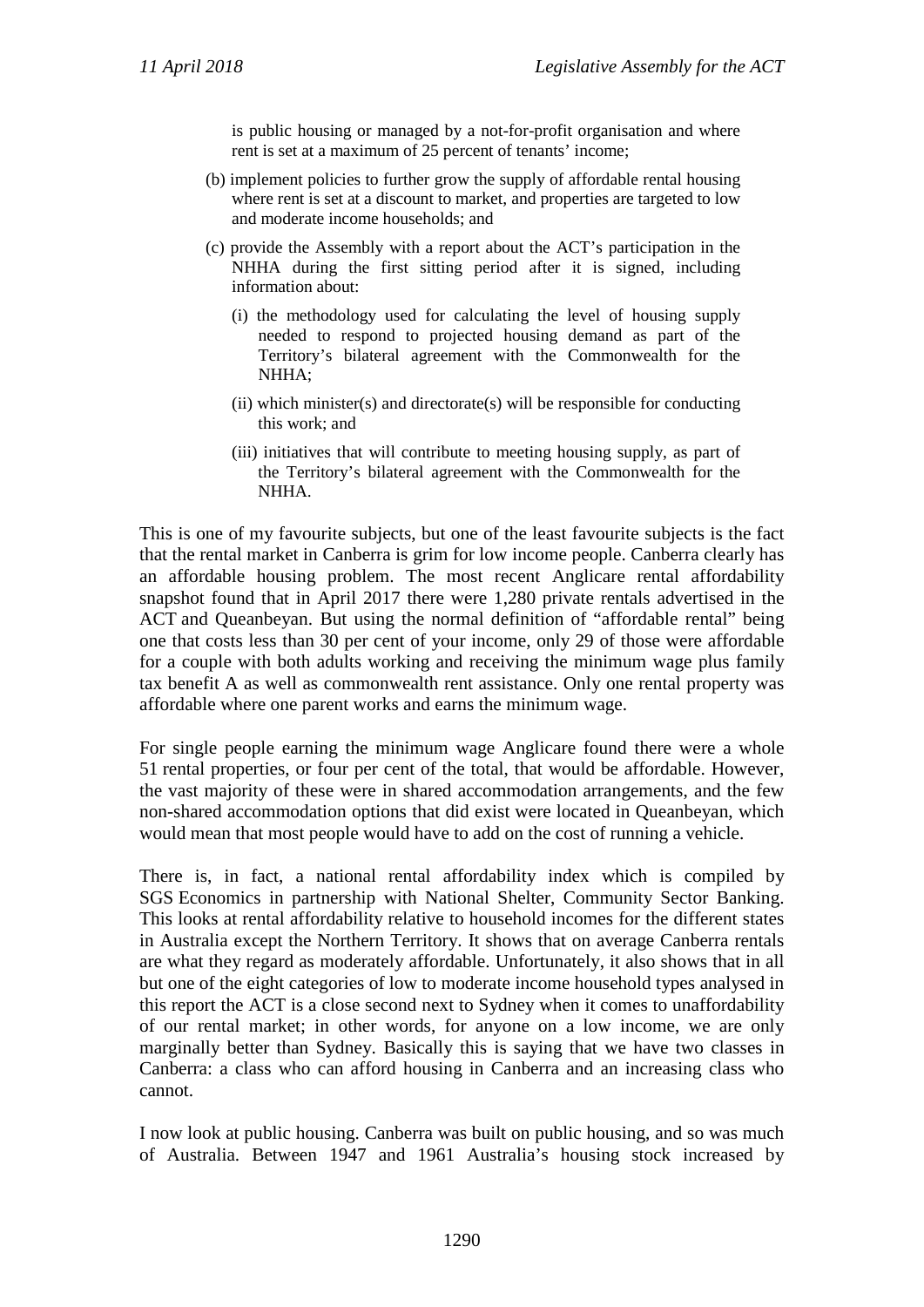50 per cent and our population by only 41 per cent over that period. State and commonwealth governments contributed 24 per cent of that increase. Between 1961 and 1976 housing stock increased by a further 46 per cent, again, outstripping the 33 per cent increase in our population. And, again, state and commonwealth governments were 23 per cent of that increase. So governments in the past have put a high value on providing affordable housing, and for most of Canberra's history, most of our housing stock was government supplied.

Unfortunately more recently we have seen a significant decline in government investment in housing. In Canberra public housing made up 12.4 per cent of our housing stock in 1991 just after self-government. By 2001 this had dropped to 12.2 per cent. Public housing now makes up only 7.1 per cent of our housing stock. Between 2010-11 and 2016-17 public housing stock numbers in the ACT decreased from 12,209 to 11,822, a drop of 387 houses. These figures come from the budget papers. While there have been some fluctuations year by year, the trend is downwards.

A recent letter to me from the housing minister highlights the problem. I wrote to her about this issue a month or so ago. She noted that public housing in the ACT is the most highly targeted in Australia with 99 per cent of allocations made to people in greatest need as against the national average of 74 per cent. This results in a high level of rental rebate—that was \$142 million in 2016-17—which means a lower ability to cross-subsidise Housing ACT's operations from its own-source revenue. This means that Housing ACT is going backwards financially.

Curtin University economist Alfred Dockery observed that since 1982 the role of public housing has changed from a tenure offering working families affordable housing opportunities to a residual sector that targets housing assistance for those with the greatest need. There has been a marked change with working age public housing renters increasingly driven from the ranks of those whose employment prospects are relatively poor. We have taken the public out of public housing, and it does not have to be that way. We have set priorities about what we choose to spend public money on—investment in social housing makes sense. It delivers abundant social and economic benefits to tenants and to the wider Canberra community and economy.

Unfortunately the immediate prospect for the future of public housing is not good. The Suburban Land Agency has identified 143 dwelling sites for public housing in 2017-18. During this period, however, 4,120 dwelling sites have been scheduled for release by the ACT government, and this means only 3.5 per cent of new housing stock will be public housing.

In response to this motion I anticipate the minister will tell the Assembly that social housing growth will not take place just in the dwelling sites identified in the housing targets of the CRA and the SLA. That, of course, is true. They will note that the rest of the portfolio is being rejigged and there has been added supply through spot purchases and so on. All of this may well be true, but it is still not enough. As I pointed out earlier, the overall numbers of social housing dwellings in the ACT are falling, as is the proportion of this stock against the overall number of dwellings in Canberra. The public housing capital delivery program is barely replacing the level of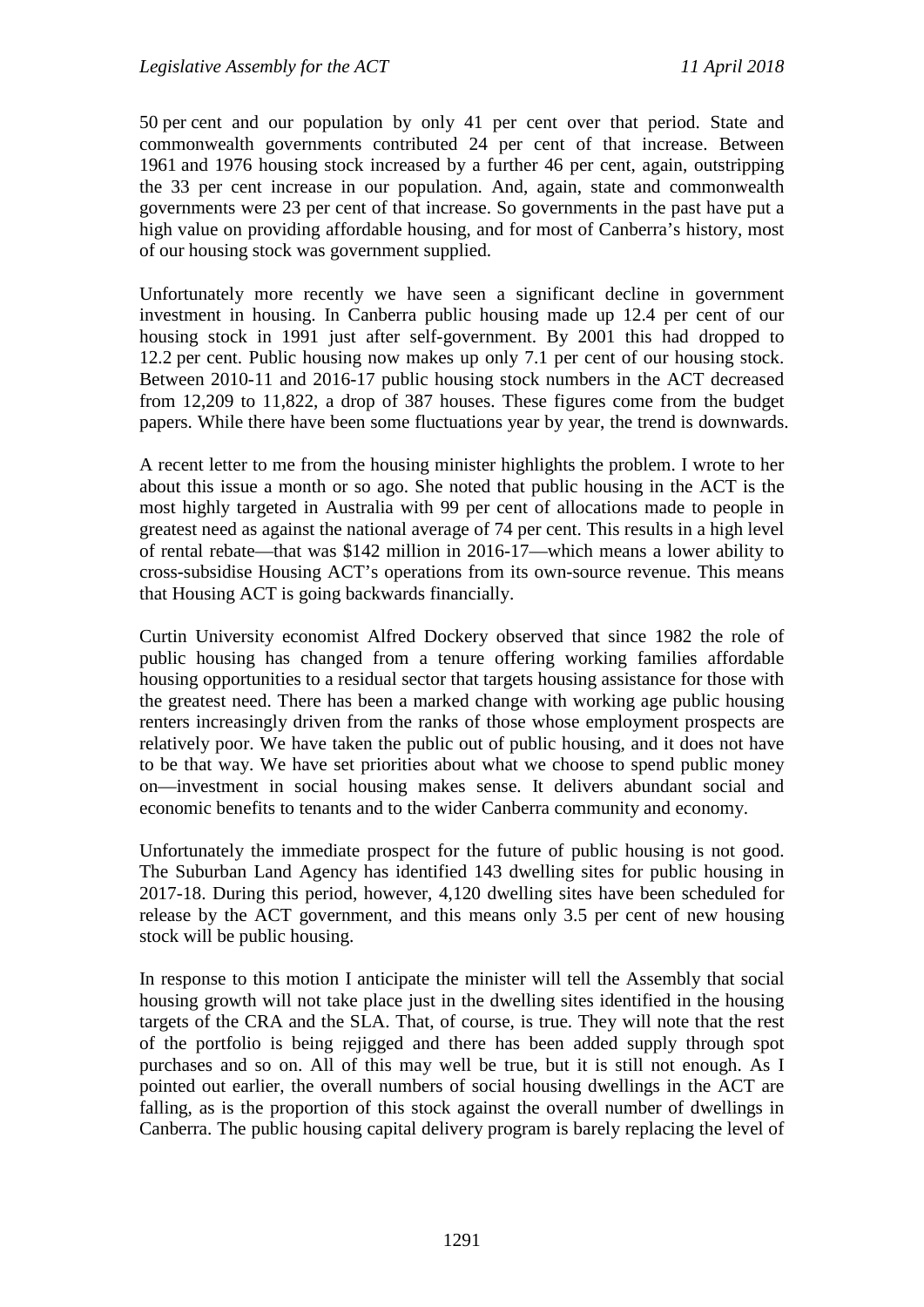our existing housing stock, so the proportion will continue to decline as our population increases.

It is not just housing assistance for people on very low incomes where there is room for and need for improvement. Our unaffordable housing market also affects people in the second and up into the third income quintiles. Most of these people are the people who serve us coffee, nurse us when we are ill and clean the offices when we go home to have dinner, and who are not eligible for social housing but are struggling in the private rental market. Or they are the new graduates working in the public service who have not yet got the high incomes that many people in Canberra have.

The ACT has the highest proportion of people—48 per cent—who are still in rental stress after receiving commonwealth rent assistance as compared to any other jurisdiction. Commonwealth rent assistance is an income supplement payable to eligible people who rent in the private rental market or community housing recipients of income support payments and people receiving more than the base rate of family tax benefit part A. Single people and couples without children who do not receive income support payments, even though they may be very low income earners, are not, unfortunately, eligible to receive the commonwealth rental assistance.

To highlight how this problem is spreading, in a recent article Macquarie University academic Ben Spies-Butcher summed up the issues with job insecurity and housing insecurity:

As more people work in less stable jobs—either on short-term contracts, or as casuals or in the 'gig' economy—so they can find it harder to access stable housing. First, without a stable job it is difficult to get a mortgage, which means you cannot buy a house.

Then:

Insecure work is just as much a problem for renters. If your income fluctuates every week it is hard to manage your finances to ensure you can cover the rent in periods where you have fewer hours or no work. Low paid and underemployed workers, who have less of a financial buffer when things get tight, are more likely to have insecure forms of employment. It is not surprising that this leads to a growing number of people scarifying essentials to pay the rent.

We all know family and friends who are affected by this unaffordable private rental market—they may be adult kids staying at home longer because they cannot afford to move out, people experiencing a relationship breakdown who can no longer afford to live separately in the way they used to, people who are still renting when they retire, and, as I mentioned, people in insecure employment with low wages or low hours of work.

Of course, I welcome the recent changes to the ACT's affordable home purchase scheme resulting in, among other things, the affordable housing the government mandates being better targeted to those in need and hopefully affordable for longer. The innovation fund, which will look at home share and things like co-housing, which was part of the parliamentary agreement, is a great initiative. But the problem is that a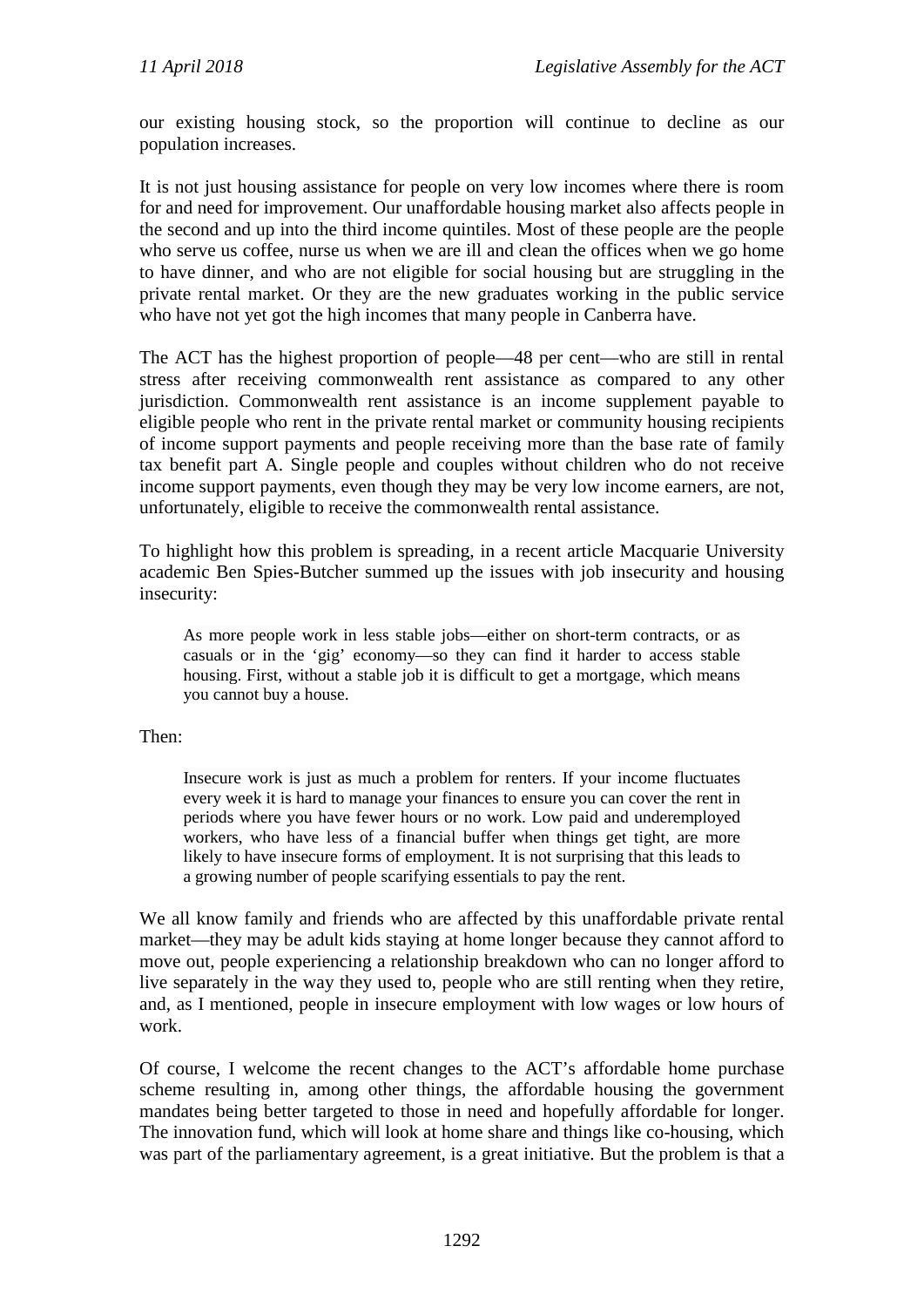lot of people simply cannot afford to pay the deposit for affordable home purchase, and we do not have enough affordable, secure long-term rentals for people unable to get into the small amount of public housing we have.

As I have discussed, the ACT does not have enough affordable housing for all of our residents. The Greens are therefore calling on the government to commit to stop reducing the amount of public housing, to maintain a minimum proportion of social housing, and to increase the supply of affordable rental housing. This is important because safe, secure and affordable housing enables good health and wellbeing, social inclusion, and human housing. I am absolutely sure that everybody in this Assembly would agree that that is something we all want and need.

As well as this, of course, social and affordable rental or non-rental housing promotes economic participation as well as the obvious benefits of being in stable housing that confer to participation in education and employment. Low and moderate income earners do not have a lot of discretionary income left after paying high housing costs. This means that any income they have left over is less likely to be spent on luxury items, which do not contribute to the local economy, such as expensive cars, expensive wine, overseas travel or, in fact, travel anywhere. It is much more likely to be spent on fresh food or at local small businesses. The lower housing costs are for these people, the more of their leftover income will be spent in the local economy, which is good for all business in the ACT.

Canberra can increase its social housing; we have done it before and we can do it again. It is a truism that no more land is being made. However, there is nothing stopping us from using a greater proportion of this valuable and finite resource to deliver an increased supply of social and affordable housing. Particularly given that the ACT is the biggest landowner in the ACT, this is a lever that we should be using more of, and I call upon the Suburban Land Agency to do just that.

Our motion also calls on the ACT government to provide the Assembly with a report about the ACT's participation in the national housing and homelessness agreement, an agreement whereby we receive \$24 a million a year from the federal government. The new agreement specifies that state and territory governments must have a housing strategy which indicates the level of housing supply needed to respond to projected housing demand and outlines the reforms and initiatives that contribute to meeting this need. My motion calls for this information to be made public, which will help everybody involved in housing in the ACT to plan for the future.

In conclusion, social and affordable housing is essential public infrastructure. Canberra's population is rapidly increasing and so must our public housing, our social housing and our affordable housing. That is all we are asking for in this motion.

**MR PARTON** (Brindabella) (4.35): This is, I am sure you would agree with me, a somewhat interesting motion, as most of them from Ms Le Couteur are. There is a lot in this space that I and Ms Le Couteur agree on, a hell of a lot. I think that probably the biggest difference we have in this space is that I am in opposition and Ms Le Couteur's party is effectively in government. We all know that the Greens are perfectly capable of using their party processes and parliamentary agreement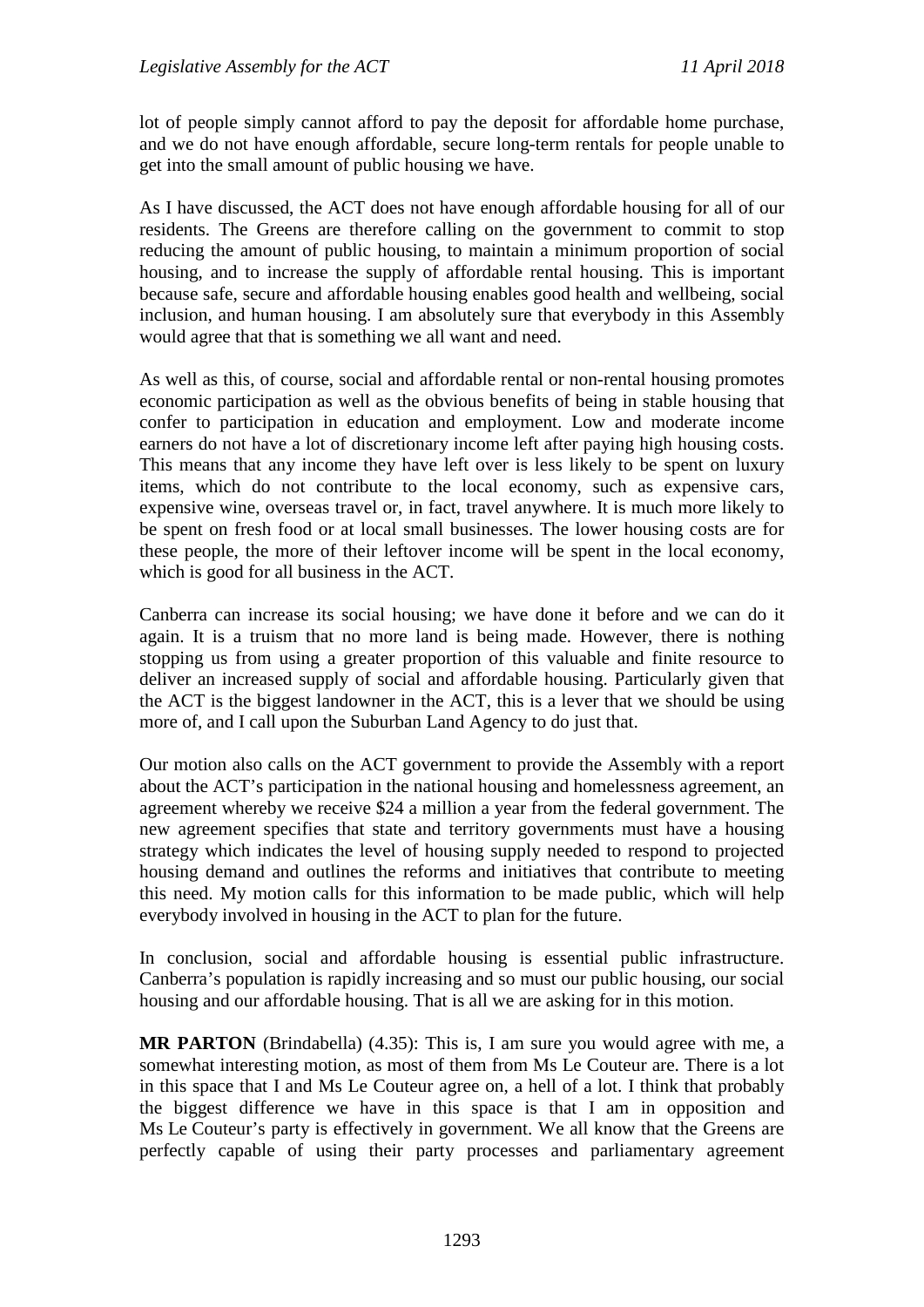arrangements to achieve the outcomes that are sought in this motion, but of course the fruits of those efforts would not be as visible. It is much more difficult to beat the drum if you are just making things happen up on the top floor.

The motion notes are interesting, because they are written in some parts to give the government that Ms Le Couteur is in partnership with a pat on the back over the public housing renewal program. Ms Le Couteur notes that there are 1,730 applicants on the housing register waiting list, a level at which it has been hovering for some time. In spite of major rounds of consultations, in-depth reports and ministerial statements about where we are heading, the waiting list continues to hover at around the 1,700 point. I think we would all agree that there would be a growing cohort who really should be applying for public housing, but cannot see that it would be worth their while. They think it would be a waste of their time. Those waiting lists would contain, I believe, hundreds more if more people genuinely believed that they would get a house in a sensible time frame. Many have just given up.

We know that there is a serious problem out on Canberra streets, with last winter's record numbers of homeless people calling on our overnight shelters to help them avoid sleeping outside on the ground or the concrete. And there are those who are couch surfing. The ABS figures are not a genuine representation of what is going on out there in the real world. I think we all know that. Ms Le Couteur does not condemn the government for accepting that situation. In fact, in the earlier part of the motion she gives her government accolades for its success.

The metrics of Ms Le Couteur's motion look a bit interesting. She points out that ACT public housing currently represents 7.1 per cent of the ACT housing stock without suggesting whether that is a good, bad or indifferent level compared with the recorded needs. I seem to recall that the Greens have long called for a much higher level.

I am proud of what I have achieved as shadow minister for housing. There is a limit to what a shadow minister in any area can actually achieve, because we do not have access to any of the levers within the directorate. Nevertheless, I am proud of a number of the outcomes, micro-outcomes, that I have been able to achieve for a number of constituents who have come to me in the hope that I could solve their problems. It must be said that I could not have achieved any of those outcomes without the assistance of the minister. Although we are sometimes at each other's throats in here, I genuinely thank the minister for assistance with a number of individual issues that had somehow slipped through the cracks. Obviously, we will be saying that they should not have slipped through the cracks, but sometimes they do. I genuinely thank the minister and the directorate for assisting us with some of those matters.

I would like to think that one of the things that I have achieved is to reignite a genuinely robust conversation within the Liberal Party on housing and housing policy. I know that Ms Le Couteur and many others on the left have a perception that we evil conservatives do not really care about social housing and public housing. I can guarantee you that that is not the case. Isn't it ironic that in the 17 years of this Labor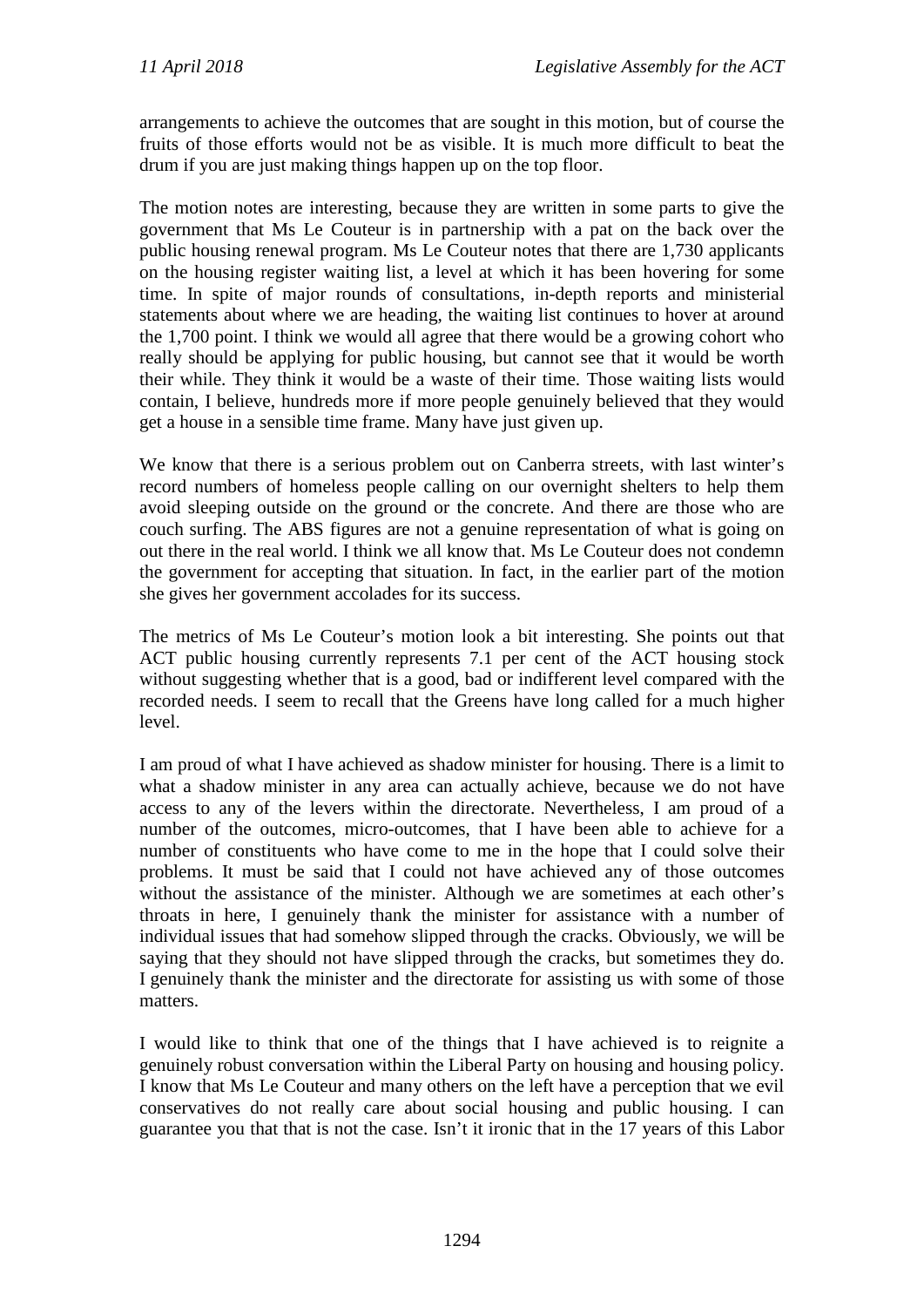and Labor-Greens government, this progressive government, the public housing proportion has gone down from 12.2 per cent to 7.1 per cent? Is that not ironic?

**Mr Rattenbury**: No.

**MR PARTON**: These are figures that came from Ms Le Couteur's notes, so you can take it up with her, Mr Rattenbury, if you want to.

Our reality is that over the past 20 years the governing party that has presided over the highest proportion of public housing stock as a percentage of the total housing stock is the Canberra Liberals. Isn't that fascinating?

*Ms Berry interjecting—*

**MR PARTON:** The highest figure that you quoted in the past 20 years was from 2001. Is the figure correct or is it incorrect?

Ms Le Couteur points out that of the 4,120 dwelling sites to be released in 2017-18, 143 will be assigned for public housing. Again, this motion fails to offer any critique of the government's outcome target for this area. I would ask Ms Le Couteur why she has not called upon this Assembly to condemn the government for not meeting the targets that she has asked us to support via this motion. I would concede that she has made those calls in other ways and other places in recent times.

We all know very well that this government has all the tools at its disposal to grow the supply of affordable rental housing. But of course, funding is severely constrained. And on the subject of funding, we must remind ourselves that the proceeds from the sale of the 1,300 inner city dwellings for the public housing renewal program get ploughed into the capital metro project. Nothing from those proceeds will be dedicated to the public housing supply; it all goes to the tram. We are assured that there is overwhelming community support. This compels the government to find additional capital funding from other sources to implement the public housing renewal program, a program worth around \$608 million.

There is no denying that some residents of public housing living in old and squalid properties do need a response from government. Our inboxes abound with pleas for help from public housing residents seeking relief from all sorts of things: from poor maintenance, from feral animal infestations, from poor maintenance services, from feelings of neglect. Many of us have had to deal with instances where the mental and physical wellbeing of residents has been severely affected. Instead, the proceeds from the sales of old public housing stock all get fed into the tram service, and the poor old ratepayer has to pick up the difference to help people in substandard accommodation and pick up the bill for the public housing renewal program. Again, this motion is silent on these issues, but just blandly calls on the government to do better. I think the government should be doing better.

The motion contains some noble sentiments, the principles of which none of us here would oppose. I must highlight that, broadly speaking, we support what Ms Le Couteur is saying here. We must remind ourselves always of what the real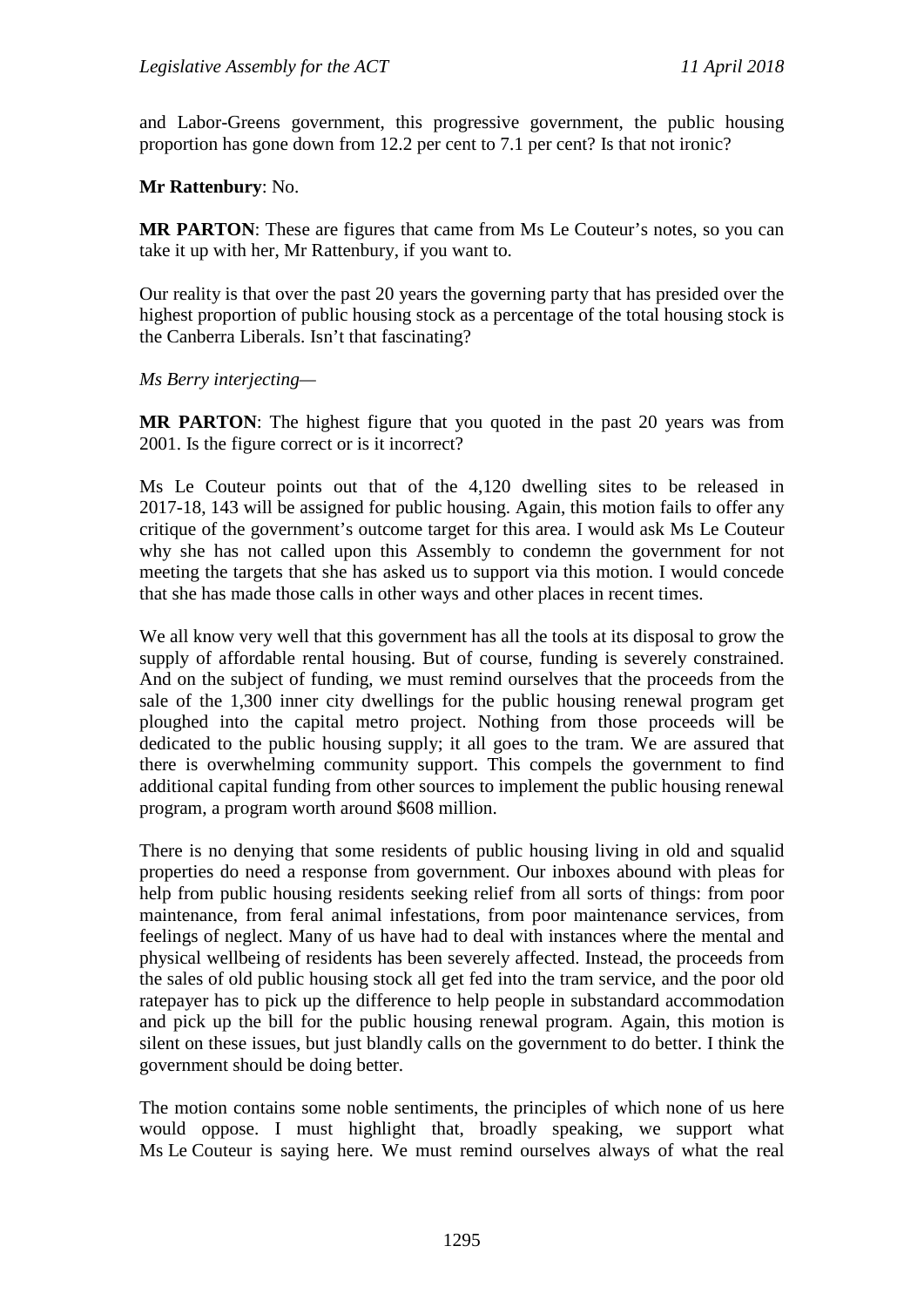problem is. There are many reasons that we find ourselves facing these housing affordability hurdles. One of them is the government's strangulation of residential land supply in favour of exorbitant profits. It is one of the problems. This motion is silent on the blatant manipulation of land prices that neglects opportunities to address the affordable housing requirement. The Canberra Liberals believe that housing affordability should be tackled from a number of fronts and that one of the big fronts is the planning space in addition to the housing portfolio.

We do support the thrust of the motion in regard to reporting and methodologies for assessing housing supply requirements and the directorates who are accountable for such work. Transparency is crucial to helping those in public housing and those waiting for housing assistance. There is much data that we have to laboriously extract through questioning processes that could easily be provided by this government. Ms Le Couteur's assistance would be invaluable on that front.

In conclusion, this side of the chamber will not be opposing the motion, for it does offer the prospect of easing the circumstances of those suffering from housing stress.

**MS BERRY** (Ginninderra—Deputy Chief Minister, Minister for Education and Early Childhood Development, Minister for Housing and Suburban Development, Minister for the Prevention of Domestic and Family Violence, Minister for Women and Minister for Sport and Recreation) (4.42): I thank Ms Le Couteur for bringing this important issue into the Assembly. I move:

Omit paragraph (2)(a), substitute:

"(a) commit to growing social housing stock in Canberra through development and purchases in both new and existing suburbs;".

I am proud of the public housing we have here in the ACT. It is a significant and far-reaching program that provides tangible benefits to thousands of people in Canberra. Through the ACT government's housing stock of around 11,800 properties, we support 10,650 households in public housing, 744 households in community housing and more than 300 people in supported accommodation. In 2016-17, Housing ACT provided \$142 million to the ACT community in the form of rent subsidies.

The contribution to an individual's life outcomes by having a stable home can never be overstated. Without a home, it is hard to get up in the morning, it is hard to go to school, and it is hard to maintain community connections. It is almost impossible to get a job without a roof over your head. Your health and wellbeing can be compromised. Secure and affordable housing is a fundamental prerequisite for people to be included and participate in the community. The benefits provided by public housing have a ripple effect through the city and across generations.

This is why the government wants to see as many people in safe and stable housing as possible. I want to see people supported so that they do not become homeless. I want to see a thriving, affordable housing market in the ACT where fewer people are in rental mortgage stress. However, the gap between the supply of low cost housing and demand among low income households does continue to grow. This is the focus of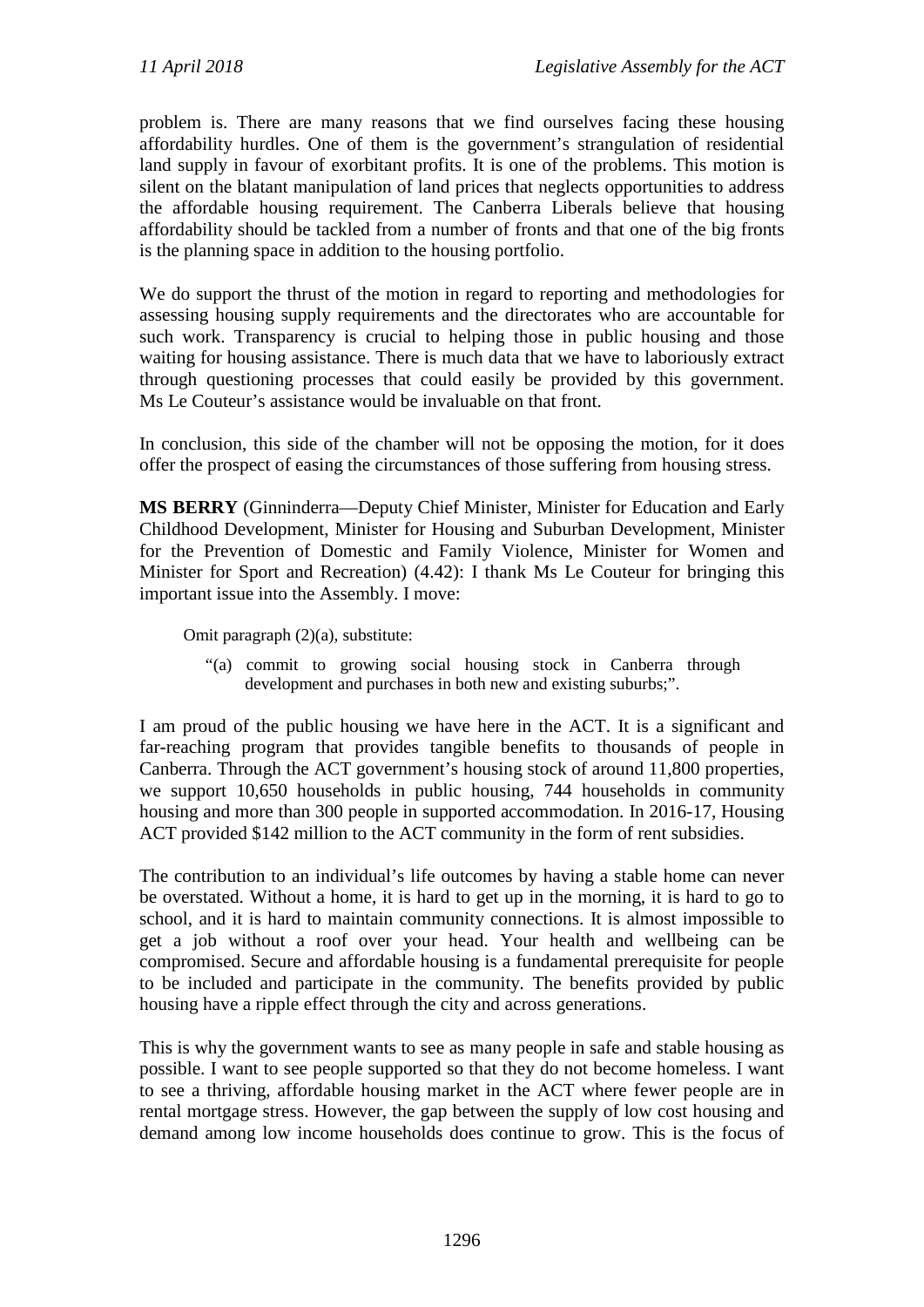our new housing strategy, which will build on the government's achievements of the past decade.

I am looking forward to releasing the new housing strategy later this year. However, members will know that work has already been done towards building this strategy. Expressions of interest for funding under the \$1 million innovation fund are now open. Successful projects will expand affordable rental options in the ACT, including home sharing, co-housing developments and growing the affordable rental market.

New public, community and affordable targets as part of the land release program will ensure continued growth for the community and public housing sectors in greenfield and infill land release, ensuring that land is set aside for the growth in our new and growing suburbs.

While the government strives for better outcomes through these initiatives, it is important to note that the ACT is well placed compared to other jurisdictions. Canberra has the highest rate of public housing per head in the country. During a time when other jurisdictions are transferring or selling government-owned public housing, the vast majority of public housing remains in public hands in Canberra. Mr Parton pointed out the numbers that Ms Le Couteur had quoted around public housing numbers in the ACT. Of course, it was the Liberal Party in the ACT that sold off over 1,000 public housing units when they were last in government. That is something to keep in mind should they be in government again.

ACT public housing is the most highly targeted in Australia, with 98 per cent of new tenancies being allocated to people in the greatest need, compared to 75 per cent nationally. The number of people on the ACT housing register tracks well below the national figure as a percentage of stock: 21 per cent in the ACT compared to the national average of 48 per cent.

I am proud of the work that is being done to help people who are homeless or at risk of being homeless. In 2015-16, the government partnered with the homelessness sector to intervene early before a person's situation reached a crisis point. Evidence shows that once a person's situation becomes acute, particularly when they lose their house, it takes more time, more money and more resources to get them back on their feet. The effect of this targeted and sustained effort by Canberra's homelessness sector means that the ACT saw a decline in people classified as homeless on census night by about eight per cent, 142 people. This was during a time when the ACT population rose by 11 per cent and when homelessness grew nationally by more than 13 per cent.

Canberra's central intake model has a lot to do with this success. OneLink is the central intake service for a range of human services, including homelessness, disability services and family support. OneLink prioritises each person's needs and connects them to the right service. Every time I talk to people in the community about homelessness, I talk about OneLink. I want to encourage every member in this place to remember the number and save it onto their phone: 1800 176 469. If you know anyone who is sleeping rough, in danger of losing their housing or needing some form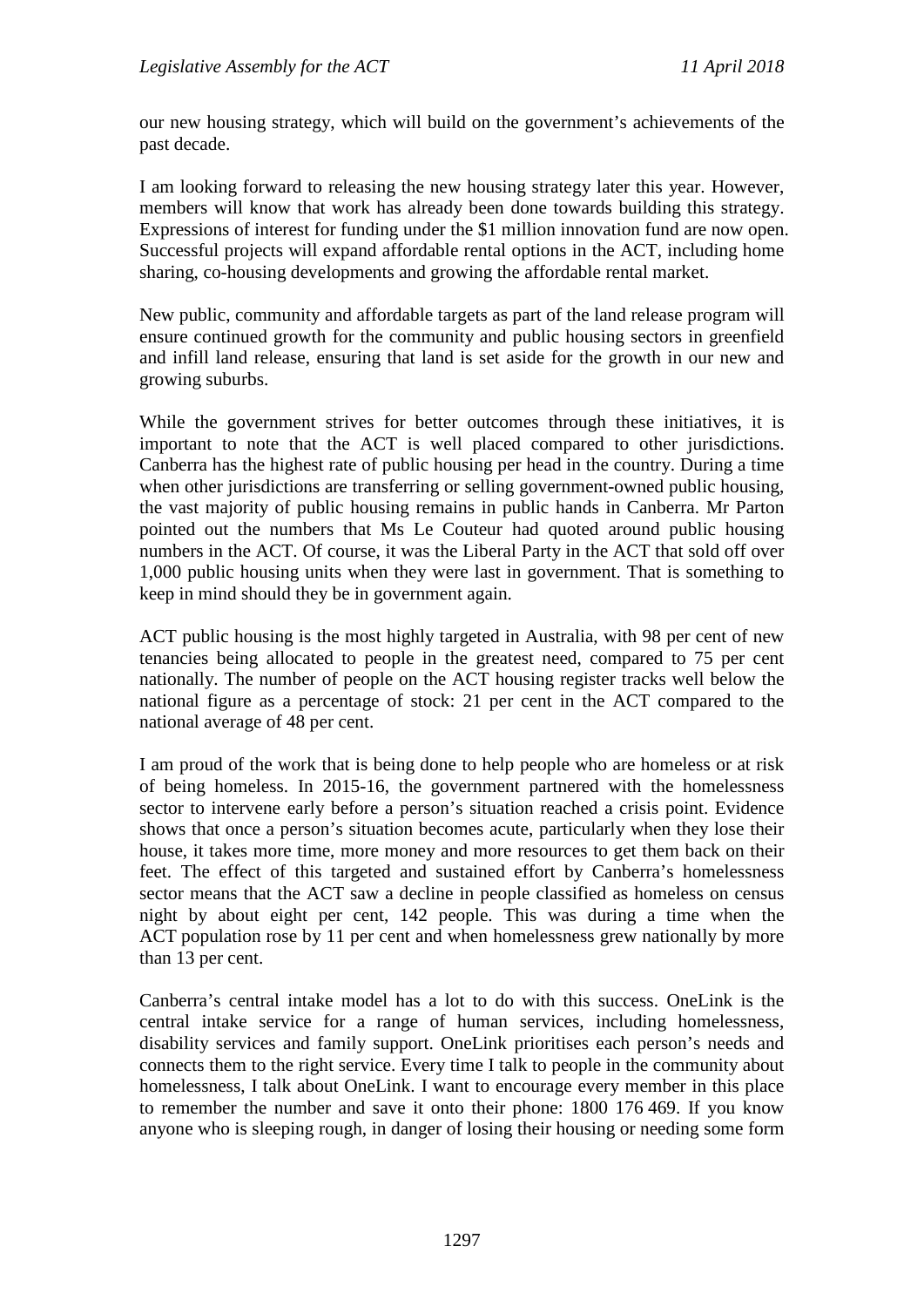of housing assistance, please refer them to OneLink or encourage them to visit the OneLink website.

The government is investing in public housing. The public housing renewal program is the largest investment in public housing renewal in the ACT. I have talked about this program a fair bit, because it is a big deal. This is a substantial investment of \$600 million in renewing our older public housing properties. By the end of the program next year, 1,288 old, inefficient and outdated public housing dwellings will have been replaced with modern, energy efficient homes. Public housing tenants need adequate homes that meet their needs as much as anyone else, and this program, a program of renewal, will continue.

I want to make sure that our public housing works for our tenants. I want public houses to continue to improve tenants' quality of life. The government is looking at some of the long-term questions facing public housing in the ACT. How can we make these dwellings more efficient and low maintenance? How do we meet future demand? How do we give tenants more choice? How do we make sure that as a community we assure the welfare of our public housing tenants? And how do we ensure we maintain harmony in our communities as well? These are the key challenges that our future asset management will address to build diverse and vibrant local communities, break down barriers that prevent social connection and provide opportunities for greater participation in critical education, employment and social activities.

Accommodating a growing demand for affordable and social housing is one of the challenges that we face as a growing city. The ACT is one of the fastest growing regions in the country. On the back of strong economic growth under this government, Canberra is growing by over 5,000 people each year. This presents challenges across government as the growth occurs. In my own portfolios, I see that demand grow across the board in demand for education at all levels.

This motion proposes that our social housing stock be benchmarked as a proportion of the total housing stock in the ACT. I want to see our public housing grow, and I am confident that under a new housing strategy, new land release targets and good asset management, the government will achieve this.

There are many competing priorities. It is the job of government to ensure that these challenges are responded to in a responsible and measured way. This allows us to build and provide housing for those who need it most. Investment in housing must take into consideration other important community priorities such as education, health and safety. At the same time, we are growing community housing, affordable rental and affordable purchase. Our housing investment needs to include many different forms of tenure that provide accommodation choices for Canberrans.

This government has recognised the important role community housing plays in providing affordable options for households, transferring 132 properties to CHC Affordable Housing, 53 properties to Argyle community housing and eight properties to Project Independence, and headleasing over 600 properties to the specialist and community housing sectors. While stock numbers may fluctuate from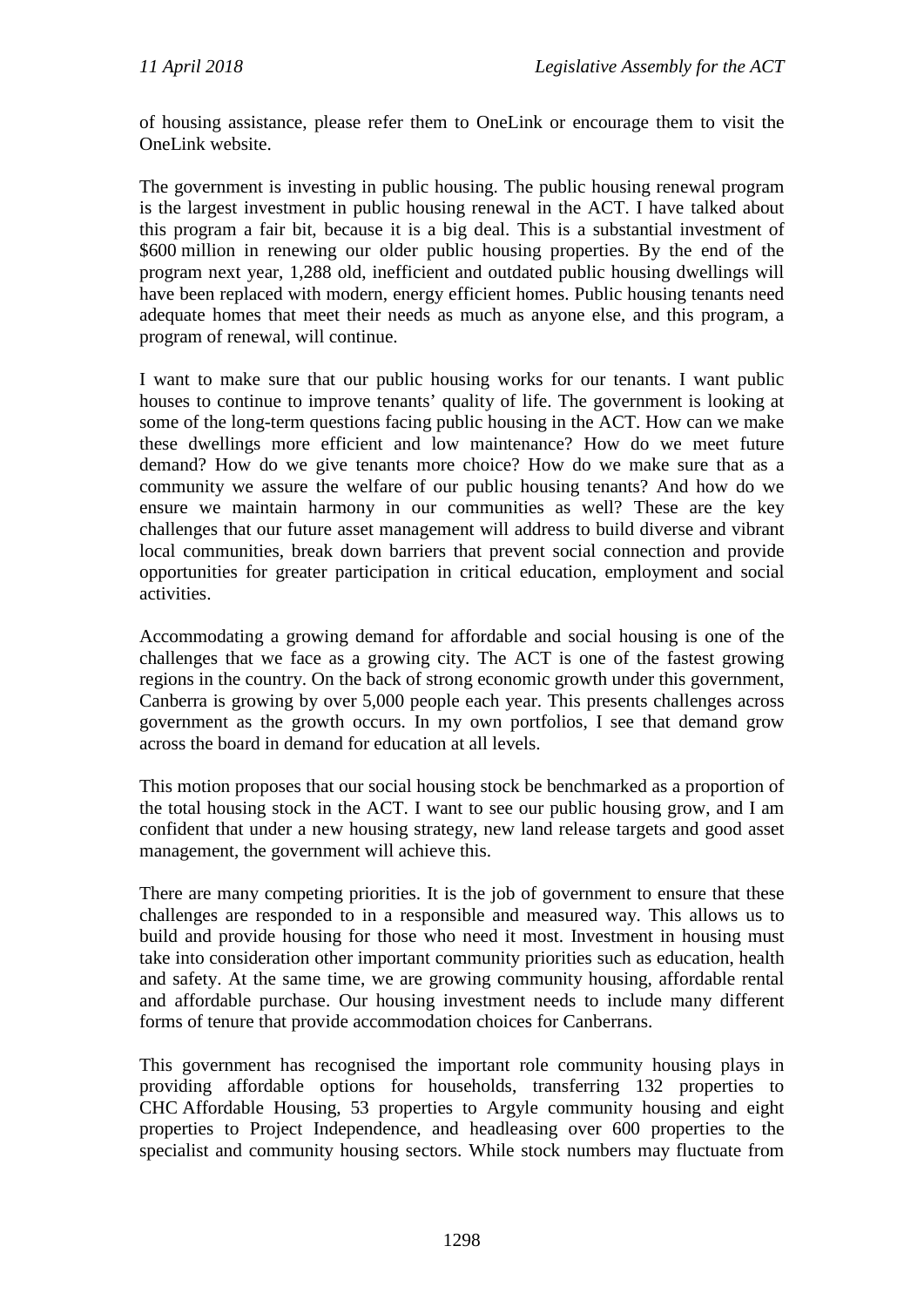year to year, I am committed to growing and renewing the community and public housing sectors in the long term.

There is not a day that has gone by since I was elected to this place that I have not committed myself to ensure and to continue to ensure that there is better support for people who need it most. That includes public tenants. I am continually defending and speaking up for public housing tenants, no matter where they live in this city. I will do that again today. I am excited by the work the government is doing and the opportunity that all of us have to make a real difference for all Canberrans. I urge the Assembly to support my amendment to Ms Le Couteur's motion.

Question put:

That the amendment be agreed to.

The Assembly voted—

Ayes 11 Noes 12

Ms Berry Mr Pettersson Mr Coe Ms Lee Ms J Burch Mr Ramsay Mrs Dunne Mr Milligan Ms Cheyne Mr Steel Mr Hanson Mr Parton<br>
Ms Cody Ms Stephen-Smith Mrs Kikkert Mr Rattenbury Ms Cody Ms Stephen-Smith Mrs Kikkert Mr Ratte<br>Ms Fitzharris Ms Lawder Mr Wall

Mr Barr Ms Orr Miss C Burch Ms Le Couteur

Ms Lawder

Amendment negatived.

Original question resolved in the affirmative.

# **Blood donation regulations**

**MR STEEL** (Murrumbidgee) (4.57): I seek leave to amend my notice on the notice paper.

Leave granted.

#### **MR STEEL**: I move:

That this Assembly:

- (1) notes that:
	- (a) there is a shortage of locally-supplied blood reserves in Australia, with the National Blood Authority increasingly importing blood supplies from overseas;
	- (b) last year, the overwhelming majority of Australians and almost threequarters of Canberrans rejected legal discrimination against Lesbian, Gay, Bisexual, Transgender, Intersex and Questioning Australians;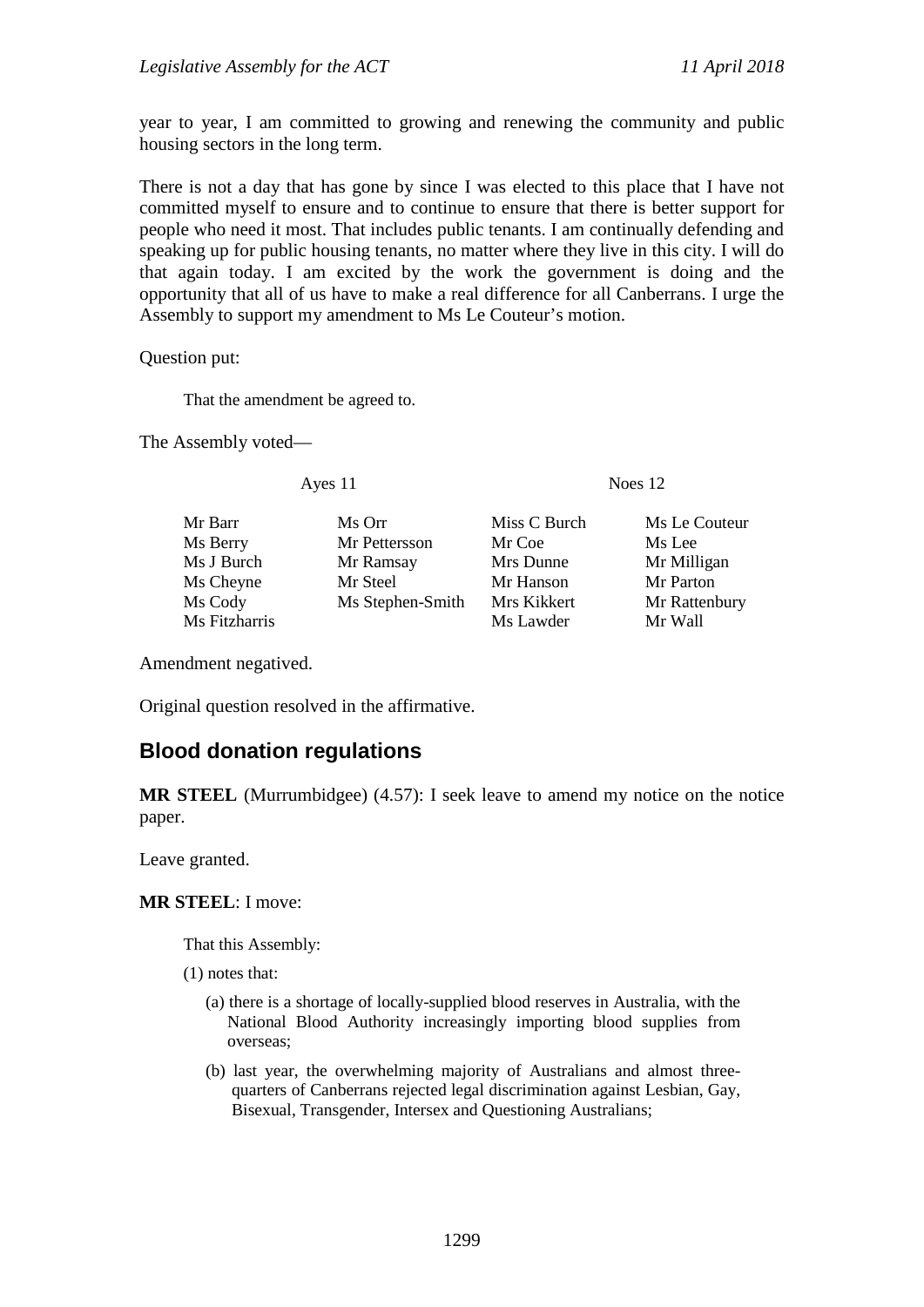- (c) discrimination remains for gay men in relation to blood donation restrictions. In order to donate blood, men who have sex with men are required to remain abstinent for a 12 month deferral period, regardless of their individual risk and including those in low-risk monogamous relationships;
- (d) all blood donations in Australia and other developed nations, regardless of the sexuality of the donor, are already automatically tested for HIV/AIDS and other sexually-transmitted diseases; and
- (e) the recommendation to reduce the deferral period from 12 months to six months in the 2012 *Review of Australian Blood Donor Deferrals relating to Sexual Activity*, conducted by the Australian Red Cross Blood Service, was rejected by the Therapeutic Goods Administration (TGA);
- (2) also notes that:
	- (a) numerous medical advances, and the use of pre-exposure prophylaxis (PrEP) which was placed on the Pharmaceutical Benefits Scheme on 1 April 2018, and public awareness initiatives have significantly increased testing rates of HIV/AIDS;
	- (b) the ACT PrEP trial funded in the 2016-17 Budget is underway, to provide access to sexual health and blood borne virus vaccination, testing and treatment for vulnerable and priority populations in the ACT, with 315 participants at the start of March 2018;
	- (c) the window period between contraction and detection of HIV/AIDS has been dramatically reduced to an estimated 22 days, according to the Australian Red Cross Blood Service, aided by rapid testing for HIV/AIDS;
	- (d) multiple countries have now significantly reduced or eliminated mandatory deferral periods for gay blood donors, including the United Kingdom, which reduced its deferral period from 12 months to three months in November 2017; and
	- (e) blood plasma can be kept for up to 12 months and therefore can be tested and placed in quarantine until the detection period has passed. France and Israel have therefore eliminated all deferral periods for plasma-only donations for gay men who have been in a monogamous relationship for the previous four months;
- (3) further notes that the ACT Government has, along with the Victorian Government, raised this issue in the Council of Australian Governments' Health Council, and another Review of Australian Blood Donor Deferrals relating to Sexual Activity by the Australian Red Cross Blood Service will be undertaken; and
- (4) calls on the ACT Government to write, on behalf of the Assembly, calling on the TGA and Federal Minister for Health to:
	- (a) consider a reduction of the deferral period for non-plasma blood donations to three months, in line with the recent policy of the United Kingdom;
	- (b) consider the elimination of all deferral periods for plasma-only donations, in line with the policy of France and Israel;
	- (c) consider a greater role for individual risk-based assessments in the blood donation process; and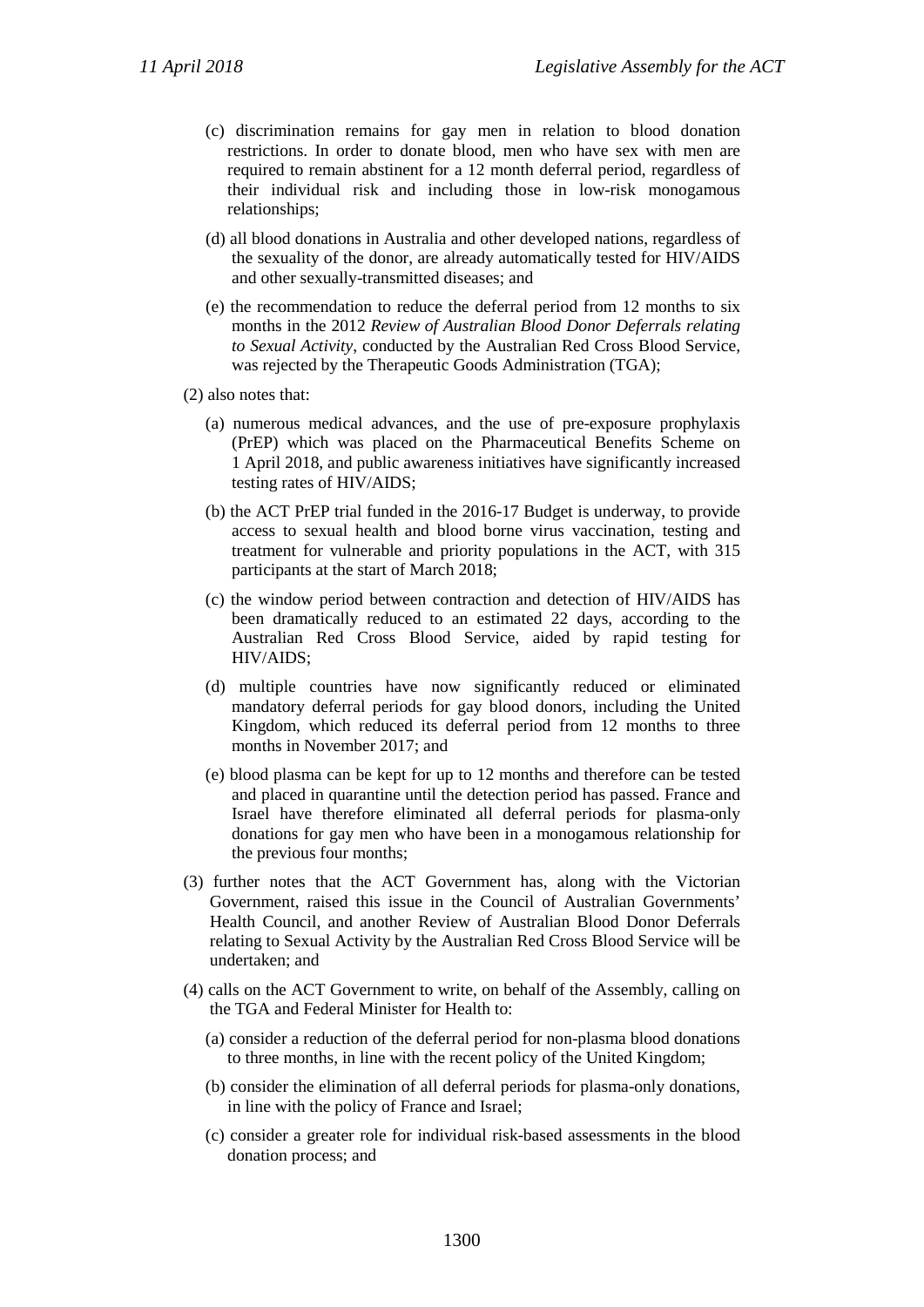(d) adopt the recommendations of the expert panel undertaking the Australian Red Cross Blood Service Review of Australian Blood Donor Deferrals relating to Sexual Activity.

I want to start this speech by thanking the amazing blood donors of Canberra who altruistically make the decision to help people who are ill in our community and quite literally save lives in our hospitals every day. We are very proud that the ACT has the most generous rate of blood donation in the entire country, with over 15,000 active donors and almost 38,000 donations over 2016-17.

Just last month Australia's second dedicated blood plasma donation centre was opened in the centre of Canberra, providing a welcoming space that we hope will encourage more blood donors to visit. We know that there are many fantastic businesses, government and non-government organisations in Canberra who encourage their staff to be involved in blood donor drives during work time, many participating in blood donation challenges. But I know from personal experience that this can often lead to inadvertent conversations which can be quite difficult in the workplace. Not all staff are allowed to donate blood and it is often with much embarrassment that employees who happen to be gay or bisexual must disclose their sexuality to their workplace or come up with another excuse as to why they cannot donate blood. In Australia men who have sex with men must remain abstinent for 12 months in order to donate blood, and this rules out a significant proportion of that community from taking part in supporting our blood supply.

On the face of it, it seems crazy. The Australian Red Cross blood donor service currently relies on blood from just three per cent of the population to maintain our national blood reserves, and it is increasingly being put in the position of having to rely on imported blood to meet the health needs of Australians. The Therapeutic Goods Administration, through their policies on blood donation, is excluding a very significant cohort of people in our community from donating blood safely based on the latest research and technology.

In Australia blood donation is, quite rightly, an entirely altruistic process, with donors often receiving just a drink, a biscuit and heartfelt thanks for their lifesaving donation. Presently, demand for blood in Australia increases by 11 per cent a year while local donor supplied blood is only increasing by around five per cent.

There is a shortage of local blood donations in Australia, with reserves regularly reaching critical levels, particularly for rare blood types or for all blood types around winter, as colds and flus increase blood demand but may prevent many regular donors from donating. This is forcing the National Blood Authority to look overseas for blood products, with 44 per cent of all immunoglobulin—Ig—used in 2016-17 purchased from overseas suppliers, and a majority will be imported by the year's end. This plasma product is critical, as it treats people with neurological, immunological and haematological conditions.

Likewise about a quarter of intravenous immunoglobulin supplies are imported. These are used particularly for large transfusions in emergencies where there is a rapid loss of blood. Obtaining blood from overseas also raises ethical concerns about blood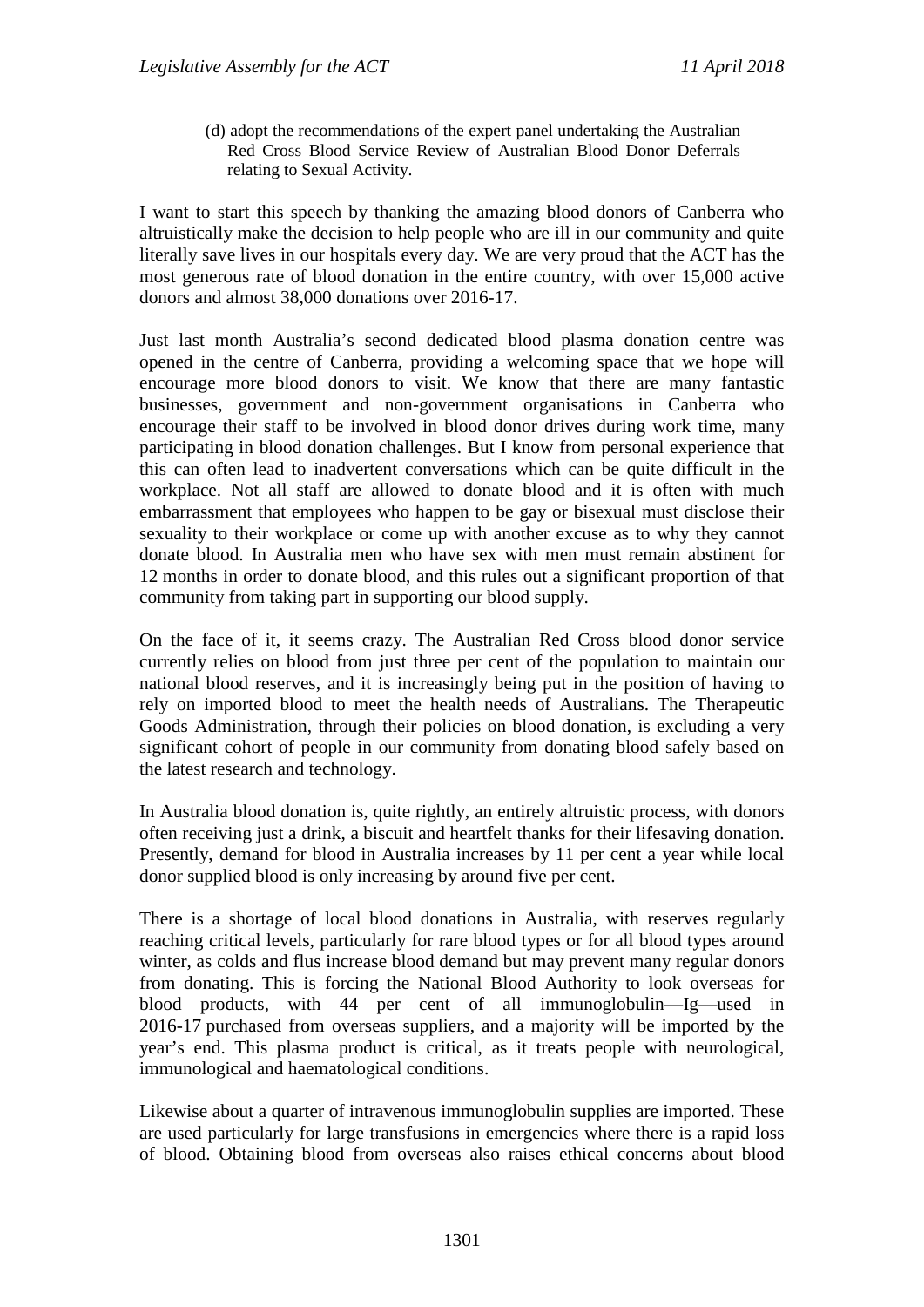donations from paid donors—often vulnerable people—rather than altruistic donors. It is an issue which was highlighted in the recent *Four Corners* program "Blood business".

While reviewing restrictions on local donations is unlikely to solve this issue by itself, it could help to increase Australian donation numbers and reduce the cost to the National Blood Authority, which spends an astounding half a billion dollars annually to procure the shortfall in local blood products from overseas.

There is no doubt that the Therapeutic Goods Administration have an important role in ensuring that blood donation practices are evidence based and that our blood supply is safe. However, they also have a role in ensuring that their policies remain up to date with the latest evidence and technology. The initial ban on blood donation by men who have sex with men was established in 1985 in Australia during the height of the AIDS epidemic. Men who had sex with men were more at risk as a population group of HIV/AIDS infection, so restrictions then put on them donating blood were arguably justified at the time, as little was medically known during the crisis.

In 2000 the outright ban was replaced with a "deferral period" that mandated a period of abstinence for men who have sex with men of 12 months to account for the "window period" between which HIV/AIDS is contracted and the point that it becomes detectable via antibodies in a blood test. This one-year deferral period is still effectively a ban for many gay men. This motion highlights that things have changed dramatically in the past 18 years.

All donated blood is now tested for sexually transmitted diseases. Two tests are used for HIV/AIDS—a nucleic acid test, which has a short 5.6-day window, and a serology test, which has a 22-day window. This means that it is much easier to detect HIV/AIDS than it has been in the past, and it is much more quickly tested. The availability of rapid testing also means that gay men are much more aware of their HIV status than has been possible in the past.

In addition HIV is now a preventable disease. There are many good drugs that can dramatically reduce the viral load in blood to undetectable levels, in some cases, thereby reducing the risk of transmission, particularly through the use of pre-exposure prophylaxis—PrEP—which, as an HIV prevention measure, has reduced and will reduce the risk for people with exposure to HIV.

The New South Wales trial of PrEP is a good example. It began two years ago and has shown a reduction in HIV diagnoses by almost a quarter. The ACT has been part of the trial since March last year, funded by the ACT government. It currently has 315 participants and it will continue until June next year. It is also fantastic that the federal Minister for Health has added PrEP to the pharmaceutical benefits scheme. It starts this month and it will reduce the cost of this drug which we expect to be used much more widely in the future. Part of the requirements of taking PrEP is that participants must take a blood test every three months; which keeps users informed of their HIV status, as well as the government and community health organisations.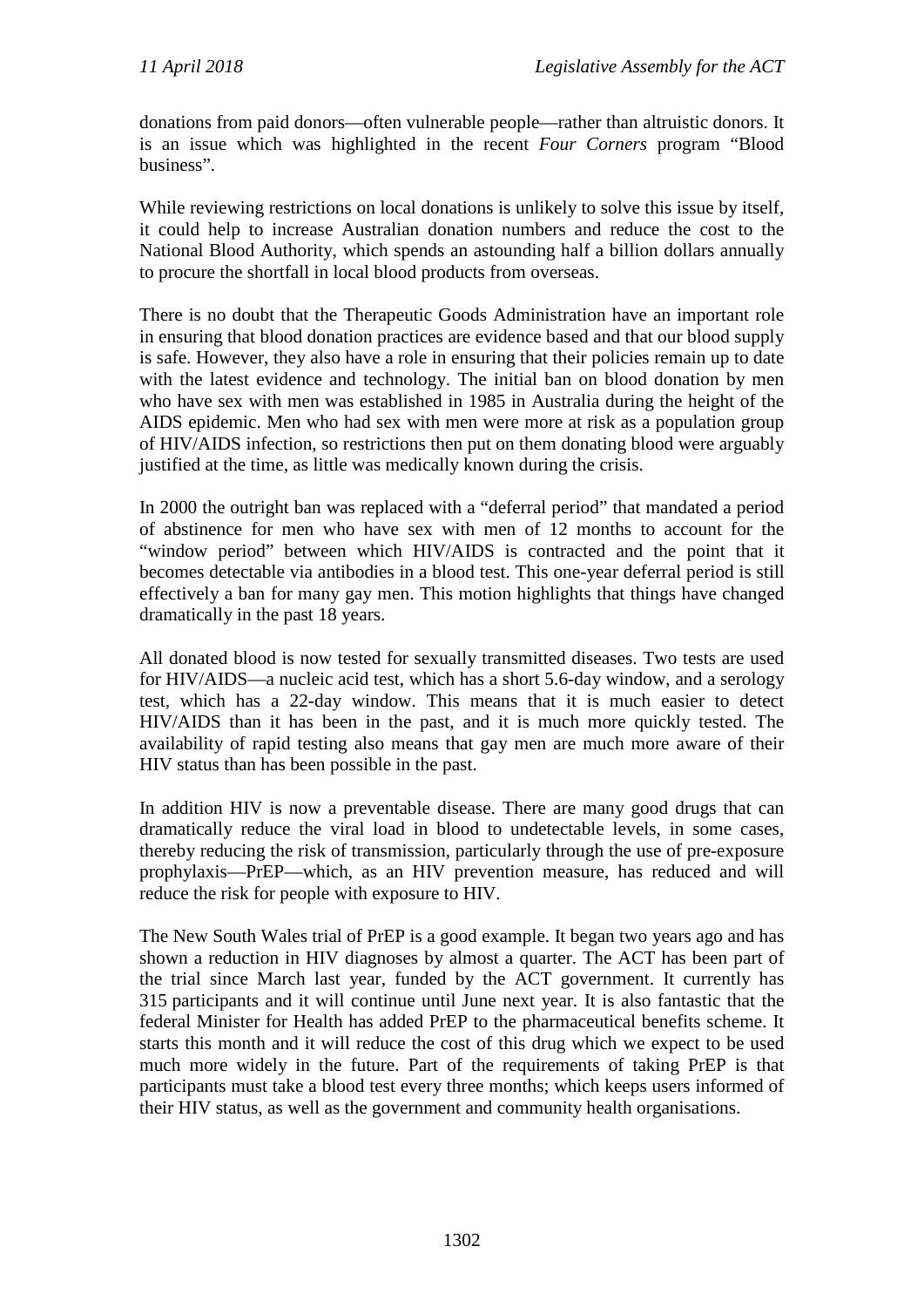A lot has changed, and a lot will continue to change in terms of medical advances since the 12-month deferral period was established. The change is being reflected in the policy response to restrictions on gay blood donors by governments overseas. In November last year the United Kingdom reduced their 12-month deferral period to just three months. France and Israel have now allowed plasma-only donations by gay men with no deferral period at all, if the donor in question has only had one sexual partner in the past four months.

As plasma lasts for up to a year, there is plenty of time to provide adequate safeguards after the donation is made. Donations are quarantined for 2½ months in those countries, at which point the donor is again tested to ensure that they are safe. These policies are currently under review, with the intention of eventually removing all restrictions.

Likewise Canada's new Liberal government is currently investing \$3.5 million into blood donation research, with the intention of eventually eliminating any deferral periods. In Chile, Mexico, Spain and Italy, all donors, regardless of sexuality, can donate blood. They simply fill out a questionnaire which assesses the risk of their recent sexual behaviour.

It is important to note that under the TGA's current guidelines in Australia, the Australian Red Cross Blood Service is currently forced to exclude thousands of healthy people in low-risk monogamous relationships from donating blood. In contrast, current guidelines allow some heterosexual people to donate blood when they may have had multiple sexual partners.

Despite the medical advances there is no guarantee that the Therapeutic Goods Administration will change from their current position. In 2012 the Australian Red Cross Blood Service review had already recommended that Australia's deferral period be reduced from a year to six months. Unfortunately, this recommendation was rejected by the TGA.

Thanks to the leadership of Victorian health ministers and our minister for health, Meegan Fitzharris, through the COAG health ministers council, another Australian Red Cross Blood Service review into the guidelines will now be brought forward, led by an expert panel, with a resolution expected by the end of the year.

Today's motion is important, in order to say, as an Assembly, that we support the recommendations of that expert review being adopted, and that reducing and removing restrictions should be considered, just as other countries have done. It will send a strong message from the ACT that, in light of medical advances, the policy change we have seen overseas does need to be considered here.

This motion also calls on the TGA to consider how individual risk-based approaches could be used to improve donor screening processes. Gay men in long-term, monogamous relationships are at lower risk of HIV transmission compared to single men with multiple sexual partners; so consideration should be given to treating those people differently, as has been done in France and Israel. At the moment there is a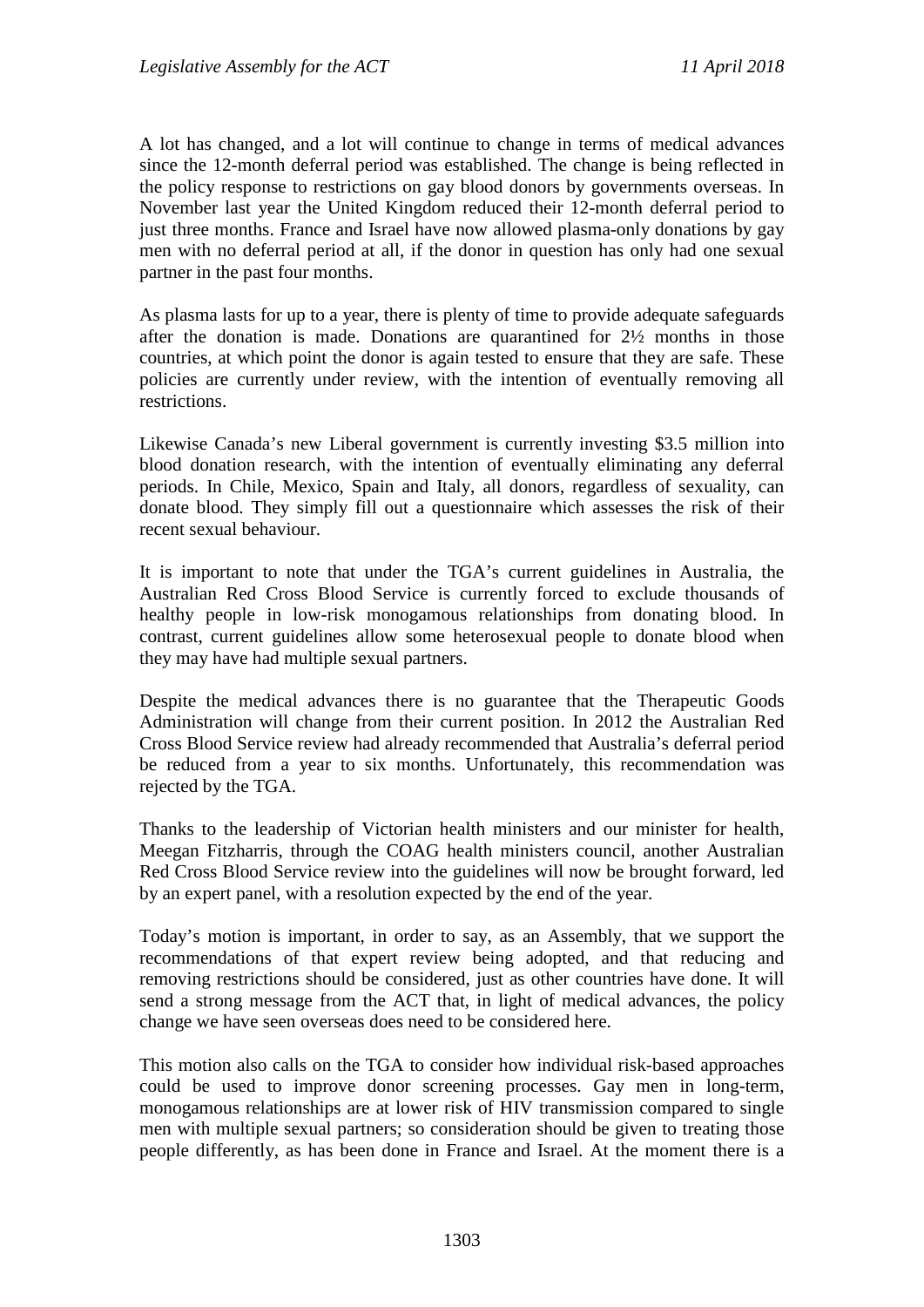blanket restriction on them donating blood, except if they do not engage in any sexual activity at all.

I want to finish by saying that the current policy mandated by the Therapeutic Goods Administration requires gay men to abstain from sex for a full year if they want to donate blood. I want to say today that I think that is a form of discrimination. The TGA's position in relation to treating men who have sex with men as donors differently is not consistent with the approach of other countries and the evidence and medical advances, as well as the expert panel recommendations from the Australian Red Cross Blood Service.

It is time for change. Just as we have challenged discrimination in our laws through enacting marriage equality, we should be continuing to question why it is that discrimination against the LGBTIQ community in our health system continues, especially when it cannot be justified.

Current restrictions on blood donations are discriminatory, outdated and stigmatising for gay men, who, like everyone else, want to do the right thing by donating blood. I hope that the Therapeutic Goods Administration accepts the recommendation of the Australian Red Cross Blood Service's important review into this issue. This would enable a numerically significant cohort of potential donors to help save more lives, whilst maintaining the integrity and safety of the blood supply.

**MRS DUNNE** (Ginninderra) (5.09): I move:

Omit all words after (4), substitute:

"(4) refers the matter to the Standing Committee on Health, Ageing and Community Services for inquiry and report.".

Mr Steel's motion is not entirely without merit. I thank him for bringing it forward today. With science and medical technology ever improving and developing, it is possible that past concerns about, in this case, the risk of blood contamination ending up in the veins of innocent patients may be somewhat allayed. I can also appreciate the points that Mr Steel makes about discrimination, the need for more blood donors and the need for more blood.

Let me quickly make the point that it is not only gay and bisexual men who are excluded from eligibility to donate blood; people under the age of 18 and over 70 cannot give blood. So is that ageism? People who weigh under 50 kilograms cannot give blood. People who have had a tattoo in the past four months cannot give blood. Pregnant and post-natal women cannot give blood, nor can people who have a serious heart condition, people with low iron counts or people who have lived in the UK for a period of six months or more between 1 January 1980 and 31 December 1996. I understand that my colleague Mr Hanson falls into that category.

If you have ever—that is ever—injected drugs recreationally, you cannot give blood. One lapse at a party in your undergraduate years makes you ineligible forever to be a blood donor. If you travel overseas in the four months before you intend to give blood, take a rain check. There are many countries that, if you visit, will make you ineligible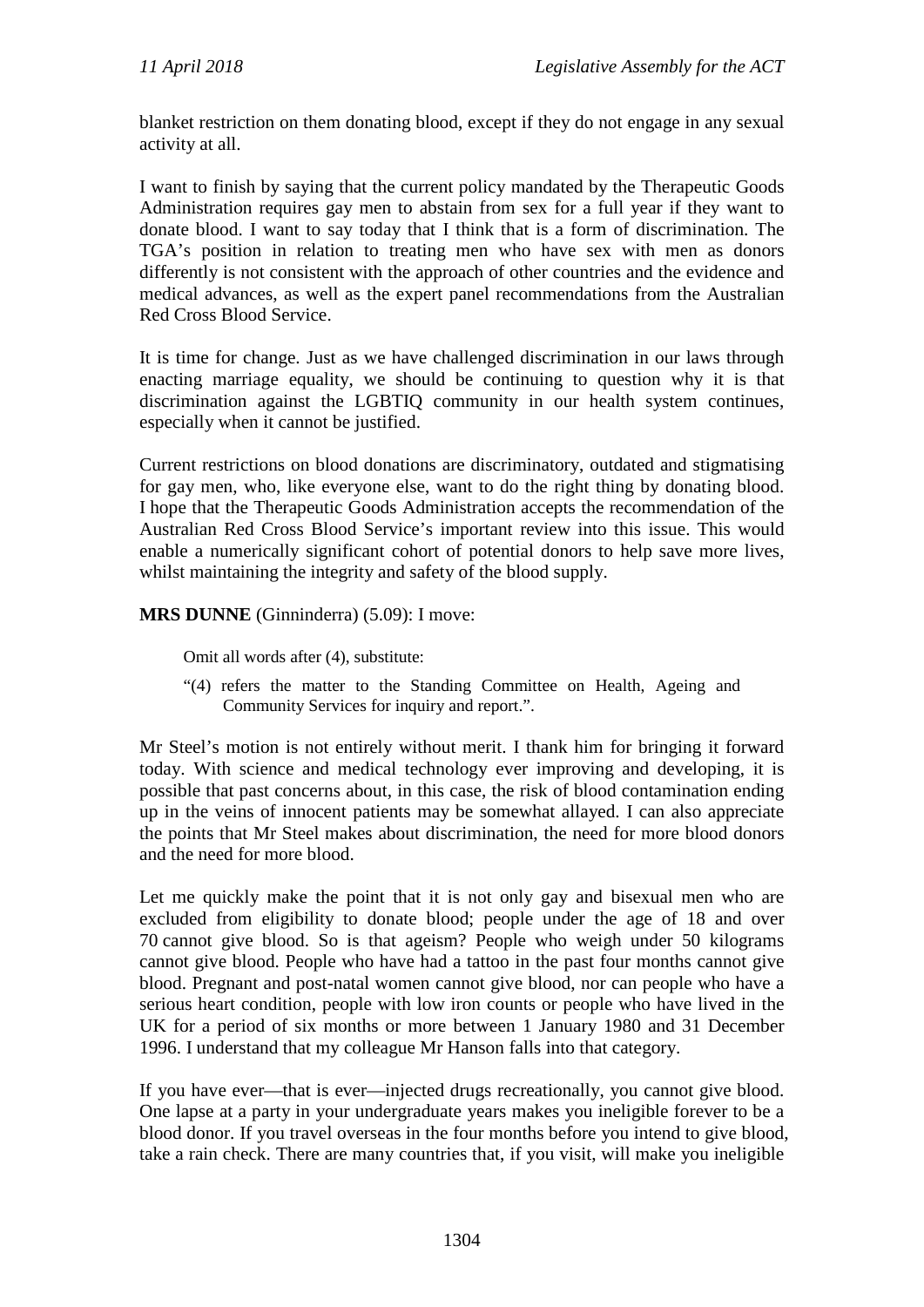to give blood. Because of the travel plans of some members of this place, including Mr Steel, or the past travels of people in this place, including Mr Steel, you would need to take a raincheck because of the possibility of contact with malaria. There are many good clinical reasons for those exclusion criteria. But I am not a clinician and I am in no position to make an informed judgment about their bearing on whether people should or should not give blood.

I notice that Mr Steel has said that a Red Cross review of the criteria for blood donations will be brought forward. We hope that will be resolved by the end of the year. That is the best mechanism that we have for dealing with these issues. At the moment the criteria are tried and tested. It is essential that we err on the side of safety. I can understand this: the Red Cross blood service has an impeccable record. They must maintain that record in order that patients who need blood transfusions can trust what they are getting. The last thing that anyone wants is for the patients to receive contaminated blood that makes them even sicker or, worse, kills them.

I do not want anyone to think that I am opposing this just for the sake of it. I am not someone who is closed to the impact of science and medical advancements. I have seen and have benefited from medical advancements myself. I have seen my children benefit from medical advancements. I also have family members who are haemophiliac and who are very dependent upon a reliable blood service. Nevertheless, I am not able to judge the worth of the clinical criteria that Mr Steel refers to but did not really mention in his motion. I am unable to judge the veracity of the clinical exclusion criteria that he did mention.

I also note that Mr Steel has already amended his motion. This casts even more doubt I have on the veracity of some of the information held in that.

I propose that this motion be referred to the Standing Committee on Health, Ageing and Community Services, of which Mr Steel himself is the chair. My office contacted Mr Steel's office and Ms Le Couteur's office early this morning about this proposal. I have heard nothing from them. I presume that the silence means that there is not agreement on this.

This would give the Assembly a chance to explore the issues, take expert advice and evidence, and then possibly even take into consideration the issues raised by the foreshadowed Red Cross review before making recommendations to this Assembly. Writing to the Therapeutic Goods Administration and the commonwealth health minister is a little bit of an exercise in pointlessness if we are not properly informed. It would be a waste of the Assembly's and the commonwealth's time. It would give the commonwealth the impression that this is an Assembly that acts on a whim and is impetuous and that it does not take a policy-led and scientific approach to making such decisions.

I am not suggesting that Mr Steel's motion is any of these things. I am suggesting that this Assembly needs to be better informed on the subject before it makes a decision. Therefore, I recommend the referral of this matter to the Standing Committee on Health, Ageing and Community Services for inquiry and report.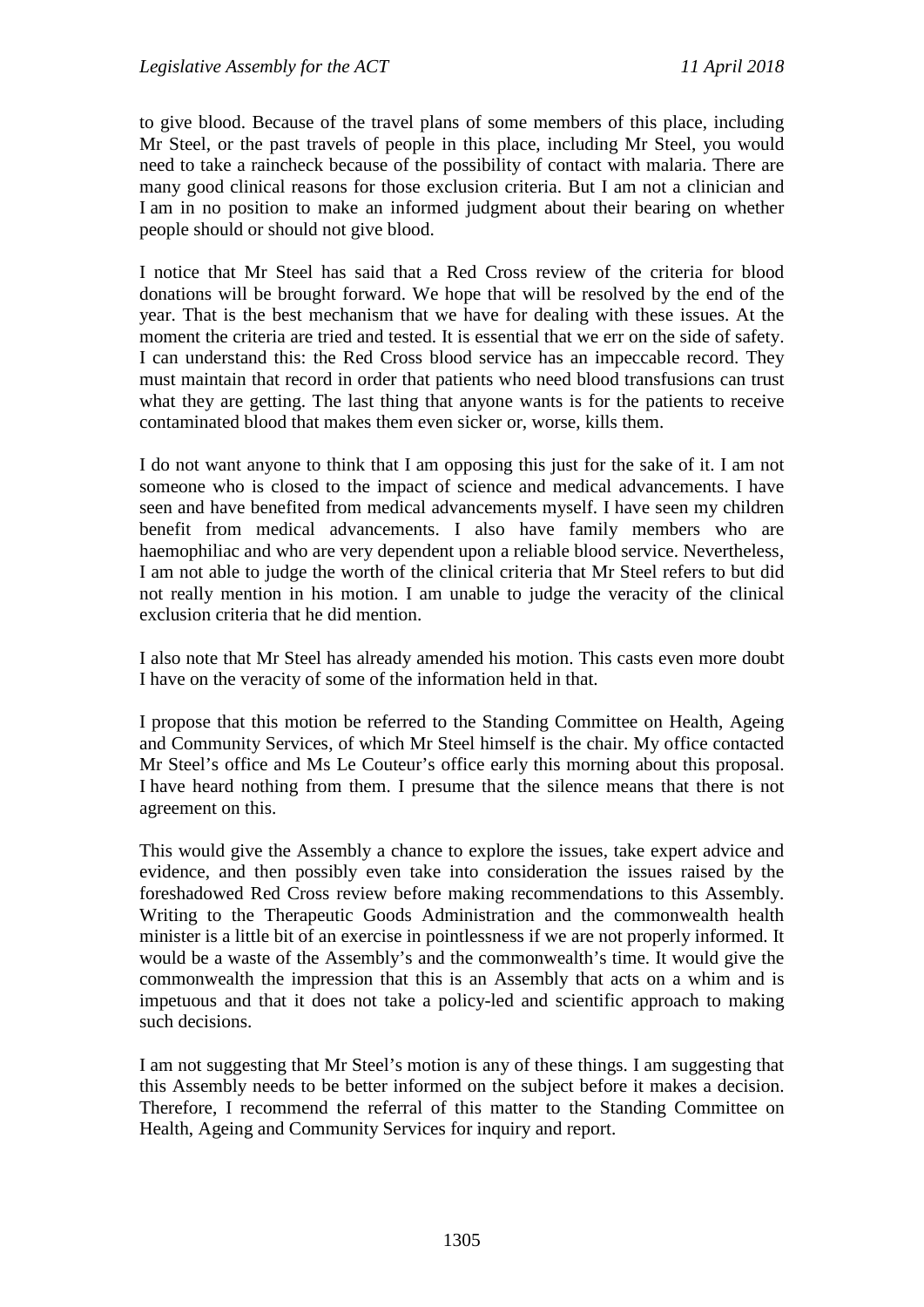**MS LE COUTEUR** (Murrumbidgee) (5.16): I am pleased to speak on this important issue. Blood donations are crucial to support the health of our community. Our health system could not function effectively without them. The Red Cross tells us that every blood donation can help save up to three lives, with the blood you donate having the potential to be made into 22 different medical treatments. Whether it is people who have been involved in serious accidents, those who have complications from cancer or pregnancy or others who have chronic medical conditions that mean they need blood products readily to stay healthy, blood donations can help people from all walks of life.

Given that the need for blood products is not going to go away and is likely to increase as our population grows, it makes sense to accept donations from as many people as possible. In this context I thank Mr Steel for raising the ethical issues of importing blood from other countries, where almost certainly the donors are more vulnerable than the donors in Australia. As a separate issue, it would be great if we could have funded the Australian Red Cross so that we did have a better local supply of blood. But I appreciate that that is outside the ACT government's remit.

I get back to the matter at hand. Of course the safety of the donor and the recipient must always be the number one priority. But if advice from the experts is that there are safe ways to reduce restrictions on who can donate, then this clearly should be supported. At the moment the criteria on who can be a blood donor include restrictions relating to age, weight and medical history. There are a number of very sensible restrictions in place for those who are on medication, people with low iron levels and a range of other circumstances. The ability to donate or the length of the wait period will be determined based on each person's individual circumstances.

However, many experts have raised questions about the current restrictions placed on gay men before they can become blood donors. It seems that, given the advances in medical testing and treatment, this restriction is not so much an issue of safety but more of discrimination. At the moment gay men must abstain from male-to-male sex for 12 months before they are eligible to donate blood. This restriction was imposed because men who have sex with men were considered to be at a higher risk of contracting sexually transmitted infections and, in particular, HIV.

It is important to acknowledge that, as access to contraception and HIV testing has increased, the rates of HIV in the gay community continue to decrease, as is the case across the general community. We need to recognise that there are many men who are in monogamous homosexual relationships and who would clearly be considered to be at a very low risk of infection. By placing a blanket ban on the whole gay community we attach a stigma to that group. We also limit the group of potential blood donors.

The reality is that there is some level of unknown risk of STIs—sexually transmitted infections—with all sexual partners, both homosexual and heterosexual. It is absolutely right for the blood donor service to impose restrictions on blood donations based on an informed risk assessment. But we should be open to changing these restrictions when our evidence base and technology improves.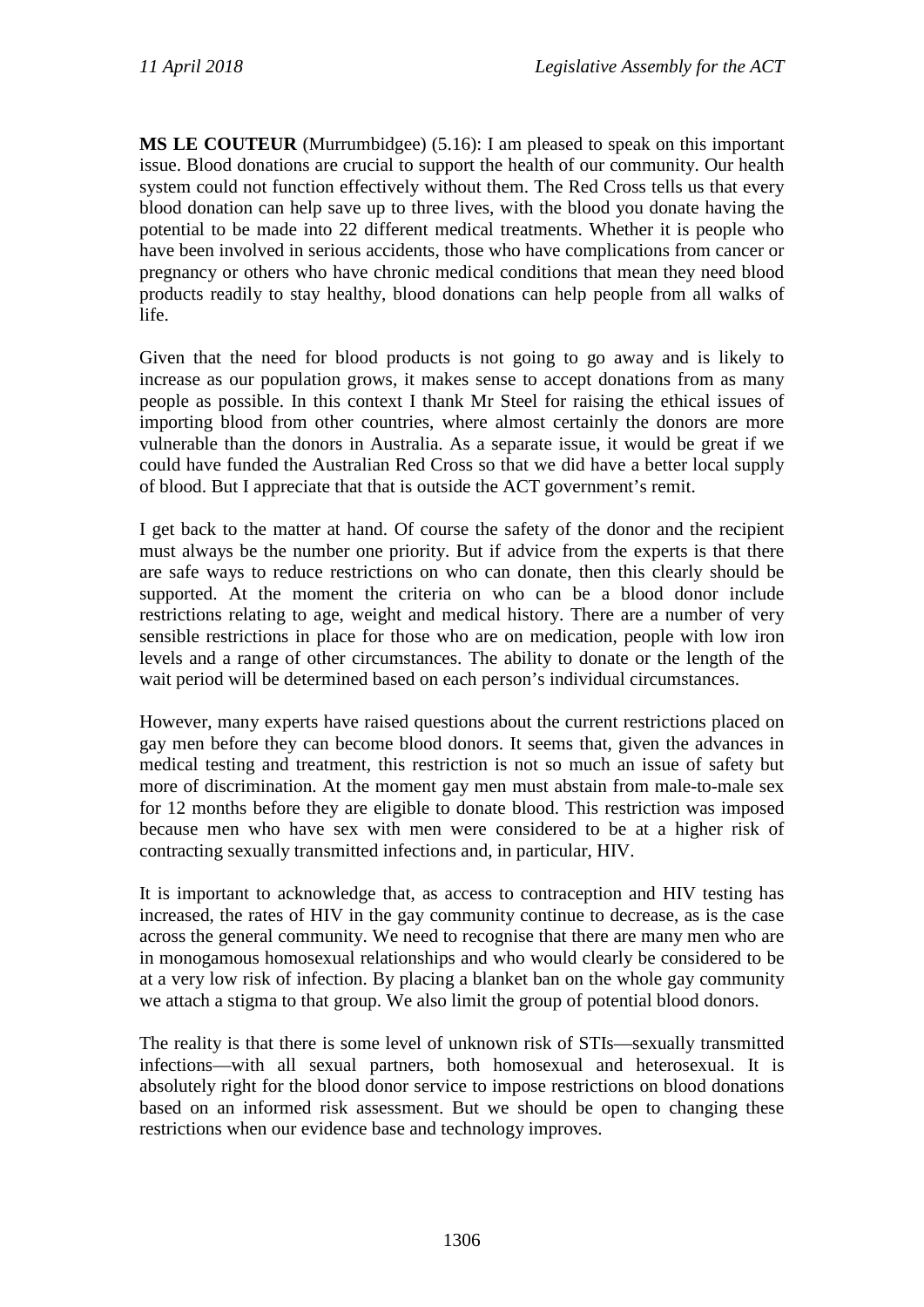As Mr Steel's motion notes, in 2012 the Australian Red Cross undertook an independent review of blood donor referrals relating to sexual activity. The review was chaired by the dean of medicine at Monash University and included experts from across the medical profession. This review was undertaken on the understanding that the primary concern was the safety of blood, blood products and the public.

The review recommended that the deferral period for men who have sex with other men should be reduced from 12 months to six months, based on the maximum testing window needed to detect STIs including HIV, hepatitis B and hepatitis C. This would apply a safety margin in accordance with the TGA guidelines for the prevention of transmission of infectious diseases.

This review was provided to the TGA in 2014, which rejected the recommendations to reduce the deferral period for gay blood donors at that time. In its response the TGA cited concerns about increasing the risk of infection. The blood service committed to carry out another review in five years, which has been brought forward at the request of the COAG Health Council.

Since 2014 there have been significant changes in medical technologies and treatments: our ability to detect infections in blood products has improved; testing rates for HIV have continued to increase; and contraception is more widely available, particularly with the very recent inclusion of PrEP on the pharmaceutical benefits scheme.

We also have a precedent for reducing the deferral period, as Mr Steel has noted, with the deferral time in the UK being reduced to three months and France removing deferral periods for low-risk individuals who give plasma donations. With all these factors feeding into the new review, I am hopeful that we will see even stronger evidence to support the reduction of deferral periods for men who have sex with other men to be able to donate blood.

I would like to raise one other issue today as part of this discussion. Of course men who have sex with other men are not the only group considered a high risk for blood donation. Similar restrictions also apply to sex workers, who will be covered by the blood service review, which is good.

However, there is one group which is outside the scope of the review: it is people who have a history of intravenous drug use. The current questionnaire before you can donate blood asks whether you have "ever used drugs by injection or been injected, even once, with drugs not prescribed by a doctor or a dentist." Under the current eligibility criteria, if you answer yes to this question, you will never be eligible to donate blood. And of course it is true that people with a history of injecting drug use are at a significantly higher risk of a number of serious infections, particularly hep B and C. However, given improvements in screening and detection, it may well be possible that someone who once injected drugs 20 years ago and has been tested for infections could be a safe and effective blood donor and could help to save someone else's life.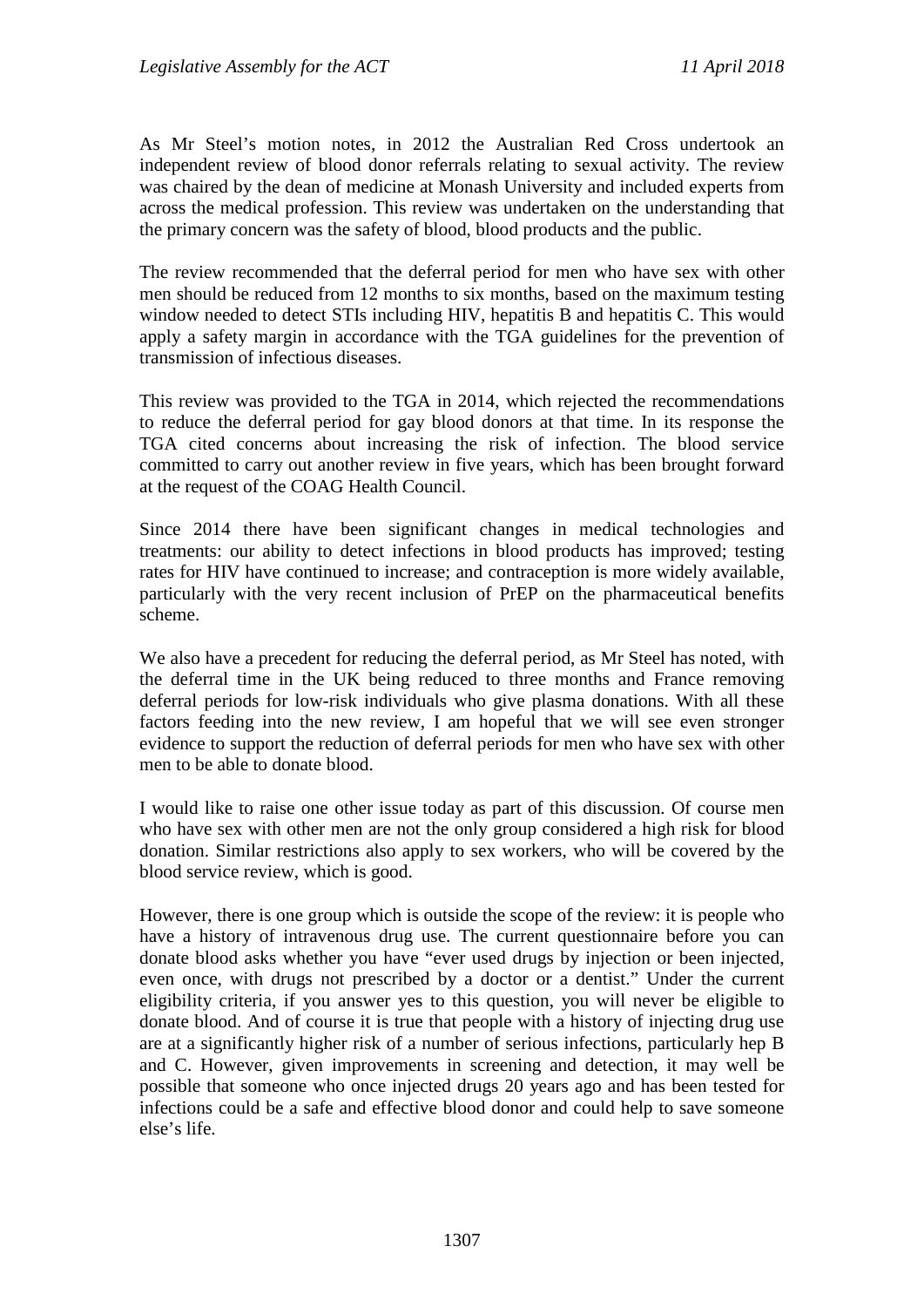I spoke earlier about the stigma that has been imposed on the gay community because they have been designated a "high risk" group for STIs, particularly HIV. The same issues of stigma exist for injecting drug users. It is important that we do not exclude people from these ways that they may wish to make a very meaningful contribution to the community in which they live, particularly given that we need all the blood donations we can get, safely.

Given that a review is already planned, I hope that the evidence base for a lifetime donor exclusion of anyone who has a history of injecting drug use could be looked at. I am pleased to see that Mr Steel's motion calls for a greater role for individual risk-based assessments in the blood donations process. That method could apply across all groups currently considered "high risk" for blood donation.

We absolutely accept that there should be restrictions on who can donate blood, and that public and donor safety is always the primary concern. However, by making definite statements about a group of people who have all had different circumstances and life experiences is potentially discriminatory. These kinds of broad brush restrictions also limit the size of the donor pool at a time when we know we need all the donations we can get.

I thank Mr Steel for bringing this issue to the Assembly today. The Greens are pleased to support this motion. We hope the outcomes of the latest review will help make better informed policy and reduce the barriers to blood donation for some in our community.

**MS FITZHARRIS** (Yerrabi—Minister for Health and Wellbeing, Minister for Transport and City Services and Minister for Higher Education, Training and Research) (5.25): I, too, thank Mr Steel for bringing this important motion to the Assembly, not only generating debate in the chamber but also in our community this morning, which is terrific. As we know, blood services are a critical part of our health system. The reality is that people from all walks of life will or may at some point in their life rely on donated blood, or blood-based products such as plasma to manage serious health conditions such as cancer, blood diseases and immune disorders or even to save their life in the event of a medical emergency. In this context, ensuring the supply of blood is an important part of making sure that our health system is able to treat those people in need. As part of this, we need to be looking at what we can do to increase the reserves of an array of blood products in Australia.

Millions of people across the country owe their lives to blood donors. As the responsible minister I am certainly thankful to all those in our community who take the time to give blood. During the last financial year 15,020 active blood donors generously donated 14,323 plasma donations, 717 platelet donations and 22,793 whole-blood donations. In fact, the Canberra mobile blood donor service is one of the best performers in Australia and enjoys the strong support of many blood donors who work in the many government departments across our city.

The ACT has also strongly supported the work of Australian Red Cross Blood Service's red25 program in achieving its ambitious target to provide at least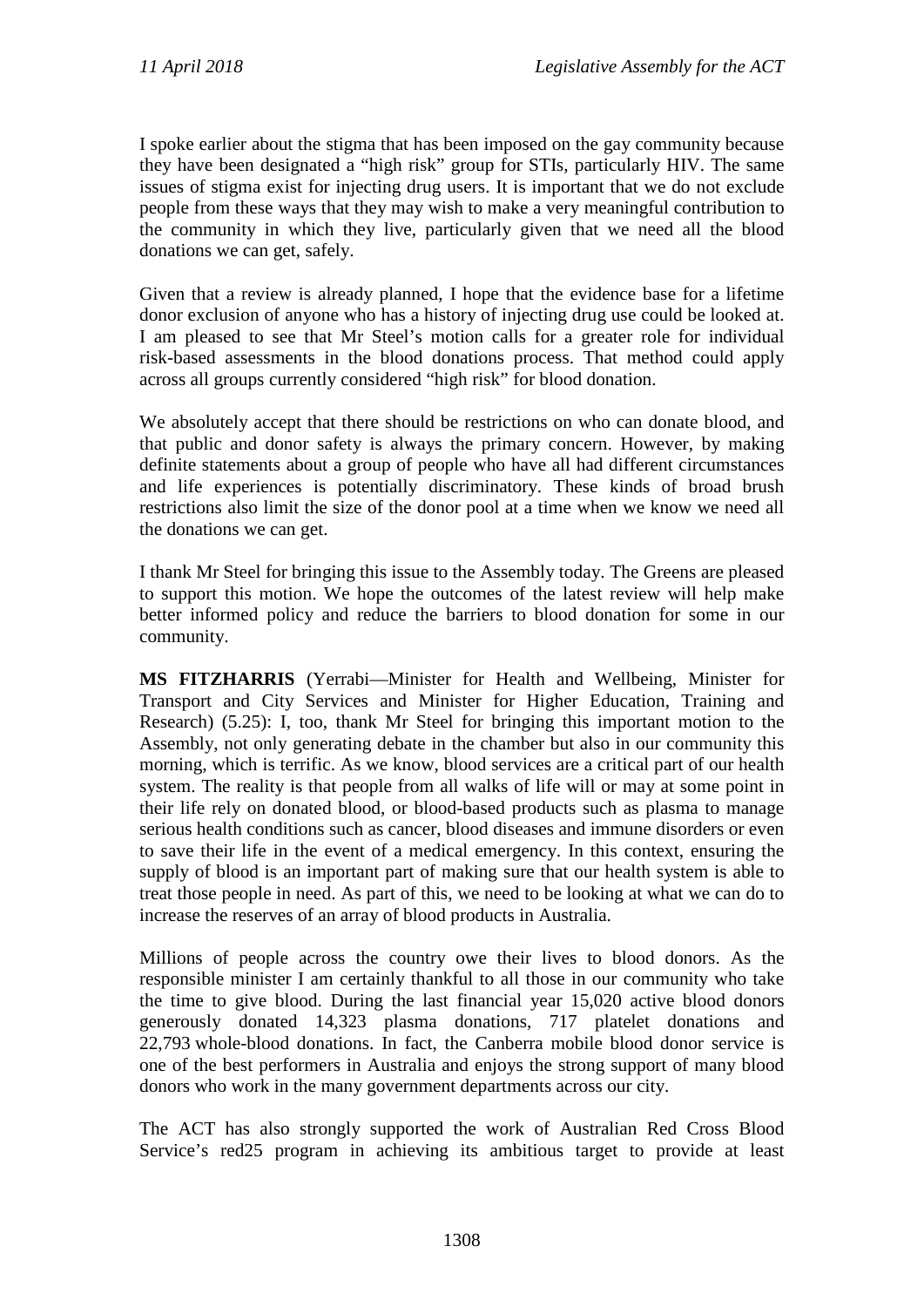25 per cent of donations via community and organisation groups. Red25 is the group donation program of the Red Cross Blood Service, with the purpose of uniting workplaces, community groups, schools and universities around Australia to assist in saving lives through blood donation.

Since the establishment of the centralised Sydney processing centre in 2011 all blood donated within the Canberra region is transported to Sydney for processing, testing and distribution. Blood and blood products are then distributed to hospital and health facilities in the Canberra region and, for the most part, ACT blood donors provide blood products that often exceed the volume of blood products actually used within the ACT. Although this demonstrates just how extraordinarily generous the ACT community is, we know that as our community grows and the prevalence of more complex health conditions also increases as our community ages we need to do more to meet the need for an array of blood products. For this, we must continue to increase donor rates.

Innovation in the donation process and finding new ways to make donating blood and plasma more appealing is something we know the Australian Red Cross is already looking closely at. As part of this, Australia's second dedicated blood plasma donation centre opened and commenced operations just last week in Civic. It is the second of its kind in Australia and, indeed, the southern hemisphere. With the opening of this new dedicated centre we have a very exciting opportunity for our region to be involved in leading Australia-first innovations in plasma collections. Plasma is set to become Australia's most needed blood product in just a few years, and is used for 18 different lifesaving treatments.

Although it is understood that clinical demand for red blood cell donations is not as high as it was in previous years, the demand for treatments that use plasma-derived products is increasing by 11 percent each year. That is why the Australian Red Cross Blood Service is also urging more Australians to become plasma donors to help meet this growing demand.

Even before the new plasma centre opened the Red Cross Blood Service already had 80 donors booked in ready to donate plasma that day. And as was recently reported, one 24-year-old Canberran generously provided his 111th plasma donation that day and is one of the youngest Australians to have passed the 100 donations mark. I am pleased to note the Australian Red Cross will be trialling innovations to make the donation process more efficient.

In addressing some of the issues surrounding a reduction or elimination of discrimination in the mandatory deferral period for blood donation for gay men, as this motion notes, there have been numerous medical advances in prevention and reducing the transmission rates of HIV in recent years, specifically, as Mr Steel noted, the use of PrEP. As members might be aware, a trial of PrEP commenced in the ACT in September last year, and it is pleasing to see increased access to this highly effective prevention tool for HIV both through the trial and through its affordability, given it has now been listed on the PBS. This is a significant milestone.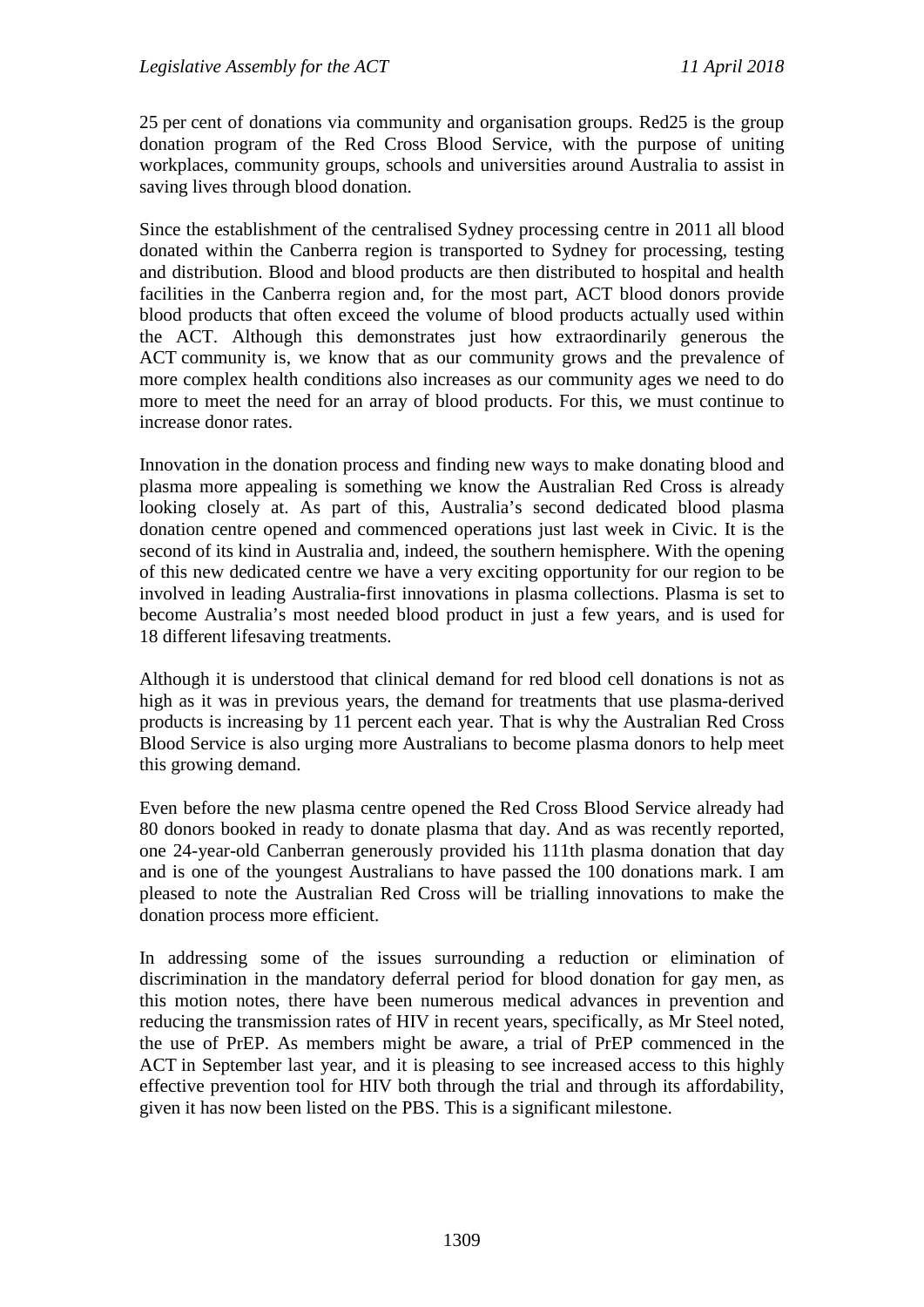The ACT government provided just over \$112,000 in funding to support the trial locally. This was part of a broader measure in the 2016-17 budget, allocating \$1.3 million in funding over four years to expand access to sexual health and bloodborne virus vaccination, testing and treatment for vulnerable and priority populations in the ACT.

Prevention and reducing the transmission rates of HIV and other bloodborne viruses and sexually transmissible infections is a priority for the government. In 2016 ACT Health developed a statement of priorities that has helped to guide an evidence-based approach to the prevention and treatment of bloodborne viruses and sexually transmitted infections in the ACT.

Committing to the trial of PrEP in the ACT was a key part of this statement of priorities. Although it is too early to assess any impact of PrEP in the ACT, in New South Wales, where implementation started in early 2016, there is convincing early evidence of effectiveness. This includes a 24 per cent reduction in HIV diagnoses in gay and bisexual men when compared to the average for the same period in the past six years.

With medical advances such as the PrEP, as the motion further notes, through the Council of Australian Government's health council meetings last year the ACT government joined the Victorian government in raising the issue of mandatory deferral periods for gay blood donors. As a result, last year the health council called on the blood service to bring forward its review plan for 2018. As we have heard, the blood service has now re-established an independent expert review committee to again look into deferral policies relating to sexual activity of blood donors, with an original review conducted in 2012. As part of this review it is understood that the committee will revisit the appropriate length and structure of deferrals for male-to-male sex and other sexual-activity-based risks and review international practice and research on this issue.

In addition, the ACT government acknowledges and agrees to the calls in Mr Steel's motion to write to advocate for a reduction or elimination of the mandatory deferral period. As the minister responsible, I am glad to be able to advocate for this important change against this outdated requirement.

I note Mrs Dunne's amendment to refer this matter to the committee. I certainly note the good work of the committee. The motion calls for the ACT government to write on behalf of the Assembly to the TGA and the federal health minister to consider the elimination of all deferral periods, consider a greater role for individual risk-based assessments and, importantly adopt the recommendations of the expert panel undertaking this work. Even with all the good intent in the world I do not believe the Assembly should replicate the work of the expert panel that has been established nationally, and the Assembly would do well today to encourage the federal minister to implement the recommendations of the expert panel when it reports by the end of this year.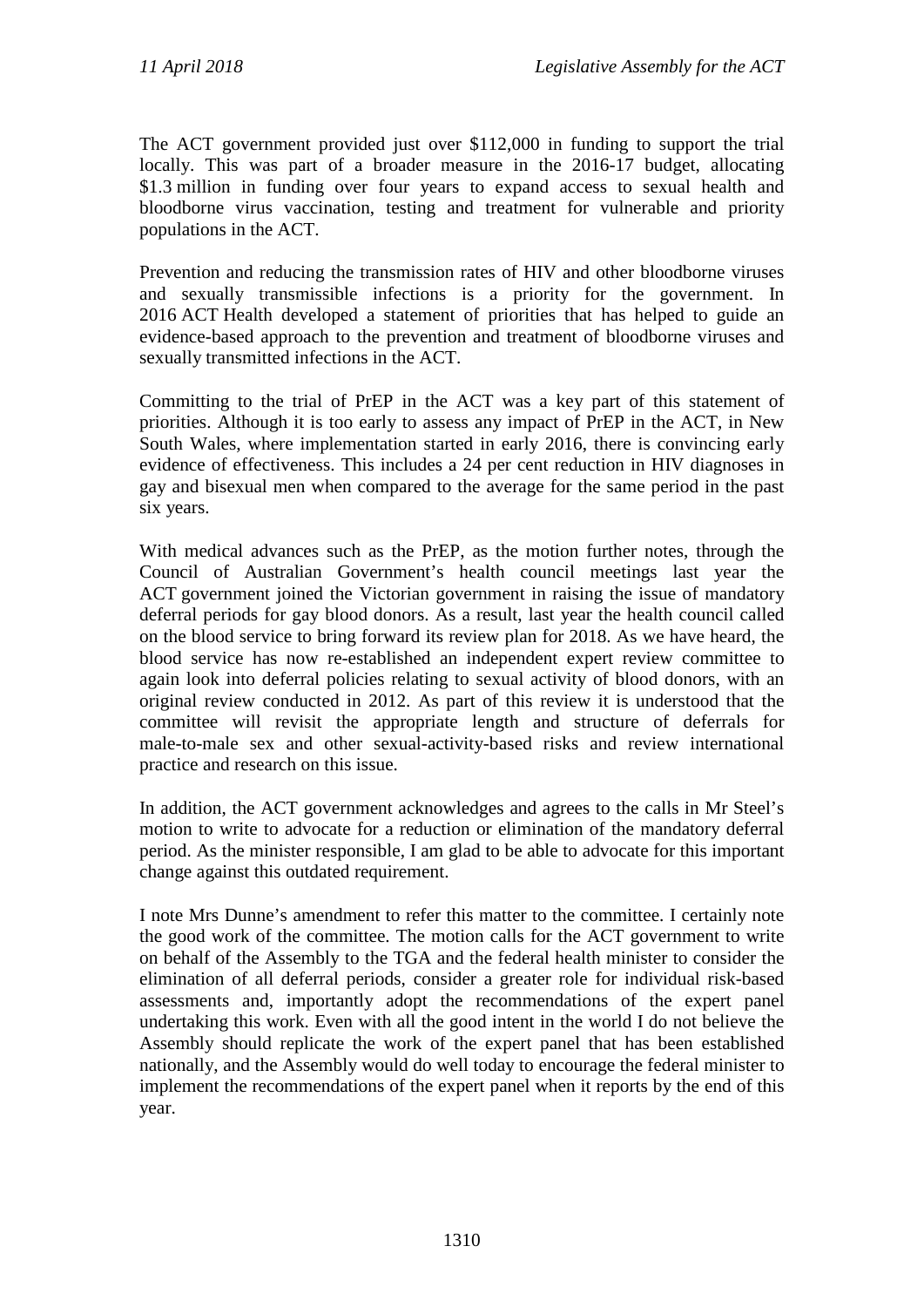**MR PETTERSSON** (Yerrabi) (5.33): Discrimination against our LGBTIQ community is something Canberrans resoundingly rejected last year during the postal plebiscite on marriage equality. Rightly so, our community stood against the view that same sex relationships are different or inferior. However, today I speak on yet more discrimination that affects our LGBTIQ community, specifically gay men. Currently men who have had sex with other men in the preceding 12 months are unable to donate blood in Australia. This blanket ban is unnecessary given scientific breakthroughs and community awareness of safe sex practices. I join my colleague Chris Steel in calling for a re-evaluation of the current policy.

Giving blood is a lifesaving sacrifice; a small act that can affect so many lives and help so many people. What does it say about us as a community when we are so desperate for blood donations yet we reject on spurious grounds those who are willing and able to donate? Is it really too hard to minimise the supposed risk of letting queer men donate? Other countries have sorted it out, yet we are told that queer men are a risk to us, that their blood is worth less than ours.

There is currently a shortage of blood reserves in Australia. Increasingly the National Blood Authority is importing supplies from overseas. Locally the number of Canberrans donating blood has fallen by 17 per cent since 2005, while across Australia the number of new donors has been decreasing by 30 per cent each year since 2008. The ACT blood supply is propped up by a number of repeat donors giving generously multiple times a year. I am, in fact, one of these repeat donors. It is vital that we maintain adequate blood reserves for Australians in need. Given this shortage, now is the perfect time to revisit the current policy on receiving blood donations from same-sex-attracted men.

The current law is a blanket ban that prevents any man who has had sex with another man in the past 12 months from donating blood. This 12-month waiting period is known as the deferral period. Given the time frame, this is essentially a total ban on gay and bisexual men from donating blood. This is regardless of factors including monogamous relationships and consistent safe sex practices. This is unfair. The deferral period was put in place in Australia in 2000. Prior to this all sexually active gay men were banned from donating blood indefinitely. This policy came about at the height of the HIV/AIDS crisis.

Preventing the spread of HIV/AIDS remains the reason that gay men are still subject to this 12-month waiting period. The reason for the current policy is a risk prevention policy. Gay men remain the most likely group to contract the virus in Australia. Currently, all donated blood in Australia is screened for HIV/AIDS as well as other sexually transmitted and bloodborne diseases. The safety of those receiving donated blood undoubtedly must remain the key priority of any policy regulating blood donation. However, given the scientific advancement since 2000 this does not negate gay men from donating.

The window between contraction and detection of HIV/AIDS has been drastically reduced to approximately 22 days according to the Australian Red Cross Blood Service. All donated blood to the Australian Red Cross is screened, which detects the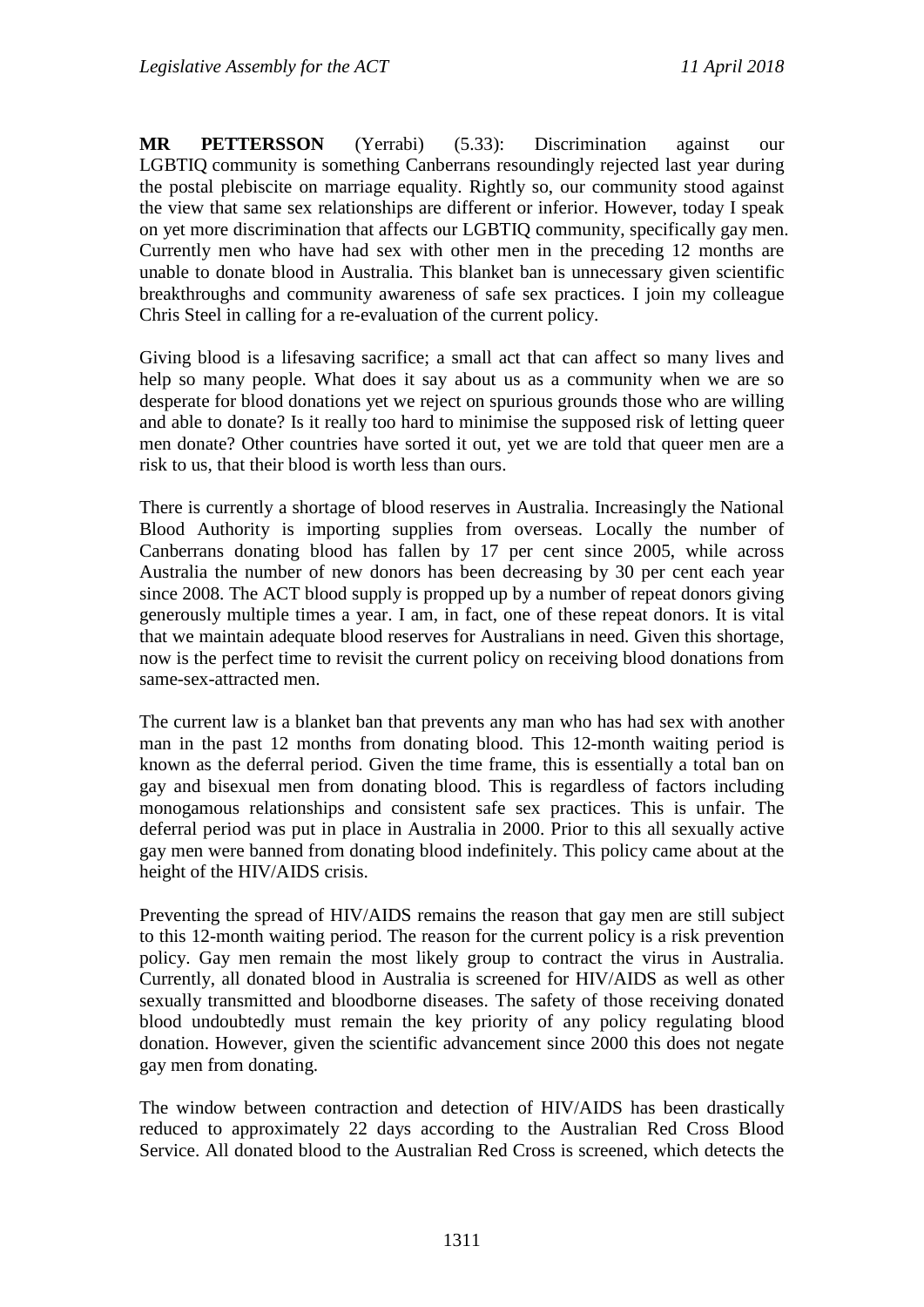HIV virus even before antibodies are produced by the body. Numerous medical advances, including the use of PrEP, as well as public awareness campaigns, have significantly increased the number of people getting tested for HIV and other sexually transmitted diseases.

Given these technological advances, the current requirements are unnecessarily discriminatory. They perpetuate the stigma that gay and bisexual men are inherently irresponsible and engage in risky behaviour. The discrimination is blatant and unnecessary. For example, compare a gay man who is in a long-term, monogamous relationship and has had a recent sexual health check with a straight man or woman who has frequent, unprotected sex with multiple partners and does not get frequent sexual health check-ups. That gay man would be unable to donate blood whilst the straight man or woman would.

A straight person is trusted to make their own decisions about their own sexual safety and that of others. They are trusted to truthfully disclose their likely potential exposure to HIV/AIDS. This lack of trust for gay men stems from a continued ingrained homophobia within our society. Our donation laws should be based on an individual risk assessment and testing, not out-of-date stereotypes or the gender of your partner.

A review of Australian blood donor deferrals relating to sexual activity conducted by the Australian Red Cross Blood Service recommended reducing this 12-month deferral period from 12 months to six. This recommendation, however, was rejected by the Therapeutic Goods Administration. It is disappointing that the TGA rejected the findings made by the expert panel.

Moving away from the current policy would be in line with developments in other jurisdictions. For example, in the United Kingdom, the deferral period was recently reduced from 12 months to three months to more adequately reflect the scientific advances in testing. France also has changed its policy to reflect a scientifically sound approach. Donated blood plasma can be kept and stored for 12 months, where it can be used after the detection period has passed. France has thus removed deferral periods for plasma only donations for gay and bisexual men who have been in a monogamous relationship for the previous four months. These approaches are both great steps forward in acknowledging that health policy should evolve as technology develops, and that community expectations change. Frankly they put our policies to shame.

I am a proud supporter of the LGBTIQ community. I stand in support of Mr Steel today and thank him for putting forward this motion. The current blood donation policy is unnecessarily discriminatory against gay men. This blanket ban policy does not reflect technological changes. I urge the ACT government to call on the Therapeutic Goods Association and the federal Minister for Health to re-evaluate the current system. Firstly, they must adopt the recommendations of the 2012 review by the Australian Red Cross. Secondly, they must consider a further reduction in the deferral period to three months in line with the United Kingdom and to remove the deferral period for plasma donations for gay men in monogamous relationships.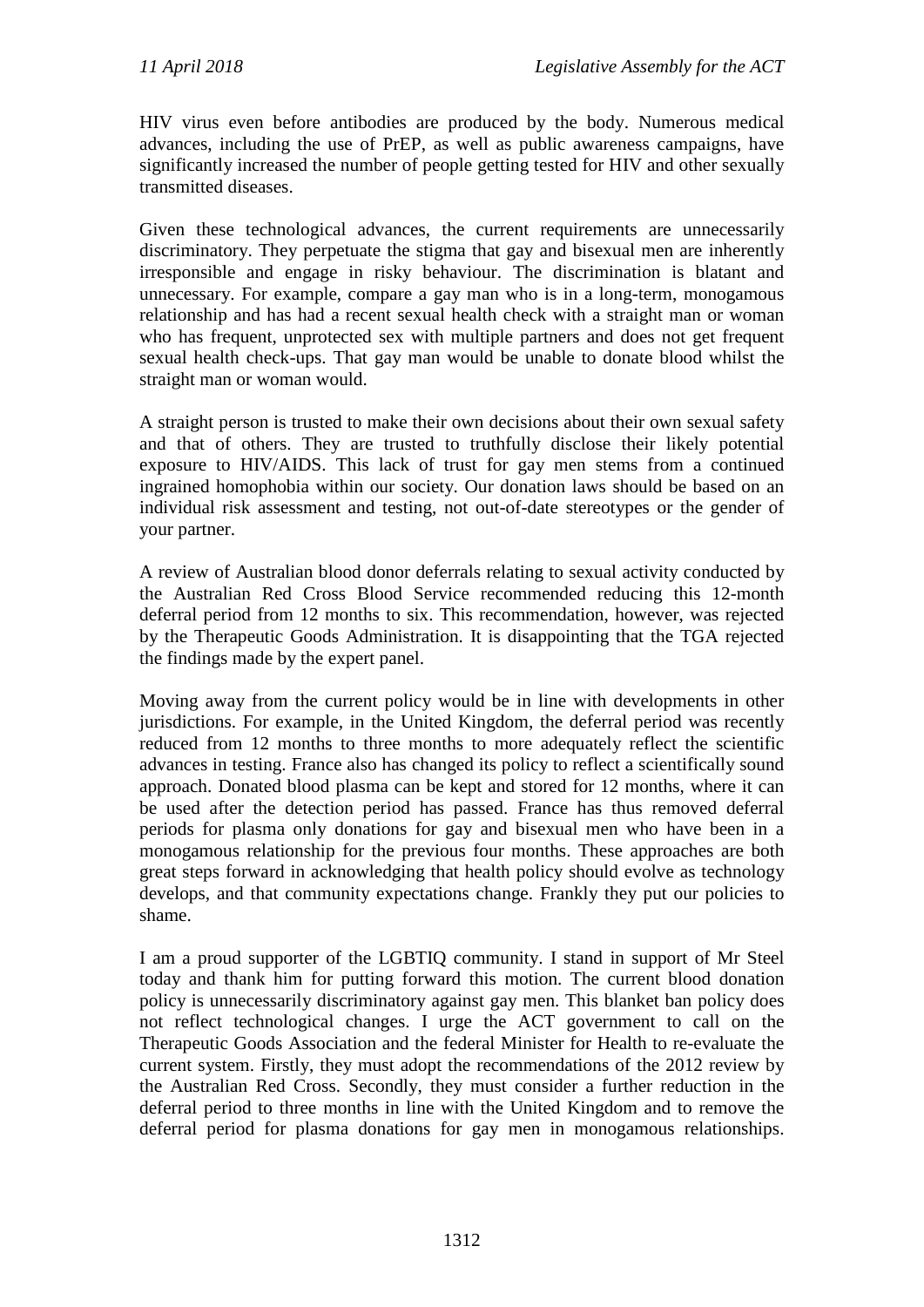Lastly, they must consider a change in approach with greater emphasis on individual risk-based assessments.

An individual risk approach would put greater scrutiny on people who engage in unsafe sex instead of focusing on the gender of a person's chosen partner. This approach would help to destigmatise same-sex relationships and to encourage safe sex. Let us reject unnecessary discrimination against queer men in our community. I call on all members in this place to support the motion.

**MR STEEL** (Murrumbidgee) (5.41): I will be short—I just want to address the amendment circulated by Mrs Dunne, which the minister has already addressed, and I agree with her views. My view is that the expert panel of the Australian Red Cross Blood Service is best placed to get on with its review on these matters rather than undertaking an Assembly inquiry. My understanding is that the review will have an outcome by the end of the year, so I would not want to have a concurrent process proceeding. I understand that there will be public consultation as part of that review, so it will provide a somewhat similar process to an Assembly committee inquiry for those who are interested in the issues.

This motion seeks to call on the TGA simply to consider the matters outlined in the motion in 4(a), (b) and (c), with the keyword being "consider". I would be very surprised if these issues were not already being considered. It is entirely reasonable to support the adoption of the recommendations of the expert panel of the Red Cross Blood Donor Service without first having conducted an Assembly inquiry. We know well the scope of their review from last time and what they have recommended in the past. I expect they will do good work again. While raising issues of concern is valid and we have done that through this motion—we have to defer to the experts to make a call, and that is exactly what this motion's intention is. I do not support the amendment, but I appreciate Mrs Dunne's interest in this issue. I commend the motion to the Assembly as it is.

Amendment negatived.

Original question resolved in the affirmative.

### **Privilege—alleged breach Statement by Speaker**

**MADAM SPEAKER**: Members, on 22 March 2018 Ms Cody gave written notice of a possible breach of privilege concerning certain aspects of the conduct of Miss C Burch and Ms Lee as well as the use of the Liberal Party website to transmit submissions to the public accounts committee inquiry. I will provide a copy of Ms Cody's letter for the information of members.

Under the provisions of standing order 276 I must determine as soon as practicable whether or not the matter merits precedence over other business. If, in my opinion, the matter does merit precedence, I will inform the Assembly of the decision and the member who raised the matter may move a motion without notice and forthwith to refer the matter to a select committee appointed by the Assembly for that purpose.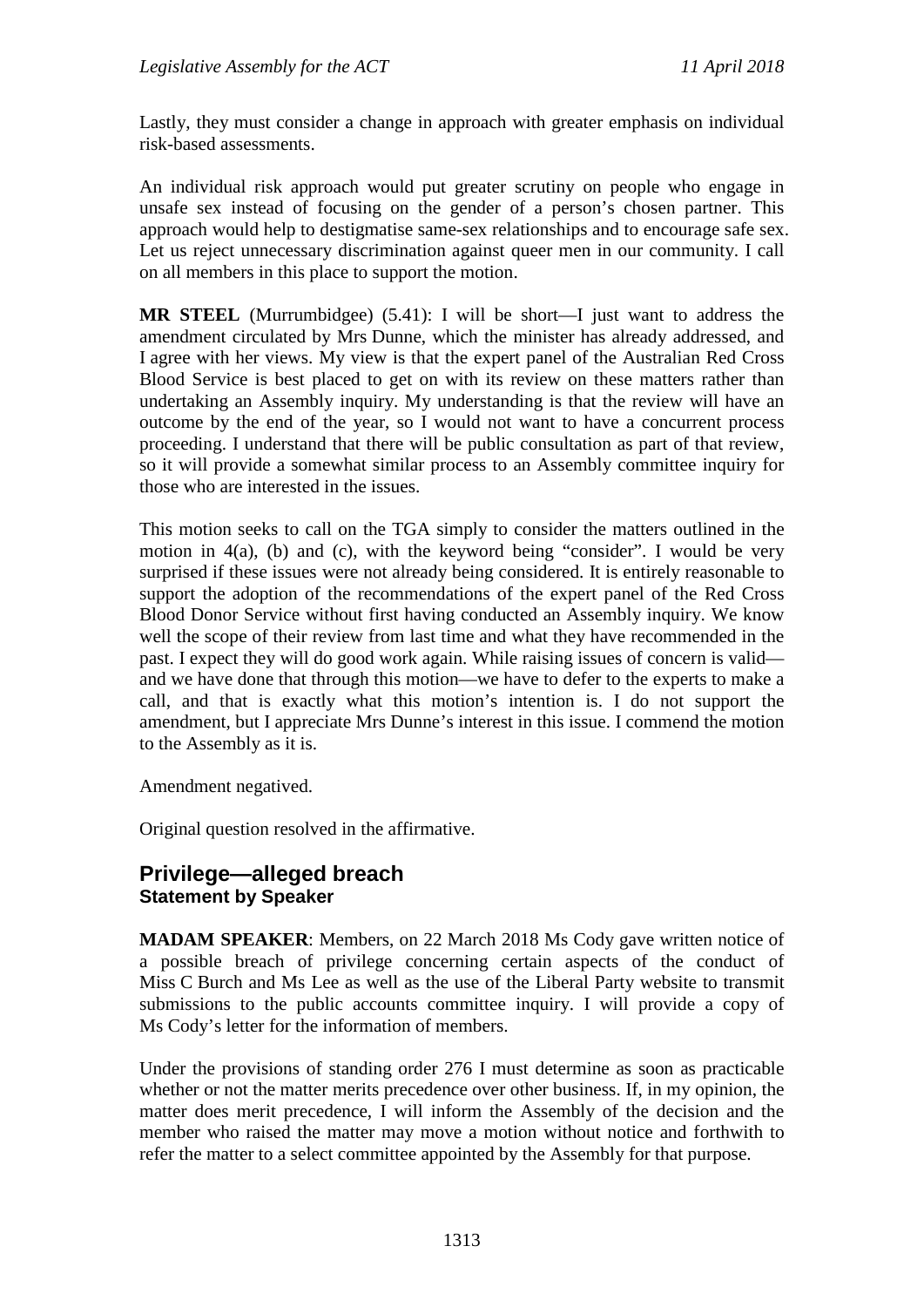If, in my opinion, the matter does not merit precedence, I must inform the member in writing and also inform the Assembly of that decision. I am not required to judge whether there has been a breach of privilege or a contempt of the Assembly; I can only judge whether it merits precedence.

In accordance with the practice of the House of Representatives, on 29 March I wrote to the chair of the Standing Committee on Public Accounts in order to ascertain from the committee whether the alleged actions by Miss C Burch and Ms Lee and the use of the Liberal Party website substantially interfered with the work of the committee and whether the committee intended to take any action in relation to the matter.

Today I received a response from the chair of the committee indicating that the committee had been unable to reach agreement as to whether the actions complained of had affected the work of the Standing Committee on Public Accounts. I will table a copy of the committee's letter for the information of members along with what I provided and wrote to the chair of the committee.

I have considered the matter and I have come to the view that the matter does merit precedence over other business. In accordance with the provisions of standing order 276, Ms Cody may, if she chooses, move an appropriate motion to refer the matter to a select committee on privileges.

Members, I table the correspondence I referred to.

Privilege—Alleged breach—

Copy of letter from Ms Cody to the Speaker, dated 22 March 2018.

- Copy of letter from the Speaker to the Chair of the Standing Committee on Public Accounts, dated 29 March 2018.
- Copy of letter from the Chair of the Standing Committee on Public Accounts to the Speaker, dated 11 April 2018.

## **Privileges 2018—Select Committee Proposed establishment**

**MS CODY** (Murrumbidgee) (5.45): Under standing order 276, I move:

That:

(1) this Assembly notes:

- (a) the letter distributed to Canberra residents in the names of Miss C. Burch and Ms Lee titled *Inquiry into the methodology for determining rates and land tax for apartments*;
- (b) the letter calls upon residents of the Australian Capital Territory to make submissions to an inquiry of an Assembly committee via the haveyoursay.net.au website;
- (c) the "haveyoursay" website is not operated by the committee secretariat, but by the Liberal Party of Australia ACT Division, with a registrant contact name of Alistair Coe;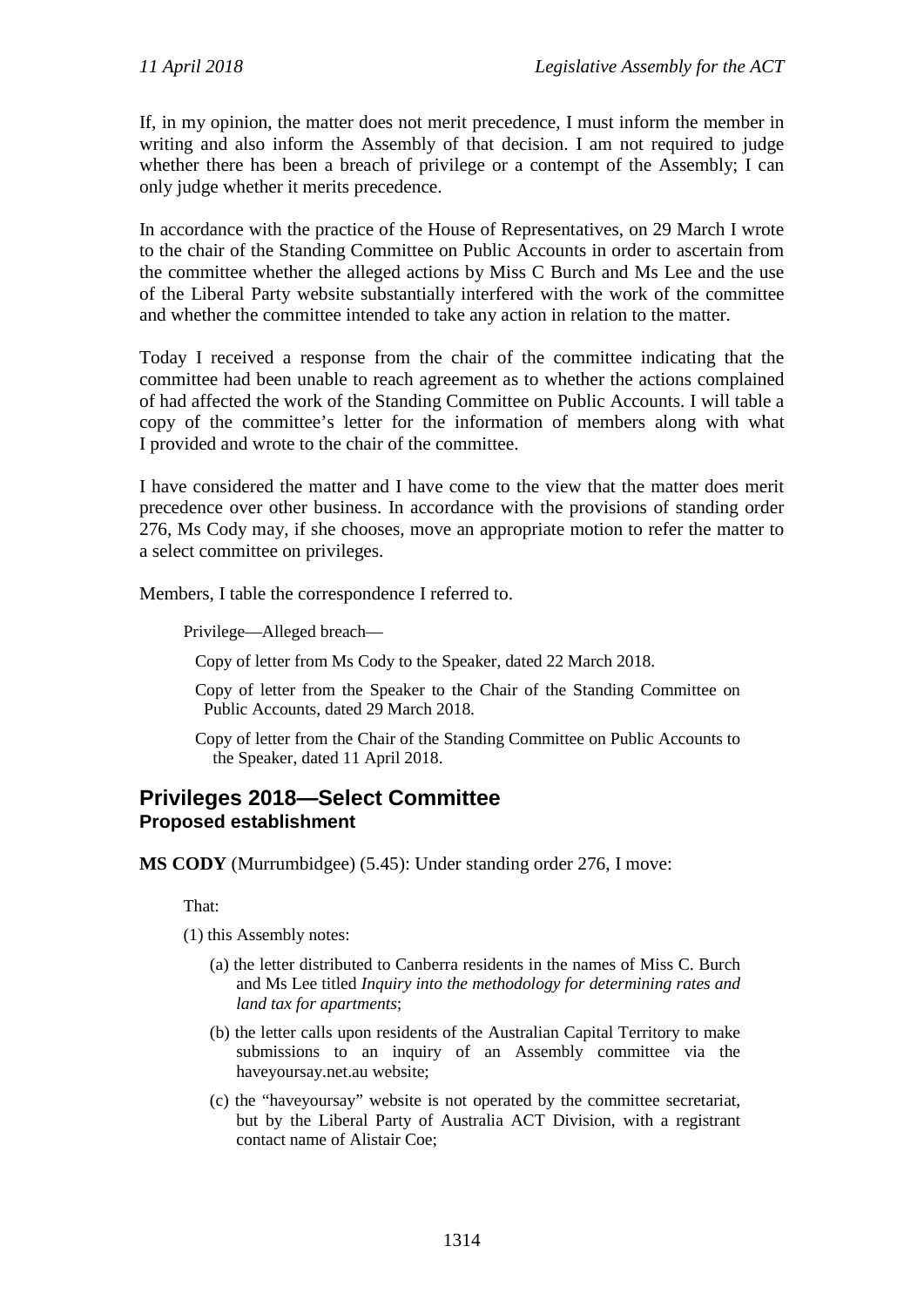- (d) the letter and the "haveyoursay" website may combine to create a false impression that they are proceedings of the Assembly or its committees;
- (e) submissions made via the "haveyoursay" website will not be covered by privilege. Authors of submissions being sent to the "haveyoursay" website are not being correctly cautioned as to the nature of privilege;
- (f) as political parties are not subject to the *Privacy Act 198*8 (section 6C), there is no law governing how any information collected in the name of the Assembly, but by the website, will be used, or that all submissions made were accurately forwarded to the committee; and
- (g) the possibility that submissions to the Standing Committee on Public Accounts were biased, and hence the course of the inquiry has been corrupted;
- (2) pursuant to standing order 277, a Select Committee on Privileges be established to examine whether there has been a breach of the standing orders by contempt of the committee individually, or by a conspiracy of Mr Coe, Ms Lee and Miss C. Burch in relation to matters noted and any other relevant matters, including whether the conduct constitutes;
	- (a) interference with the Assembly;
	- (b) improper influence of Members in their committee work;
	- (c) molestation of Ms Lee and Miss C. Burch by Mr Coe as the leader of their party;
	- (d) false reports of proceedings of a committee;
	- (e) disobedience and obstruction of orders; and
	- (f) interference with or molestation of witnesses;
- (3) the Committee shall report back to the Assembly by the last sitting week in 2018; and
- (4) the Committee shall be composed of:
	- (a) two members nominated by the Government; and
	- (b) two members nominated by the Opposition; and
	- (c) one member nominated by the Crossbench;
	- to be notified to the Speaker by 4pm Thursday, 12 April 2018.

I note that this has been brought on for debate as a matter of precedence. On that basis, I am moving this motion and delivering my speech. However, due to the very late hour in the day and the significance and seriousness of this motion, I would be comfortable with—indeed, I urge members to do so—adjourning this debate at the conclusion of my speech and to make the debate an order of the day for the next sitting day so that we can thoroughly debate the motion.

The quality of our public institutions and our public discourse are important. Maintaining the strength of our democracy relies not just on the good functioning of its institutions but also on the behaviour of those in public office. The motion I move today relates to a very serious matter. It is an issue that I hope all members here take seriously. I know I do.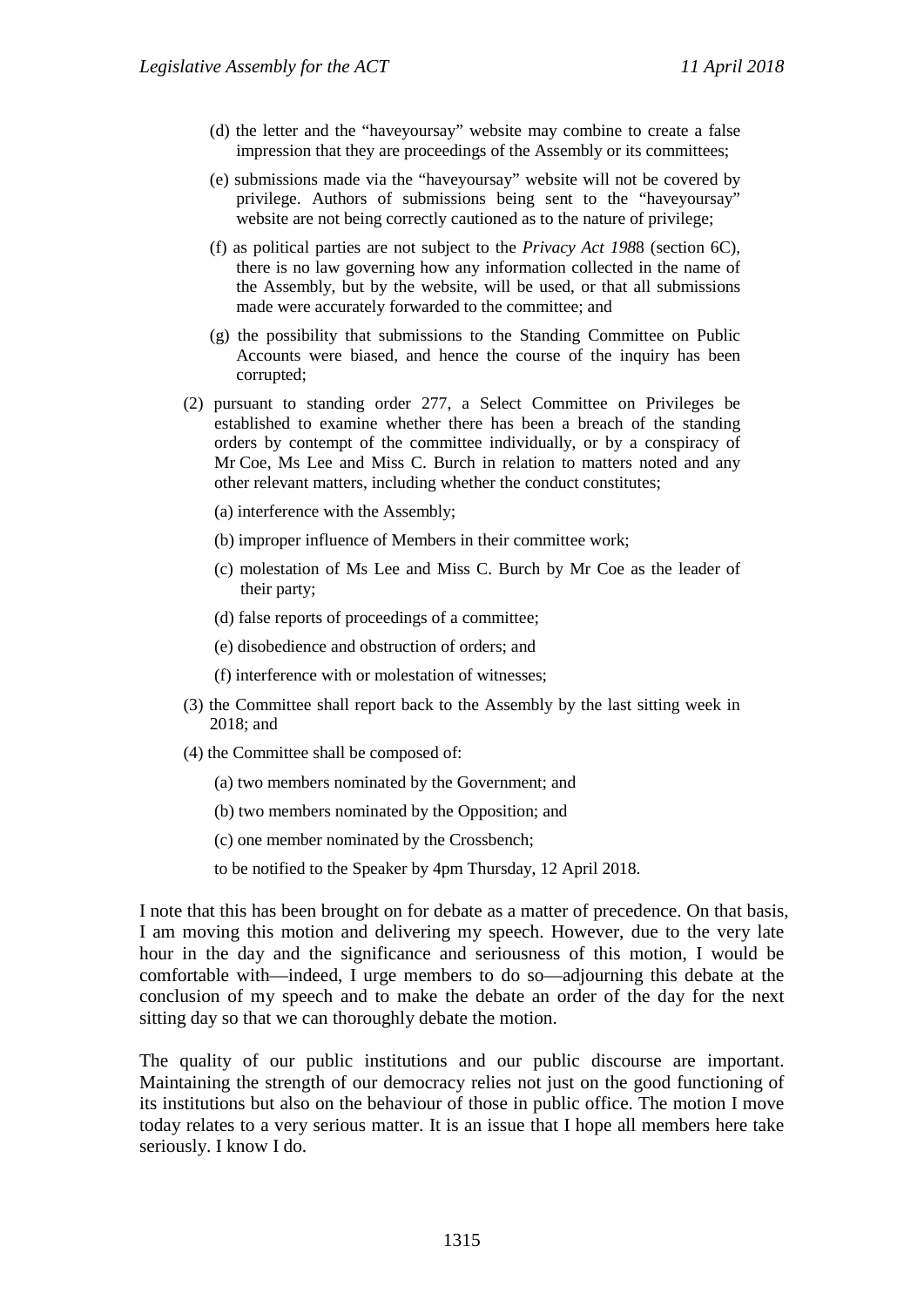Whilst we have many differences of opinions in this place, and this is the place for differences of opinions, fair and honest behaviour by all members is important. As parliamentarians we are not just advocates for certain views, activists for certain causes or, in the case of cabinet members, the executive of the ACT government. We are also the custodians of democracy and the caretakers of this institution, the Legislative Assembly for the ACT.

As custodians of democracy and caretakers of the Legislative Assembly, we must at all times act to protect its reputation in the community, protect it not by cover-up or pompous declaration, but protect it by transparency in our procedure and, most of all, by ensuring that members do not abuse their position to misrepresent this place or its procedures.

My motion today aims to do exactly that. On the surface of it, there appears to have been some peculiar goings on. The correct response should be to set up a select committee with the appropriate powers to investigate with sufficient time to consider the matter and with a view to ensuring that the integrity of the Assembly is not just a theory but a transparent fact.

As there has not been a privileges committee established in the Assembly for some time, I think it is important that we remind ourselves that this procedure is not a punishment but a process of investigation. Where there are potentially peculiar goings on, the right thing to do by the Assembly is to investigate. The right thing to do by Mr Coe, Miss C Burch and Ms Lee is for a privileges committee to give them a fair hearing.

The ability of a privileges committee to call for evidence, as well as question witnesses, means that it can resolve whether there has been a contempt of the Assembly or its committees. It will report to the Assembly on any disciplinary action to be taken. It is the most appropriate process of investigation. I sincerely hope that the behaviour that I raise today, which looks like a contempt of the Assembly, proves to be entirely innocent.

For the benefit of all members, I will quickly walk you through the behaviour I am referring to. On 15 February this year, the Assembly granted leave to Mr Coe to present two out of order petitions on the subject of rates and land tax determinations for apartments. The Assembly then resolved to refer the matter to the public accounts committee for consideration.

Whilst, as a member of the PAC, I am in possession of certain information about the process of its work, I do not intend to reflect on the deliberations or process that that committee has undertaken, as per the standing orders. My motion today is not informed by my membership of that committee but is being advanced as a concerned member of the Assembly.

At a time before the establishment of the inquiry into the methodology for determining rates and land tax for strata residences, the Liberal Party of Australia, ACT division, established a website called haveyoursay.net.au. This website has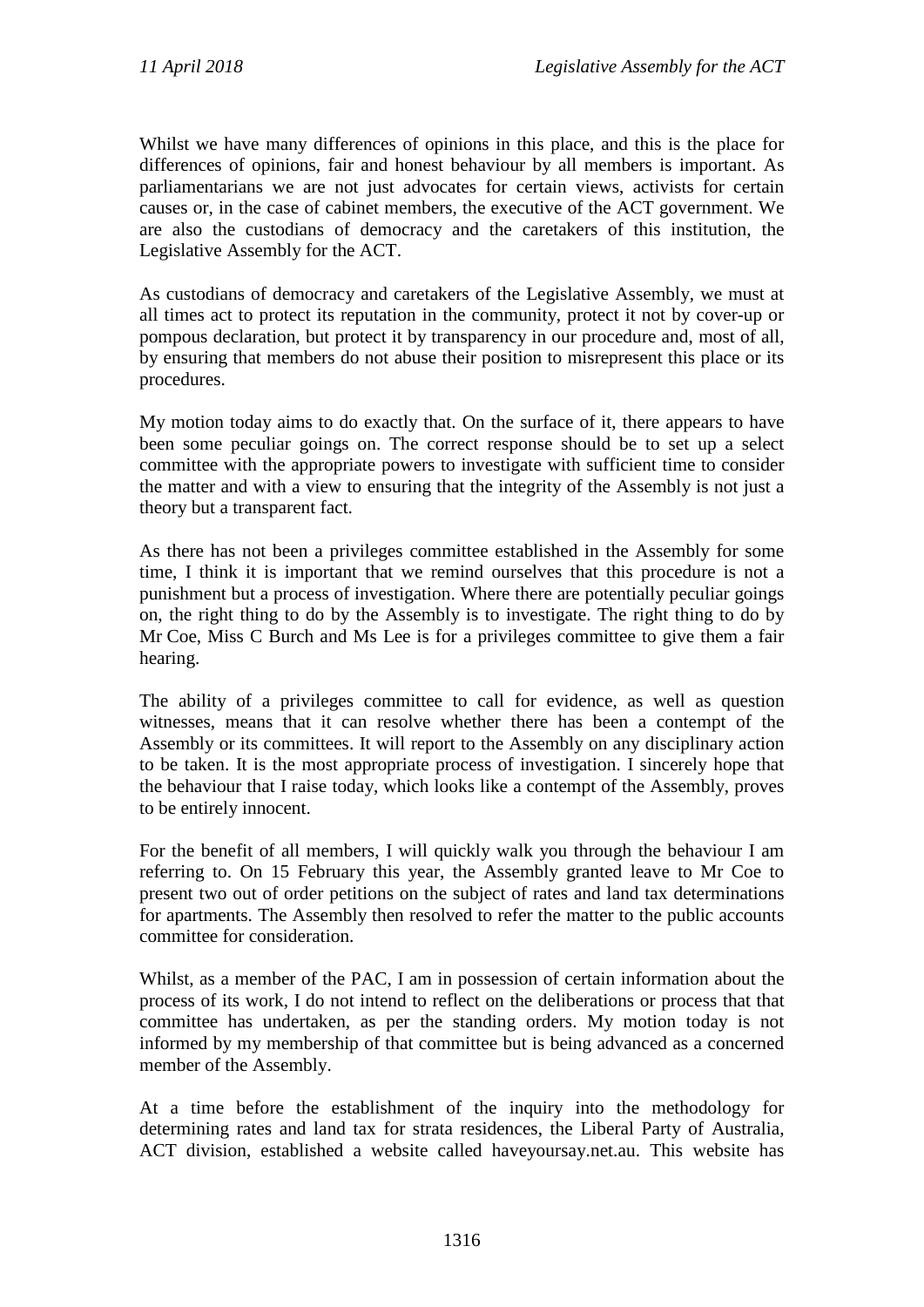much in common with the official government consultation website of the ACT, your say—in name but also in many elements of visual design, content and style.

Whilst the fine print of haveyoursay.net.au reveals the website to be party political, rather than official consultation, I believe a reasonable person could be easily confused or, as I hope the privileges committee will consider, misled.

Of course, there are many false and misleading things on the internet, and a privileges committee is not the appropriate place to consider the Cambridge Analytica scandal and any connections it has with the Liberal Party. In the case of the haveyoursay.net.au website, however, I checked the internet registry for that website. I found that the registered contact name, the individual responsible for the website, was the Leader of the Opposition, Mr Alistair Coe.

I seek leave to table the Whois domain registry extract for the haveyoursay.net.au website.

**MADAM SPEAKER**: I do not think you need leave, but it is granted, yes.

**Mrs Dunne**: She does need leave.

**MADAM SPEAKER**: Is leave granted?

**Mrs Dunne**: Yes, leave is granted, but she does need leave.

**MADAM SPEAKER**: Leave is granted. Continue, Ms Cody.

**MS CODY**: Thank you, Madam Speaker. I table the following extract:

Copy of Whois Domain.

The second component of the matter for which I am asking to set up a privileges committee is to consider a letter received by a dear friend of mine living in the inner north. The letter was found in my friend's letterbox and was co-signed by Ms Lee and Miss C Burch. I have since satisfied myself that the letter was bulk distributed by them or on their behalf.

I seek leave to table the letter titled "Inquiry into the methodology for determining rates and land tax for apartments."

Leave granted.

**MS CODY**: I table the following document:

Inquiry into the methodology for determining rates and land tax for apartments— Copy of letter from Ms Lee and Miss C. Burch, undated.

Members may notice that Ms Lee and Miss C Burch have got the name of the inquiry wrong, including what I think is an unreasonable reflection on two of the parties in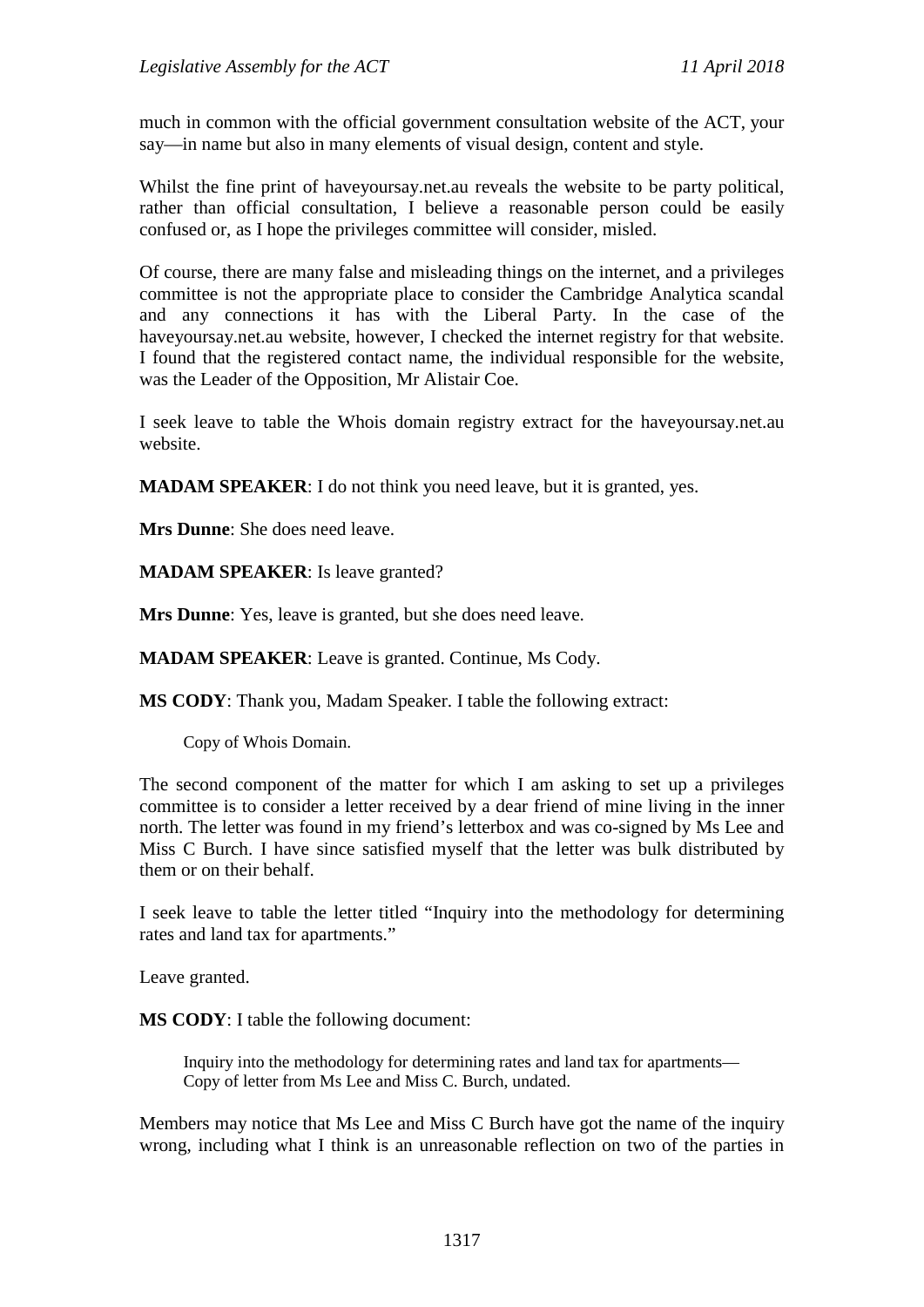this place and showing a disregard for grammar that would make my schoolteacher mother blush. But none of those things is contempt.

The important part of the letter I would like to draw members' attention to is the second last paragraph. In that paragraph residents are encouraged to make negative submissions to the PAC inquiry via the haveyoursay.net.au website. Neither Miss C Burch nor Ms Lee is a member of the public accounts committee. However, Mr Coe is a member of PAC and, as we have already established, it would seem that Mr Coe is the operator of the haveyoursay.net.au website.

When I saw that, it triggered a memory. I went for a dig into the archives, and let me take a moment to compliment the Clerk and all his staff for an easy to navigate and comprehensive website. What I found was a report of a privileges committee dated 19 March 2004. In that case it was found that the chair of the Standing Committee on Planning and Environment was in contempt of the Assembly because of interference with submissions. Whilst I will not quote from the report at length, its first finding was:

The committee is of the view that the distribution of the leaflet was "likely to amount to an improper interference with the free exercise by … a committee of its authority or functions"; that this interference was serious; and that there was a clear intent shown by the Chair, Mrs Dunne, through the wording of the leaflet, to create this interference by advocating one particular view on the question under inquiry.

For members wishing to learn more about that matter, it is filed under "Select Committee on Privileges 3" from the Fifth Assembly or, if she is in a kindly mood, they might like to ask Mrs Dunne.

What I am suggesting here is that, via conspiracy, Mr Coe, Ms Lee and Miss C Burch may have constructed a circumstance similar to that found in contempt in 2004. For the benefit of the Assembly, I seek leave to table one final document: a printout of the web page that the letter suggests residents use to submit to the inquiry.

Leave granted.

**MS CODY**: I present the following paper:

Inquiry into the methodology for determining rates and land tax for apartments—

Copy of Have Your Say—An initiative of the Canberra Liberals, posted on 7 March 2018.

Members will notice that the page initially provides some commentary, then correctly quotes from the ACT Legislative Assembly's website about the method of making submissions. It then suggests that submissions can also be made via a web form. From my understanding, that information is captured by the Liberal Party and, other than an assertion that it will be passed directly on to the committee, we cannot be sure that submissions were passed on accurately or at all.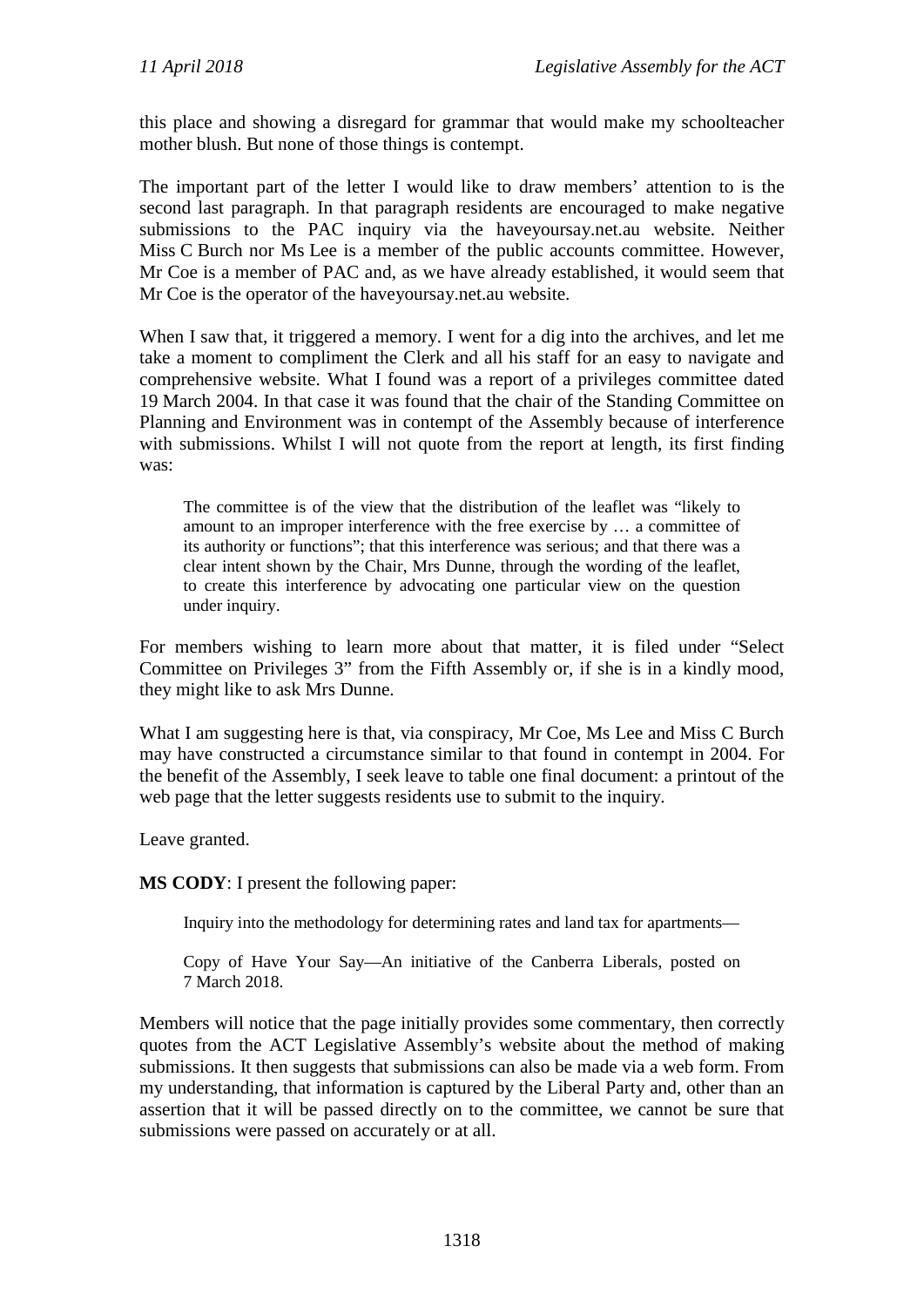I am also highly concerned that, unlike submissions made via the proper channels, the protections afforded to evidence submitted to committees was not present at the time of submission. I would also like to highlight that this page is then authorised by Alistair Coe.

For members who have not visited the Assembly website and read the submissions, I can confirm that several published by the PAC are clearly identified as coming from the haveyoursay.net.au website. As per the standing orders, the treatment of those submissions by the PAC is a matter for the PAC. On the other hand, the in-principle issue of having members here corrupting the evidence received by committees should be alarming for everyone.

There are several matters arising from this potential conspiracy in contempt of the Assembly that need consideration by a privileges committee.

*At 6 pm, in accordance with standing order 34, the debate was interrupted. The motion for the adjournment of the Assembly having been put and negatived, the debate was resumed.*

**MS CODY**: Does this constitute interference with the Assembly, as was the case in 2004? Was this intended to improperly influence members in their committee work? How did Ms Lee and Miss C Burch come to distribute the contemptuous material? Did Mr Coe use his influence as leader of the Liberal Party to molest two new, inexperienced—

**Mrs Dunne**: On a point of order.

**MADAM SPEAKER**: Ms Cody, can you just hold and resume your seat.

**Mrs Dunne**: I think that Ms Cody needs to withdraw that the material was contemptuous. That will be tested by a privileges committee.

**MADAM SPEAKER**: Can you repeat what you have just said, Ms Cody?

**MS CODY**: Yes, "come to distribute the contemptuous material".

**MADAM SPEAKER**: What you believe to be.

**MS CODY**: What I believe to be contemptuous.

**Mrs Dunne**: If she says she believes it to be contemptuous, that is fine.

**MS CODY**: How did Ms Lee and Miss C Burch come to distribute the material that I believe is contemptuous?

**MADAM SPEAKER**: Thank you.

*Opposition members interjecting—*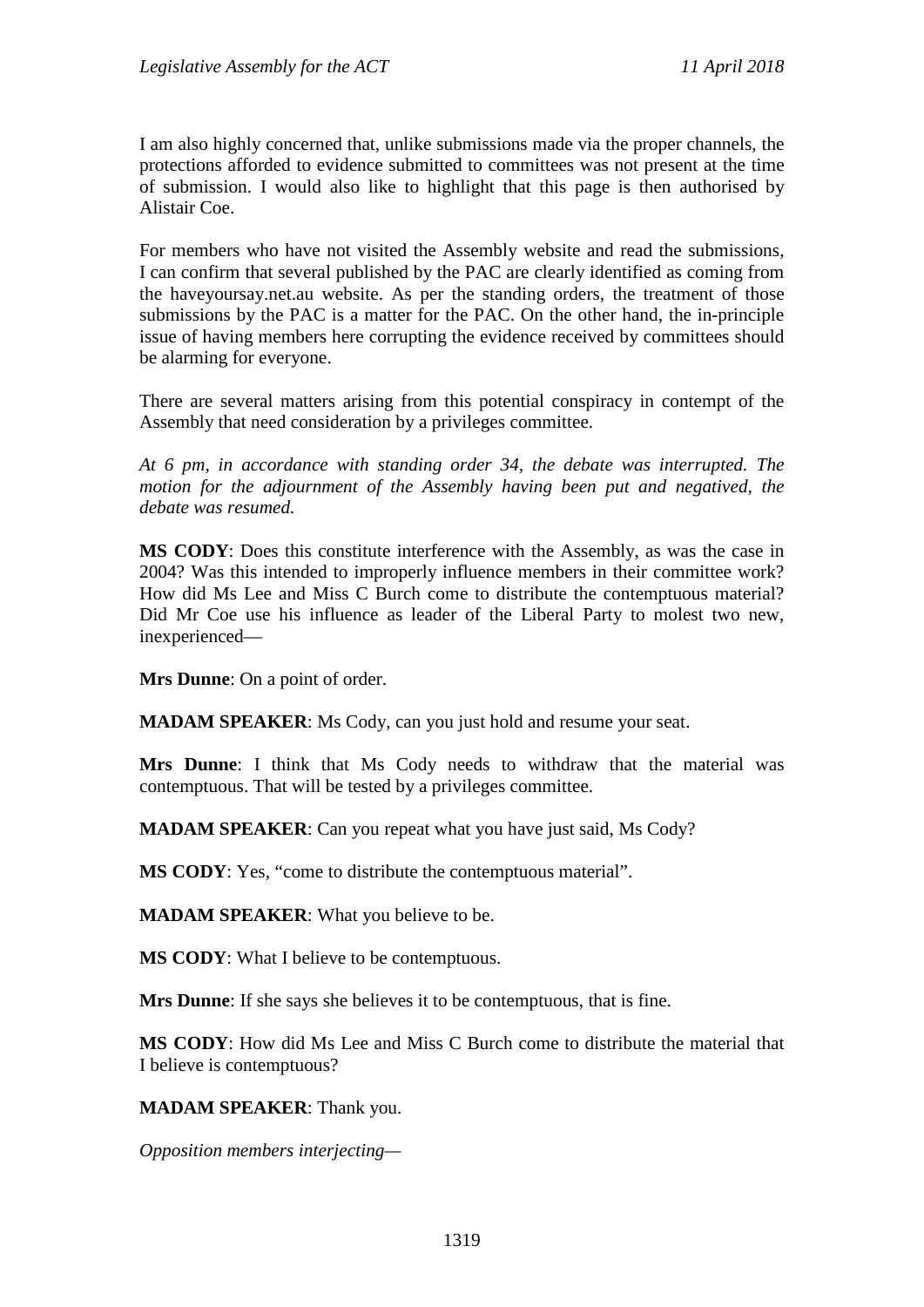**MS CODY**: I had not finished the sentence. Did Mr Coe use his influence in the Liberal Party to molest two new, inexperienced members of the Assembly? This could be a case of a man in a position of authority abusing his position.

**MADAM SPEAKER:** Ms Cody, I think in the context of that, I am going to ask you to be careful again. I believe that you clarified that it was your view that it was contemptuous; so there is no point of order. Ms Cody, continue and do be mindful of your language.

**MS CODY**: Thank you, Madam Speaker. I have taken a lot of this language from the standing orders. I apologise if there are some problems. I have used the standing orders.

Is the suggestion that submissions be made in an improper way a false report of the proceedings of a committee? There are questions which demand answers, and only a privileges committee can answer them.

Finally, more for the benefit of those listening in than those present, I would also like to highlight how this is different from some other issues raised from time to time. We have had some members who like to use discussions of privileges committees and various disciplinary motions for political smear. We should not allow ourselves to descend to the level of Tony Abbott's Liberal opposition or the dumpster fire of democracy that Matthew Guy's Liberal opposition have created in Victoria.

The people of the ACT expect and deserve better. From time to time it is pointed out by certain members that the Labor Party has affiliated trade unions. There is nothing misleading about that. It is called the Labor Party. The hint is in its name—much like there is a political party called the Greens. Its politics is, unremarkably, centred on environmentalism and sustainability. This sort of radically honest branding may be lost on conservative politicians who run around calling themselves Liberals.

Since the days when Mr Hanson was Leader of the Opposition some members have had a peculiar fetish of discussing the CFMEU as if they are an enemy of the state. *(Time expired.)*

Debate (on motion by **Ms Le Couteur**) adjourned to the next sitting.

# **Adjournment**

Motion (by **Mr Gentleman**) proposed:

That the Assembly do now adjourn.

#### **Project Booyah Yogie awards**

**MS STEPHEN-SMITH** (Kurrajong—Minister for Community Services and Social Inclusion, Minister for Disability, Children and Youth, Minister for Aboriginal and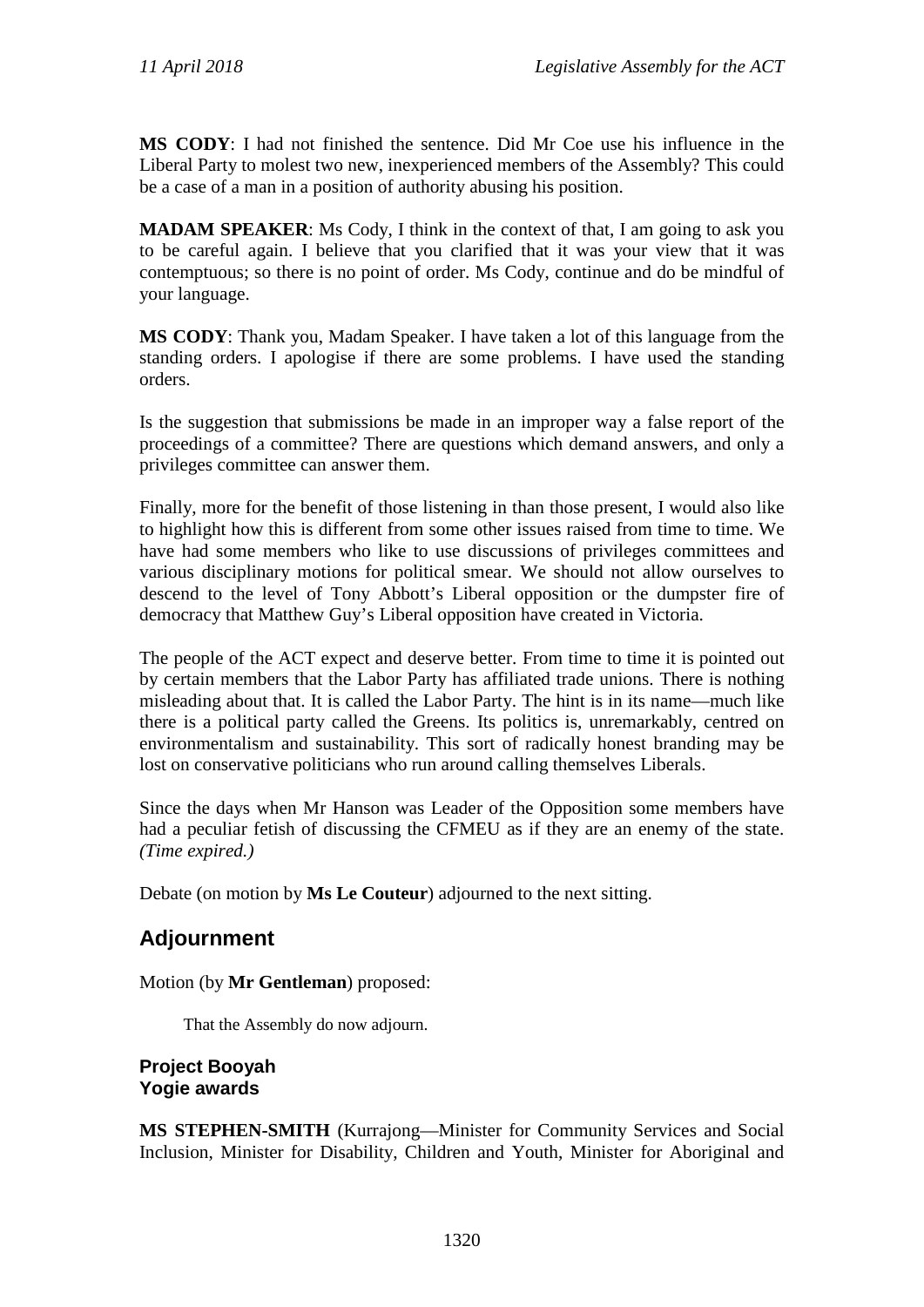Torres Strait Islander Affairs, Minister for Multicultural Affairs and Minister for Workplace Safety and Industrial Relations) (6.04): Earlier this week, I was honoured to join a group of young people as they graduated from project Booyah at an emotional ceremony at the Tuggeranong Community Centre. Project Booyah is run by the Canberra Police Community Youth Club, better known as PCYC, and is a 20-week early intervention program originally developed by the Queensland Police Service.

Over the past two years, project Booyah has supported at-risk young Canberrans aged between 14 and 18 to complete certificate II qualifications and gain workplace skills, and assist them to employment. It incorporates adventure-based learning, social development, mentoring, and a structured three-day outdoor educational camp that focuses on leadership and team building to grow confidence. Caseworkers educate participants on topics like drug and alcohol awareness, mental health, respectful relationships, anger management, consequences of crime and physical health. Many participants in the program were referred to the program because they were disengaged from education or considered to be at risk of offending.

The vast majority of graduates from previous cohorts, more than 80 per cent, have not offended since leaving the program, which is an amazing result. Canberra PCYC executive director, Cheryl O'Donnell, is quoted in today's *Canberra Times* as saying that they see "the change in attitude, their behaviours, their ability to actually socialise in a positive manner". The article goes on:

"[When we first meet them]—

#### Ms O'Donnell says—

we'll ask them what they see as their future, and four out of six had said they could see themselves in future years actually ending up in the AMC (Alexander Maconochie Centre).

#### The article continues:

When we've got that negative outlook and this is my pathway and this is how it's all been mapped out for me, to be able to change that mindset is amazing.

One proud dad at the graduation told me how the program had turned things around for his son and, in doing so, had also turned things around for his family and friends.

I know that Mrs Kikkert has spoken of this program in the Assembly before, and I join her in congratulating PCYC for such a fabulous program.

The ACT government considers Canberra PCYC a vital partner in the youth justice space more broadly. The Community Services Directorate provided more than \$640,000 in funding for PCYC programs last year, and further funding comes from ACT Policing. The PCYC has helped countless young people and their families in the Canberra community for the past 60 years.

I was therefore very pleased to see their contribution recognised last year at the 2017 Yogie awards, which are organised by the Youth Coalition of the ACT to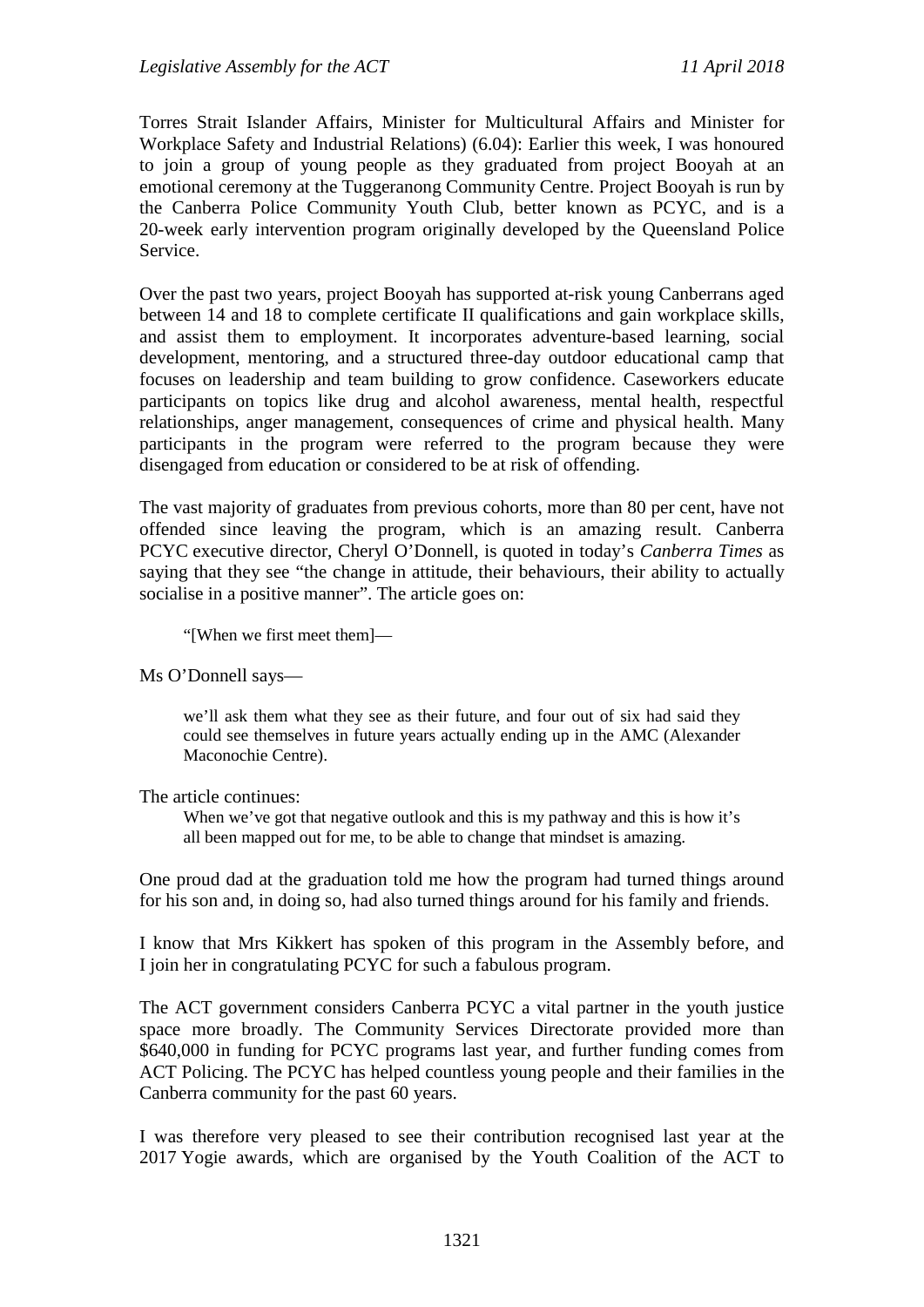celebrate community organisations and individuals who support and advocate for young people. The PCYC very deservedly received the Yogie award for innovation in service delivery for its intensive diversion program targeting young recidivist offenders.

As I have not yet spoken about the 2017 Yogie awards in this place, I will take this opportunity, as an aside, to briefly acknowledge the other winners: for outstanding achievement in youth participation, the LGBTQIA+ & Allies prom 2017, YWCA Canberra; excellence in research and evaluation, research to practice series, Institute of Child Protection Studies—another partner of the child and youth protection services that we greatly value; outstanding youth worker, Richie Unga, St John's YouthCare; Canberra youth work champion, Daniel Gaffney, Belconnen Community Service; outstanding new talent, Olivia Hatfield, Anglicare; lifetime achievement, Fiona MacGregor; outstanding contribution to young people, Umair Qureshi, Anglicare YEP; and staff acknowledgement, Families ACT.

All of these organisations and individuals helped build a stronger, fairer, more inclusive Canberra by listening to young people and supporting them to overcome barriers and make the most of their unique talents. As Youth Week approaches, I thank and applaud them for the work they do with Canberra's young people every week of the year.

I would like to conclude by congratulating all of the participants in project Booyah, together with the amazing PCYC workers who have supported them through the program, and the families and carers who have assisted them to attend each day.

I would like to recognise that the commonwealth government has funded project Booyah in the ACT for the past two years but, unfortunately, this funding expires on 30 June 2018. I was pleased to see Senator Zed Seselja attending Monday's graduation and expressing his support for the continuation of funding. Fingers crossed, Madam Assistant Speaker.

Finally, I remind members that the Canberra PCYC will be holding a 60th anniversary gala at the Hellenic Club in Woden on Saturday, 2 June from 6.30 pm. Tickets are \$150 for individuals or \$1,200 for a table of 10, and can be booked via their website. Although I will, sadly, be out of town that weekend, I encourage members to attend if they can.

## **Mr Myuran Sukumaran—art exhibition**

**MS J BURCH** (Brindabella) (6.09): It was my somewhat melancholy pleasure to recently attend the *Another Day in Paradise* exhibition in Tuggeranong Arts Centre. This was an exhibition of art painted by Myuran Sukumaran. The exhibition is showing as part of a broader suite of public programs called "The human condition", and it is available at Tuggeranong Arts Centre until 29 April.

The program invites the community to explore challenging themes and questions that emerge from Sukumaran's poignant and powerful works. Many people know the story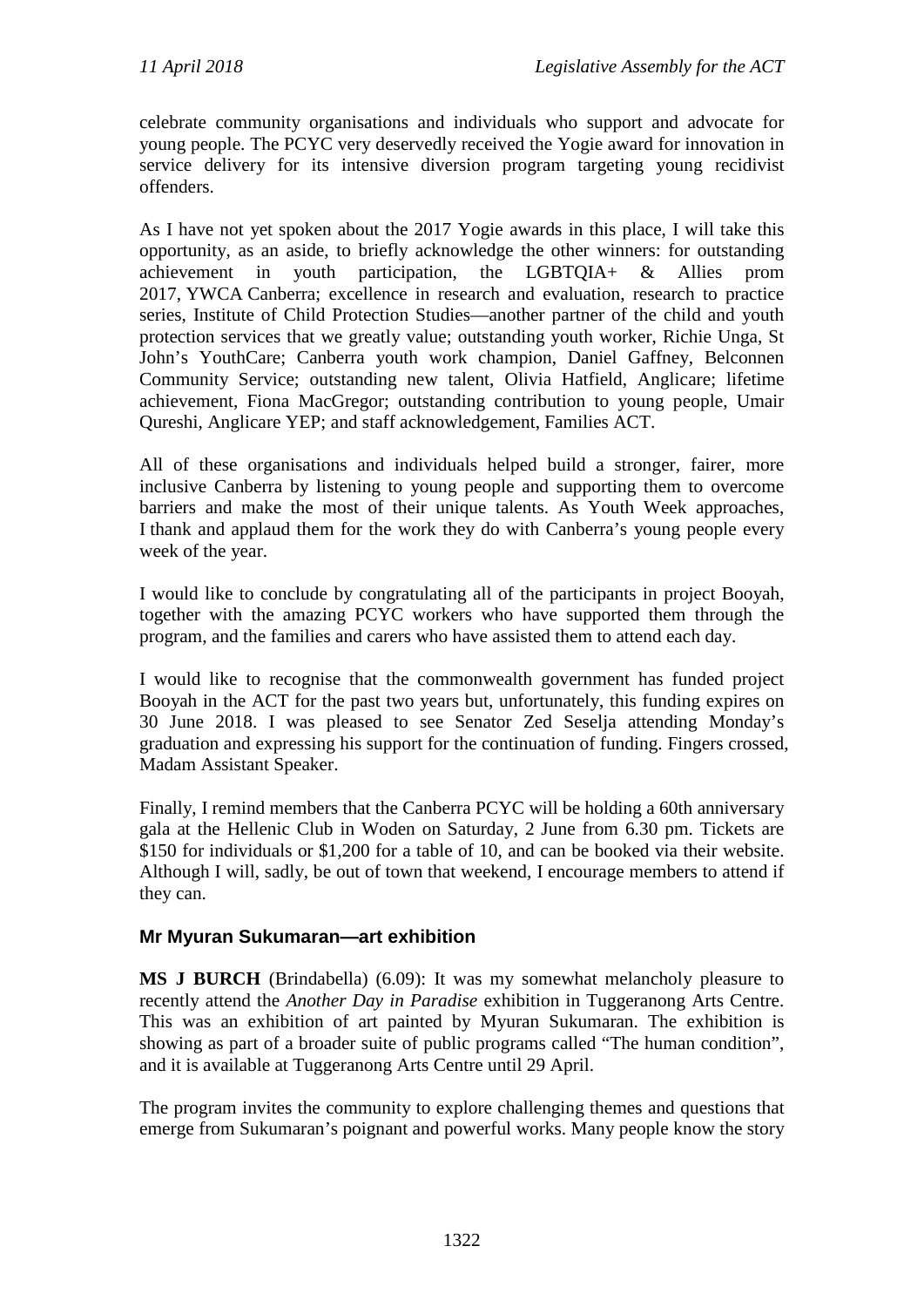well. He was sentenced to execution by firing squad in February 2006. This was carried out in April 2015.

What makes the Sukumaran story so heartbreaking is the person he became in prison. He taught English, computer, graphic design and philosophy classes to other prisoners. He was foundational in opening a computer and arts studio. He lobbied for the implementation of accountancy and legal courses in prison. He took on leadership roles, working with the guards, resolving disputes and making small repairs around the prison. From prison, Sukumaran started a business selling artworks. He was working towards his bachelor degree in fine arts from Curtin University.

On viewing his artworks, like everyone else at the exhibition, I was humbled but deeply moved. The exhibition brought the personal impact and cost of such a severe punishment system home to me. This was only heightened by having his family in the room at the opening of the exhibition.

The gallery of artworks he painted in his final 72 hours offered otherwise unobtainable and harrowing insights into his thinking, his mind, in those final hours and days of his life. If anyone has time, I would encourage them to go to Tuggeranong Arts Centre to see this exhibition and to see this how this young man, facing his final 72 hours, displayed that in artworks. When you walk away, you are not the same person.

It is simply great to see an exhibition of such character and such depth in our local Tuggeranong Arts Centre. The Tuggeranong Arts Centre goes from strength to strength. It has been providing meaningful community participation and opportunities for more than 25 years. It builds on the artistic and cohesive capital of creative thinking from Tuggeranong. The flow-on effects from the centre's work across the local community is there to be seen.

To Rauny Worm and her team, for all of the work that they do at the Tuggeranong Arts Centre, I say: keep up the good work. It is a jewel in the Tuggeranong Valley. I would say to anyone who wants to consider the human condition and go on a journey of reflection that this is an exhibition that will make you think, that will make you reflect. It has changed my world.

## **Hawker Primary School fete**

**MRS KIKKERT** (Ginninderra) (6.12): It was my privilege on a recent Sunday morning to attend the autumn fete held at Hawker Primary School, and what a fantastic event it was. I think all of Hawker and half of the surrounding suburbs showed up.

Fetes are always an exciting time for school students, the staff and the community. They are also complex events to plan and run well. I therefore want to express my particular thanks to coordinators Emma Dykes and Suze Carr, who managed to stage an event no-one in attendance will ever forget. Emma and Suze were assisted by a team of volunteers who powerfully worked together so that everything ran beautifully.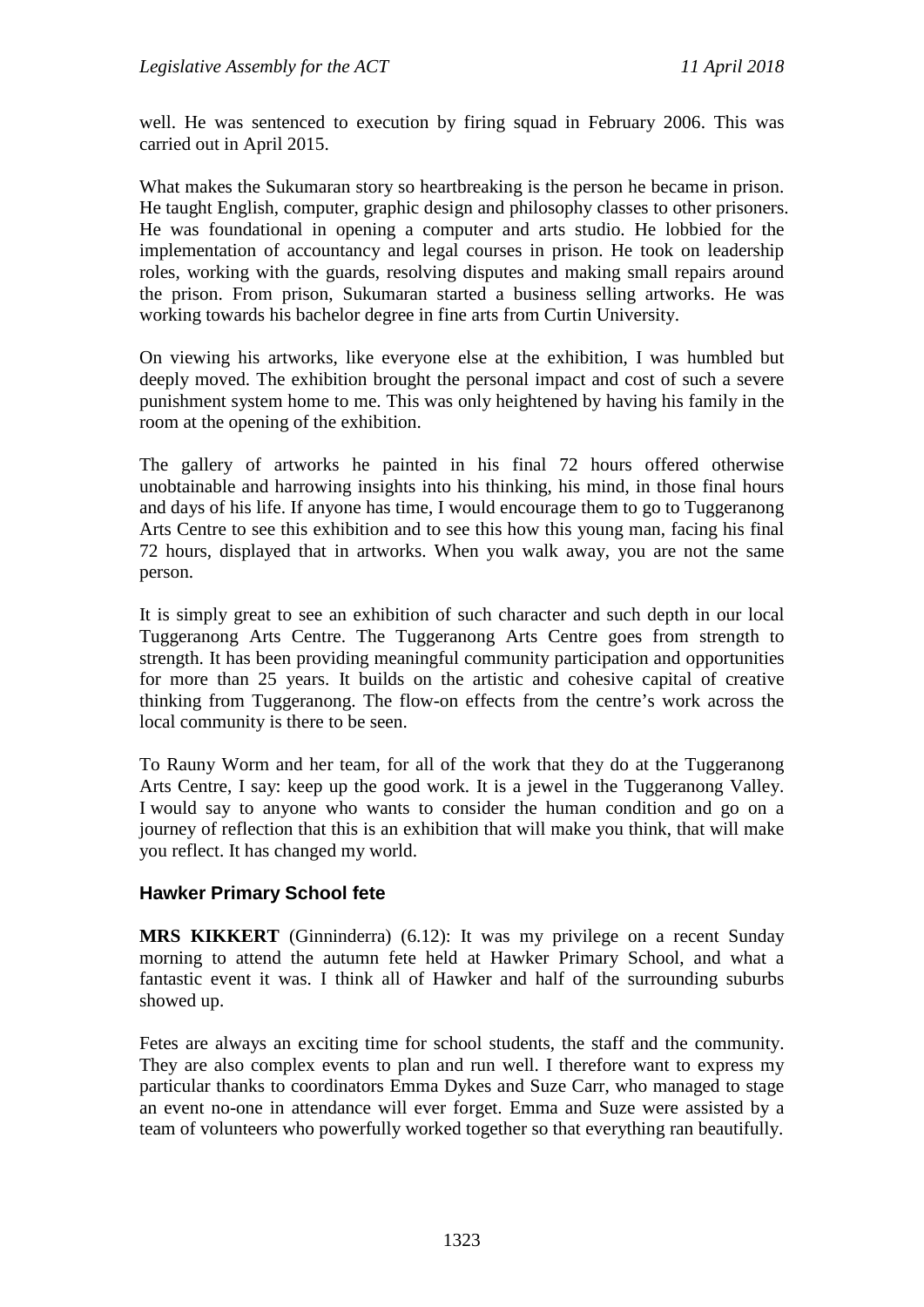Quite literally, the fete had something for everyone. Activities included a mascot race, a fencing demonstration, a goal-kicking competition and more. Hungry attendees could choose from amongst curry, egg and bacon rolls, ice cream spiders and chocolate, just to name a few options. Rides were also available for children. Other stalls catered to mums and dads. The atmosphere was enhanced by a variety of performers.

The coordinators had secured the generous support of several dozen sponsors. These local businesses donated gift vouchers, food to be sold and services to be raffled off and won, amongst others. I wish I could personally thank each of these sponsoring businesses by name, but there were simply too many of them, as there were more than 50.

I spent most of my time at the fete volunteering at the craft stall, and this was great fun. I especially found it delightful to see children being responsible with their pocket money, carefully purchasing goods that they loved. Leading up to the fete the school had held crafts nights for parents, children and other community members to make the goods to be sold. I want to extend my thanks to these mums and dads and other supporters from the community, including those who helped do letterbox drops around the area to spread the word.

In short, the Hawker school autumn fete was a perfect example of what can happen when passionate leaders and volunteers help to bring a community together in a common cause. The P&C worked together with the school to help improve educational facilities where they are needed most. In recent years this has included creating outdoor learning spaces and major playground initiatives. I am glad the Hawker school and its associated P&C will be able to use the funds generated this year to continue to support the education and wellbeing of its lucky primary school students.

Again, I wish to express my gratitude to all those who contributed in any way, including by attending.

## **Girls take over parliament** *Forbes Asia* **30 under 30**

**MS CHEYNE** (Ginninderra) (6.15): Madam Speaker, you may remember that in October last year a few members in this chamber had the privilege of stepping aside to let a girl, or a young woman, take over their office for the day. It was part of the global "GirlsTakeover" initiative to celebrate International Day of the Girl. Worldwide more than 600 women took over positions of leadership across 60 organisations.

Girls take over parliament was a local spin-off that placed 17 young women in the roles of members of parliament around Australia. The two women responsible for pioneering the program locally were Ashleigh Streeter and Caitlin Figueiredo. If those names sound familiar it is because we speak about them quite a bit in this place. As you might recall, they were named the 2018 ACT Woman of the Year and Young Woman of the Year respectively.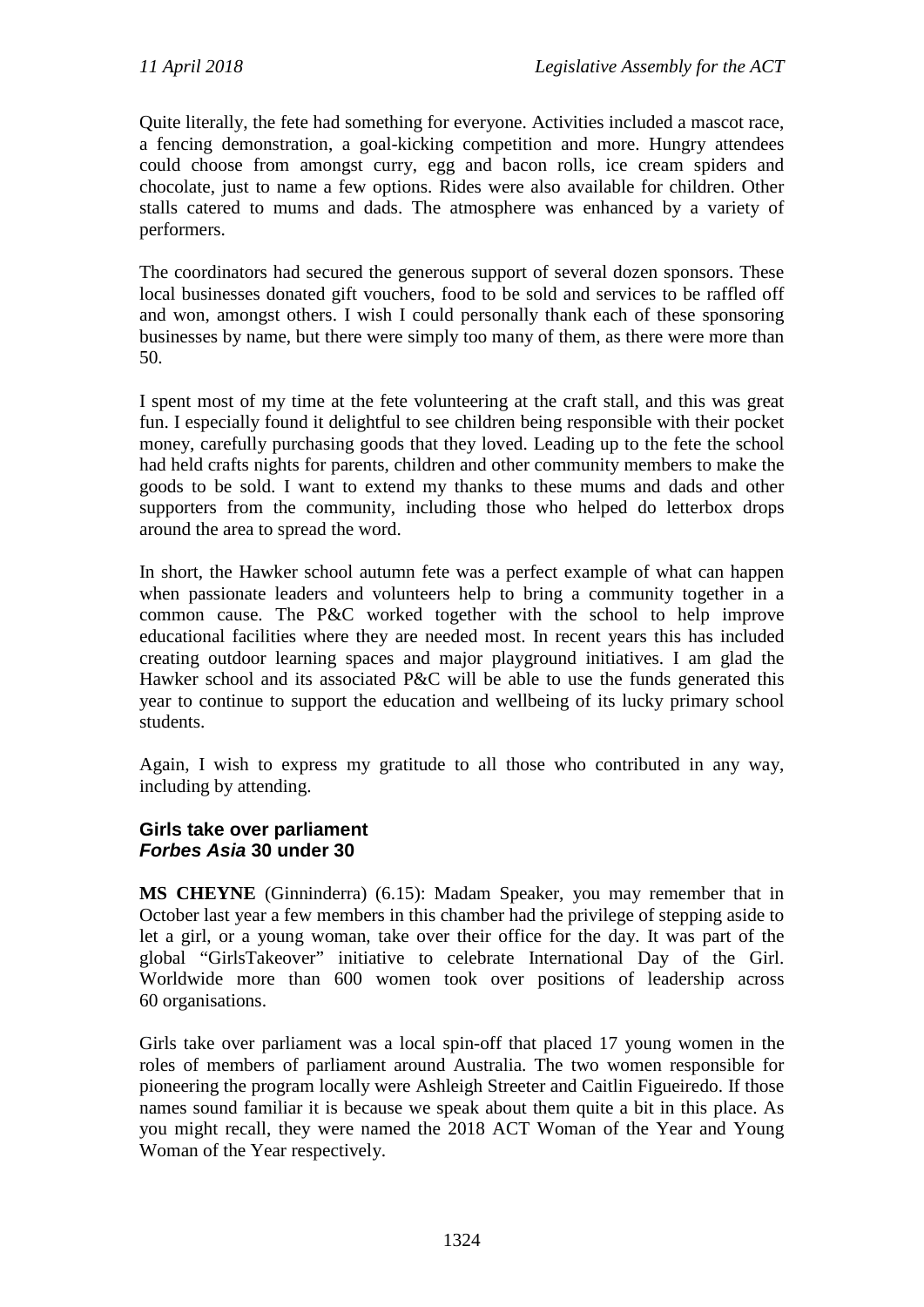The pair have now been named in the *Forbes Asia* 30 under 30 for their work on girls take over parliament. They have been recognised as youthful visionaries for their efforts, and now sit alongside a host of *Forbes* young entrepreneurs, innovators and game changers.

During girls take over parliament the ACT Legislative Assembly welcomed six young women into our offices whose interests ranged from politics and sports to media, art and community affairs. Their diverse range of interests were all based on common ground: a passion for the rights of women, of girls, and for gender equality.

We politicians were lucky to share in the skills, strength and determination of young women in our community. One day of working with Linda, who came to my office, would be enough to prove to anyone that they would be foolish to underestimate young women or their suitability for a leadership role.

Girls take over parliament promotes cultural change so that women and girls in leadership can become the new normal. It aims to fill the gaps: the pay gap, the representation gap, the dream gap and the confidence gap.

I would like to extend my congratulations again to Ashleigh Streeter and Caitlin Figueiredo on their tireless efforts to bring gender equality into the spotlight and, in particular, on their ingenuity in establishing girls take over parliament. Being recognised as *Forbes* young leaders under 30 is just another way of bringing more attention to that.

Canberra is well and truly punching above its weight when it comes to recognition on the *Forbes Asia* 30 under 30 list, with Kate Crowhurst also taking out the gong. Kate was named in the finance and venture capital category for her innovative work empowering young people both in Canberra and nationally.

One of the key things to being independent is having the skills to manage your own budget and knowing how to make financial decisions based on your own circumstances. It is not something that comes naturally to a lot of people. When you are young, it can be pretty confusing and scary to navigate. Kate is ensuring that young Australians have the financial literacy skills they need to make sound financial decisions now and plan for their future. In her day job at ASIC she writes and implements national policy to ensure that young Australians have the financial literacy skills they need. Outside the office she regularly writes interesting and accessible books, textbooks, and articles to bring this otherwise dry subject to life.

Kate is committed to engaging young people in the things that matter. On top of empowering young people with financial literacy skills, she is working to ensure their voices are heard. Kate is the founder of advocate, a brand new program connecting young Canberrans with their local politicians.

It is often the perception that people under 30 do not care about politics or the issues that matter. We know that is wrong; they just approach it differently. Kate's program selects five people aged between 18 and 30. Over the course of this year these five